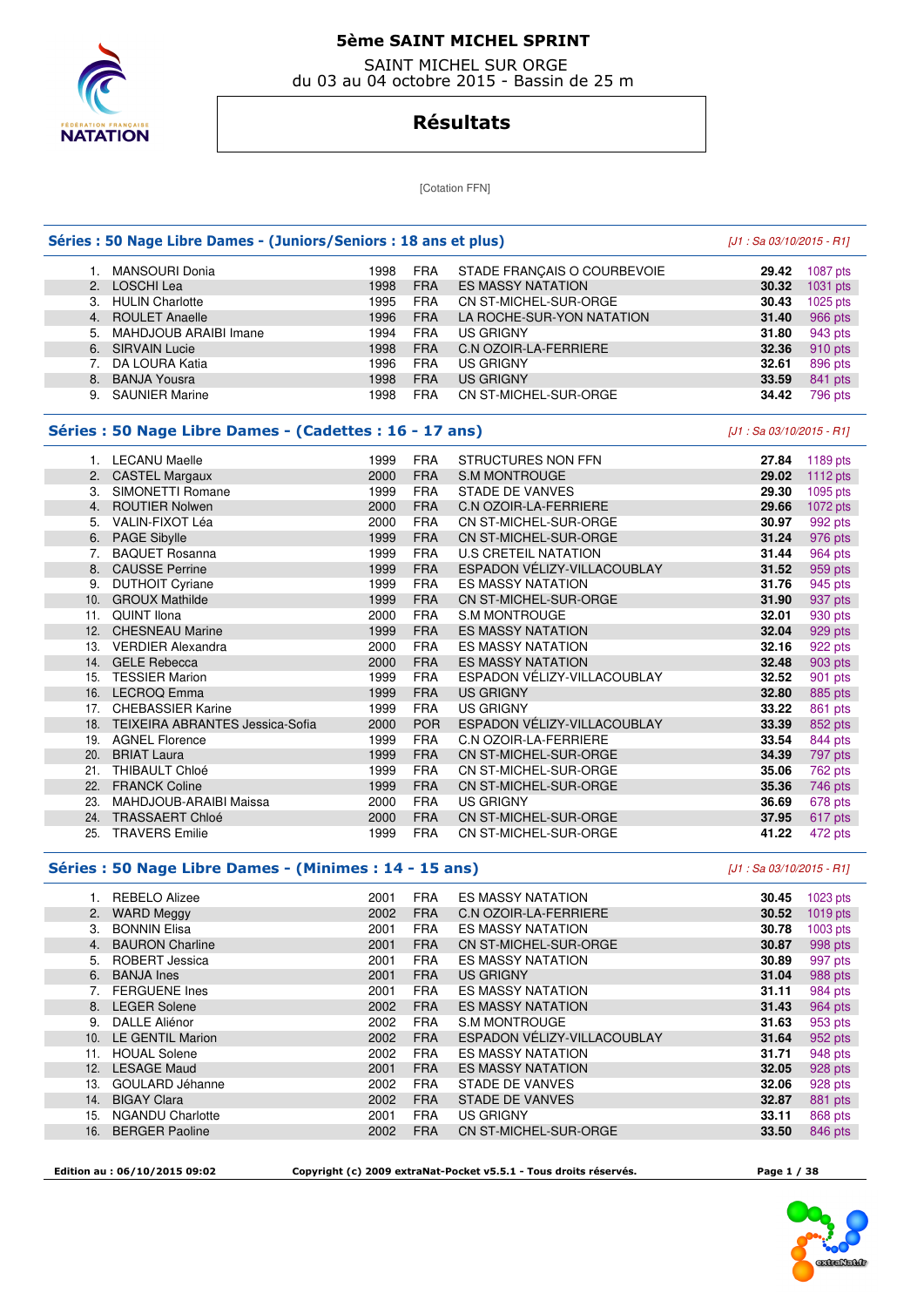

### **5ème SAINT MICHEL SPRINT SAINT MICHEL SUR ORGE du 03 au 04 octobre 2015 - Bassin de 25 m**

### **Résultats**

|                | (Suite) Séries : 50 Nage Libre Dames - (Minimes : 14 - 15 ans)     |                             |                         |                             | [J1: Sa 03/10/2015 - R1]   |                                                                          |
|----------------|--------------------------------------------------------------------|-----------------------------|-------------------------|-----------------------------|----------------------------|--------------------------------------------------------------------------|
|                | 17. ARZUR Doriane                                                  | 2002                        | <b>FRA</b>              | C.N OZOIR-LA-FERRIERE       | 34.05                      | 816 pts                                                                  |
|                | 18. CARFANTAN Clemence                                             | 2001                        | <b>FRA</b>              | A.O. TRAPPES NATATION       | 34.09                      | 813 pts                                                                  |
|                | 19. BORNET Apolline                                                | 2002                        | <b>FRA</b>              | <b>STADE DE VANVES</b>      | 34.10                      | 813 pts                                                                  |
| 20.            | <b>DEGUILLE Lisa</b>                                               | 2002                        | <b>FRA</b>              | C.N OZOIR-LA-FERRIERE       | 34.16                      | 810 pts                                                                  |
|                | 21. COELHO Flora                                                   | 2001                        | <b>FRA</b>              | A.O. TRAPPES NATATION       | 34.64                      | 784 pts                                                                  |
| 22.            | <b>MICHELIS Eloïse</b>                                             | 2002                        | <b>FRA</b>              | ESPADON VÉLIZY-VILLACOUBLAY | 35.06                      | 762 pts                                                                  |
|                | 23. LAUNAY Maelle                                                  | 2002                        | <b>FRA</b>              | CN ST-MICHEL-SUR-ORGE       | 35.09                      | 760 pts                                                                  |
|                | 24. BOLLEA Bianca                                                  | 2001                        | <b>FRA</b>              | CN ST-MICHEL-SUR-ORGE       | 35.63                      | 732 pts                                                                  |
|                | Séries : 50 Nage Libre Dames - (Benjamines : 12 - 13 ans)          |                             |                         |                             | [J1 : Sa 03/10/2015 - R1]  |                                                                          |
|                | 1. RODRIGUES Chloé                                                 | 2003                        | <b>FRA</b>              | <b>ES MASSY NATATION</b>    | 30.56                      | 1017 pts                                                                 |
| 2.             | <b>MAILLE Salomé</b>                                               | 2004                        | <b>FRA</b>              | <b>ES MASSY NATATION</b>    | 32.66                      | 893 pts                                                                  |
|                | 3. FOURMY Maëlys                                                   | 2003                        | <b>FRA</b>              | <b>ES MASSY NATATION</b>    | 33.15                      | 865 pts                                                                  |
| 4.             | ROUSSEAU Elsa                                                      | 2003                        | <b>FRA</b>              | <b>ES MASSY NATATION</b>    | 33.18                      | 864 pts                                                                  |
| 5.             | <b>BONDOUY Noah</b>                                                | 2004                        | <b>FRA</b>              | ES MASSY NATATION           | 33.37                      | 853 pts                                                                  |
| 6.             | <b>FOURMY Marina</b>                                               | 2003                        | <b>FRA</b>              | <b>ES MASSY NATATION</b>    | 33.84                      | 827 pts                                                                  |
| 7.             | <b>VASQUEZ Lucie</b>                                               | 2004                        | <b>FRA</b>              | <b>ES MASSY NATATION</b>    | 34.86                      | 772 pts                                                                  |
| 8.             | <b>GENIE Lili</b>                                                  | 2004                        | <b>FRA</b>              | <b>ES MASSY NATATION</b>    | 34.91                      | 769 pts                                                                  |
|                | 9. CHESNEAU Justine                                                | 2003                        | <b>FRA</b>              | <b>ES MASSY NATATION</b>    | 34.97                      | 766 pts                                                                  |
|                | 10. ELIWA Kamila                                                   | 2004                        | <b>FRA</b>              | <b>ES MASSY NATATION</b>    | 35.20                      | 754 pts                                                                  |
| 11.            | <b>REHBINDER Nina</b>                                              | 2004                        | <b>FRA</b>              | ES MASSY NATATION           | 35.97                      | 714 pts                                                                  |
| 12.            | <b>GAUDIN Lucy</b>                                                 | 2004                        | <b>FRA</b>              | <b>ES MASSY NATATION</b>    | 36.03                      | 711 pts                                                                  |
| 13.            | <b>MOUNIER Ilona</b>                                               | 2004                        | <b>FRA</b>              | <b>ES MASSY NATATION</b>    | 36.29                      | 698 pts                                                                  |
| 14.            | <b>HADJIDJ Manel</b>                                               | 2004                        | <b>FRA</b>              | <b>ES MASSY NATATION</b>    | 36.71                      | 677 pts                                                                  |
|                | 15. ABDELHAFIDH Sara                                               | 2004                        | <b>FRA</b>              | <b>ES MASSY NATATION</b>    | 37.18                      | 654 pts                                                                  |
|                | 16. JOLY Morgane                                                   | 2004                        | <b>FRA</b>              | <b>ES MASSY NATATION</b>    | 38.55                      | 589 pts                                                                  |
|                | 17. XIONG Lana                                                     | 2003                        | <b>FRA</b>              | <b>US GRIGNY</b>            | 38.70                      | 582 pts                                                                  |
|                | 18. GRANDJEAN Luna                                                 | 2004                        | <b>FRA</b>              | C.N OZOIR-LA-FERRIERE       | 38.80                      | 577 pts                                                                  |
|                | 19. GIRARDOT Candice                                               | 2004                        | <b>FRA</b>              | C.N OZOIR-LA-FERRIERE       | 46.05                      | 293 pts                                                                  |
| 20.            | <b>NIZART</b> Emma                                                 | 2004                        | <b>FRA</b>              | A.O. TRAPPES NATATION       | 46.86                      | 267 pts                                                                  |
|                | 21. EVAN Julie                                                     | 2004                        | <b>FRA</b>              | CN ST-MICHEL-SUR-ORGE       | 47.46                      | 249 pts                                                                  |
|                | 22. BENDEL Lisa                                                    | 2003                        | <b>FRA</b>              | <b>US GRIGNY</b>            | 47.63                      | 244 pts                                                                  |
| $\cdots$       | <b>BARDIN Lola</b>                                                 | 2003                        | <b>FRA</b>              | <b>ES MASSY NATATION</b>    | <b>DNS</b> dec             |                                                                          |
|                | Séries : 50 Nage Libre Dames - (Poussines : 10 - 11 ans)           |                             |                         |                             | $[J1: Sa 03/10/2015 - R1]$ |                                                                          |
|                | 1. JAILLARDON Oriane                                               | 2005                        | <b>FRA</b>              | CN ST-MICHEL-SUR-ORGE       | 39.81                      | 532 pts                                                                  |
|                | 2. THOLET Aurelie                                                  | 2005                        | <b>FRA</b>              | C.N OZOIR-LA-FERRIERE       | 40.53                      | 501 pts                                                                  |
| 3.             | <b>RICARD Manon</b>                                                | 2005                        | <b>FRA</b>              | CN ST-MICHEL-SUR-ORGE       | 40.97                      | 482 pts                                                                  |
|                | NGUYEN DUC LONG Rachel                                             | 2006                        | <b>FRA</b>              | CN ST-MICHEL-SUR-ORGE       | 41.00                      | 481 pts                                                                  |
| 4.             |                                                                    | 2005                        | <b>FRA</b>              | CN ST-MICHEL-SUR-ORGE       | 44.23                      | 356 pts                                                                  |
| 5.             | <b>REGNIER Juliette</b>                                            |                             |                         | CN ST-MICHEL-SUR-ORGE       | 50.72                      | $160$ pts                                                                |
|                | 6. SENE Catherine-Maram                                            | 2006                        | <b>FRA</b>              |                             |                            |                                                                          |
|                | 7. VALLAT Marylou                                                  | 2006                        | <b>FRA</b>              | CN ST-MICHEL-SUR-ORGE       | 52.40                      |                                                                          |
|                | 8. CHARDON Sarah                                                   | 2005                        | <b>FRA</b>              | CN ST-MICHEL-SUR-ORGE       | 54.66                      |                                                                          |
|                | 9. POUMAREDE Ariane                                                | 2006                        | FRA                     | CN ST-MICHEL-SUR-ORGE       | 56.40                      |                                                                          |
|                | Séries : 100 Nage Libre Dames - (Juniors/Seniors : 18 ans et plus) |                             |                         |                             | [J2 : Di 04/10/2015 - R2]  |                                                                          |
| 50 m:          | 1. SOYER Emma<br>30.89 (30.89)<br>100 m: 1:03.78                   | 1998<br>$(32.89)$ [1:03.78] | <b>FRA</b>              | CN MELUN VAL DE SEINE       | 1:03.78                    |                                                                          |
| 2.             | <b>COMMUNAUDAT Margaux</b>                                         | 1998                        | <b>FRA</b>              | CN MELUN VAL DE SEINE       | 1:06.39                    |                                                                          |
| $50 m$ :       | $100 m$ : 1:06.39<br>31.73 (31.73)                                 | $(34.66)$ [1:06.39]         |                         |                             |                            |                                                                          |
|                | 3. LEMAOULT Emilie                                                 | 1998                        | <b>FRA</b>              | CN MELUN VAL DE SEINE       | 1:06.69                    |                                                                          |
| 50 m:          | $31.18$ $(31.18)$<br>$100 m$ : 1:06.69                             | $(35.51)$ [1:06.69]         |                         |                             |                            |                                                                          |
| 4.<br>$50 m$ : | <b>RAZAFY Elodie</b><br>$31.91$ $(31.91)$<br>100 m: 1:08.09        | 1998<br>(36.18)             | <b>FRA</b><br>[1:08.09] | CN MELUN VAL DE SEINE       | 1:08.09                    | 122 pts<br>79 pts<br>53 pts<br>1066 pts<br>989 pts<br>980 pts<br>940 pts |

Edition au : 06/10/2015 09:02 Copyright (c) 2009 extraNat-Pocket v5.5.1 - Tous droits réservés. Page 2 / 38

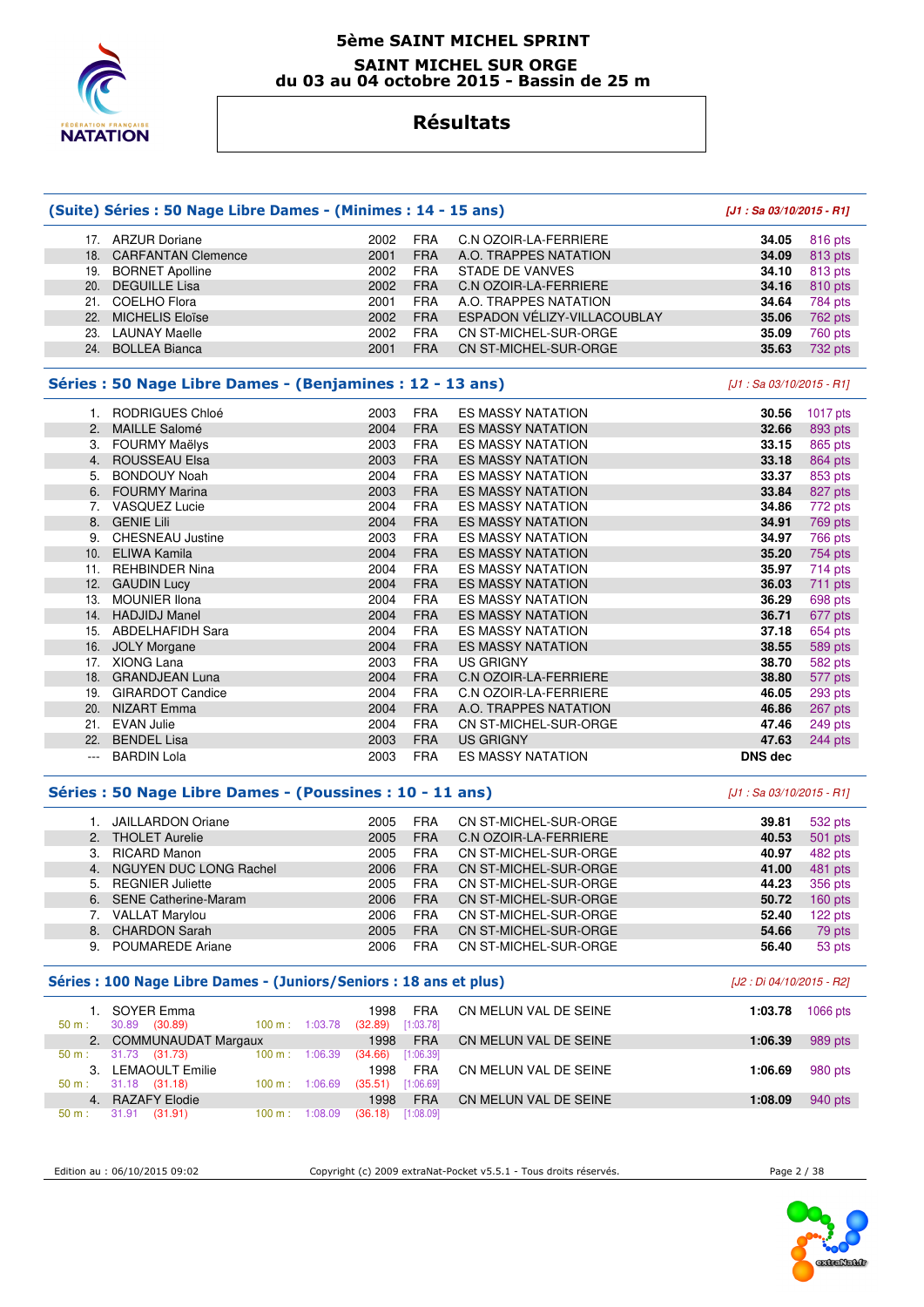

 SAINT MICHEL SUR ORGE du 03 au 04 octobre 2015 - Bassin de 25 m

# **Résultats**

|                  | (Suite) Séries : 100 Nage Libre Dames - (Juniors/Seniors : 18 ans et plus) |                |                                  |                                                    |                           |                               | [J2 : Di 04/10/2015 - R2] |            |
|------------------|----------------------------------------------------------------------------|----------------|----------------------------------|----------------------------------------------------|---------------------------|-------------------------------|---------------------------|------------|
| 50 m:            | 5. SIRVAIN Lucie<br>33.19 (33.19)                                          |                | 100 m: 1:09.13                   | 1998<br>$(35.94)$ [1:09.13]                        | <b>FRA</b>                | C.N OZOIR-LA-FERRIERE         | 1:09.13                   | 910 pts    |
| $50 \text{ m}$ : | 6. MARTIN Marie-Pierre<br>34.26 (34.26)                                    | 100 m: 1:12.39 |                                  | 1995<br>$(38.13)$ [1:12.39]                        | <b>FRA</b>                | <b>US GRIGNY</b>              | 1:12.39                   | 821 pts    |
| 50 m:            | 7. BANJA Yousra<br>35.42 (35.42)                                           | 100 m: 1:17.00 |                                  | 1998<br>$(41.58)$ [1:17.00]                        | <b>FRA</b>                | <b>US GRIGNY</b>              | 1:17.00                   | 703 pts    |
| 8.               | <b>BENISTY Margaux</b>                                                     |                |                                  | 1997                                               | <b>FRA</b>                | CN MELUN VAL DE SEINE         | 1:17.66                   | 687 pts    |
| 50 m:            | 35.33<br>(35.33)<br>9. SAUNIER Marine                                      |                | 100 m: 1:17.66                   | $(42.33)$ [1:17.66]<br>1998                        | FRA                       | CN ST-MICHEL-SUR-ORGE         | 1:18.13                   | 675 pts    |
| 50 m:            | 38.32 (38.32)                                                              |                | 100 m: 1:18.13                   | $(39.81)$ [1:18.13]                                |                           |                               |                           |            |
|                  | Séries : 100 Nage Libre Dames - (Cadettes : 16 - 17 ans)                   |                |                                  |                                                    |                           |                               | [J2 : Di 04/10/2015 - R2] |            |
| 50 m:            | 1. GAMER Rose-alexia<br>29.29 (29.29)                                      |                | 100 m: 1:00.35                   | 1999<br>$(31.06)$ [1:00.35]                        | <b>FRA</b>                | CN MELUN VAL DE SEINE         | 1:00.35                   | 1173 pts   |
|                  | 2. BOURNONVILLE Mey                                                        |                |                                  | 1999                                               | <b>FRA</b>                | CN MELUN VAL DE SEINE         | 1:01.70                   | 1131 $pts$ |
| 50 m:<br>50 m:   | 30.13<br>(30.13)<br>3. BARAT Mathilde<br>30.47 (30.47)                     |                | 100 m: 1:01.70<br>100 m: 1:02.68 | $(31.57)$ [1:01.70]<br>1999<br>$(32.21)$ [1:02.68] | <b>FRA</b>                | CN MELUN VAL DE SEINE         | 1:02.68                   | $1100$ pts |
|                  | 4. CASTEL Margaux                                                          |                |                                  | 2000                                               | <b>FRA</b>                | <b>S.M MONTROUGE</b>          | 1:03.52                   | $1074$ pts |
| 50 m :           | $31.27$ $(31.27)$<br>5. PESCHEUX Pauline                                   |                | 100 m: 1:03.52                   | (32.25)<br>1999                                    | [1:03.52]<br><b>FRA</b>   | CHARTRES METROPOLE NAT        | 1:03.64                   | $1071$ pts |
| 50 m:            | 30.93 (30.93)<br>6. OUALID GIRARD Sarah                                    |                | 100 m: 1:03.64                   | $(32.71)$ [1:03.64]<br>2000                        | <b>FRA</b>                | CN MELUN VAL DE SEINE         | 1:04.58                   | 1042 pts   |
| 50 m:            | $31.25$ $(31.25)$<br>7. ROUTIER Nolwen                                     |                | 100 m: 1:04.58                   | $(33.33)$ [1:04.58]<br>2000                        | <b>FRA</b>                | C.N OZOIR-LA-FERRIERE         | 1:05.06                   | 1028 pts   |
| 50 m:            | 31.09 (31.09)                                                              |                | 100 m: 1:05.06                   | $(33.97)$ [1:05.06]                                |                           |                               |                           |            |
| 8.<br>50 m:      | <b>BIHAN Morgane</b><br>31.80<br>(31.80)                                   |                | 100 m: 1:05.13                   | 2000<br>(33.33)                                    | <b>FRA</b><br>[1:05.13]   | <b>CSN GUYANCOURT</b>         | 1:05.13                   | 1026 pts   |
| 50 m:            | 9. MARZOUK Maëva<br>$31.44$ $(31.44)$                                      |                | 100 m: 1:06.09                   | 2000<br>$(34.65)$ [1:06.09]                        | <b>FRA</b>                | CN MELUN VAL DE SEINE         | 1:06.09                   | 997 pts    |
|                  | 10. ROBLIN Fiona                                                           |                |                                  | 1999                                               | <b>FRA</b>                | CHARTRES METROPOLE NAT        | 1:06.14                   | 996 pts    |
| 50 m:<br>50 m:   | 31.62 (31.62)<br>11. BESNIER Alicia<br>32.19 (32.19)                       | 100 m: 1:06.53 | 100 m: 1:06.14                   | (34.52)<br>1999<br>$(34.34)$ [1:06.53]             | [1:06.14]<br><b>FRA</b>   | CN MELUN VAL DE SEINE         | 1:06.53                   | 985 pts    |
| 12.              | <b>DUSAILLANT Mathilde</b>                                                 |                |                                  | 1999                                               | <b>FRA</b>                | CN MELUN VAL DE SEINE         | 1:06.84                   | 976 pts    |
| $50 m$ :         | 32.15 (32.15)<br>13. BLONER Cybille                                        |                | 100 m: 1:06.84                   | (34.69)<br>1999                                    | [1:06.84]<br><b>FRA</b>   | CHARTRES METROPOLE NAT        | 1:06.93                   | 973 pts    |
| 50 m:            | 32.29 (32.29)<br>14. RAIMONDO Ines                                         |                | 100 m: 1:06.93                   | $(34.64)$ [1:06.93]<br>2000                        | <b>FRA</b>                | CN MELUN VAL DE SEINE         | 1:07.20                   | 965 pts    |
| 50 m:            | 32.72 (32.72)<br>15. PELLIER Claire                                        |                | 100 m: 1:07.20                   | (34.48)<br>2000                                    | $[1:07.20]$<br><b>FRA</b> | CN MELUN VAL DE SEINE         | 1:07.84                   | 947 pts    |
| 50 m:            | 32.66<br>(32.66)                                                           |                | 100 m: 1:07.84                   | $(35.18)$ [1:07.84]                                |                           |                               |                           |            |
| 50 m :           | 16. PAGE Sibylle<br>32.53 (32.53)                                          |                |                                  | 1999<br>100 m: 1:08.14 (35.61) [1:08.14]           | <b>FRA</b>                | CN ST-MICHEL-SUR-ORGE         | 1:08.14                   | 938 pts    |
| 50 m:            | 17. GROUX Mathilde<br>32.78 (32.78)                                        |                | 100 m: 1:08.72                   | 1999<br>(35.94)                                    | <b>FRA</b><br>$[1:08.72]$ | CN ST-MICHEL-SUR-ORGE         | 1:08.72                   | 922 pts    |
| 18.              | <b>CHAMPAGNE Marie</b>                                                     |                |                                  | 2000                                               | <b>FRA</b>                | <b>CHARTRES METROPOLE NAT</b> | 1:09.08                   | 912 pts    |
| 50 m :           | 33.24 (33.24)<br>19. VALIN-FIXOT Léa                                       | 100 m: 1:09.08 |                                  | $(35.84)$ [1:09.08]<br>2000                        | <b>FRA</b>                | CN ST-MICHEL-SUR-ORGE         | 1:09.67                   | 895 pts    |
| 50 m:<br>20.     | 33.24 (33.24)<br><b>MARCHESE Julie</b>                                     |                | 100 m: 1:09.67                   | $(36.43)$ [1:09.67]<br>2000                        | <b>FRA</b>                | CN MELUN VAL DE SEINE         | 1:09.85                   | 890 pts    |
| 50 m:            | 33.56<br>(33.56)                                                           |                | 100 m: 1:09.85                   | (36.29)                                            | [1:09.85]                 |                               |                           |            |
| $50 m$ :         | 21. HENRY Blandine<br>33.73 (33.73)                                        |                | 100 m: 1:10.23                   | 1999<br>$(36.50)$ [1:10.23]                        | <b>FRA</b>                | CA ORSAY                      | 1:10.23                   | 880 pts    |
| 22.              | <b>FLORALY Lovaina</b><br>33.42 (33.42)                                    |                | 100 m: 1:10.34                   | 2000<br>(36.92)                                    | <b>FRA</b>                | STRUCTURES NON FFN            | 1:10.34                   | 877 pts    |
| 50 m:            | 23. AGNEL Florence                                                         |                |                                  | 1999                                               | [1:10.34]<br>FRA          | C.N OZOIR-LA-FERRIERE         | 1:12.98                   | 805 pts    |
| 50 m:            | 34.89 (34.89)                                                              |                | 100 m: 1:12.98                   | $(38.09)$ [1:12.98]                                |                           |                               |                           |            |
| 24.<br>50 m :    | <b>CHEBASSIER Karine</b><br>34.36 (34.36)                                  |                | $100 \text{ m}: 1:13.20$         | 1999<br>$(38.84)$ [1:13.20]                        | <b>FRA</b>                | <b>US GRIGNY</b>              | 1:13.20                   | 800 pts    |

Edition au : 06/10/2015 09:02 Copyright (c) 2009 extraNat-Pocket v5.5.1 - Tous droits réservés. Page 3 / 38

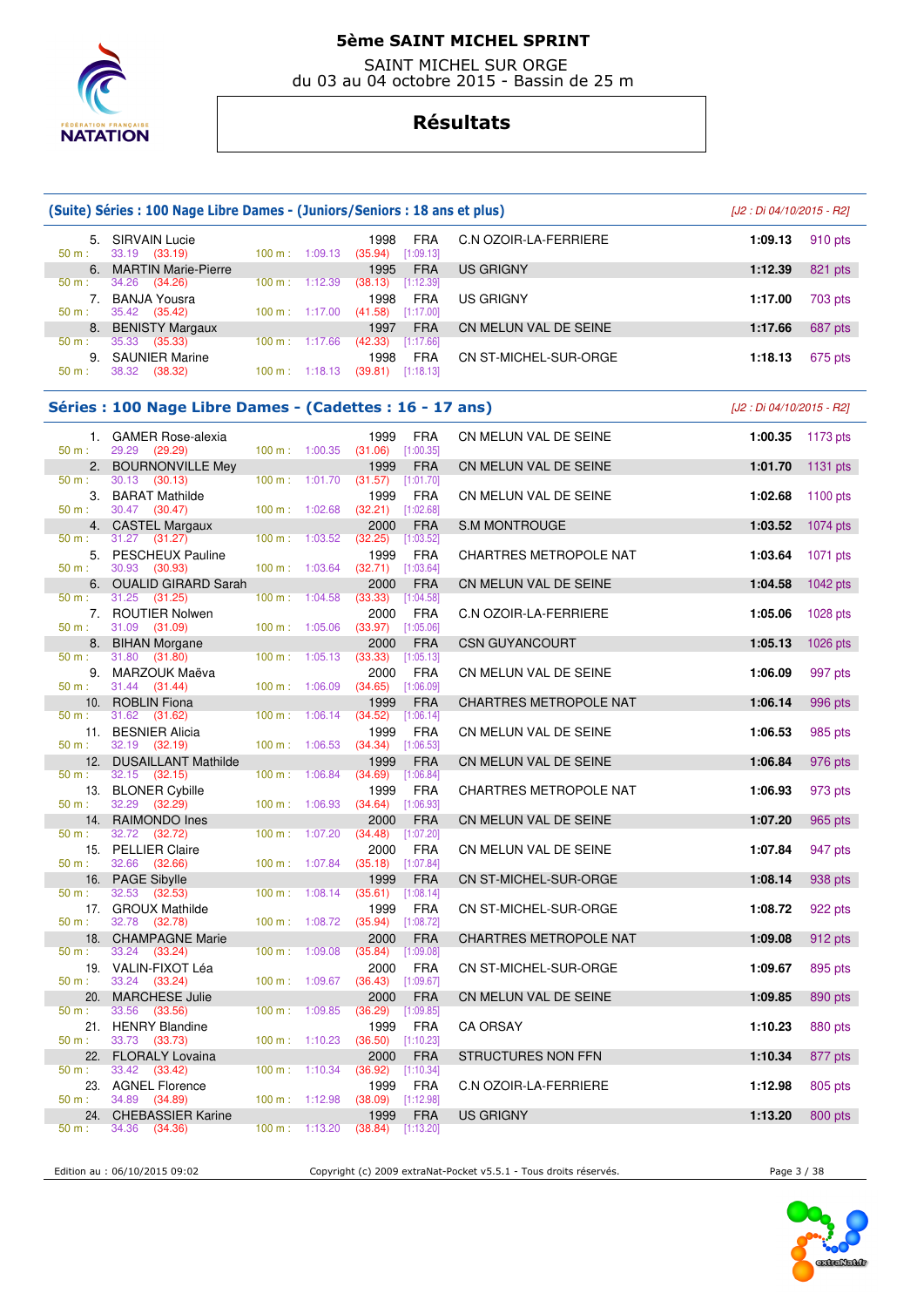

 SAINT MICHEL SUR ORGE du 03 au 04 octobre 2015 - Bassin de 25 m

# **Résultats**

|                  | (Suite) Séries : 100 Nage Libre Dames - (Cadettes : 16 - 17 ans) |                           |         |                 |                         |                       |         |         |  |  |
|------------------|------------------------------------------------------------------|---------------------------|---------|-----------------|-------------------------|-----------------------|---------|---------|--|--|
| $50 m$ :         | 25. TOURILLON Floriane<br>35.09 (35.09)                          | $100 \text{ m}: 1:13.37$  |         | 1999<br>(38.28) | <b>FRA</b><br>[1:13.37] | CN MELUN VAL DE SEINE | 1:13.37 | 795 pts |  |  |
|                  | 26. LECROQ Emma                                                  |                           |         | 1999            | <b>FRA</b>              | US GRIGNY             | 1:13.56 | 790 pts |  |  |
| $50 m$ :         | 35.16 (35.16)                                                    | $100 \text{ m}: 1:13.56$  |         | (38.40)         | [1:13.56]               |                       |         |         |  |  |
|                  | 27. QUINT Ilona                                                  |                           |         | 2000            | FRA                     | S.M MONTROUGE         | 1:14.72 | 760 pts |  |  |
| $50 m$ :         | $35.10$ $(35.10)$                                                | 100 m: 1:14.72            |         | (39.62)         | [1:14.72]               |                       |         |         |  |  |
|                  | 28. BRIAT Laura                                                  |                           |         | 1999            | <b>FRA</b>              | CN ST-MICHEL-SUR-ORGE | 1:16.12 | 725 pts |  |  |
| $50 m$ :         | 36.44 (36.44)                                                    | $100 \text{ m}$ : 1:16.12 |         | (39.68)         | [1:16.12]               |                       |         |         |  |  |
| 29.              | LEGRAND Copélia                                                  |                           |         | 2000            | FRA                     | CN MELUN VAL DE SEINE | 1:16.38 | 718 pts |  |  |
| $50 m$ :         | 36.12 (36.12)                                                    | $100 \text{ m}: 1:16.38$  |         | (40.26)         | [1:16.38]               |                       |         |         |  |  |
|                  | 30. THIBAULT Chloé                                               |                           |         | 1999            | <b>FRA</b>              | CN ST-MICHEL-SUR-ORGE | 1:18.36 | 670 pts |  |  |
| $50 m$ :         | 37.59 (37.59)                                                    | $100 \text{ m}: 1:18.36$  |         | (40.77)         | [1:18.36]               |                       |         |         |  |  |
| $31 -$           | <b>GABORET Karine</b>                                            |                           |         | 1999            | <b>FRA</b>              | CN MELUN VAL DE SEINE | 1:19.60 | 640 pts |  |  |
| 50 m:            | 37.43 (37.43)                                                    | $100 \text{ m}$ : 1:19.60 |         | (42.17)         | [1:19.60]               |                       |         |         |  |  |
| 32.              | <b>VARLET Hanna</b>                                              |                           |         | 1999            | <b>FRA</b>              | STRUCTURES NON FFN    | 1:23.35 | 555 pts |  |  |
| $50 \text{ m}$ : | $40.22$ $(40.22)$                                                | $100 \text{ m}: 1:23.35$  |         | (43.13)         | [1:23.35]               |                       |         |         |  |  |
| 33.              | MAHDJOUB-ARAIBI Maissa                                           |                           |         | 2000            | <b>FRA</b>              | US GRIGNY             | 1:24.90 | 521 pts |  |  |
| $50 m$ :         | 38.06 (38.06)                                                    | $100 \text{ m}: 1:24.90$  |         | (46.84)         | [1:24.90]               |                       |         |         |  |  |
|                  | 34. RICHARD Mathilde                                             |                           |         | 2000            | <b>FRA</b>              | CN MELUN VAL DE SEINE | 1:26.88 | 480 pts |  |  |
| $50 m$ :         | 40.12 (40.12)                                                    | $100 \text{ m}$ :         | 1:26.88 | (46.76)         | [1:26.88]               |                       |         |         |  |  |

### **Séries : 100 Nage Libre Dames - (Minimes : 14 - 15 ans)** [J2 : Di 04/10/2015 - R2]

|                  | 1. AMBRASS Lilou              |                |                                  | 2002                             | <b>FRA</b> | EN LONGJUMEAU                | 1:04.23 | 1053 pts |
|------------------|-------------------------------|----------------|----------------------------------|----------------------------------|------------|------------------------------|---------|----------|
|                  | $50 \text{ m}: 31.04 (31.04)$ |                |                                  | 100 m: 1:04.23 (33.19) [1:04.23] |            |                              |         |          |
|                  | 2. LE CORGUILLE Ambre         |                |                                  | 2001                             | <b>FRA</b> | <b>CA ORSAY</b>              | 1:06.60 | 983 pts  |
| 50 m:            | $32.11$ $(32.11)$             |                | 100 m: 1:06.60                   | (34.49)                          | [1:06.60]  |                              |         |          |
|                  | 3. BANJA Ines                 |                |                                  | 2001                             | <b>FRA</b> | <b>US GRIGNY</b>             | 1:06.65 | 981 pts  |
| 50 m : _         | 32.25 (32.25)                 |                | 100 m: 1:06.65                   | (34.40)                          | [1:06.65]  |                              |         |          |
|                  |                               |                |                                  |                                  |            |                              |         |          |
|                  | 4. HACHEZ Clementine          |                |                                  | 2001                             | <b>FRA</b> | <b>CSN GUYANCOURT</b>        | 1:07.06 | 969 pts  |
| 50 m:            | 32.40 (32.40)                 |                | 100 m: 1:07.06                   | (34.66)                          | [1:07.06]  |                              |         |          |
|                  | 5. CHEDRI Melissa             |                |                                  | 2001                             | <b>FRA</b> | CN MELUN VAL DE SEINE        | 1:07.58 | 954 pts  |
| 50 m:            | 32.52 (32.52)                 |                | 100 m: 1:07.58                   | (35.06)                          | [1:07.58]  |                              |         |          |
|                  | 6. BAURON Charline            |                |                                  | 2001                             | <b>FRA</b> | CN ST-MICHEL-SUR-ORGE        | 1:07.87 | 946 pts  |
| 50 m:            | 31.59 (31.59)                 |                | 100 m: 1:07.87                   | (36.28)                          | [1:07.87]  |                              |         |          |
|                  | 7. SOYER Adèle                |                |                                  | 2001                             | <b>FRA</b> | CN MELUN VAL DE SEINE        | 1:08.32 | 933 pts  |
| $50 \text{ m}$ : | 33.69 (33.69)                 |                | 100 m: 1:08.32                   | (34.63)                          | [1:08.32]  |                              |         |          |
|                  | 8. WARD Meggy                 |                |                                  | 2002                             | <b>FRA</b> | <b>C.N OZOIR-LA-FERRIERE</b> | 1:09.07 | 912 pts  |
| 50 m:            | 32.30 (32.30)                 |                | 100 m: 1:09.07                   | (36.77)                          | [1:09.07]  |                              |         |          |
|                  |                               |                |                                  |                                  |            |                              |         |          |
|                  | 9. SUMEIRE Alizé              |                |                                  | 2001                             | <b>FRA</b> | <b>CA ORSAY</b>              | 1:09.36 | 904 pts  |
| 50 m:            | 32.36 (32.36)                 |                | 100 m: 1:09.36                   | $(37.00)$ [1:09.36]              |            |                              |         |          |
|                  | 10. LEROY Marine              |                |                                  | 2001                             | <b>FRA</b> | <b>CSN GUYANCOURT</b>        | 1:09.72 | 894 pts  |
| 50 m:            | 33.00 (33.00)                 |                | 100 m: 1:09.72                   | (36.72)                          | [1:09.72]  |                              |         |          |
|                  | 11. DALLE Aliénor             |                |                                  | 2002                             | <b>FRA</b> | <b>S.M MONTROUGE</b>         | 1:10.06 | 884 pts  |
| 50 m:            | 33.73 (33.73)                 |                | 100 m: 1:10.06                   | $(36.33)$ [1:10.06]              |            |                              |         |          |
|                  | 12. VEILLON Juliette          |                |                                  | 2002                             | <b>FRA</b> | <b>CA ORSAY</b>              | 1:10.79 | 864 pts  |
| 50 m:            | 33.90 (33.90)                 |                | 100 m: 1:10.79                   | (36.89)                          | [1:10.79]  |                              |         |          |
|                  | 13. CHERIFI Emma              |                |                                  | 2001                             | <b>FRA</b> | CN MELUN VAL DE SEINE        | 1:11.40 | 848 pts  |
| 50 m:            | 34.36 (34.36)                 |                |                                  | 100 m: 1:11.40 (37.04) [1:11.40] |            |                              |         |          |
|                  | 14. MULLER Lena               |                |                                  | 2001                             | <b>FRA</b> | <b>CSN GUYANCOURT</b>        | 1:11.46 |          |
|                  | 34.26 (34.26)                 |                | 100 m: 1:11.46                   | (37.20)                          |            |                              |         | 846 pts  |
| 50 m:            |                               |                |                                  |                                  | [1:11.46]  |                              |         |          |
|                  | 15. LARGILIER Iliana          |                |                                  | 2001                             | <b>FRA</b> | CN MELUN VAL DE SEINE        | 1:11.81 | 837 pts  |
| 50 m:            | 33.88 (33.88)                 |                | $100 \text{ m}: 1:11.81$ (37.93) |                                  | [1:11.81]  |                              |         |          |
|                  | 16. DUCAUROY Aude             |                |                                  | 2002                             | <b>FRA</b> | <b>CA ORSAY</b>              | 1:12.47 | 819 pts  |
| 50 m:            | 34.72 (34.72)                 |                | $100 \text{ m}: 1:12.47$         | (37.75)                          | [1:12.47]  |                              |         |          |
|                  | 17. LA BIONDA Léa             |                |                                  | 2002                             | <b>FRA</b> | EN LONGJUMEAU                | 1:12.78 | 811 pts  |
| 50 m:            | 35.53 (35.53)                 |                | 100 m: 1:12.78                   | $(37.25)$ [1:12.78]              |            |                              |         |          |
|                  | 18. ROTTIERS Margot           |                |                                  | 2002                             | <b>FRA</b> | EN LONGJUMEAU                | 1:13.80 | 784 pts  |
| 50 m:            | 34.60 (34.60)                 |                | 100 m: 1:13.80                   | $(39.20)$ [1:13.80]              |            |                              |         |          |
|                  | 19. BERGER Paoline            |                |                                  | 2002                             | <b>FRA</b> | CN ST-MICHEL-SUR-ORGE        | 1:14.30 |          |
| 50 m:            | 35.23 (35.23)                 | 100 m: 1:14.30 |                                  | (39.07)                          | [1:14.30]  |                              |         | 771 pts  |
|                  |                               |                |                                  |                                  |            |                              |         |          |
|                  |                               |                |                                  |                                  |            |                              |         |          |

Edition au : 06/10/2015 09:02 Copyright (c) 2009 extraNat-Pocket v5.5.1 - Tous droits réservés. Page 4 / 38

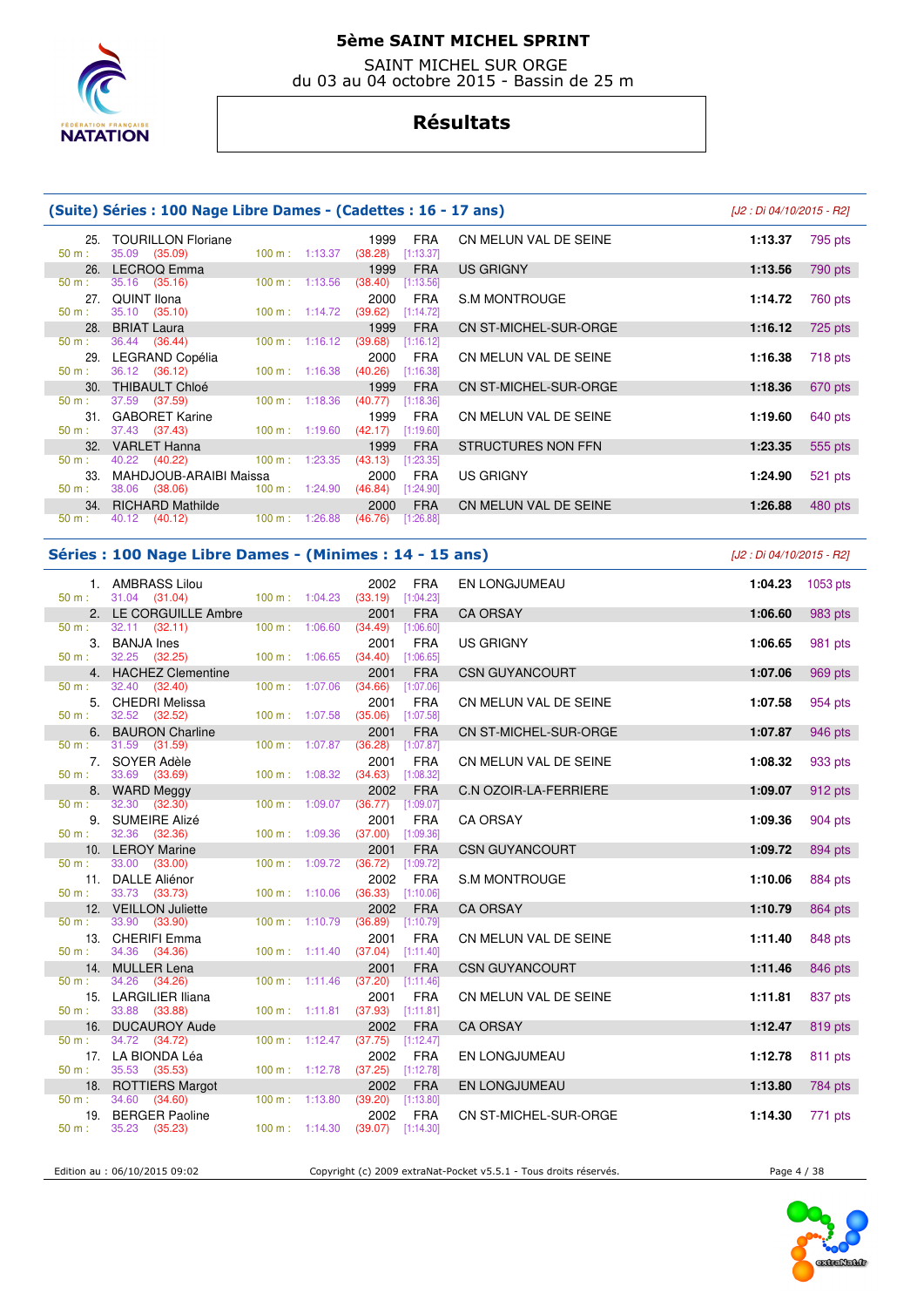

 SAINT MICHEL SUR ORGE du 03 au 04 octobre 2015 - Bassin de 25 m

# **Résultats**

|                      | (Suite) Séries : 100 Nage Libre Dames - (Minimes : 14 - 15 ans) |                          |         |                                  |                                     | [J2 : Di 04/10/2015 - R2] |
|----------------------|-----------------------------------------------------------------|--------------------------|---------|----------------------------------|-------------------------------------|---------------------------|
| 20.<br>50 m:         | <b>DEGUILLE Lisa</b><br>35.79 (35.79)                           | $100 \text{ m}: 1:14.53$ |         | 2002<br>$(38.74)$ [1:14.53]      | <b>FRA</b><br>C.N OZOIR-LA-FERRIERE | 1:14.53<br>765 pts        |
| 50 m:                | 21. BLANC Alice<br>36.92<br>(36.92)                             | $100 \text{ m}: 1:14.66$ |         | 2002<br>$(37.74)$ [1:14.66]      | <b>FRA</b><br>C.N OZOIR-LA-FERRIERE | 1:14.66<br>762 pts        |
| 50 m:                | 22. ARZUR Doriane<br>36.23<br>(36.23)                           | 100 m: 1:14.78           |         | 2002<br>$[1:14.78]$<br>(38.55)   | <b>FRA</b><br>C.N OZOIR-LA-FERRIERE | 1:14.78<br>759 pts        |
| 23.<br>$50 m$ :      | <b>DUCLOYER Clara</b><br>35.02 (35.02)                          | 100 m: 1:15.02           |         | 2002<br>$(40.00)$ [1:15.02]      | <b>FRA</b><br>EN LONGJUMEAU         | 1:15.02<br>752 pts        |
| 24.                  | ROCCA Helene                                                    |                          |         | 2002                             | <b>FRA</b><br>EN LONGJUMEAU         | 1:15.41<br>742 pts        |
| 50 m:<br>$50 m$ :    | 35.65<br>(35.65)<br>25. THOMAS Marie-Emilie<br>36.06            | $100 \text{ m}: 1:15.41$ |         | [1:15.41]<br>(39.76)<br>2002     | <b>FRA</b><br>EN LONGJUMEAU         | 1:15.80<br>733 pts        |
| 26.                  | (36.06)<br><b>LORY-PETTERSON Alicia</b>                         | 100 m: 1:15.80           |         | (39.74)<br>[1:15.80]<br>2002     | <b>FRA</b><br>CN MELUN VAL DE SEINE | 1:15.81<br>732 pts        |
| 50 m:                | 35.98<br>(35.98)                                                | 100 m: 1:15.81           |         | $(39.83)$ [1:15.81]              |                                     |                           |
| 50 m:                | 27. LAUNAY Maelle<br>36.52 (36.52)                              | 100 m: 1:16.03           |         | 2002<br>$(39.51)$ [1:16.03]      | <b>FRA</b><br>CN ST-MICHEL-SUR-ORGE | 1:16.03<br>727 pts        |
| $50 m$ :             | 28. WOZNIAK Rima<br>36.41 (36.41)                               | 100 m:                   | 1:16.74 | 2002<br>(40.33)<br>[1:16.74]     | <b>FRA</b><br>CN MELUN VAL DE SEINE | 1:16.74<br>709 pts        |
| 29.                  | <b>REGLIN Clarice</b>                                           |                          |         | 2002                             | FRA<br>CN MELUN VAL DE SEINE        | 1:17.21<br>698 pts        |
| 50 m:                | 37.52 (37.52)<br>30. TOUITI Nour                                | $100 \text{ m}: 1:17.21$ |         | (39.69)<br>[1:17.21]<br>2002     | <b>FRA</b><br>CN ST-MICHEL-SUR-ORGE | 1:17.49<br>691 pts        |
| 50 m:                | 37.67 (37.67)                                                   | 100 m: 1:17.49           |         | (39.82)<br>[1:17.49]             |                                     |                           |
| 50 m:                | 31. BONDEAU Agathe<br>37.45<br>(37.45)                          | 100 m: 1:18.29           |         | 2001<br>(40.84)<br>[1:18.29]     | <b>FRA</b><br>CN MELUN VAL DE SEINE | 1:18.29<br>671 pts        |
| 32.<br>$50 m$ :      | <b>CUSSY Eva</b><br>35.23<br>(35.23)                            | $100 \text{ m}: 1:18.61$ |         | 2002<br>(43.38)<br>[1:18.61]     | <b>FRA</b><br>CN MELUN VAL DE SEINE | 1:18.61<br>664 pts        |
|                      | 33. BOLLEA Bianca                                               |                          |         | 2001                             | <b>FRA</b><br>CN ST-MICHEL-SUR-ORGE | 1:19.48<br>643 pts        |
| $50 m$ :<br>34.      | 37.75 (37.75)<br><b>PUCHALA Camille</b>                         | 100 m: 1:19.48           |         | (41.73)<br>[1:19.48]<br>2001     | <b>FRA</b><br>CN MELUN VAL DE SEINE | 1:23.43<br>553 pts        |
| 50 m:                | 39.46<br>(39.46)                                                | 100 m: 1:23.43           |         |                                  |                                     |                           |
| $\sim$ $\sim$ $\sim$ | DUCHAMP-SCHREURS Nina                                           |                          |         | (43.97)<br>[1:23.43]<br>2002     | FRA<br><b>CSN GUYANCOURT</b>        | DNS dec                   |
|                      |                                                                 |                          |         |                                  |                                     | [J2 : Di 04/10/2015 - R2] |
|                      | Séries : 100 Nage Libre Dames - (Benjamines : 12 - 13 ans)      |                          |         |                                  |                                     |                           |
| 50 m:                | 1. BOCH Emma<br>34.20 (34.20)                                   | $100 \text{ m}: 1:11.44$ |         | 2003<br>(37.24)<br>[1:11.44]     | <b>FRA</b><br><b>CSN GUYANCOURT</b> | 846 pts<br>1:11.44        |
| 2.                   | <b>MIALOT Maud</b>                                              |                          |         | 2003                             | <b>FRA</b><br><b>CA ORSAY</b>       | 1:13.59<br>789 pts        |
| 50 m:                | 35.70<br>(35.70)                                                | $100 \text{ m}: 1:13.59$ |         | (37.89)<br>[1:13.59]             |                                     |                           |
| 3.<br>$50 m$ :       | NGUYEN DUC LONG Armelle<br>33.69 (33.69)                        | 100 m: 1:14.13           |         | 2003<br>(40.44)<br>[1:14.13]     | <b>FRA</b><br>CN ST-MICHEL-SUR-ORGE | 1:14.13<br>775 pts        |
| 4.<br>50 m:          | <b>GOMES Célia</b>                                              |                          |         | 2003                             | <b>FRA</b><br>CN MELUN VAL DE SEINE | 1:15.49<br>740 pts        |
| 5.                   | 35.01 (35.01)<br><b>BERINGUE Natacha</b>                        | $100 \text{ m}: 1:15.49$ |         | (40.48)<br>[1:15.49]<br>2003     | <b>FRA</b><br><b>CA ORSAY</b>       | 1:15.53<br>739 pts        |
| 50 m:<br>6.          | 36.12 (36.12)<br><b>KESSEL Agathe</b>                           | 100 m: 1:15.53           |         | (39.41)<br>[1:15.53]<br>2003     | <b>FRA</b><br>CN MELUN VAL DE SEINE | 1:16.31<br>720 pts        |
| 50 m:                | 35.81 (35.81)                                                   | $100 \text{ m}: 1:16.31$ |         | [1:16.31]<br>(40.50)             |                                     |                           |
| 50 m:                | 7. LOHEZIC Célia<br>36.49 (36.49)                               | 100 m: 1:16.79           |         | 2003<br>$(40.30)$ [1:16.79]      | FRA<br>CN MELUN VAL DE SEINE        | 1:16.79<br>708 pts        |
| 8.                   | <b>FARHAT Manon</b>                                             |                          |         | 2003                             | <b>FRA</b><br>CN MELUN VAL DE SEINE | 1:17.05<br>702 pts        |
| 50 m:<br>9.          | 37.92<br>(37.92)<br><b>GUILBAUD Charlotte</b>                   | 100 m: 1:17.05           |         | (39.13)<br>$[1:17.05]$<br>2004   | <b>FRA</b><br><b>CA ORSAY</b>       | 1:17.11<br>700 pts        |
| $50 m$ :             | 37.58 (37.58)                                                   |                          |         | 100 m: 1:17.11 (39.53) [1:17.11] |                                     |                           |
| 10.<br>$50 m$ :      | <b>RICARD Elsa</b><br>36.57 (36.57)                             | 100 m:                   | 1:17.54 | 2003<br>(40.97)<br>[1:17.54]     | <b>FRA</b><br>CN ST-MICHEL-SUR-ORGE | 1:17.54<br>689 pts        |
| 11.                  | <b>DJEMAOUI Lahna</b>                                           |                          |         | 2004                             | <b>FRA</b><br><b>CA ORSAY</b>       | 1:18.02<br>678 pts        |
| 50 m:<br>12.         | 37.88 (37.88)<br><b>DUPONT Audrey</b>                           | 100 m: 1:18.02           |         | $(40.14)$ [1:18.02]<br>2003      | <b>FRA</b><br>CN MELUN VAL DE SEINE | 1:18.28<br>672 pts        |
| 50 m:                | 37.35<br>(37.35)<br>13. BASILE Helene                           | 100 m: 1:18.28           |         | $(40.93)$ [1:18.28]<br>2004      | <b>FRA</b><br>CN ST-MICHEL-SUR-ORGE | 1:19.68<br>638 pts        |

Edition au : 06/10/2015 09:02 Copyright (c) 2009 extraNat-Pocket v5.5.1 - Tous droits réservés. Page 5 / 38

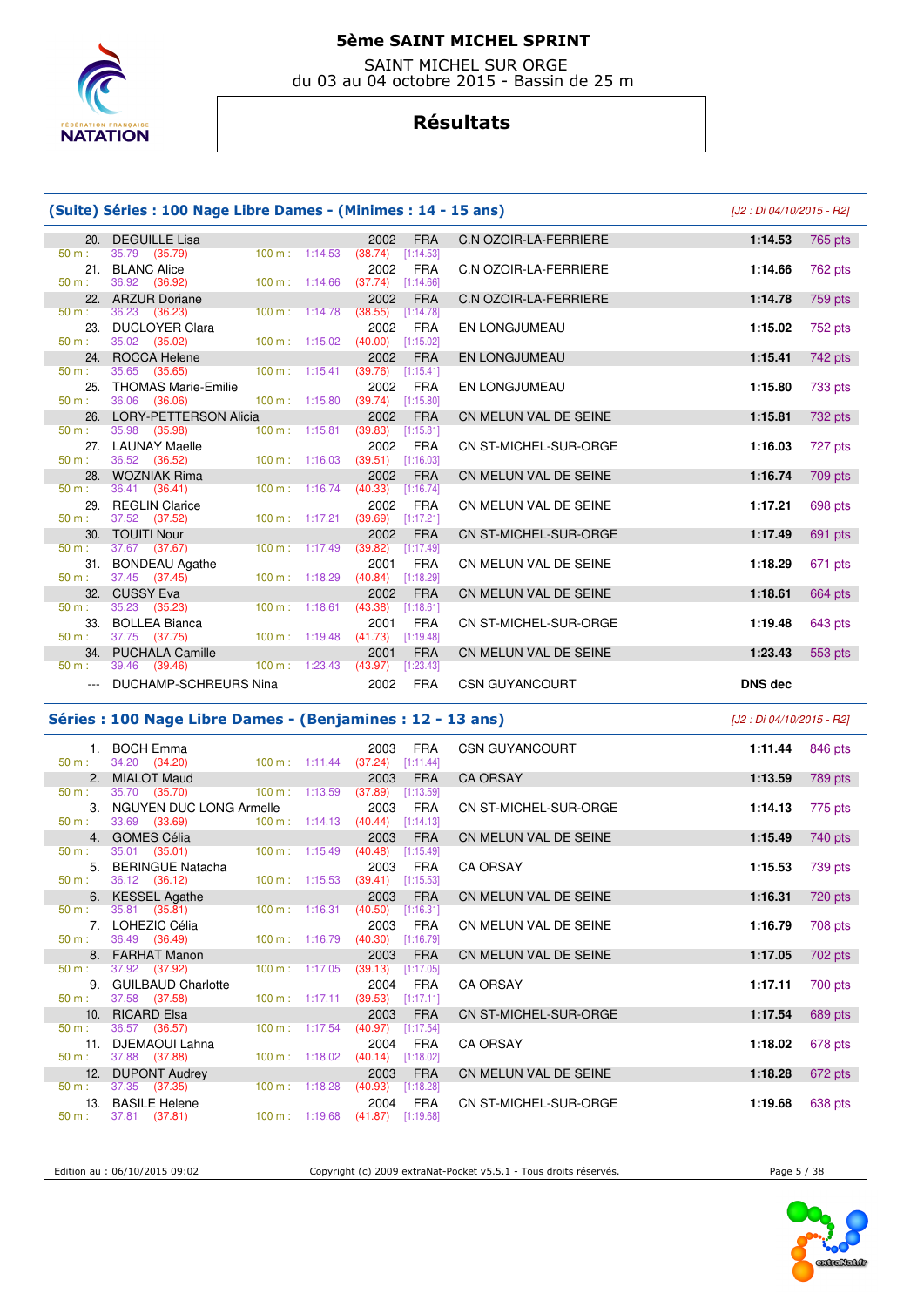

 SAINT MICHEL SUR ORGE du 03 au 04 octobre 2015 - Bassin de 25 m

# **Résultats**

|          | (Suite) Séries : 100 Nage Libre Dames - (Benjamines : 12 - 13 ans) |                                  |                                  |            |                       | [J2 : Di 04/10/2015 - R2] |           |
|----------|--------------------------------------------------------------------|----------------------------------|----------------------------------|------------|-----------------------|---------------------------|-----------|
|          | 14. GAIFFIER Agathe                                                |                                  | 2003                             | <b>FRA</b> | CA ORSAY              | 1:22.74                   | 568 pts   |
| 50 m:    | 39.42 (39.42)                                                      |                                  | 100 m: 1:22.74 (43.32) [1:22.74] |            |                       |                           |           |
| 15.      | <b>BRAULT Lucile</b>                                               |                                  | 2003                             | <b>FRA</b> | <b>CSN GUYANCOURT</b> | 1:23.49                   | 552 pts   |
| 50 m:    | 39.71 (39.71) 100 m : 1:23.49 (43.78)                              |                                  |                                  | [1:23.49]  |                       |                           |           |
|          | 16. LE CORGUILLE Jade                                              |                                  | 2004                             | <b>FRA</b> | <b>CA ORSAY</b>       | 1:24.37                   | 533 pts   |
| 50 m:    | 40.48 (40.48)                                                      | 100 m: 1:24.37                   | (43.89)                          | [1:24.37]  |                       |                           |           |
|          | 17. TRENIT Axelle                                                  |                                  | 2004                             | FRA        | <b>CA ORSAY</b>       | 1:24.70                   | 526 pts   |
| $50 m$ : | 41.45 (41.45) 100 m : 1:24.70 (43.25) [1:24.70]                    |                                  |                                  |            |                       |                           |           |
|          | 18. RABARIMAMPIANINA Sendra                                        |                                  | 2004                             | <b>FRA</b> | CN ST-MICHEL-SUR-ORGE | 1:24.76                   | 524 pts   |
| $50 m$ : | 40.06 (40.06) 100 m : 1:24.76 (44.70)                              |                                  |                                  | [1:24.76]  |                       |                           |           |
|          | 19. FAUQUANT Maïwenn                                               |                                  | 2004                             | <b>FRA</b> | <b>CA ORSAY</b>       | 1:24.94                   | 521 pts   |
| 50 m:    | 41.86 (41.86) 100 m : 1:24.94 (43.08) [1:24.94]                    |                                  |                                  |            |                       |                           |           |
|          | 20. AMMARKHODJA Aïcha                                              |                                  | 2003                             | <b>FRA</b> | CN MELUN VAL DE SEINE | 1:25.79                   | 503 pts   |
| 50 m:    | 39.78 ( <b>39.78</b> )                                             | 100 m: 1:25.79                   | (46.01)                          | [1:25.79]  |                       |                           |           |
|          | 21. ALCALA Nina                                                    |                                  | 2004                             | FRA        | <b>CSN GUYANCOURT</b> | 1:26.97                   | 478 pts   |
| $50 m$ : | 41.14 (41.14) 100 m : 1:26.97 (45.83) [1:26.97]                    |                                  |                                  |            |                       |                           |           |
|          | 22. VALLAT Marion                                                  |                                  | 2004                             | <b>FRA</b> | CN ST-MICHEL-SUR-ORGE | 1:31.95                   | 383 pts   |
| $50 m$ : | 43.45 (43.45)                                                      |                                  | 100 m: 1:31.95 (48.50) [1:31.95] |            |                       |                           |           |
|          | 23. GHANI-TABE Denise                                              |                                  | 2004                             | IRI        | <b>CSN GUYANCOURT</b> | 1:37.08                   | $295$ pts |
| 50 m:    | 47.65 (47.65)                                                      |                                  | 100 m: 1:37.08 (49.43) [1:37.08] |            |                       |                           |           |
|          | 24. LEMAITRE Camille                                               |                                  | 2004                             | <b>FRA</b> | <b>CA ORSAY</b>       | 1:45.12                   | $180$ pts |
| 50 m:    | 46.40 (46.40)                                                      | $100 \text{ m}: 1:45.12 (58.72)$ |                                  | [1:45.12]  |                       |                           |           |
|          | --- JENVRIN Malia                                                  |                                  | 2004                             | <b>FRA</b> | <b>CSN GUYANCOURT</b> | <b>DNS</b> dec            |           |

#### **Séries : 100 Nage Libre Dames - (Poussines : 10 - 11 ans)** [J2 : Di 04/10/2015 - R2]

|          | <b>JAILLARDON Oriane</b>  |                          |         | 2005      | <b>FRA</b> | CN ST-MICHEL-SUR-ORGE        | 1:28.71 | 444 pts   |
|----------|---------------------------|--------------------------|---------|-----------|------------|------------------------------|---------|-----------|
| 50 m:    | 43.12 (43.12)             | 100 m: 1:28.71           |         | (45.59)   | [1:28.71]  |                              |         |           |
|          | 2. THOLET Aurelie         |                          |         | 2005      | <b>FRA</b> | C.N OZOIR-LA-FERRIERE        | 1:28.73 | 443 pts   |
| $50 m$ : | 40.39 (40.39)             | $100 m$ :                | 1:28.73 | (48.34)   | [1:28.73]  |                              |         |           |
|          | 3. RICARD Manon           |                          |         | 2005      | <b>FRA</b> | CN ST-MICHEL-SUR-ORGE        | 1:30.49 | $410$ pts |
| $50 m$ : | 42.90 (42.90)             | $100 \text{ m}: 1:30.49$ |         | (47.59)   | [1:30.49]  |                              |         |           |
|          | 4. NGUYEN DUC LONG Rachel |                          |         | 2006      | <b>FRA</b> | CN ST-MICHEL-SUR-ORGE        | 1:31.54 | 390 pts   |
| 50 m:    | 43.68 (43.68)             | $100 \text{ m}: 1:31.54$ |         | (47.86)   | [1:31.54]  |                              |         |           |
|          | 5. BENARABA Sarah         |                          |         | 2005      | ALG        | CN ST-MICHEL-SUR-ORGE        | 1:36.05 | 312 pts   |
| 50 m:    | 41.43 (41.43)             | 100 m : 1:36.05          |         | (54.62)   | [1:36.05]  |                              |         |           |
|          | 6. REGNIER Juliette       |                          |         | 2005      | <b>FRA</b> | CN ST-MICHEL-SUR-ORGE        | 1:41.30 | 231 pts   |
| $50 m$ : | 45.61 (45.61)             | $100 \text{ m}: 1:41.30$ |         | (55.69)   | [1:41.30]  |                              |         |           |
|          | 7. SENE Catherine-Maram   |                          |         | 2006      | <b>FRA</b> | CN ST-MICHEL-SUR-ORGE        | 1:59.98 | 43 pts    |
| 50 m:    | 55.53 (55.53)             | $100 \text{ m}: 1:59.98$ |         | (1:04.45) | [1:59.98]  |                              |         |           |
|          | 8. VALLAT Marylou         |                          |         | 2006      | <b>FRA</b> | CN ST-MICHEL-SUR-ORGE        | 2:07.35 | $10$ pts  |
| 50 m:    | 59.61 (59.61)             | 100 m:                   | 2:07.35 | (1:07.74) | [2:07.35]  |                              |         |           |
|          | 9. CHARDON Sarah          |                          |         | 2005      | <b>FRA</b> | CN ST-MICHEL-SUR-ORGE        | 2:09.02 | 5 pts     |
| 50 m:    | 54.98 (54.98)             | 100 m: 2:09.02           |         | (1:14.04) | [2:09.02]  |                              |         |           |
|          | 10. POUMAREDE Ariane      |                          |         | 2006      | <b>FRA</b> | <b>CN ST-MICHEL-SUR-ORGE</b> | 2:09.48 | 4 pts     |
| 50 m:    | (58.66)<br>58.66          | 100 m: 2:09.48           |         | (1:10.82) | [2:09.48]  |                              |         |           |

### **Séries : 50 Dos Dames - (Juniors/Seniors : 18 ans et plus)** [J2 : Di 04/10/2015 - R3]

|          | RAYNERT Maud               | 1998 | <b>FRA</b> | <b>ES MASSY NATATION</b>      | 32.26         | 1174 pts   |
|----------|----------------------------|------|------------|-------------------------------|---------------|------------|
|          | 2. POUMAREDE Laetitia      | 1997 | <b>FRA</b> | CN ST-MICHEL-SUR-ORGE         | 32.48         | $1161$ pts |
|          | <b>HULIN Charlotte</b>     | 1995 | <b>FRA</b> | CN ST-MICHEL-SUR-ORGE         | 33.45         | $1104$ pts |
| 4.       | <b>BONEL Emma</b>          | 1998 | <b>FRA</b> | CN ST-MICHEL-SUR-ORGE         | 33.97         | 1075 pts   |
|          | 5. FUCHS Margaux           | 1998 | <b>FRA</b> | <b>CHARTRES METROPOLE NAT</b> | 36.32         | 946 pts    |
|          | 6. CHAMBET Estelle         | 1998 | <b>FRA</b> | CN ST-MICHEL-SUR-ORGE         | 36.49         | 937 pts    |
|          | <b>MARTIN Marie-Pierre</b> | 1995 | <b>FRA</b> | <b>US GRIGNY</b>              | 37.55         | 882 pts    |
| $\cdots$ | <b>LOPES Marina</b>        | 1998 | <b>FRA</b> | CN ST-MICHEL-SUR-ORGE         | <b>DSQ Vi</b> |            |
|          | MAHDJOUB ARAIBI Imane      | 1994 | <b>FRA</b> | <b>US GRIGNY</b>              | <b>DSQ Vi</b> |            |

Edition au : 06/10/2015 09:02 Copyright (c) 2009 extraNat-Pocket v5.5.1 - Tous droits réservés. Page 6 / 38

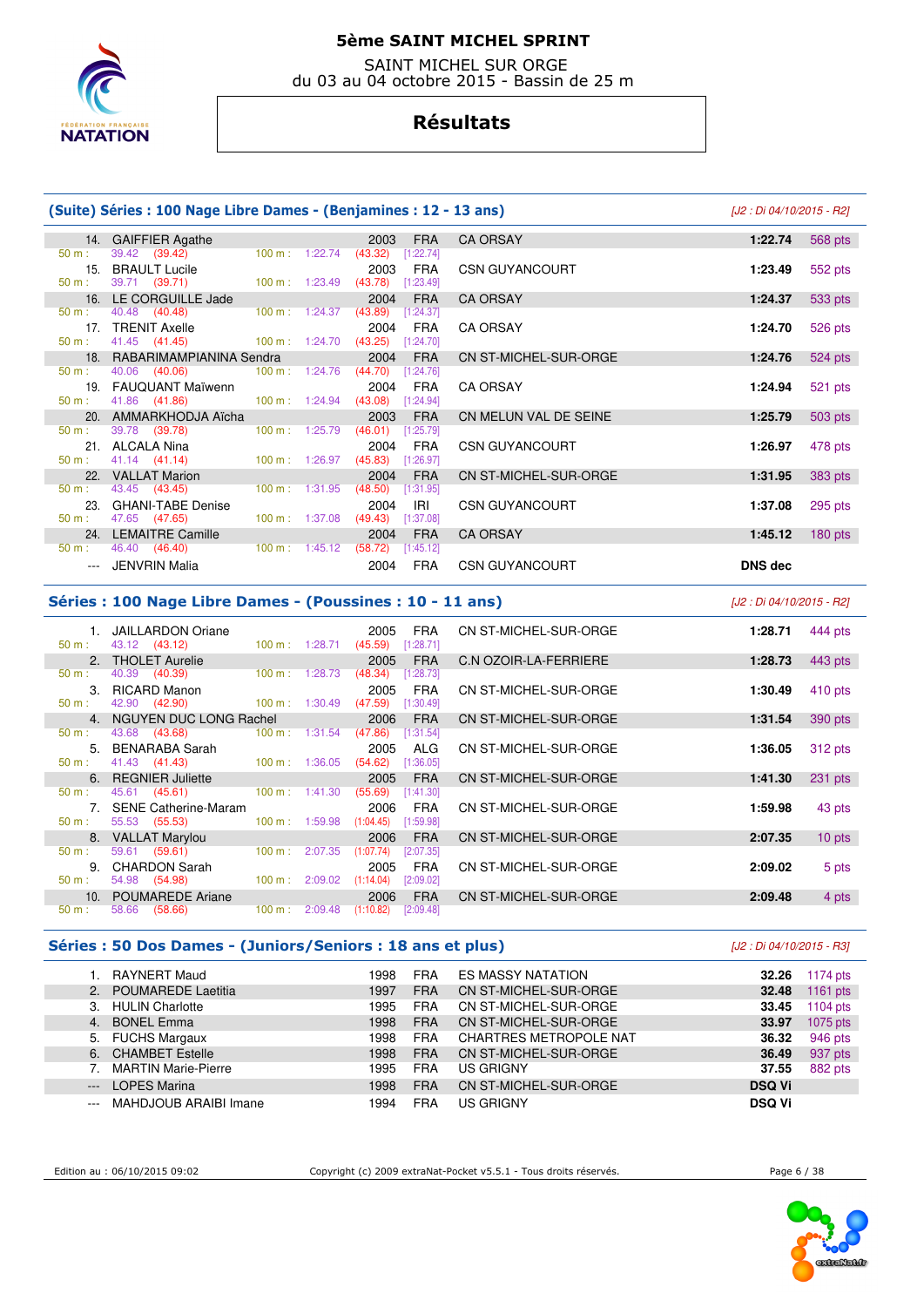

 SAINT MICHEL SUR ORGE du 03 au 04 octobre 2015 - Bassin de 25 m

### **Résultats**

#### **Séries : 50 Dos Dames - (Cadettes : 16 - 17 ans)** [J2 : Di 04/10/2015 - R3]

#### 1. PESCHEUX Pauline 1999 FRA CHARTRES METROPOLE NAT **33.59** 1096 pts 2. ROBLIN Fiona 1999 FRA CHARTRES METROPOLE NAT **33.75** 1087 pts 3. BLONER Cybille 1999 FRA CHARTRES METROPOLE NAT **33.85** 1082 pts 4. CELINI Lesy 1999 FRA ES MASSY NATATION **34.61** 1039 pts 5. CHAMPAGNE Marie 2000 FRA CHARTRES METROPOLE NAT **34.87** 1025 pts 1999 FRA CN ST-MICHEL-SUR-ORGE **35.35**  7. LECROQ Emma 1999 FRA US GRIGNY **35.87** 970 pts 8. PAGE Sibylle 1999 FRA CN ST-MICHEL-SUR-ORGE **37.16** 902 pts 9. LANGLAIS Lila 2000 FRA ES MASSY NATATION 10. LASSALLE Clemence **1999 FRA CHARTRES METROPOLE NAT 39.48** 786 pts<br>11. BRIAT Laura **40.14** 754 pts **1999 FRA CN ST-MICHEL-SUR-ORGE 40.14** 754 pts 11. BRIAT Laura 1999 FRA CN ST-MICHEL-SUR-ORGE 40.14 12. FRANCK Coline 1999 FRA CN ST-MICHEL-SUR-ORGE **41.42** 695 pts 1999 FRA CN ST-MICHEL-SUR-ORGE **41.46** 693 pts 14. MAHDJOUB-ARAIBI Maissa 2000 FRA US GRIGNY **42.84** 632 pts

#### **Séries : 50 Dos Dames - (Minimes : 14 - 15 ans)** [J2 : Di 04/10/2015 - R3]

|    | MAILLE IIona            | 2001 | <b>FRA</b> | <b>ES MASSY NATATION</b> | 32.80 | 1142 $pts$ |
|----|-------------------------|------|------------|--------------------------|-------|------------|
| 2. | ALMEIDA Léana           | 2001 | <b>FRA</b> | <b>ES MASSY NATATION</b> | 33.76 | 1087 pts   |
| 3. | <b>BAURON Charline</b>  | 2001 | <b>FRA</b> | CN ST-MICHEL-SUR-ORGE    | 34.57 | $1041$ pts |
| 4. | <b>BANJA</b> Ines       | 2001 | <b>FRA</b> | US GRIGNY                | 35.71 | 979 pts    |
| 5. | DESBONNES Leha          | 2002 | <b>FRA</b> | <b>ES MASSY NATATION</b> | 35.77 | 975 pts    |
| 6. | DALLE Aliénor           | 2002 | <b>FRA</b> | S.M MONTROUGE            | 38.25 | 847 pts    |
|    | <b>BERGER Paoline</b>   | 2002 | <b>FRA</b> | CN ST-MICHEL-SUR-ORGE    | 38.89 | 815 pts    |
|    | <b>NGANDU Charlotte</b> | 2001 | <b>FRA</b> | <b>US GRIGNY</b>         | 39.22 | 799 pts    |
|    |                         |      |            |                          |       |            |

| Séries : 50 Dos Dames - (Benjamines : 12 - 13 ans)                             | [J2 : Di 04/10/2015 - R3] |  |                               |                      |  |  |
|--------------------------------------------------------------------------------|---------------------------|--|-------------------------------|----------------------|--|--|
| BATAILLE Julie                                                                 |                           |  | 2003 FRA U.S CRETEIL NATATION | <b>35.42</b> 994 pts |  |  |
| Séries : 50 Dos Dames - (Poussines : 10 - 11 ans)<br>[J2 : Di 04/10/2015 - R3] |                           |  |                               |                      |  |  |
|                                                                                |                           |  |                               |                      |  |  |

| 1. REGNIER Juliette     | 2005. |            | FRA CN ST-MICHEL-SUR-ORGE |       | <b>51.58</b> 310 pts |
|-------------------------|-------|------------|---------------------------|-------|----------------------|
| 2. SENE Catherine-Maram | 2006. | <b>FRA</b> | CN ST-MICHEL-SUR-ORGE     |       | <b>54.23</b> 235 pts |
| 3. CHARDON Sarah        | 2005  |            | FRA CN ST-MICHEL-SUR-ORGE |       | <b>54.55</b> 226 pts |
| 4. VALLAT Marylou       | 2006  |            | FRA CN ST-MICHEL-SUR-ORGE | 56.00 | $190$ pts            |
| 5. POUMAREDE Ariane     | 2006  | <b>FRA</b> | CN ST-MICHEL-SUR-ORGE     | 59.40 | 118 $pts$            |

#### **Séries : 100 Dos Dames - (Juniors/Seniors : 18 ans et plus)** [J1 : Sa 03/10/2015 - R1]

| 50 m:    | <b>HULIN Charlotte</b><br>34.80 (34.80) | 1:12.20<br>$100 \text{ m}$ : | 1995<br>FRA<br>[1:12.20]<br>(37.40) | CN ST-MICHEL-SUR-ORGE        | 1:12.20 | $1050$ pts |
|----------|-----------------------------------------|------------------------------|-------------------------------------|------------------------------|---------|------------|
|          | 2. LOSCHI Lea                           |                              | <b>FRA</b><br>1998                  | <b>ES MASSY NATATION</b>     | 1:13.49 | 1016 pts   |
| $50 m$ : | 35.35 (35.35)                           | 1:13.49<br>100 m :           | (38.14)<br>[1:13.49]                |                              |         |            |
| 3.       | <b>MANSOURI Donia</b>                   |                              | FRA<br>1998                         | STADE FRANCAIS O COURBEVOIE  | 1:13.53 | $1015$ pts |
| $50 m$ : | 35.27<br>(35.27)                        | 1:13.53<br>100 m:            | (38.26)<br>[1:13.53]                |                              |         |            |
|          | 4. ROULET Anaelle                       |                              | <b>FRA</b><br>1996                  | LA ROCHE-SUR-YON NATATION    | 1:13.88 | $1006$ pts |
| 50 m:    | 35.91 (35.91)                           | 1:13.88<br>100 m:            | (37.97)<br>[1:13.88]                |                              |         |            |
| 5.       | <b>BONEL Emma</b>                       |                              | <b>FRA</b><br>1998                  | CN ST-MICHEL-SUR-ORGE        | 1:14.26 | 995 pts    |
| $50 m$ : | 35.45 (35.45)                           | 1:14.26<br>$100 \text{ m}$ : | (38.81)<br>[1:14.26]                |                              |         |            |
|          | 6. SIRVAIN Lucie                        |                              | <b>FRA</b><br>1998                  | <b>C.N OZOIR-LA-FERRIERE</b> | 1:14.51 | 989 pts    |
| $50 m$ : | 36.11 (36.11)                           | 100 m :<br>1:14.51           | (38.40)<br>[1:14.51]                |                              |         |            |
|          | DA LOURA Katia                          |                              | <b>FRA</b><br>1996                  | <b>US GRIGNY</b>             | 1:20.00 | 850 pts    |
| $50 m$ : | 38.78 (38.78)                           | 100 m:<br>1:20.00            | (41.22)<br>[1:20.00]                |                              |         |            |
|          | 8. SAUNIER Marine                       |                              | <b>FRA</b><br>1998                  | CN ST-MICHEL-SUR-ORGE        | 1:28.80 | 650 pts    |
| $50 m$ : | 44.33 (44.33)                           | 100 m:<br>1:28.80            | [1:28.80]<br>(44.47)                |                              |         |            |

Edition au : 06/10/2015 09:02 Copyright (c) 2009 extraNat-Pocket v5.5.1 - Tous droits réservés. Page 7 / 38

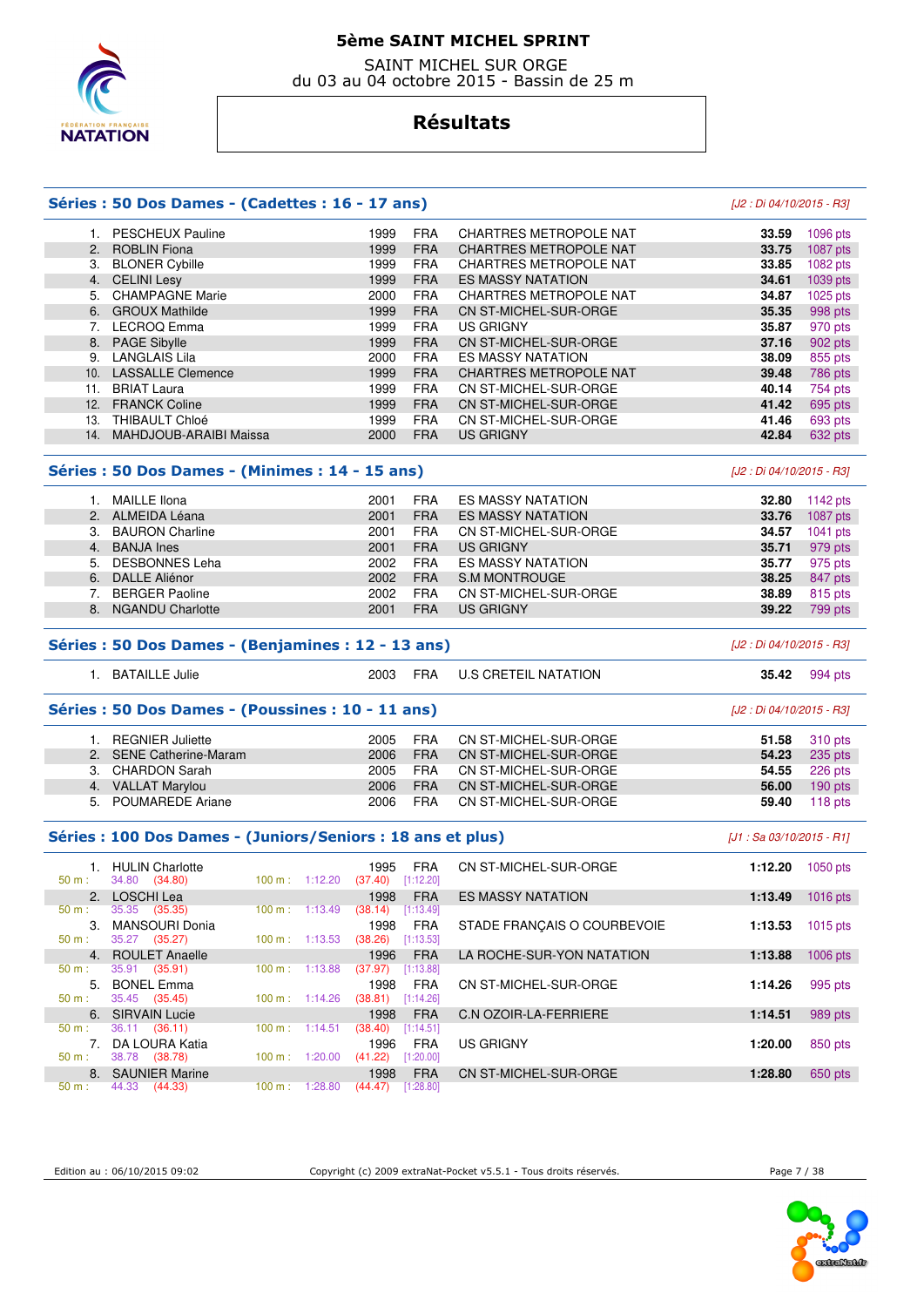

 SAINT MICHEL SUR ORGE du 03 au 04 octobre 2015 - Bassin de 25 m

### **Résultats**

#### **Séries : 100 Dos Dames - (Cadettes : 16 - 17 ans)** [J1 : Sa 03/10/2015 - R1]

| 1.       | <b>LECANU Maelle</b>                |                          |                           | 1999                              | <b>FRA</b> |
|----------|-------------------------------------|--------------------------|---------------------------|-----------------------------------|------------|
| 50 m:    | 32.06 (32.06)                       |                          | $100 \text{ m}$ : 1:06.53 | (34.47)                           | [1:06.53]  |
|          | 2. SIMONETTI Romane                 |                          |                           |                                   | 1999 FRA   |
| 50 m:    | 33.78 (33.78)                       | 100 m: 1:09.31           |                           | $(35.53)$ [1:09.31]               |            |
| 3.       | <b>BAQUET Rosanna</b>               |                          |                           | 1999                              | <b>FRA</b> |
| 50 m:    | 34.76 (34.76)                       |                          | $100 \text{ m}: 1:10.43$  | $(35.67)$ [1:10.43]               |            |
| 4.       | <b>DANGER Florine</b>               |                          |                           |                                   | 1999 FRA   |
| 50 m:    | 34.49 (34.49)                       |                          | $100 \text{ m}: 1:12.17$  | $(37.68)$ [1:12.17]               |            |
| 5.       | <b>ROUTIER Nolwen</b>               |                          |                           | 2000                              | <b>FRA</b> |
| 50 m:    | 36.06 (36.06)                       |                          | $100 \text{ m}$ : 1:12.90 | $(36.84)$ [1:12.90]               |            |
| 6.       | <b>CASTEL Margaux</b>               |                          |                           |                                   | 2000 FRA   |
| 50 m:    | 36.35 (36.35)                       | 100 m:                   | 1:13.12                   | $(36.77)$ [1:13.12]               |            |
| 7.       | <b>CAUSSE Perrine</b>               |                          |                           |                                   | 1999 FRA   |
| 50 m:    | 35.62 (35.62)                       | $100 \text{ m}: 1:13.77$ |                           | (38.15)                           | [1:13.77]  |
|          | 8. GROUX Mathilde                   |                          |                           |                                   | 1999 FRA   |
| 50 m:    | 35.34 (35.34)                       | 100 m:                   | 1:14.31                   | (38.97)                           | [1:14.31]  |
| 9.       | <b>GELE Rebecca</b>                 |                          |                           | 2000                              | <b>FRA</b> |
| 50 m:    | 36.48 (36.48)                       |                          | $100 \text{ m}: 1:15.91$  | $(39.43)$ [1:15.91]               |            |
| 10.      | <b>DUTHOIT Cyriane</b>              |                          |                           |                                   | 1999 FRA   |
| 50 m:    | 37.80 (37.80)                       |                          | $100 \text{ m}: 1:16.98$  | $(39.18)$ [1:16.98]               |            |
| 11.      | LECROQ Emma                         |                          |                           | 1999                              | <b>FRA</b> |
| 50 m:    | 37.16 (37.16)                       |                          | $100 \text{ m}: 1:17.02$  | (39.86)                           | [1:17.02]  |
| 12.      | <b>TESSIER Marion</b>               |                          |                           | 1999                              | <b>FRA</b> |
|          | $50 \text{ m}: 39.84 (39.84)$       |                          |                           | 100 m : 1:21.73 (41.89) [1:21.73] |            |
|          | 13. TEIXEIRA ABRANTES Jessica-Sofia |                          |                           | 2000                              | <b>POR</b> |
| $50 m$ : | 39.95 (39.95) 100 m : 1:22.05       |                          |                           | $(42.10)$ [1:22.05]               |            |
|          |                                     |                          |                           |                                   |            |

### **Séries : 100 Dos Dames - (Minimes : 14 - 15 ans)**

|     | 1. LECANU Maelle<br>32.06 (32.06)                       | $100 \text{ m}$ : 1:06.53 | <b>FRA</b><br>1999<br>(34.47)<br>[1:06.53]                        | STRUCTURES NON FFN           | 1:06.53 | $1209$ pts |
|-----|---------------------------------------------------------|---------------------------|-------------------------------------------------------------------|------------------------------|---------|------------|
| 2.  | SIMONETTI Romane                                        |                           | <b>FRA</b><br>1999                                                | <b>STADE DE VANVES</b>       | 1:09.31 | 1130 pts   |
|     | 33.78 (33.78)                                           | $100 \text{ m}$ : 1:09.31 | [1:09.31]<br>(35.53)                                              |                              |         |            |
| 3.  | <b>BAQUET Rosanna</b><br>34.76 (34.76)                  | 100 m: 1:10.43            | 1999<br>FRA<br>(35.67)<br>[1:10.43]                               | U.S CRETEIL NATATION         | 1:10.43 | $1099$ pts |
|     | <b>DANGER Florine</b>                                   |                           | <b>FRA</b><br>1999                                                |                              |         |            |
| 4.  | 34.49 (34.49)                                           | $100 \text{ m}$ : 1:12.17 | (37.68)<br>[1:12.17]                                              | EN LONGJUMEAU                | 1:12.17 | $1051$ pts |
| 5.  | <b>ROUTIER Nolwen</b>                                   |                           | <b>FRA</b><br>2000                                                | C.N OZOIR-LA-FERRIERE        | 1:12.90 | $1032$ pts |
|     | 36.06 (36.06)                                           | $100 \text{ m}: 1:12.90$  | (36.84)<br>[1:12.90]                                              |                              |         |            |
| 6.  | <b>CASTEL Margaux</b>                                   |                           | 2000<br><b>FRA</b>                                                | <b>S.M MONTROUGE</b>         | 1:13.12 | $1026$ pts |
|     | 36.35 (36.35)                                           | 100 m: 1:13.12            | (36.77)<br>[1:13.12]                                              |                              |         |            |
| 7.  | <b>CAUSSE Perrine</b>                                   |                           | <b>FRA</b><br>1999                                                | ESPADON VÉLIZY-VILLACOUBLAY  | 1:13.77 | $1008$ pts |
|     | 35.62 (35.62)                                           | $100 \text{ m}: 1:13.77$  | (38.15)<br>[1:13.77]                                              |                              |         |            |
| 8.  | <b>GROUX Mathilde</b>                                   |                           | <b>FRA</b><br>1999                                                | <b>CN ST-MICHEL-SUR-ORGE</b> | 1:14.31 | 994 pts    |
|     | 35.34 (35.34)                                           | $100 \text{ m}: 1:14.31$  | (38.97)<br>[1:14.31]                                              |                              |         |            |
| 9.  | <b>GELE Rebecca</b>                                     |                           | FRA<br>2000                                                       | <b>ES MASSY NATATION</b>     | 1:15.91 | 953 pts    |
|     | 36.48 (36.48)                                           | $100 \text{ m}: 1:15.91$  | [1:15.91]<br>(39.43)                                              |                              |         |            |
| 10. | <b>DUTHOIT Cyriane</b>                                  |                           | 1999<br><b>FRA</b>                                                | <b>ES MASSY NATATION</b>     | 1:16.98 | 925 pts    |
|     | 37.80 (37.80)                                           | $100 m$ : 1:16.98         | (39.18)<br>[1:16.98]                                              |                              |         |            |
| 11. | LECROQ Emma                                             |                           | <b>FRA</b><br>1999                                                | US GRIGNY                    | 1:17.02 | 924 pts    |
|     | 37.16 (37.16)                                           | $100 m$ : 1:17.02         | (39.86)<br>[1:17.02]                                              |                              |         |            |
| 12. | <b>TESSIER Marion</b>                                   |                           | <b>FRA</b><br>1999                                                | ESPADON VÉLIZY-VILLACOUBLAY  | 1:21.73 | 809 pts    |
|     | 39.84 (39.84)                                           | 100 m: 1:21.73            | (41.89)<br>[1:21.73]                                              |                              |         |            |
|     | 13. TEIXEIRA ABRANTES Jessica-Sofia<br>$20.05 - 120.05$ |                           | POR<br>2000<br>$(100 - 100)$ $(100 - 0)$ $(100 - 10)$ $(100 - 0)$ | ESPADON VÉLIZY-VILLACOUBLAY  | 1:22.05 | 801 pts    |

| J1 : Sa 03/10/2015 - R1 |  |
|-------------------------|--|
|                         |  |

|                | 1. ROBERT Jessica                    |                | 2001<br><b>FRA</b>                                     | <b>ES MASSY NATATION</b>    | 1:14.16 | 998 pts |
|----------------|--------------------------------------|----------------|--------------------------------------------------------|-----------------------------|---------|---------|
| 50 m:          | 36.91 (36.91)                        |                | 100 m: 1:14.16 (37.25) [1:14.16]                       |                             |         |         |
|                | 2. FERGUENE Ines                     |                | 2001<br><b>FRA</b>                                     | <b>ES MASSY NATATION</b>    | 1:14.45 | 991 pts |
| 50 m:          | 35.67 (35.67)                        | 100 m: 1:14.45 | (38.78)<br>[1:14.45]                                   |                             |         |         |
|                | 3. BAURON Charline                   |                | 2001<br><b>FRA</b>                                     | CN ST-MICHEL-SUR-ORGE       | 1:14.72 | 983 pts |
| 50 m:          | 35.47 (35.47)                        |                | 100 m: 1:14.72 (39.25) [1:14.72]                       |                             |         |         |
|                | 4. BONNIN Elisa<br>36.63 (36.63)     |                | 2001<br><b>FRA</b><br>100 m: 1:15.51 (38.88) [1:15.51] | <b>ES MASSY NATATION</b>    | 1:15.51 | 963 pts |
| $50 m$ :       |                                      |                |                                                        |                             |         |         |
| 5.<br>$50 m$ : | <b>HOUAL Solene</b><br>37.77 (37.77) | 100 m: 1:18.79 | 2002<br><b>FRA</b><br>(41.02)<br>[1:18.79]             | <b>ES MASSY NATATION</b>    | 1:18.79 | 880 pts |
|                | 6. BIGAY Clara                       |                | <b>FRA</b><br>2002                                     |                             |         |         |
| 50 m:          | 39.31 (39.31)                        | 100 m: 1:18.93 | (39.62)<br>[1:18.93]                                   | <b>STADE DE VANVES</b>      | 1:18.93 | 877 pts |
|                | 7. WARD Meggy                        |                | 2002<br><b>FRA</b>                                     | C.N OZOIR-LA-FERRIERE       | 1:19.26 |         |
| $50 m$ :       | 37.79 (37.79)                        |                | 100 m: 1:19.26 (41.47) [1:19.26]                       |                             |         | 868 pts |
|                | 8. LA BIONDA Léa                     |                | 2002<br><b>FRA</b>                                     | EN LONGJUMEAU               | 1:19.80 | 855 pts |
| $50 m$ :       | 38.72 (38.72)                        | 100 m: 1:19.80 | $(41.08)$ [1:19.80]                                    |                             |         |         |
|                | 9. BORNET Apolline                   |                | 2002<br><b>FRA</b>                                     | <b>STADE DE VANVES</b>      | 1:19.81 | 855 pts |
| $50 m$ :       | 39.20 (39.20)                        |                | 100 m: 1:19.81 (40.61) [1:19.81]                       |                             |         |         |
|                | 10. LESAGE Maud                      |                | <b>FRA</b><br>2001                                     | <b>ES MASSY NATATION</b>    | 1:20.29 | 843 pts |
| 50 m:          | 38.88 (38.88)                        | 100 m: 1:20.29 | (41.41)<br>[1:20.29]                                   |                             |         |         |
|                | 11. CARFANTAN Clemence               |                | <b>FRA</b><br>2001                                     | A.O. TRAPPES NATATION       | 1:20.34 | 842 pts |
| 50 m:          | 39.05 (39.05)                        |                | 100 m: 1:20.34 (41.29) [1:20.34]                       |                             |         |         |
|                | 12. GOULARD Jéhanne                  |                | 2002<br><b>FRA</b>                                     | <b>STADE DE VANVES</b>      | 1:20.64 | 835 pts |
| 50 m:          | 39.63 (39.63)                        | 100 m: 1:20.64 | (41.01)<br>[1:20.64]                                   |                             |         |         |
|                | 13. LE GENTIL Marion                 |                | 2002<br><b>FRA</b>                                     | ESPADON VÉLIZY-VILLACOUBLAY | 1:21.18 | 822 pts |
| 50 m:          | 39.34 (39.34)                        |                | 100 m: 1:21.18 (41.84) [1:21.18]                       |                             |         |         |
|                | 14. ROTTIERS Margot                  |                | 2002<br><b>FRA</b>                                     | <b>EN LONGJUMEAU</b>        | 1:22.30 | 795 pts |
| $50 m$ :       | 39.43 (39.43)                        |                | 100 m: 1:22.30 (42.87) [1:22.30]                       |                             |         |         |
|                | 15. DANGER Clara                     |                | <b>FRA</b><br>2002                                     | EN LONGJUMEAU               | 1:22.46 | 792 pts |
| 50 m:          | 40.68 (40.68)                        |                | 100 m: 1:22.46 (41.78) [1:22.46]                       |                             |         |         |
|                | 16. COELHO Flora                     |                | 2001<br><b>FRA</b>                                     | A.O. TRAPPES NATATION       | 1:23.09 | 777 pts |
| 50 m:          | 39.96 (39.96)                        | 100 m: 1:23.09 | $(43.13)$ [1:23.09]                                    |                             |         |         |
|                |                                      |                |                                                        |                             |         |         |

Edition au : 06/10/2015 09:02 Copyright (c) 2009 extraNat-Pocket v5.5.1 - Tous droits réservés. Page 8 / 38

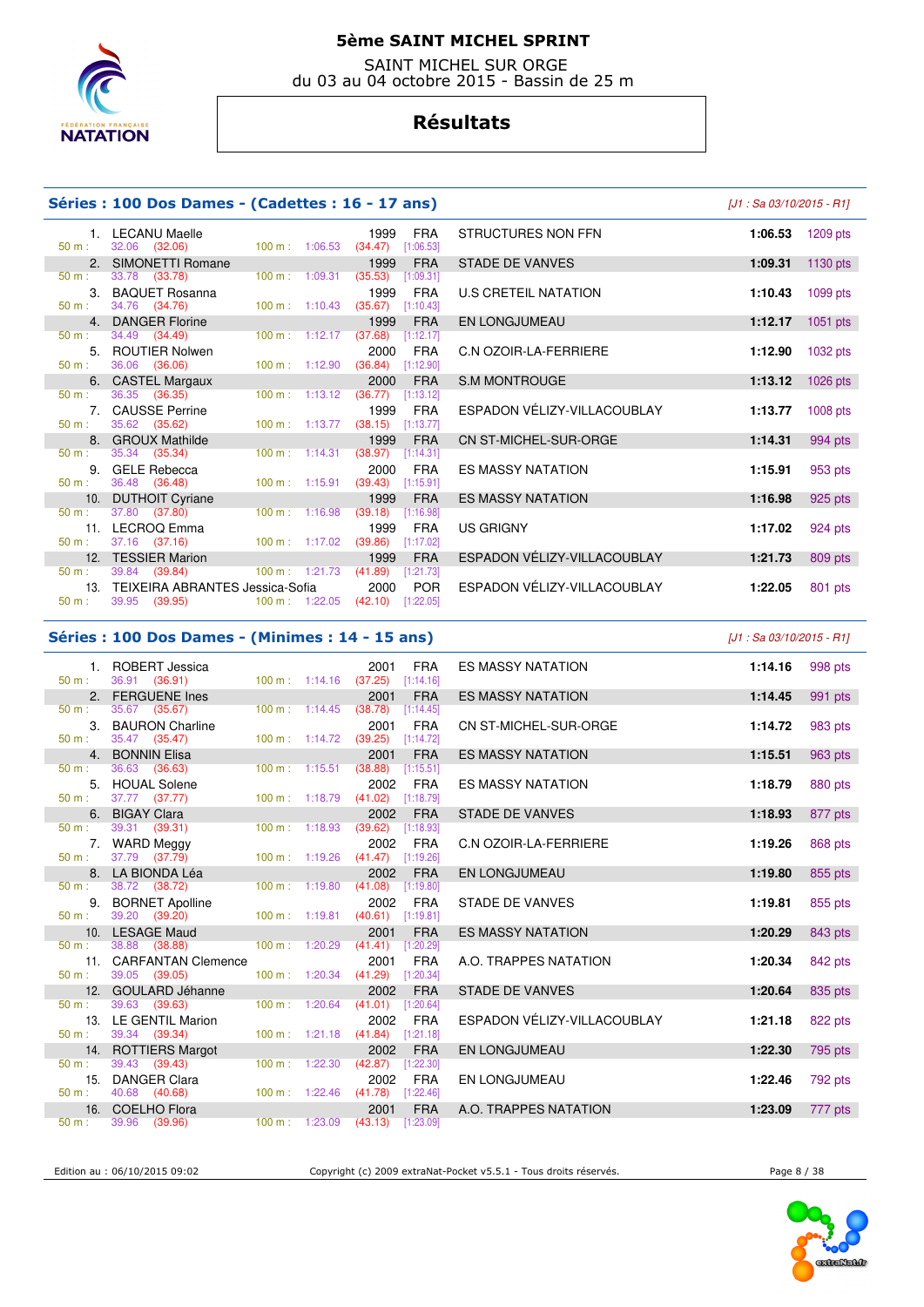

 SAINT MICHEL SUR ORGE du 03 au 04 octobre 2015 - Bassin de 25 m

# **Résultats**

| (Suite) Séries : 100 Dos Dames - (Minimes : 14 - 15 ans) | $[J1: Sa 03/10/2015 - R1]$                                |                                  |         |                                               |                           |                             |                            |           |
|----------------------------------------------------------|-----------------------------------------------------------|----------------------------------|---------|-----------------------------------------------|---------------------------|-----------------------------|----------------------------|-----------|
| 50 m:                                                    | 17. THOMAS Marie-Emilie<br>40.77 (40.77)                  | 100 m: 1:23.33                   |         | 2002<br>(42.56)                               | FRA<br>[1:23.33]          | EN LONGJUMEAU               | 1:23.33                    | 771 pts   |
| 18.                                                      | <b>DALLE Aliénor</b>                                      |                                  |         | 2002                                          | <b>FRA</b>                | S.M MONTROUGE               | 1:23.36                    | 771 pts   |
| 50 m:                                                    | 41.47 (41.47)<br>19. DEGUILLE Lisa                        | 100 m: 1:23.36                   |         | (41.89)<br>2002                               | $[1:23.36]$<br><b>FRA</b> | C.N OZOIR-LA-FERRIERE       | 1:24.66                    | 741 pts   |
| 50 m:                                                    | 40.27 (40.27)<br>20. ARZUR Doriane                        | 100 m: 1:24.66                   |         | $(44.39)$ [1:24.66]<br>2002                   | <b>FRA</b>                | C.N OZOIR-LA-FERRIERE       | 1:27.84                    | 671 pts   |
| $50 m$ :                                                 | 42.73 (42.73)                                             | $100 \text{ m}: 1:27.84$         |         | $(45.11)$ [1:27.84]                           |                           |                             |                            |           |
| 50 m:                                                    | 21. TOUITI Nour<br>43.73 (43.73)                          | 100 m: 1:28.00                   |         | 2002<br>$(44.27)$ [1:28.00]                   | FRA                       | CN ST-MICHEL-SUR-ORGE       | 1:28.00                    | 667 pts   |
| $\cdots$                                                 | <b>MICHELIS Eloïse</b>                                    |                                  |         | 2002                                          | <b>FRA</b>                | ESPADON VÉLIZY-VILLACOUBLAY | <b>DSQ Vi</b>              |           |
|                                                          | Séries : 100 Dos Dames - (Benjamines : 12 - 13 ans)       |                                  |         |                                               |                           |                             | $[J1: Sa 03/10/2015 - R1]$ |           |
| 50 m:                                                    | 1. RODRIGUES Chloé<br>36.76 (36.76)                       | 100 m: 1:16.13                   |         | 2003<br>$(39.37)$ [1:16.13]                   | FRA                       | <b>ES MASSY NATATION</b>    | 1:16.13                    | 947 pts   |
| 2.                                                       | <b>FOURMY Marina</b>                                      |                                  |         | 2003                                          | <b>FRA</b>                | ES MASSY NATATION           | 1:20.38                    | 841 pts   |
| 50 m:<br>3.                                              | 39.44<br>(39.44)<br>ROUSSEAU Elsa                         | 100 m: 1:20.38                   |         | (40.94)<br>2003                               | $[1:20.38]$<br><b>FRA</b> | ES MASSY NATATION           | 1:21.93                    | 804 pts   |
| 50 m:                                                    | 40.65 (40.65)<br>4. MAILLE Salomé                         | 100 m: 1:21.93                   |         | $(41.28)$ [1:21.93]<br>2004                   | <b>FRA</b>                | <b>ES MASSY NATATION</b>    | 1:22.62                    | 788 pts   |
| 50 m:                                                    | 40.53 (40.53)                                             | 100 m: 1:22.62                   |         | (42.09)                                       | [1:22.62]                 |                             |                            |           |
| 50 m:                                                    | 5. FOURMY Maëlys<br>40.25<br>(40.25)                      | 100 m: 1:22.77                   |         | 2003<br>(42.52)                               | FRA<br>$[1:22.77]$        | ES MASSY NATATION           | 1:22.77                    | 784 pts   |
|                                                          | 6. GENIE Lili<br>(41.76)                                  |                                  |         | 2004                                          | <b>FRA</b>                | <b>ES MASSY NATATION</b>    | 1:23.78                    | 761 pts   |
| 50 m :<br>50 m:                                          | 41.76<br>7. NGUYEN DUC LONG Armelle<br>40.04<br>(40.04)   | 100 m: 1:23.78<br>100 m: 1:23.85 |         | (42.02)<br>2003<br>$(43.81)$ [1:23.85]        | [1:23.78]<br><b>FRA</b>   | CN ST-MICHEL-SUR-ORGE       | 1:23.85                    | 759 pts   |
|                                                          | 8. CHESNEAU Justine                                       |                                  |         | 2003                                          | <b>FRA</b>                | <b>ES MASSY NATATION</b>    | 1:24.52                    | 744 pts   |
| $50 m$ :                                                 | 42.06 (42.06)<br>9. VASQUEZ Lucie                         | $100 \text{ m}$ :                | 1:24.52 | (42.46)<br>2004                               | $[1:24.52]$<br><b>FRA</b> | ES MASSY NATATION           | 1:25.25                    | 728 pts   |
| $50 m$ :                                                 | 42.17 (42.17)                                             | 100 m: 1:25.25                   |         | $(43.08)$ [1:25.25]<br>2004                   |                           |                             |                            |           |
| 10.<br>$50 m$ :                                          | <b>GAUDIN Lucy</b><br>42.67 (42.67)                       | 100 m: 1:26.88                   |         | $(44.21)$ [1:26.88]                           | <b>FRA</b>                | <b>ES MASSY NATATION</b>    | 1:26.88                    | 691 pts   |
| 50 m:                                                    | 11. MOUNIER Ilona<br>42.51 (42.51)                        | 100 m: 1:27.00                   |         | 2004<br>$(44.49)$ [1:27.00]                   | <b>FRA</b>                | ES MASSY NATATION           | 1:27.00                    | 689 pts   |
|                                                          | 12. ABDELHAFIDH Sara                                      |                                  |         | 2004                                          | <b>FRA</b>                | <b>ES MASSY NATATION</b>    | 1:29.64                    | 632 pts   |
| 50 m:                                                    | 45.12 (45.12)<br>13. RICARD Elsa                          | 100 m: 1:29.64                   |         | (44.52)<br>2003                               | $[1:29.64]$<br><b>FRA</b> | CN ST-MICHEL-SUR-ORGE       | 1:30.30                    | 619 pts   |
| 50 m:                                                    | 44.27 (44.27)                                             | 100 m: 1:30.30                   |         | (46.03)                                       | [1:30.30]                 |                             |                            |           |
| 14.<br>$50 m$ :                                          | ELIWA Kamila                                              |                                  |         | 2004                                          | <b>FRA</b>                | ES MASSY NATATION           | 1:30.61                    | 612 pts   |
|                                                          | 43.21<br>(43.21)<br>15. JOLY Morgane                      | 100 m: 1:30.61                   |         | $(47.40)$ [1:30.61]<br>2004                   | FRA                       | ES MASSY NATATION           | 1:31.19                    | 600 pts   |
| 50 m:                                                    | 43.82 (43.82)                                             |                                  |         | $100 \text{ m}$ : $1:31.19$ (47.37) [1:31.19] |                           |                             |                            |           |
| 16.<br>50 m:                                             | <b>BASILE Helene</b><br>46.20<br>(46.20)                  | 100 m: 1:34.36                   |         | 2004<br>(48.16)                               | <b>FRA</b><br>[1:34.36]   | CN ST-MICHEL-SUR-ORGE       | 1:34.36                    | 537 pts   |
|                                                          | 17. RABARIMAMPIANINA Sendra                               |                                  |         | 2004                                          | <b>FRA</b>                | CN ST-MICHEL-SUR-ORGE       | 1:36.26                    | 501 pts   |
| 50 m:<br>18.                                             | 48.06 (48.06)<br><b>HADJIDJ Manel</b>                     | $100 m$ : 1:36.26                |         | $(48.20)$ [1:36.26]<br>2004                   | <b>FRA</b>                | <b>ES MASSY NATATION</b>    | 1:37.75                    | 474 pts   |
| 50 m:                                                    | 47.73<br>(47.73)                                          | 100 m: 1:37.75                   |         | (50.02)                                       | $[1:37.75]$               |                             |                            |           |
| 50 m:                                                    | 19. VALLAT Marion<br>51.72 (51.72)                        | $100 m$ : 1:46.74                |         | 2004<br>(55.02)                               | <b>FRA</b><br>$[1:46.74]$ | CN ST-MICHEL-SUR-ORGE       | 1:46.74                    | 325 pts   |
| 20.                                                      | <b>NIZART</b> Emma                                        |                                  |         | 2004                                          | <b>FRA</b>                | A.O. TRAPPES NATATION       | 2:04.62                    | 112 $pts$ |
| $\scriptstyle\cdots$                                     | $50 \text{ m}$ : 1:00.01 (1:00.01)<br><b>BONDOUY Noah</b> | $100 \text{ m}$ :                | 2:04.62 | (1:04.61)<br>2004                             | [2:04.62]<br><b>FRA</b>   | <b>ES MASSY NATATION</b>    | <b>DSQ Vi</b>              |           |
|                                                          | <b>REHBINDER Nina</b>                                     |                                  |         | 2004                                          | <b>FRA</b>                | ES MASSY NATATION           | <b>DSQ Ni</b>              |           |
| $\cdots$                                                 | <b>BARDIN Lola</b>                                        |                                  |         | 2003                                          | <b>FRA</b>                | ES MASSY NATATION           | <b>DNS dec</b>             |           |

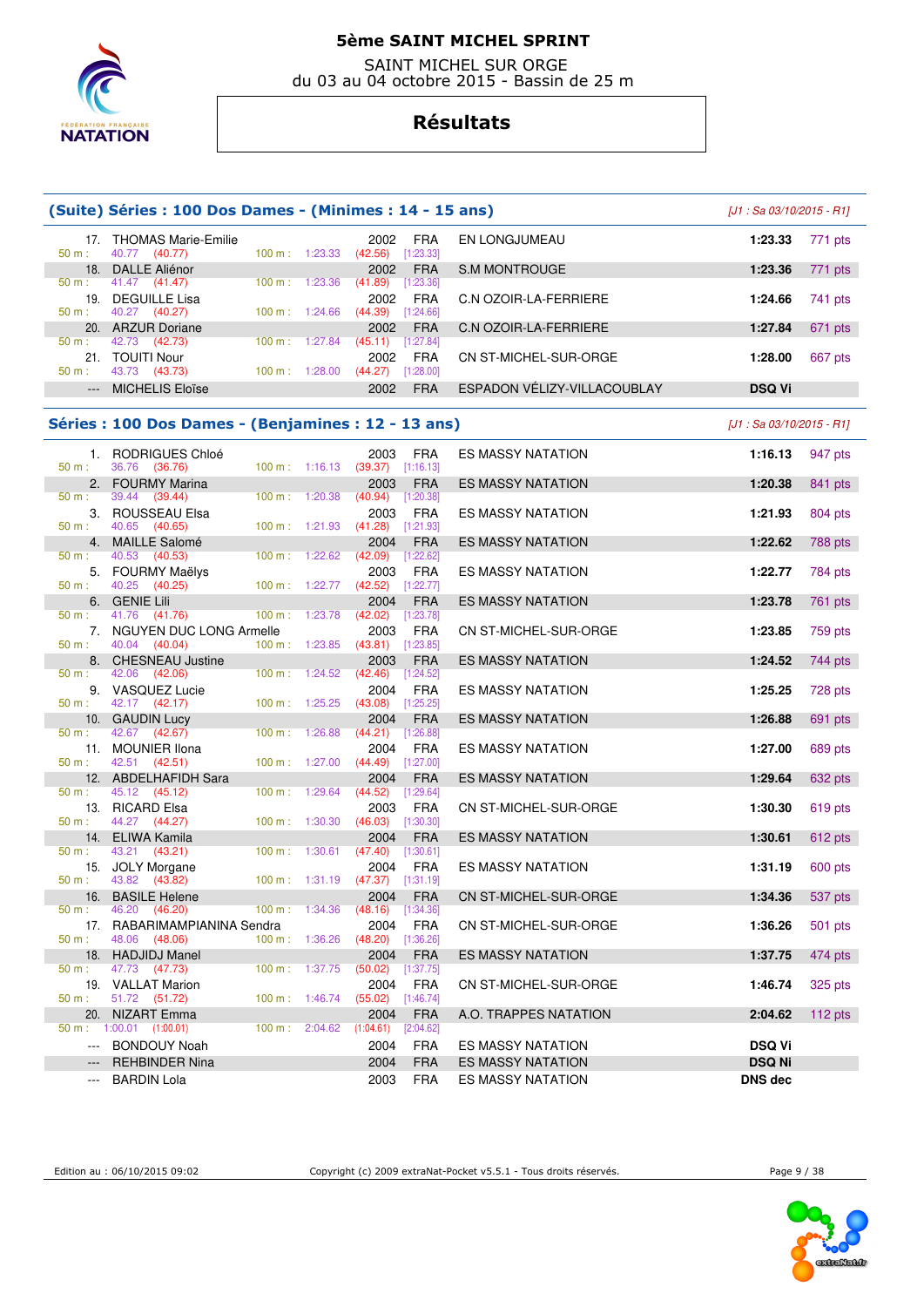

 SAINT MICHEL SUR ORGE du 03 au 04 octobre 2015 - Bassin de 25 m

### **Résultats**

#### **Séries : 100 Dos Dames - (Poussines : 10 - 11 ans)** [J1 : Sa 03/10/2015 - R1]

|                             | <b>JAILLARDON Oriane</b>    |                   |         | 2005      | <b>FRA</b> | CN ST-MICHEL-SUR-ORGE        | 1:39.47 | 443 pts   |
|-----------------------------|-----------------------------|-------------------|---------|-----------|------------|------------------------------|---------|-----------|
| 50 m:                       | 47.58 (47.58)               | $100 \text{ m}$ : | 1:39.47 | (51.89)   | [1:39.47]  |                              |         |           |
| 2.                          | <b>RICARD Manon</b>         |                   |         | 2005      | <b>FRA</b> | CN ST-MICHEL-SUR-ORGE        | 1:42.11 | 398 pts   |
| $50 m$ :                    | 49.12 (49.12)               | 100 m:            | 1:42.11 | (52.99)   | [1:42.11]  |                              |         |           |
| $\mathcal{B}_{\mathcal{A}}$ | NGUYEN DUC LONG Rachel      |                   |         | 2006      | <b>FRA</b> | CN ST-MICHEL-SUR-ORGE        | 1:46.78 | 324 pts   |
| $50 m$ :                    | 53.02 (53.02)               | $100 \text{ m}$ : | 1:46.78 | (53.76)   | [1:46.78]  |                              |         |           |
|                             | 4. REGNIER Juliette         |                   |         | 2005      | <b>FRA</b> | CN ST-MICHEL-SUR-ORGE        | 1:53.21 | 235 pts   |
| $50 m$ :                    | 54.41 (54.41)               | 100 m:            | 1:53.21 | (58.80)   | [1:53.21]  |                              |         |           |
|                             | 5. CHARDON Sarah            |                   |         | 2005      | <b>FRA</b> | CN ST-MICHEL-SUR-ORGE        | 2:00.56 | $150$ pts |
| $50 m$ :                    | 55.20 (55.20)               | $100 \text{ m}$ : | 2:00.56 | (1:05.36) | [2:00.56]  |                              |         |           |
|                             | 6. VALLAT Marylou           |                   |         | 2006      | <b>FRA</b> | <b>CN ST-MICHEL-SUR-ORGE</b> | 2:01.44 | $142$ pts |
| $50 m$ :                    | $1:00.15$ $(1:00.15)$       | $100 \text{ m}$ : | 2:01.44 | (1:01.29) | [2:01.44]  |                              |         |           |
| 7 <sup>1</sup>              | <b>SENE Catherine-Maram</b> |                   |         | 2006      | <b>FRA</b> | CN ST-MICHEL-SUR-ORGE        | 2:06.35 | 97 pts    |
| $50 m$ :                    | 57.40 (57.40)               | $100 \text{ m}$ : | 2:06.35 | (1:08.95) | [2:06.35]  |                              |         |           |
|                             | 8. POUMAREDE Ariane         |                   |         | 2006      | <b>FRA</b> | <b>CN ST-MICHEL-SUR-ORGE</b> | 2:10.20 | 68 pts    |
| $50 m$ :                    | 1:01.94<br>(1:01.94)        | 100 m:            | 2:10.20 | (1:08.26) | [2:10.20]  |                              |         |           |

#### **Séries : 50 Brasse Dames - (Juniors/Seniors : 18 ans et plus)** [J2 : Di 04/10/2015 - R2]

| 1. RAZAFY Elodie         | 1998<br><b>FRA</b> | CN MELUN VAL DE SEINE         | $1040$ pts<br>38.09 |
|--------------------------|--------------------|-------------------------------|---------------------|
| 2. FUCHS Margaux         | 1998<br><b>FRA</b> | <b>CHARTRES METROPOLE NAT</b> | 967 pts<br>39.70    |
| 3. SOYER Emma            | 1998<br><b>FRA</b> | CN MELUN VAL DE SEINE         | 958 pts<br>39.89    |
| 4. BONEL Emma            | 1998<br><b>FRA</b> | CN ST-MICHEL-SUR-ORGE         | 950 pts<br>40.08    |
| 5. HULIN Charlotte       | 1995<br><b>FRA</b> | CN ST-MICHEL-SUR-ORGE         | 876 pts<br>41.79    |
| 6. LEMAOULT Emilie       | 1998<br><b>FRA</b> | CN MELUN VAL DE SEINE         | 855 pts<br>42.28    |
| 7. COMMUNAUDAT Margaux   | 1998<br><b>FRA</b> | CN MELUN VAL DE SEINE         | 847 pts<br>42.48    |
| 8. MAHDJOUB ARAIBI Imane | <b>FRA</b><br>1994 | US GRIGNY                     | 791 pts<br>43.84    |
| 9. BENISTY Margaux       | 1997<br><b>FRA</b> | CN MELUN VAL DE SEINE         | 740 pts<br>45.11    |

#### **Séries : 50 Brasse Dames - (Cadettes : 16 - 17 ans)** [J2 : Di 04/10/2015 - R2]

 1. BIHAN Morgane 2000 FRA CSN GUYANCOURT **36.16** 1131 pts 2. DUSAILLANT Mathilde 1999 FRA CN MELUN VAL DE SEINE **36.84** 1099 pts 3. BOURNONVILLE Mey 1999 FRA CN MELUN VAL DE SEINE **37.71** 1058 pts 4. LASSALLE Clemence 1999 FRA CHARTRES METROPOLE NAT **38.35** 1028 pts 5. TOURILLON Floriane 1999 FRA CN MELUN VAL DE SEINE **38.61** 1016 pts 6. OUALID GIRARD Sarah 2000 FRA CN MELUN VAL DE SEINE **38.72** 1011 pts 7. GAMER Rose-alexia 1999 FRA CN MELUN VAL DE SEINE **38.76** 1009 pts 8. BARAT Mathilde 1999 FRA CN MELUN VAL DE SEINE **40.01** 953 pts 9. RAIMONDO Ines 2000 FRA CN MELUN VAL DE SEINE **40.14** 947 pts 10. BESNIER Alicia 1999 FRA CN MELUN VAL DE SEINE **40.95** 912 pts 11. CHEBASSIER Karine **1999 FRA US GRIGNY 11. CHEBASSIER Karine 42.16**  12. MARZOUK Maëva 2000 FRA CN MELUN VAL DE SEINE **42.91** 829 pts 13. VALIN-FIXOT Léa 2000 FRA CN ST-MICHEL-SUR-ORGE **43.06** 823 pts 14. PELLIER Claire 2000 FRA CN MELUN VAL DE SEINE **43.41** 808 pts 15. CHAMPAGNE Marie 2000 FRA CHARTRES METROPOLE NAT **43.45** 807 pts 16. AGNEL Florence 1999 FRA C.N OZOIR-LA-FERRIERE **43.65** 799 pts 17. MARCHESE Julie 2000 FRA CN MELUN VAL DE SEINE **44.01** 784 pts 18. TRASSAERT Chloé 2000 FRA CN ST-MICHEL-SUR-ORGE **44.86** 750 pts 19. FLORALY Lovaina 2000 FRA STRUCTURES NON FFN **44.91** 748 pts 20. LEGRAND Copélia 2000 FRA CN MELUN VAL DE SEINE **46.75** 678 pts 21. FRANCK Coline 1999 FRA CN ST-MICHEL-SUR-ORGE **47.83** 638 pts 22. GABORET Karine 1999 FRA CN MELUN VAL DE SEINE **49.02** 596 pts 23. VARLET Hanna 1999 FRA STRUCTURES NON FFN **49.96** 563 pts 24. RICHARD Mathilde 2000 FRA CN MELUN VAL DE SEINE **50.50** 545 pts

#### **Séries : 50 Brasse Dames - (Minimes : 14 - 15 ans)** [J2 : Di 04/10/2015 - R2]

| HACHEZ Clementine             | 2001 | <b>FRA</b> | <b>CSN GUYANCOURT</b>                                             | 39.00        | 998 pts |
|-------------------------------|------|------------|-------------------------------------------------------------------|--------------|---------|
| Edition au : 06/10/2015 09:02 |      |            | Copyright (c) 2009 extraNat-Pocket v5.5.1 - Tous droits réservés. | Page 10 / 38 |         |

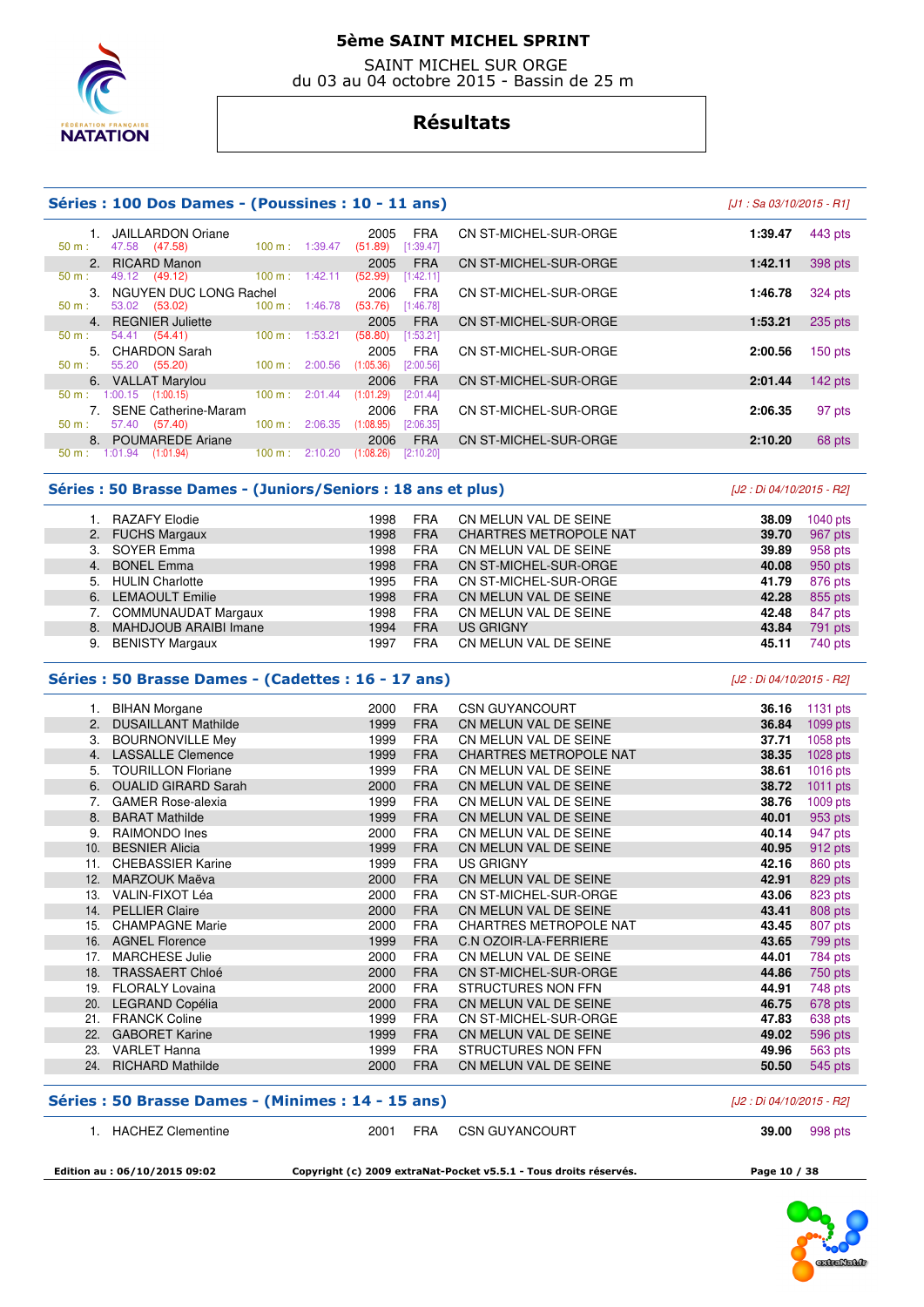

#### **5ème SAINT MICHEL SPRINT SAINT MICHEL SUR ORGE du 03 au 04 octobre 2015 - Bassin de 25 m**

# **Résultats**

### **(Suite) Séries : 50 Brasse Dames - (Minimes : 14 - 15 ans) [J2 : Di 04/10/2015 - R2]**

#### 2. CHEDRI Melissa 2001 FRA CN MELUN VAL DE SEINE **40.26** 942 pts 3. BAURON Charline 2001 FRA CN ST-MICHEL-SUR-ORGE **41.07** 907 pts 4. LEROY Marine 2001 FRA CSN GUYANCOURT **42.08** 864 pts 5. NGANDU Charlotte 2001 FRA US GRIGNY **42.70** 838 pts 6. CHERIFI Emma 2001 FRA CN MELUN VAL DE SEINE 7. SUMEIRE Alizé 2001 FRA CA ORSAY **43.03** 824 pts 8. SOYER Adèle 2001 FRA CN MELUN VAL DE SEINE **43.18** 818 pts 9. CUSSY Eva 2002 FRA CN MELUN VAL DE SEINE **43.26** 814 pts 10. BOLLEA Bianca 2001 FRA CN ST-MICHEL-SUR-ORGE **44.13** 779 pts 11. MULLER Lena 2001 FRA CSN GUYANCOURT **44.51** 764 pts 12. REGLIN Clarice 2002 FRA CN MELUN VAL DE SEINE **44.84** 751 pts 13. WOZNIAK Rima 2002 FRA CN MELUN VAL DE SEINE **45.47** 726 pts 14. LARGILIER Iliana 2001 FRA CN MELUN VAL DE SEINE **45.50** 725 pts 15. LORY-PETTERSON Alicia 2002 FRA CN MELUN VAL DE SEINE **46.22** 698 pts 16. BONDEAU Agathe 2001 FRA CN MELUN VAL DE SEINE **48.14** 627 pts 17. PUCHALA Camille 2001 FRA CN MELUN VAL DE SEINE **51.22** 521 pts --- DUCHAMP-SCHREURS Nina 2002 FRA CSN GUYANCOURT **DNS dec**

#### **Séries : 50 Brasse Dames - (Benjamines : 12 - 13 ans)** [J2 : Di 04/10/2015 - R2]

|                     | <b>KESSEL Agathe</b>        | 2003 | <b>FRA</b> | CN MELUN VAL DE SEINE        | 44.66          | 758 pts   |
|---------------------|-----------------------------|------|------------|------------------------------|----------------|-----------|
| 2.                  | <b>BOCH Emma</b>            | 2003 | <b>FRA</b> | <b>CSN GUYANCOURT</b>        | 45.22          | 736 pts   |
| 3.                  | <b>FARHAT Manon</b>         | 2003 | <b>FRA</b> | CN MELUN VAL DE SEINE        | 45.37          | 730 pts   |
| 4.                  | <b>BRAULT Lucile</b>        | 2003 | <b>FRA</b> | <b>CSN GUYANCOURT</b>        | 45.56          | 723 pts   |
| 5.                  | GOMES Célia                 | 2003 | <b>FRA</b> | CN MELUN VAL DE SEINE        | 45.87          | $711$ pts |
| 6.                  | LOHEZIC Célia               | 2003 | <b>FRA</b> | CN MELUN VAL DE SEINE        | 47.41          | 653 pts   |
| 7.                  | <b>DUPONT Audrey</b>        | 2003 | <b>FRA</b> | CN MELUN VAL DE SEINE        | 48.91          | 599 pts   |
|                     | 8. AMMARKHODJA Aïcha        | 2003 | <b>FRA</b> | CN MELUN VAL DE SEINE        | 49.65          | 574 pts   |
| 9.                  | ALCALA Nina                 | 2004 | <b>FRA</b> | <b>CSN GUYANCOURT</b>        | 50.09          | 559 pts   |
| 10.                 | <b>GASTINEAU Clementine</b> | 2004 | <b>FRA</b> | <b>C.N OZOIR-LA-FERRIERE</b> | 52.77          | 471 pts   |
| 11.                 | <b>GHANI-TABE Denise</b>    | 2004 | IRI        | <b>CSN GUYANCOURT</b>        | 56.39          | 365 pts   |
| $\qquad \qquad - -$ | <b>JENVRIN Malia</b>        | 2004 | <b>FRA</b> | <b>CSN GUYANCOURT</b>        | <b>DNS</b> dec |           |

#### **Séries : 50 Brasse Dames - (Poussines : 10 - 11 ans)** [J2 : Di 04/10/2015 - R2]

| RICARD Manon              | 2005 | FRA        | CN ST-MICHEL-SUR-ORGE | 51.10   | 525 pts   |
|---------------------------|------|------------|-----------------------|---------|-----------|
| 2. BENARABA Sarah         | 2005 | AI G       | CN ST-MICHEL-SUR-ORGE | 51.85   | 500 pts   |
| 3. NGUYEN DUC LONG Rachel | 2006 | FRA        | CN ST-MICHEL-SUR-ORGE | 53.31   | 455 pts   |
| 4. JAILLARDON Oriane      | 2005 | <b>FRA</b> | CN ST-MICHEL-SUR-ORGE | 54.30   | $425$ pts |
| 5. REGNIER Juliette       | 2005 | <b>FRA</b> | CN ST-MICHEL-SUR-ORGE | 1:01.31 | 243 pts   |

#### **Séries : 100 Brasse Dames - (Juniors/Seniors : 18 ans et plus)** [J1 : Sa 03/10/2015 - R1]

| $50 \text{ m}: 37.24 (37.24)$ |               | . MANSOURI Donia | $100 \text{ m}$ : 1:18.20 (40.96) [1:18.20] | 1998 | FRA        | STADE FRANÇAIS O COURBEVOIE  | 1:18.20 $1118 \text{ pts}$ |
|-------------------------------|---------------|------------------|---------------------------------------------|------|------------|------------------------------|----------------------------|
|                               | 2. BONEL Emma |                  |                                             | 1998 | <b>FRA</b> | <b>CN ST-MICHEL-SUR-ORGE</b> | 1:25.22 $957 \text{ pts}$  |
| 50 m:                         | 39.89 (39.89) |                  | $100 \text{ m}: 1:25.22$ (45.33) [1:25.22]  |      |            |                              |                            |

#### **Séries : 100 Brasse Dames - (Cadettes : 16 - 17 ans)** [J1 : Sa 03/10/2015 - R1]

| SIMONETTI Romane<br>36.68<br>(36.68)<br>50 m: | 100 m:<br>1:20.90            | <b>FRA</b><br>1999<br>[1:20.90]<br>(44.22) | STADE DE VANVES          | 1054 pts<br>1:20.90 |
|-----------------------------------------------|------------------------------|--------------------------------------------|--------------------------|---------------------|
| 2. CHESNEAU Marine                            |                              | <b>FRA</b><br>1999                         | <b>ES MASSY NATATION</b> | 994 pts<br>1:23.55  |
| 39.32<br>(39.32)<br>$50 m$ :                  | 1:23.55<br>100 m:            | [1:23.55]<br>(44.23)                       |                          |                     |
| <b>VERDIER Alexandra</b><br>3.                |                              | <b>FRA</b><br>2000                         | <b>ES MASSY NATATION</b> | 981 pts<br>1:24.13  |
| 39.88<br>(39.88)<br>50 m:                     | $100 \text{ m}$ :<br>1:24.13 | [1:24.13]<br>(44.25)                       |                          |                     |
| <b>CHEBASSIER Karine</b><br>4 <sup>1</sup>    |                              | <b>FRA</b><br>1999                         | US GRIGNY                | 856 pts<br>1:29.89  |
| 42.40<br>(42.40)<br>50 m:                     | 1:29.89<br>100 m:            | (47.49)<br>[1:29.89]                       |                          |                     |
|                                               |                              |                                            |                          |                     |

Edition au : 06/10/2015 09:02 Copyright (c) 2009 extraNat-Pocket v5.5.1 - Tous droits réservés. Page 11 / 38

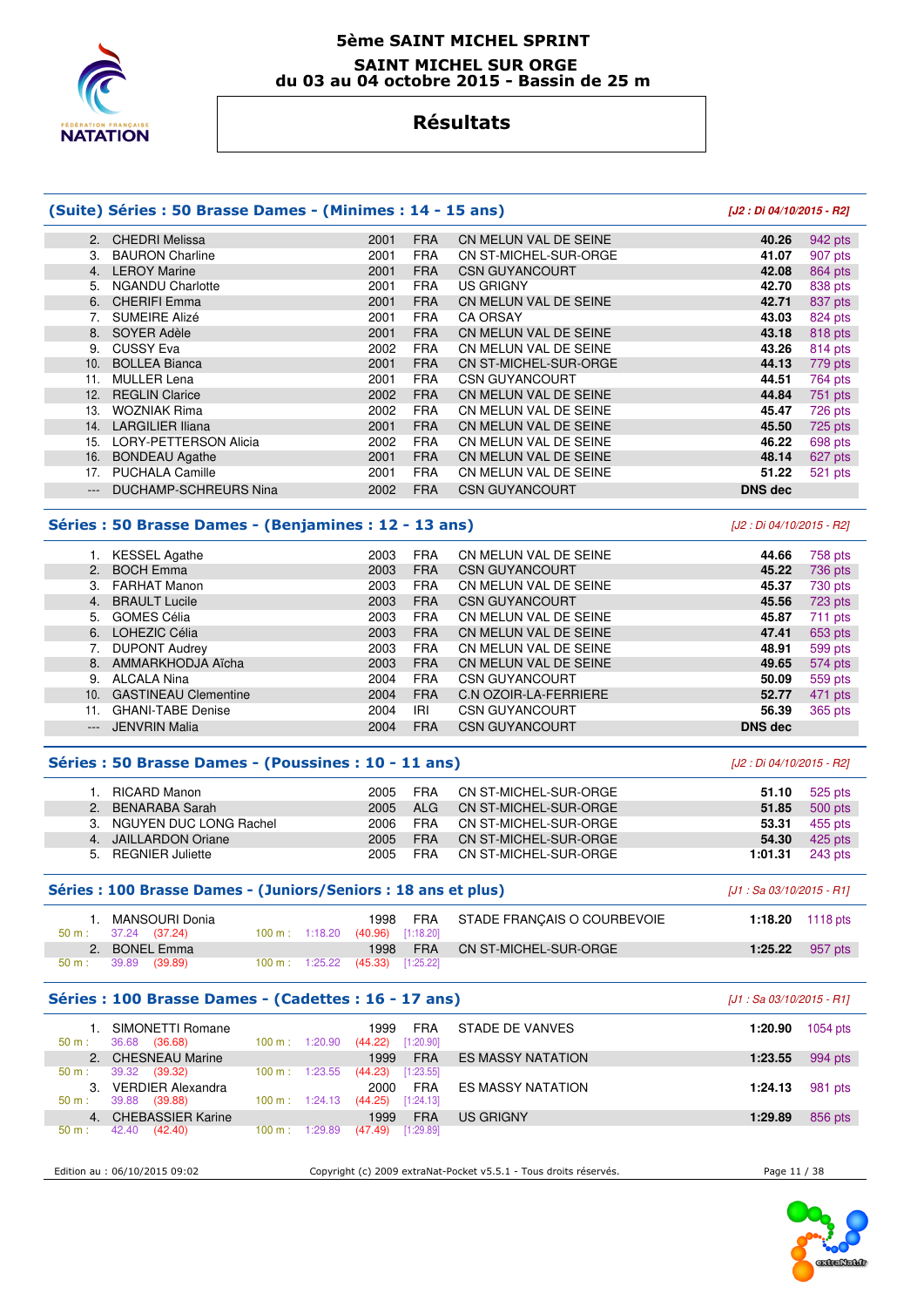

 SAINT MICHEL SUR ORGE du 03 au 04 octobre 2015 - Bassin de 25 m

# **Résultats**

|                 | (Suite) Séries : 100 Brasse Dames - (Cadettes : 16 - 17 ans) |                           |         |                                 |                           |                             | $[J1: Sa 03/10/2015 - R1]$ |           |
|-----------------|--------------------------------------------------------------|---------------------------|---------|---------------------------------|---------------------------|-----------------------------|----------------------------|-----------|
| 50 m:           | 5. AGNEL Florence<br>43.34<br>(43.34)                        | 100 m: 1:30.98            |         | 1999<br>(47.64)                 | <b>FRA</b><br>[1:30.98]   | C.N OZOIR-LA-FERRIERE       | 1:30.98                    | 834 pts   |
| 6.              | <b>QUINT Ilona</b>                                           |                           |         | 2000                            | <b>FRA</b>                | S.M MONTROUGE               | 1:33.00                    | 793 pts   |
| $50 m$ :        | 43.20<br>(43.20)<br>7. TRASSAERT Chloé                       | 100 m: 1:33.00            |         | (49.80)<br>2000                 | [1:33.00]<br><b>FRA</b>   | CN ST-MICHEL-SUR-ORGE       | 1:36.02                    | 733 pts   |
| $50 m$ :        | 45.41<br>(45.41)                                             | 100 m: 1:36.02            |         | (50.61)                         | [1:36.02]                 | ESPADON VÉLIZY-VILLACOUBLAY |                            |           |
| $50 m$ :        | 8. TEIXEIRA ABRANTES Jessica-Sofia<br>47.09<br>(47.09)       | 100 m: 1:38.79            |         | 2000<br>(51.70)                 | <b>POR</b><br>$[1:38.79]$ |                             | 1:38.79                    | 681 pts   |
| $50 m$ :        | 9. TRAVERS Emilie<br>$\sim$                                  | 100 m: 1:49.98            |         | 1999<br>$(1:49.98)$ $[1:49.98]$ | <b>FRA</b>                | CN ST-MICHEL-SUR-ORGE       | 1:49.98                    | 489 pts   |
| $\cdots$        | <b>TESSIER Marion</b>                                        |                           |         | 1999                            | <b>FRA</b>                | ESPADON VÉLIZY-VILLACOUBLAY | <b>DSQ Vi</b>              |           |
|                 | Séries : 100 Brasse Dames - (Minimes : 14 - 15 ans)          |                           |         |                                 |                           |                             | $[J1: Sa 03/10/2015 - R1]$ |           |
|                 | 1. REBELO Alizee                                             |                           |         | 2001                            | <b>FRA</b>                | <b>ES MASSY NATATION</b>    | 1:24.60                    | 970 pts   |
| $50 m$ :        | 39.65<br>(39.65)                                             | 100 m: 1:24.60            |         | $(44.95)$ [1:24.60]             |                           |                             |                            |           |
| 2.<br>50 m:     | <b>BIGAY Clara</b><br>40.78<br>(40.78)                       | 100 m:                    | 1:25.98 | 2002<br>(45.20)                 | <b>FRA</b><br>[1:25.98]   | <b>STADE DE VANVES</b>      | 1:25.98                    | 940 pts   |
| 3.<br>50 m:     | GOULARD Jéhanne<br>41.65 (41.65)                             | 100 m:                    | 1:26.53 | 2002<br>(44.88)                 | <b>FRA</b><br>[1:26.53]   | STADE DE VANVES             | 1:26.53                    | 928 pts   |
| 4.              | <b>LEGER Solene</b>                                          |                           |         | 2002                            | <b>FRA</b>                | <b>ES MASSY NATATION</b>    | 1:26.95                    | 919 pts   |
| 50 m:           | 40.45<br>(40.45)<br>5. NGANDU Charlotte                      | 100 m:                    | 1:26.95 | (46.50)<br>2001                 | [1:26.95]<br><b>FRA</b>   | <b>US GRIGNY</b>            | 1:31.76                    | 818 pts   |
| 50 m:           | 43.16<br>(43.16)                                             | 100 m: 1:31.76            |         | (48.60)                         | [1:31.76]                 |                             |                            |           |
| 6.<br>50 m:     | <b>MICHELIS Eloïse</b><br>45.01<br>(45.01)                   | 100 m:                    | 1:34.08 | 2002<br>(49.07)                 | <b>FRA</b><br>[1:34.08]   | ESPADON VÉLIZY-VILLACOUBLAY | 1:34.08                    | 771 pts   |
| 50 m:           | 7. LE GENTIL Marion<br>45.58 (45.58)                         | 100 m: 1:34.80            |         | 2002<br>(49.22)                 | FRA<br>[1:34.80]          | ESPADON VÉLIZY-VILLACOUBLAY | 1:34.80                    | 757 pts   |
| 8.              | <b>ROCCA Helene</b>                                          |                           |         | 2002                            | <b>FRA</b>                | EN LONGJUMEAU               | 1:35.46                    | 744 pts   |
| 50 m:           | 45.00<br>(45.00)<br>9. LAUNAY Maelle                         | 100 m:                    | 1:35.46 | (50.46)<br>2002                 | [1:35.46]<br><b>FRA</b>   | CN ST-MICHEL-SUR-ORGE       | 1:35.66                    | 740 pts   |
| $50 m$ :        | 44.69<br>(44.69)                                             | $100 \text{ m}$ : 1:35.66 |         | (50.97)                         | [1:35.66]                 |                             |                            |           |
| 10.<br>$50 m$ : | <b>BORNET Apolline</b><br>45.22<br>(45.22)                   | 100 m:                    | 1:36.69 | 2002<br>(51.47)                 | <b>FRA</b><br>[1:36.69]   | <b>STADE DE VANVES</b>      | 1:36.69                    | 720 pts   |
| 50 m:           | 11. CARFANTAN Clemence<br>46.17 (46.17)                      | 100 m:                    | 1:36.74 | 2001<br>(50.57)                 | <b>FRA</b><br>[1:36.74]   | A.O. TRAPPES NATATION       | 1:36.74                    | 719 pts   |
| 12.             | <b>BOLLEA Bianca</b>                                         |                           |         | 2001                            | <b>FRA</b>                | CN ST-MICHEL-SUR-ORGE       | 1:37.80                    | 699 pts   |
| 50 m:<br>13.    | 44.57 (44.57)<br><b>DUCLOYER Clara</b>                       | $100 \text{ m}$ :         | 1:37.80 | (53.23)<br>2002                 | [1:37.80]<br><b>FRA</b>   | EN LONGJUMEAU               | 1:38.37                    | 689 pts   |
| $50 m$ :        | 45.38<br>(45.38)                                             | 100 m:                    | 1:38.37 | (52.99)                         | [1:38.37]                 |                             |                            |           |
| 14.<br>50 m:    | <b>BERGER Paoline</b><br>46.34 (46.34)                       | 100 m: 1:38.80            |         | 2002<br>(52.46)                 | <b>FRA</b><br>[1:38.80]   | CN ST-MICHEL-SUR-ORGE       | 1:38.80                    | 681 pts   |
| 15.             | <b>COELHO Flora</b>                                          |                           |         | 2001                            | <b>FRA</b>                | A.O. TRAPPES NATATION       | 1:39.49                    | 668 pts   |
| $50 m$ :        | 16. TOUITI Nour                                              | 100 m: 1:39.49            |         | $(1:39.49)$ $[1:39.49]$<br>2002 | <b>FRA</b>                | CN ST-MICHEL-SUR-ORGE       | 1:55.09                    | $411$ pts |
| 50 m:           | 53.23<br>(53.23)                                             | 100 m: 1:55.09            |         | (1:01.86)                       | [1:55.09]                 |                             |                            |           |
|                 | Séries : 100 Brasse Dames - (Benjamines : 12 - 13 ans)       |                           |         |                                 |                           |                             | $[J1: Sa 03/10/2015 - R1]$ |           |
|                 | 1. RODRIGUES Chloé                                           |                           |         | 2003                            | <b>FRA</b>                | ES MASSY NATATION           | 1:27.23                    | 913 pts   |

| $50 m$ : | RODRIGUES Chloé<br>(41.49)<br>41.49 | 100 m: 1:27.23               | 2003<br><b>FRA</b><br>[1:27.23]<br>(45.74) | <b>ES MASSY NATATION</b> | 1:27.23 | 913 pts |
|----------|-------------------------------------|------------------------------|--------------------------------------------|--------------------------|---------|---------|
|          | 2. NGUYEN DUC LONG Armelle          |                              | <b>FRA</b><br>2003                         | CN ST-MICHEL-SUR-ORGE    | 1:28.21 | 892 pts |
| 50 m:    | 41.16 (41.16)                       | 100 m:<br>1:28.21            | [1:28.21]<br>(47.05)                       |                          |         |         |
|          | MAILLE Salomé                       |                              | <b>FRA</b><br>2004                         | <b>ES MASSY NATATION</b> | 1:29.63 | 862 pts |
| $50 m$ : | 42.20<br>(42.20)                    | 100 m:<br>1:29.63            | (47.43)<br>[1:29.63]                       |                          |         |         |
|          | 4. VASQUEZ Lucie                    |                              | <b>FRA</b><br>2004                         | <b>ES MASSY NATATION</b> | 1:31.13 | 831 pts |
| $50 m$ : | 42.19 (42.19)                       | 100 m :<br>1:31.13           | [1:31.13]<br>(48.94)                       |                          |         |         |
|          | 5. CHESNEAU Justine                 |                              | <b>FRA</b><br>2003                         | <b>ES MASSY NATATION</b> | 1:31.94 | 814 pts |
| 50 m:    | 43.99<br>(43.99)                    | 1:31.94<br>100 m :           | [1:31.94]<br>(47.95)                       |                          |         |         |
| 6.       | ROUSSEAU Elsa                       |                              | <b>FRA</b><br>2003                         | <b>ES MASSY NATATION</b> | 1:32.89 | 795 pts |
| $50 m$ : | 44.51<br>(44.51)                    | 1:32.89<br>$100 \text{ m}$ : | 1:32.89<br>(48.38)                         |                          |         |         |
|          |                                     |                              |                                            |                          |         |         |

Edition au : 06/10/2015 09:02 Copyright (c) 2009 extraNat-Pocket v5.5.1 - Tous droits réservés. Page 12 / 38

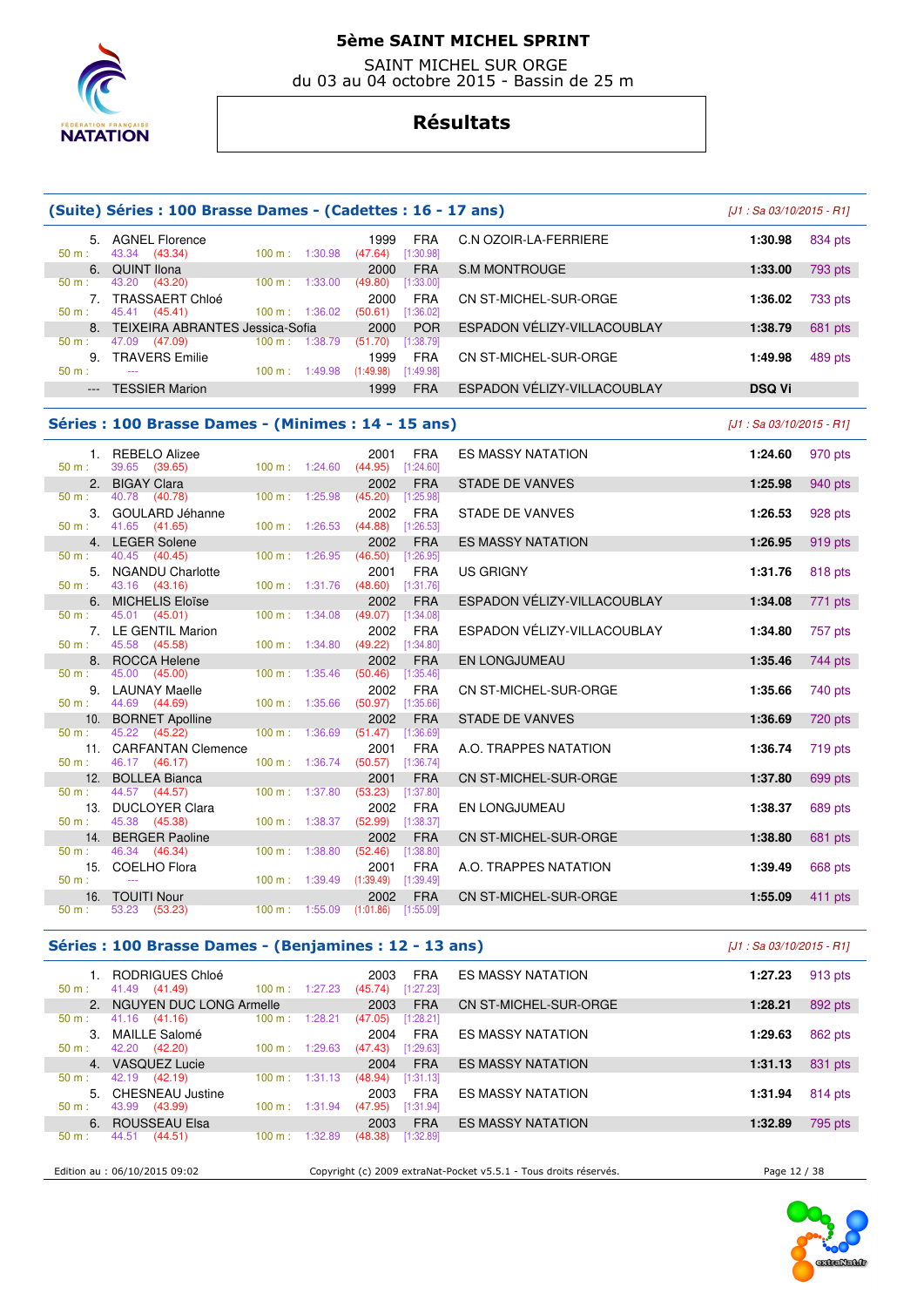

 SAINT MICHEL SUR ORGE du 03 au 04 octobre 2015 - Bassin de 25 m

# **Résultats**

|                 | (Suite) Séries : 100 Brasse Dames - (Benjamines : 12 - 13 ans)  |                           |         |                                               |                           |                                                                   | $J1 : Sa$ 03/10/2015 - R11 |                                                |
|-----------------|-----------------------------------------------------------------|---------------------------|---------|-----------------------------------------------|---------------------------|-------------------------------------------------------------------|----------------------------|------------------------------------------------|
| $50 m$ :        | 7. FOURMY Marina<br>44.70 (44.70)                               | 100 m: 1:35.45            |         | 2003<br>(50.75)                               | <b>FRA</b><br>[1:35.45]   | <b>ES MASSY NATATION</b>                                          | 1:35.45                    | 744 pts                                        |
| 8.              | <b>BONDOUY Noah</b>                                             |                           |         | 2004                                          | <b>FRA</b>                | <b>ES MASSY NATATION</b>                                          | 1:37.58                    | 703 pts                                        |
| 50 m:<br>9.     | 45.89<br>(45.89)<br><b>BASILE Helene</b>                        | $100 \text{ m}$ :         | 1:37.58 | (51.69)<br>2004                               | [1:37.58]<br><b>FRA</b>   | CN ST-MICHEL-SUR-ORGE                                             | 1:38.08                    | 694 pts                                        |
| 50 m:           | 45.30<br>(45.30)                                                | 100 m:                    | 1:38.08 | (52.78)                                       | [1:38.08]                 |                                                                   |                            |                                                |
| 10.<br>$50 m$ : | <b>FOURMY Maëlys</b><br>46.36<br>(46.36)                        | 100 m:                    | 1:39.15 | 2003<br>(52.79)                               | <b>FRA</b><br>[1:39.15]   | <b>ES MASSY NATATION</b>                                          | 1:39.15                    | $674$ pts                                      |
| 11.             | <b>GAUDIN Lucy</b>                                              |                           |         | 2004                                          | <b>FRA</b>                | <b>ES MASSY NATATION</b>                                          | 1:39.76                    | 663 pts                                        |
| $50 m$ :<br>12. | $\sim$<br><b>ABDELHAFIDH Sara</b>                               | 100 m:                    | 1:39.76 | (1:39.76)<br>2004                             | $[1:39.76]$<br><b>FRA</b> | <b>ES MASSY NATATION</b>                                          | 1:40.32                    | 653 pts                                        |
| 50 m:           | 48.03 (48.03)                                                   | 100 m:                    | 1:40.32 | (52.29)                                       | $[1:40.32]$               |                                                                   |                            |                                                |
| 13.<br>$50 m$ : | REHBINDER Nina<br>$\sim$                                        | $100 \text{ m}: 1:40.39$  |         | 2004<br>(1:40.39)                             | <b>FRA</b><br>[1:40.39]   | <b>ES MASSY NATATION</b>                                          | 1:40.39                    | 651 pts                                        |
| 14.<br>$50 m$ : | <b>MOUNIER Ilona</b>                                            | $100 \text{ m}: 1:41.32$  |         | 2004<br>(1:41.32)                             | <b>FRA</b><br>[1:41.32]   | <b>ES MASSY NATATION</b>                                          | 1:41.32                    | 635 pts                                        |
| 15.             | <b>HADJIDJ Manel</b>                                            |                           |         | 2004                                          | <b>FRA</b>                | <b>ES MASSY NATATION</b>                                          | 1:41.52                    | 631 pts                                        |
| $50 m$ :<br>16. | <b>GENIE Lili</b>                                               | 100 m: 1:41.52            |         | (1:41.52)<br>2004                             | [1:41.52]<br><b>FRA</b>   | <b>ES MASSY NATATION</b>                                          | 1:41.87                    | $625$ pts                                      |
| 50 m:           | $\sim$                                                          | 100 m:                    | 1:41.87 | (1:41.87)                                     | [1:41.87]                 |                                                                   |                            |                                                |
| 17.<br>$50 m$ : | <b>RICARD Elsa</b><br>48.48<br>(48.48)                          | $100 m$ : 1:42.47         |         | 2003<br>(53.99)                               | <b>FRA</b><br>[1:42.47]   | CN ST-MICHEL-SUR-ORGE                                             | 1:42.47                    | $614$ pts                                      |
| 18.             | <b>XIONG Lana</b>                                               |                           |         | 2003                                          | <b>FRA</b>                | <b>US GRIGNY</b>                                                  | 1:44.88                    | 572 pts                                        |
| 50 m:<br>19.    | 48.96<br>(48.96)<br><b>JOLY Morgane</b>                         | 100 m:                    | 1:44.88 | (55.92)<br>2004                               | [1:44.88]<br><b>FRA</b>   | <b>ES MASSY NATATION</b>                                          | 1:47.50                    | 528 pts                                        |
| $50 m$ :        |                                                                 | $100 m$ : 1:47.50         |         | (1:47.50)                                     | [1:47.50]                 |                                                                   |                            |                                                |
| 20.<br>$50 m$ : | RABARIMAMPIANINA Sendra                                         | 100 m: 1:47.63            |         | 2004<br>(1:47.63)                             | <b>FRA</b><br>[1:47.63]   | CN ST-MICHEL-SUR-ORGE                                             | 1:47.63                    | 526 pts                                        |
| 21.<br>$50 m$ : | ELIWA Kamila                                                    | 100 m:                    | 1:48.11 | 2004                                          | <b>FRA</b>                | <b>ES MASSY NATATION</b>                                          | 1:48.11                    | 519 pts                                        |
| 22.             | <b>GIRARDOT Candice</b>                                         |                           |         | (1:48.11)<br>2004                             | [1:48.11]<br><b>FRA</b>   | <b>C.N OZOIR-LA-FERRIERE</b>                                      | 1:51.88                    | 459 pts                                        |
| 50 m:<br>23.    | <b>VALLAT Marion</b>                                            | 100 m:                    | 1:51.88 | (1:51.88)<br>2004                             | [1:51.88]<br><b>FRA</b>   | CN ST-MICHEL-SUR-ORGE                                             | 1:52.54                    | 449 pts                                        |
| $50 m$ :<br>24. | <b>GRANDJEAN Luna</b>                                           | 100 m:                    | 1:52.54 | (1:52.54)<br>2004                             | [1:52.54]<br><b>FRA</b>   | <b>C.N OZOIR-LA-FERRIERE</b>                                      | 1:52.79                    | 445 pts                                        |
| 50 m:<br>25.    | <b>BENDEL Lisa</b>                                              | 100 m:                    | 1:52.79 | (1:52.79)<br>2003                             | [1:52.79]<br><b>FRA</b>   | US GRIGNY                                                         | 2:10.37                    | $220$ pts                                      |
| $50 m$ :        |                                                                 | 100 m: 2:10.37            |         | (2:10.37)                                     | [2:10.37]                 |                                                                   |                            |                                                |
| 26.<br>50 m:    | <b>EVAN Julie</b>                                               | 100 m:                    | 2:12.43 | 2004<br>(2:12.43)                             | <b>FRA</b><br>[2:12.43]   | CN ST-MICHEL-SUR-ORGE                                             | 2:12.43                    | 199 pts                                        |
| 27.<br>$50 m$ : | NIZART Emma                                                     | $100 \text{ m}$ : 2:14.10 |         | 2004<br>(2:14.10)                             | <b>FRA</b><br>[2:14.10]   | A.O. TRAPPES NATATION                                             | 2:14.10                    | $183$ pts                                      |
| $\cdots$        | <b>BARDIN Lola</b>                                              |                           |         | 2003                                          | <b>FRA</b>                | <b>ES MASSY NATATION</b>                                          | <b>DNS dec</b>             |                                                |
|                 | Séries : 100 Brasse Dames - (Poussines : 10 - 11 ans)           |                           |         |                                               |                           |                                                                   | [J1 : Sa 03/10/2015 - R1]  |                                                |
|                 | 1. RICARD Manon                                                 |                           |         | 2005                                          | <b>FRA</b>                | CN ST-MICHEL-SUR-ORGE                                             | 1:46.20                    | 550 pts                                        |
| 50 m:<br>2.     | <b>JAILLARDON Oriane</b>                                        | 100 m: 1:46.20            |         | $(1:46.20)$ $[1:46.20]$<br>2005               | <b>FRA</b>                | CN ST-MICHEL-SUR-ORGE                                             | 1:46.72                    | 541 pts                                        |
| 50 m:           | NGUYEN DUC LONG Rachel                                          | $100 \text{ m}: 1:46.72$  |         | $(1:46.72)$ $[1:46.72]$                       |                           |                                                                   |                            |                                                |
| 3.<br>50 m:     |                                                                 | 100 m: 1:52.03            |         | 2006<br>(1:52.03)                             | <b>FRA</b><br>[1:52.03]   | CN ST-MICHEL-SUR-ORGE                                             | 1:52.03                    | 457 pts                                        |
| 4.<br>50 m:     | <b>THOLET Aurelie</b>                                           | 100 m: 1:56.68            |         | 2005<br>(1:56.68)                             | <b>FRA</b><br>[1:56.68]   | C.N OZOIR-LA-FERRIERE                                             | 1:56.68                    | 389 pts                                        |
| 5.<br>50 m:     | <b>REGNIER Juliette</b>                                         |                           |         | 2005<br>100 m : $2:08.14$ (2:08.14) [2:08.14] | <b>FRA</b>                | CN ST-MICHEL-SUR-ORGE                                             | 2:08.14                    | 244 pts                                        |
|                 | Séries : 50 Papillon Dames - (Juniors/Seniors : 18 ans et plus) |                           |         |                                               |                           |                                                                   | [J2 : Di 04/10/2015 - R2]  |                                                |
|                 |                                                                 |                           |         |                                               |                           |                                                                   |                            |                                                |
|                 | 1. RAZAFY Elodie<br>2. LEMAOULT Emilie                          |                           |         | 1998<br>1998                                  | <b>FRA</b><br><b>FRA</b>  | CN MELUN VAL DE SEINE<br>CN MELUN VAL DE SEINE                    |                            | <b>32.67</b> 1023 pts<br><b>32.75</b> 1019 pts |
|                 |                                                                 |                           |         |                                               |                           |                                                                   |                            |                                                |
|                 | Edition au: 06/10/2015 09:02                                    |                           |         |                                               |                           | Copyright (c) 2009 extraNat-Pocket v5.5.1 - Tous droits réservés. | Page 13 / 38               |                                                |

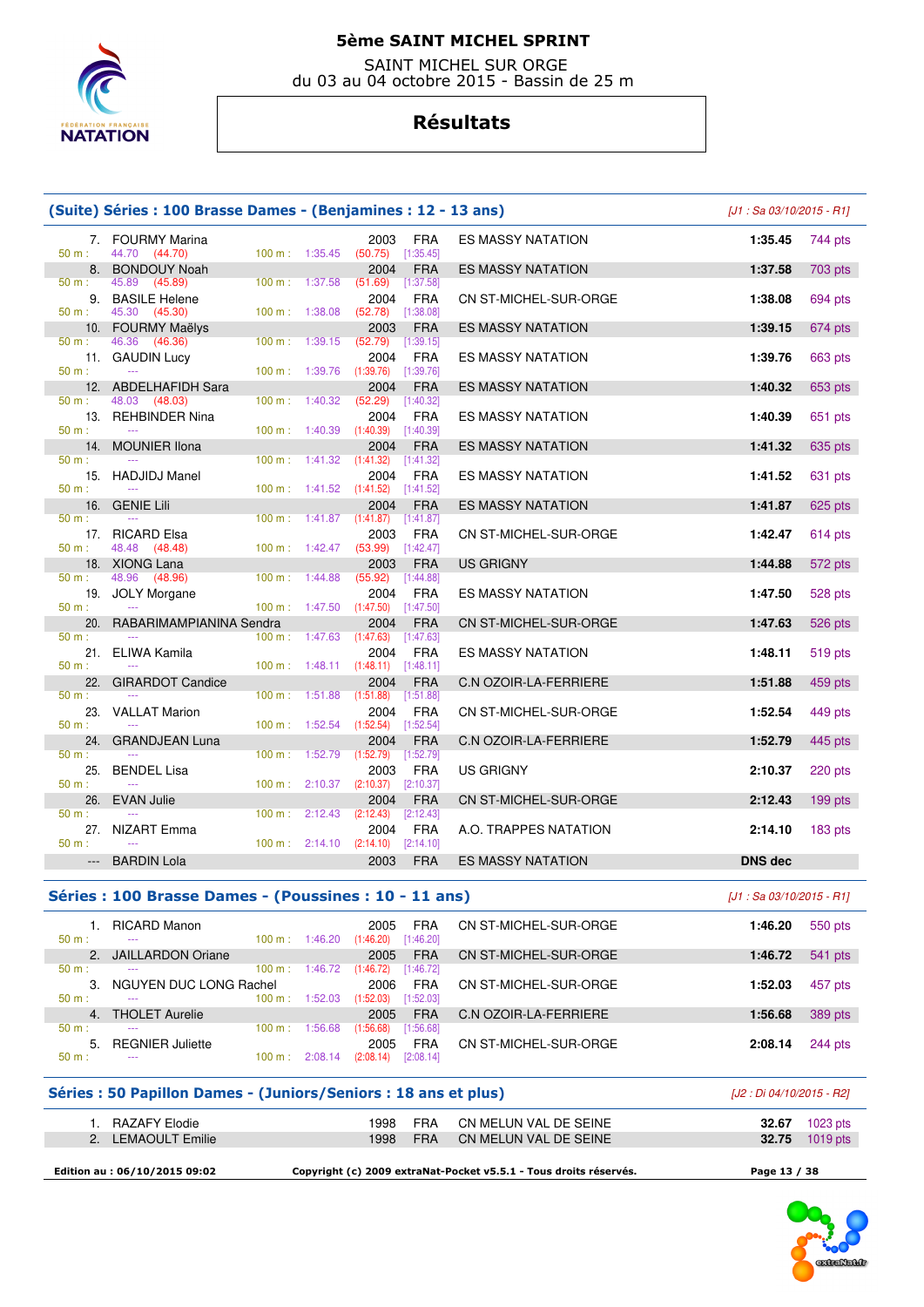

### **5ème SAINT MICHEL SPRINT SAINT MICHEL SUR ORGE du 03 au 04 octobre 2015 - Bassin de 25 m**

### **Résultats**

|                | (Suite) Séries : 50 Papillon Dames - (Juniors/Seniors : 18 ans et plus) |      | [J2 : Di 04/10/2015 - R2] |                               |                           |            |
|----------------|-------------------------------------------------------------------------|------|---------------------------|-------------------------------|---------------------------|------------|
|                | 3. SOYER Emma                                                           | 1998 | <b>FRA</b>                | CN MELUN VAL DE SEINE         | 33.11                     | 999 pts    |
|                | 4. COMMUNAUDAT Margaux                                                  | 1998 | <b>FRA</b>                | CN MELUN VAL DE SEINE         | 33.13                     | 998 pts    |
|                | 5. FUCHS Margaux                                                        | 1998 | <b>FRA</b>                | <b>CHARTRES METROPOLE NAT</b> | 34.32                     | 935 pts    |
|                | 6. MARTIN Marie-Pierre                                                  | 1995 | <b>FRA</b>                | <b>US GRIGNY</b>              | 35.29                     | 885 pts    |
| 7.             | <b>BENISTY Margaux</b>                                                  | 1997 | <b>FRA</b>                | CN MELUN VAL DE SEINE         | 37.56                     | 773 pts    |
| 8.             | <b>SAUNIER Marine</b>                                                   | 1998 | <b>FRA</b>                | CN ST-MICHEL-SUR-ORGE         | 44.41                     | 481 pts    |
| ---            | <b>HULIN Charlotte</b>                                                  | 1995 | <b>FRA</b>                | CN ST-MICHEL-SUR-ORGE         | <b>DNS</b> dec            |            |
|                | Séries : 50 Papillon Dames - (Cadettes : 16 - 17 ans)                   |      |                           |                               | [J2 : Di 04/10/2015 - R2] |            |
|                | 1. GAMER Rose-alexia                                                    | 1999 | <b>FRA</b>                | CN MELUN VAL DE SEINE         | 30.46                     | 1148 pts   |
|                | 2. PESCHEUX Pauline                                                     | 1999 | <b>FRA</b>                | <b>CHARTRES METROPOLE NAT</b> | 30.95                     | $1120$ pts |
|                | 3. BIHAN Morgane                                                        | 2000 | <b>FRA</b>                | <b>CSN GUYANCOURT</b>         | 30.96                     | $1119$ pts |
|                | 3. BOURNONVILLE Mey                                                     | 1999 | <b>FRA</b>                | CN MELUN VAL DE SEINE         | 30.96                     | $1119$ pts |
|                | 5. ROUTIER Nolwen                                                       | 2000 | <b>FRA</b>                | C.N OZOIR-LA-FERRIERE         | 32.18                     | $1050$ pts |
|                | 6. BARAT Mathilde                                                       | 1999 | <b>FRA</b>                | CN MELUN VAL DE SEINE         | 32.39                     | 1039 pts   |
|                | 7. CASTEL Margaux                                                       | 2000 | <b>FRA</b>                | <b>S.M MONTROUGE</b>          | 32.48                     | 1034 pts   |
|                | 8. ROBLIN Fiona                                                         | 1999 | <b>FRA</b>                | <b>CHARTRES METROPOLE NAT</b> | 33.06                     | 1002 pts   |
|                | 9. VALIN-FIXOT Léa                                                      | 2000 | <b>FRA</b>                | CN ST-MICHEL-SUR-ORGE         | 33.62                     | 972 pts    |
| 10.            | <b>MARCHESE Julie</b>                                                   | 2000 | <b>FRA</b>                | CN MELUN VAL DE SEINE         | 33.81                     | 962 pts    |
| 11.            | <b>BLONER Cybille</b>                                                   | 1999 | <b>FRA</b>                | <b>CHARTRES METROPOLE NAT</b> | 33.89                     | 958 pts    |
| 12.            | MARZOUK Maëva                                                           | 2000 | <b>FRA</b>                | CN MELUN VAL DE SEINE         | 33.98                     | 953 pts    |
|                | 13. LASSALLE Clemence                                                   | 1999 | <b>FRA</b>                | <b>CHARTRES METROPOLE NAT</b> | 34.07                     | 948 pts    |
|                | 14. PELLIER Claire                                                      | 2000 | <b>FRA</b>                | CN MELUN VAL DE SEINE         | 34.30                     | 936 pts    |
|                | 15. GROUX Mathilde                                                      | 1999 | <b>FRA</b>                | CN ST-MICHEL-SUR-ORGE         | 34.72                     | 914 pts    |
|                | 16. PAGE Sibylle                                                        | 1999 | <b>FRA</b>                | CN ST-MICHEL-SUR-ORGE         | 35.56                     | 871 pts    |
|                | 17. RAIMONDO Ines                                                       | 2000 | <b>FRA</b>                | CN MELUN VAL DE SEINE         | 35.60                     | 869 pts    |
|                | 18. HENRY Blandine                                                      | 1999 | <b>FRA</b>                | <b>CA ORSAY</b>               | 35.68                     | 865 pts    |
|                | 19. DUSAILLANT Mathilde                                                 | 1999 | <b>FRA</b>                | CN MELUN VAL DE SEINE         | 36.25                     | 837 pts    |
|                | 20. TOURILLON Floriane                                                  | 1999 | <b>FRA</b>                | CN MELUN VAL DE SEINE         | 36.37                     | 831 pts    |
|                | 21. QUINT Ilona                                                         | 2000 | <b>FRA</b>                | <b>S.M MONTROUGE</b>          | 36.84                     | 808 pts    |
|                | 22. FLORALY Lovaina                                                     | 2000 | <b>FRA</b>                | <b>STRUCTURES NON FFN</b>     | 37.07                     | 796 pts    |
|                | 23. LEGRAND Copélia                                                     | 2000 | <b>FRA</b>                | CN MELUN VAL DE SEINE         | 37.60                     | 771 pts    |
|                | 24. BRIAT Laura                                                         | 1999 | <b>FRA</b>                | CN ST-MICHEL-SUR-ORGE         | 38.74                     | 718 pts    |
| 25.            | <b>BESNIER Alicia</b>                                                   | 1999 | <b>FRA</b>                | CN MELUN VAL DE SEINE         | 40.13                     | 655 pts    |
|                | 26. THIBAULT Chloé                                                      | 1999 | <b>FRA</b>                | CN ST-MICHEL-SUR-ORGE         | 41.61                     | 592 pts    |
|                | 27. RICHARD Mathilde                                                    | 2000 | <b>FRA</b>                | CN MELUN VAL DE SEINE         | 43.04                     | 534 pts    |
|                | 28. FRANCK Coline                                                       | 1999 | <b>FRA</b>                | CN ST-MICHEL-SUR-ORGE         | 43.34                     | 522 pts    |
|                | 29. GABORET Karine                                                      | 1999 | <b>FRA</b>                | CN MELUN VAL DE SEINE         | 43.72                     | 507 pts    |
| 30.            | <b>MAHDJOUB-ARAIBI Maissa</b>                                           | 2000 | <b>FRA</b>                | <b>US GRIGNY</b>              | 44.34                     | 484 pts    |
| $\overline{a}$ | <b>OUALID GIRARD Sarah</b>                                              | 2000 | <b>FRA</b>                | CN MELUN VAL DE SEINE         | <b>DSQ Da</b>             |            |
|                | --- VARLET Hanna                                                        | 1999 | <b>FRA</b>                | <b>STRUCTURES NON FFN</b>     | <b>DSQ Da</b>             |            |
|                |                                                                         |      |                           |                               |                           |            |

### **Séries : 50 Papillon Dames - (Minimes : 14 - 15 ans)** [J2 : Di 04/10/2015 - R2]

|     | <b>BANJA</b> Ines       | 2001 | <b>FRA</b> | <b>US GRIGNY</b>             | 33.02 | $1004$ pts |
|-----|-------------------------|------|------------|------------------------------|-------|------------|
|     | 2. HACHEZ Clementine    | 2001 | <b>FRA</b> | <b>CSN GUYANCOURT</b>        | 33.75 | 965 pts    |
| 3.  | <b>LEROY Marine</b>     | 2001 | <b>FRA</b> | <b>CSN GUYANCOURT</b>        | 34.29 | 936 pts    |
|     | 4. WARD Meggy           | 2002 | <b>FRA</b> | <b>C.N OZOIR-LA-FERRIERE</b> | 34.65 | 918 pts    |
|     | 5. MULLER Lena          | 2001 | <b>FRA</b> | <b>CSN GUYANCOURT</b>        | 35.01 | 899 pts    |
| 6.  | LE CORGUILLE Ambre      | 2001 | <b>FRA</b> | <b>CA ORSAY</b>              | 35.37 | 881 pts    |
|     | SOYER Adèle             | 2001 | <b>FRA</b> | CN MELUN VAL DE SEINE        | 35.43 | 878 pts    |
|     | 8. CHEDRI Melissa       | 2001 | <b>FRA</b> | CN MELUN VAL DE SEINE        | 35.88 | 855 pts    |
| 9.  | <b>NGANDU Charlotte</b> | 2001 | <b>FRA</b> | <b>US GRIGNY</b>             | 36.29 | 835 pts    |
| 10. | DALLE Aliénor           | 2002 | <b>FRA</b> | <b>S.M MONTROUGE</b>         | 36.49 | 825 pts    |
| 11. | <b>VEILLON Juliette</b> | 2002 | <b>FRA</b> | <b>CA ORSAY</b>              | 37.34 | 783 pts    |
| 12. | <b>DUCAUROY Aude</b>    | 2002 | <b>FRA</b> | <b>CA ORSAY</b>              | 37.49 | 776 pts    |
| 13. | <b>CHERIFI Emma</b>     | 2001 | <b>FRA</b> | CN MELUN VAL DE SEINE        | 37.59 | 771 pts    |
|     |                         |      |            |                              |       |            |

 **Edition au : 06/10/2015 09:02 Copyright (c) 2009 extraNat-Pocket v5.5.1 - Tous droits réservés. Page 14 / 38** 

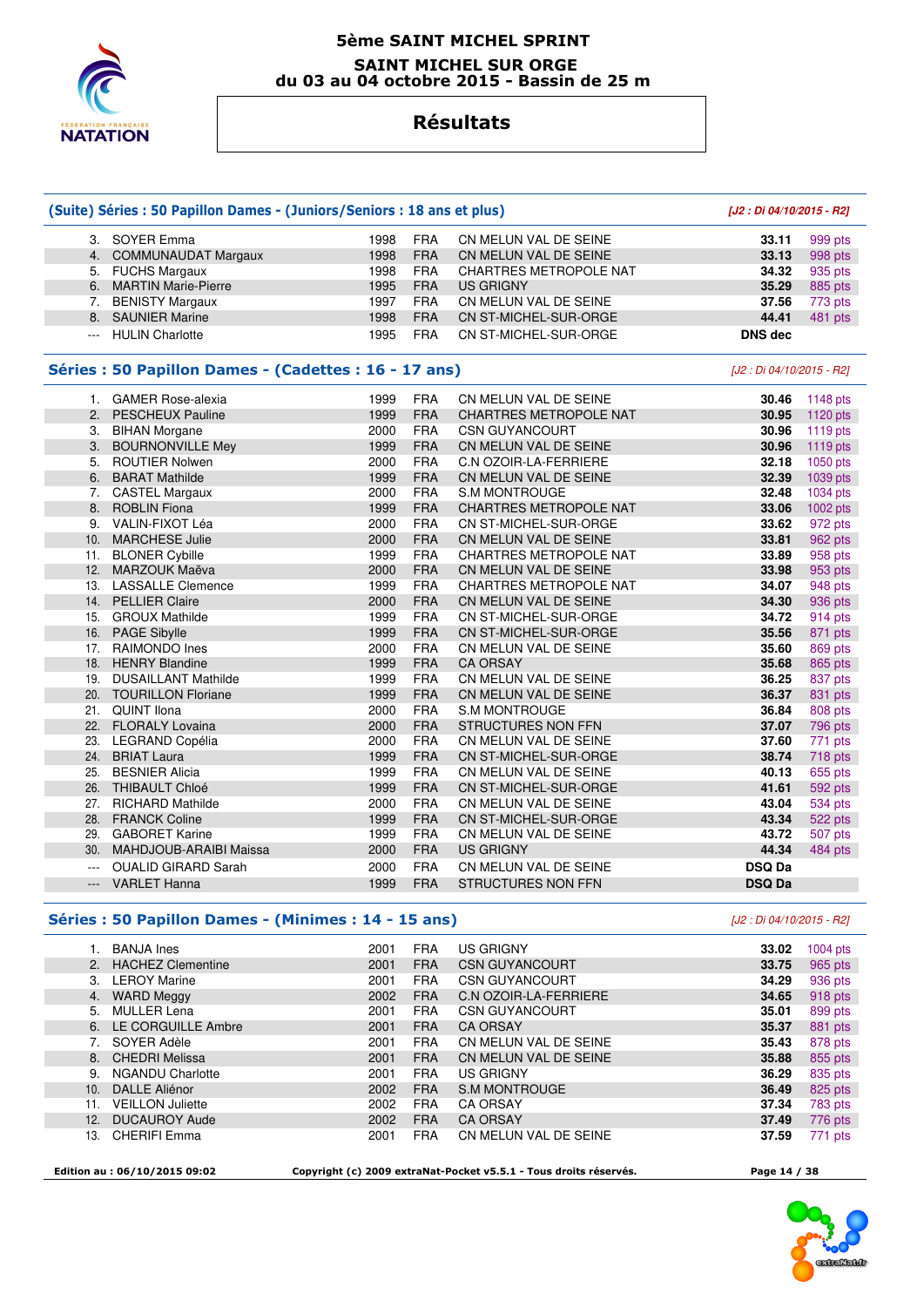

#### **5ème SAINT MICHEL SPRINT SAINT MICHEL SUR ORGE du 03 au 04 octobre 2015 - Bassin de 25 m**

# **Résultats**

### **(Suite) Séries : 50 Papillon Dames - (Minimes : 14 - 15 ans) [J2 : Di 04/10/2015 - R2]**

#### 14. LAUNAY Maelle 2002 FRA CN ST-MICHEL-SUR-ORGE **38.09** 748 pts 15. LORY-PETTERSON Alicia 2002 FRA CN MELUN VAL DE SEINE **38.85** 713 pts 16. REGLIN Clarice 2002 FRA CN MELUN VAL DE SEINE **39.38** 689 pts 17. LARGILIER Iliana 2001 FRA CN MELUN VAL DE SEINE **39.56** 681 pts 18. BERGER Paoline 2002 FRA CN ST-MICHEL-SUR-ORGE **39.78** 671 pts 19. BLANC Alice 2002 FRA C.N OZOIR-LA-FERRIERE **39.96** 663 pts 20. WOZNIAK Rima 2002 FRA CN MELUN VAL DE SEINE **40.98** 619 pts 21. BONDEAU Agathe 2001 FRA CN MELUN VAL DE SEINE **42.81** 543 pts 22. ARZUR Doriane 2002 FRA C.N OZOIR-LA-FERRIERE **43.66** 510 pts 23. CUSSY Eva 2002 FRA CN MELUN VAL DE SEINE **47.10** 385 pts 24. PUCHALA Camille 2001 FRA CN MELUN VAL DE SEINE **50.38** 283 pts --- DUCHAMP-SCHREURS Nina 2002 FRA CSN GUYANCOURT **DNS dec**

### **Séries : 50 Papillon Dames - (Benjamines : 12 - 13 ans)** [J2 : Di 04/10/2015 - R2]

 1. BOCH Emma 2003 FRA CSN GUYANCOURT **36.09** 844 pts 2. MIALOT Maud 2003 FRA CA ORSAY **38.05** 750 pts 3. BERINGUE Natacha 2003 FRA CA ORSAY **39.31** 692 pts 4. FARHAT Manon 2003 FRA CN MELUN VAL DE SEINE **39.73** 673 pts 5. GOMES Célia 2003 FRA CN MELUN VAL DE SEINE **40.88** 623 pts 6. GUILBAUD Charlotte 2004 FRA CA ORSAY **40.89** 622 pts 7. TRENIT Axelle 2004 FRA CA ORSAY **42.00** 576 pts 8. DJEMAOUI Lahna 2004 FRA CA ORSAY **42.10** 572 pts 9. LOHEZIC Célia 2003 FRA CN MELUN VAL DE SEINE **42.61** 551 pts 10. GAIFFIER Agathe 2003 FRA CA ORSAY **42.63** 550 pts 11. BRAULT Lucile 2003 FRA CSN GUYANCOURT **43.01** 535 pts 12. ALCALA Nina 2004 FRA CSN GUYANCOURT **43.32** 523 pts 2003 FRA CN MELUN VAL DE SEINE **44.78** 467 pts 14. FAUQUANT Maïwenn 2004 FRA CA ORSAY **45.03** 458 pts 15. DUPONT Audrey 2003 FRA CN MELUN VAL DE SEINE **45.55** 439 pts 16. AMMARKHODJA Aïcha 2003 FRA CN MELUN VAL DE SEINE **47.23** 381 pts 17. LE CORGUILLE Jade 2004 FRA CA ORSAY **49.18** 318 pts 18. GASTINEAU Clementine 2004 FRA C.N OZOIR-LA-FERRIERE 53.14 19. GHANI-TABE Denise 2004 IRI CSN GUYANCOURT **54.48** 177 pts 20. LEMAITRE Camille --- JENVRIN Malia 2004 FRA CSN GUYANCOURT **DNS dec** 

#### **Séries : 50 Papillon Dames - (Poussines : 10 - 11 ans)** [J2 : Di 04/10/2015 - R2]

|  | 1. RICARD Manon           | 2005 | <b>FRA</b> | CN ST-MICHEL-SUR-ORGE | 42.26   | 565 pts   |
|--|---------------------------|------|------------|-----------------------|---------|-----------|
|  | 2. JAILLARDON Oriane      | 2005 | <b>FRA</b> | CN ST-MICHEL-SUR-ORGE | 44.73   | 469 pts   |
|  | 3. BENARABA Sarah         | 2005 | ALG.       | CN ST-MICHEL-SUR-ORGE | 45.39   | 445 pts   |
|  | 4. NGUYEN DUC LONG Rachel | 2006 | <b>FRA</b> | CN ST-MICHEL-SUR-ORGE | 47.54   | 371 pts   |
|  | 5. VALLAT Marylou         | 2006 | <b>FRA</b> | CN ST-MICHEL-SUR-ORGE | 57.80   | $109$ pts |
|  | 6. REGNIER Juliette       | 2005 | <b>FRA</b> | CN ST-MICHEL-SUR-ORGE | 59.98   | 74 pts    |
|  | 7. POUMAREDE Ariane       | 2006 | <b>FRA</b> | CN ST-MICHEL-SUR-ORGE | 1:12.55 | 1 pt      |
|  |                           |      |            |                       |         |           |

### **Séries : 100 Papillon Dames - (Juniors/Seniors : 18 ans et plus)** [J2 : Di 04/10/2015 - R3]

|       | <b>LOPES Marina</b> | 998   | FRA | CN ST-MICHEL-SUR-ORGE | <b>DNS</b> dec |
|-------|---------------------|-------|-----|-----------------------|----------------|
| $---$ | ______              | - - - |     |                       |                |

### **Séries : 100 Papillon Dames - (Cadettes : 16 - 17 ans)** [J2 : Di 04/10/2015 - R3]

| 1. CASTEL Margaux<br>50 m : 33.40 (33.40) |                                     | 2000<br>FRA<br>$100 \text{ m}: 1:11.03$ (37.63) [1:11.03] | S.M MONTROUGE         |         | 1:11.03 $1021 \text{ pts}$ |
|-------------------------------------------|-------------------------------------|-----------------------------------------------------------|-----------------------|---------|----------------------------|
| 2. VALIN-FIXOT Léa                        |                                     | <b>FRA</b><br>2000                                        | CN ST-MICHEL-SUR-ORGE | 1:15.47 | 903 pts                    |
| $50 \text{ m}: 34.92 (34.92)$             | 100 m : $1:15.47$ (40.55) [1:15.47] |                                                           |                       |         |                            |

Edition au : 06/10/2015 09:02 Copyright (c) 2009 extraNat-Pocket v5.5.1 - Tous droits réservés. Page 15 / 38

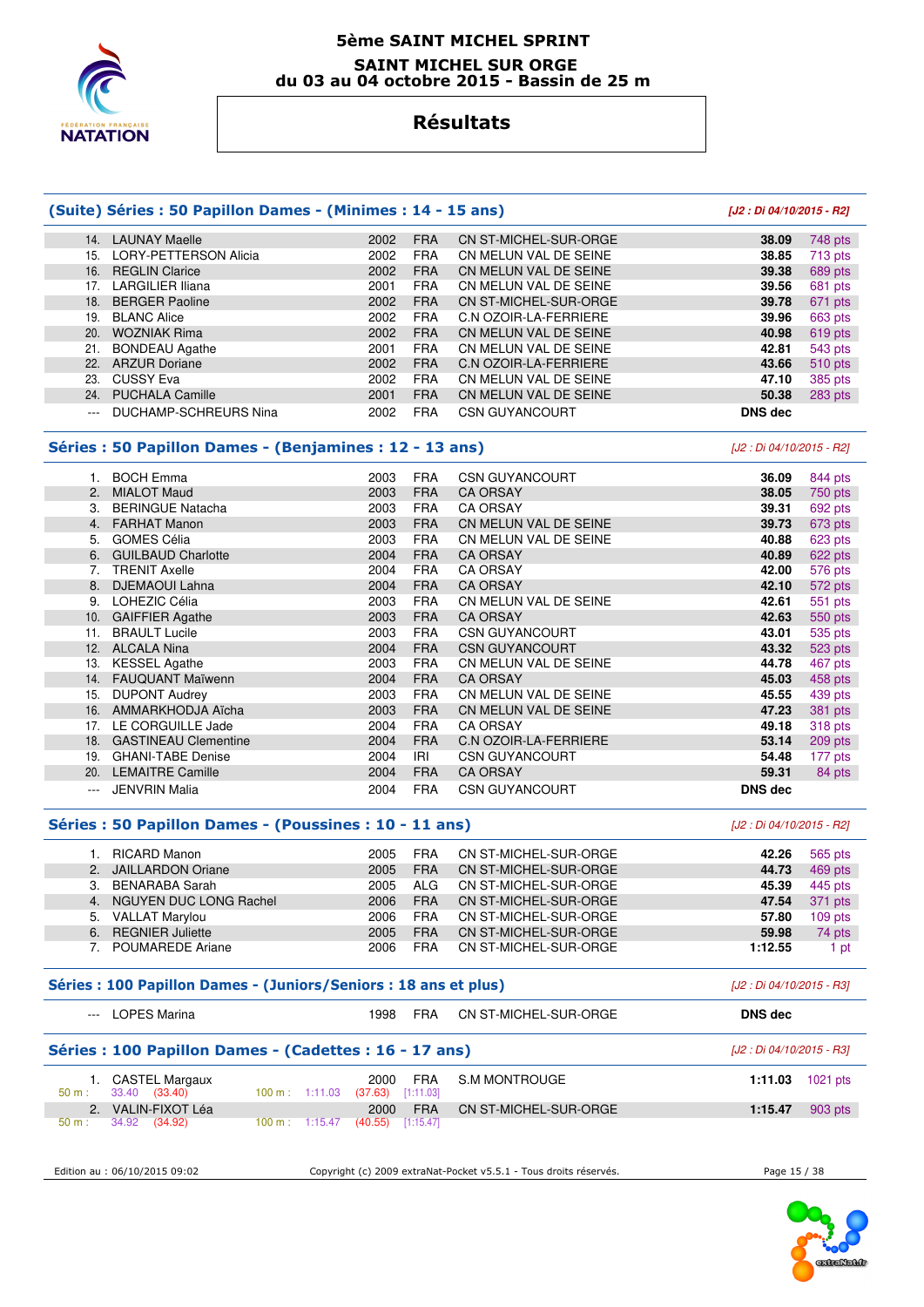

 SAINT MICHEL SUR ORGE du 03 au 04 octobre 2015 - Bassin de 25 m

### **Résultats**

|                         | (Suite) Séries : 100 Papillon Dames - (Cadettes : 16 - 17 ans)  |                |                                            |                                                          |                         |                               | [J2 : Di 04/10/2015 - R3] |         |  |
|-------------------------|-----------------------------------------------------------------|----------------|--------------------------------------------|----------------------------------------------------------|-------------------------|-------------------------------|---------------------------|---------|--|
| 50 m:                   | 3. DANGER Florine<br>35.25 (35.25)                              |                |                                            | 1999<br>100 m: $1:15.88$ (40.63) [1:15.88]               | FRA                     | EN LONGJUMEAU                 | 1:15.88                   | 893 pts |  |
|                         | Séries : 100 Papillon Dames - (Minimes : 14 - 15 ans)           |                |                                            |                                                          |                         |                               | [J2 : Di 04/10/2015 - R3] |         |  |
| 50 m :                  | 1. AMBRASS Lilou<br>34.07 (34.07)                               |                | 100 m: 1:12.26                             | 2002<br>$(38.19)$ [1:12.26]                              | <b>FRA</b>              | EN LONGJUMEAU                 | 1:12.26                   | 987 pts |  |
| 50 m:                   | 2. DANGER Clara<br>37.32 (37.32)                                |                | $100 \text{ m}: 1:22.45$                   | 2002<br>$(45.13)$ [1:22.45]                              | <b>FRA</b>              | EN LONGJUMEAU                 | 1:22.45                   | 733 pts |  |
| $50 m$ :                | 3. TOUITI Nour<br>46.14 (46.14)                                 |                |                                            | 2002<br>100 m: 1:39.64 (53.50) [1:39.64]                 | <b>FRA</b>              | CN ST-MICHEL-SUR-ORGE         | 1:39.64                   | 390 pts |  |
|                         | Séries : 100 Papillon Dames - (Benjamines : 12 - 13 ans)        |                |                                            |                                                          |                         |                               | [J2 : Di 04/10/2015 - R3] |         |  |
|                         | 1. BATAILLE Julie                                               |                |                                            | 2003                                                     | <b>FRA</b>              | <b>U.S CRETEIL NATATION</b>   | 1:24.03                   | 697 pts |  |
| 50 m:                   | 37.55 (37.55)<br>2. NGUYEN DUC LONG Armelle                     |                |                                            | 100 m : $1:24.03$ (46.48) [1:24.03]<br>2003              | <b>FRA</b>              | CN ST-MICHEL-SUR-ORGE         | 1:28.93                   | 591 pts |  |
| 50 m:                   | 38.23 (38.23)<br>3. KAMSEU Marie                                | 100 m: 1:28.93 |                                            | $(50.70)$ [1:28.93]<br>2003                              | <b>FRA</b>              | U.S CRETEIL NATATION          | 1:30.67                   | 556 pts |  |
| 50 m:                   | 41.79 (41.79)<br>4. RICARD Elsa                                 |                | $100 \text{ m}: 1:30.67$                   | $(48.88)$ [1:30.67]<br>2003                              | <b>FRA</b>              | CN ST-MICHEL-SUR-ORGE         | 1:32.15                   | 527 pts |  |
| 50 m:                   | 42.08 (42.08)<br>5. RABARIMAMPIANINA Sendra                     |                | $100 \text{ m}: 1:32.15$                   | $(50.07)$ [1:32.15]<br>2004                              | <b>FRA</b>              | CN ST-MICHEL-SUR-ORGE         | 1:40.40                   | 378 pts |  |
| 50 m:                   | 45.54 (45.54)                                                   |                |                                            | 100 m: 1:40.40 $(54.86)$ [1:40.40]                       |                         |                               |                           |         |  |
| 50 m:                   | 6. BASILE Helene<br>49.80 (49.80)                               |                | $100 \text{ m}: 1:50.42 \quad (1:00.62)$   | 2004                                                     | <b>FRA</b><br>[1:50.42] | CN ST-MICHEL-SUR-ORGE         | 1:50.42                   | 230 pts |  |
| $50 m$ :                | 7. VALLAT Marion<br>51.39 (51.39)                               |                |                                            | 2004<br>100 m: 1:51.63 (1:00.24) [1:51.63]               | <b>FRA</b>              | CN ST-MICHEL-SUR-ORGE         | 1:51.63                   | 215 pts |  |
|                         | Séries : 100 Papillon Dames - (Poussines : 10 - 11 ans)         |                |                                            |                                                          |                         |                               | [J2 : Di 04/10/2015 - R3] |         |  |
| 50 m:                   | 1. JAILLARDON Oriane<br>47.77 (47.77)                           |                |                                            | 2005<br>100 m: 1:41.63 (53.86) [1:41.63]                 | <b>FRA</b>              | CN ST-MICHEL-SUR-ORGE         | 1:41.63                   | 358 pts |  |
|                         | 2. RICARD Manon<br>48.37 (48.37)                                |                |                                            |                                                          |                         |                               |                           |         |  |
| 50 m:                   |                                                                 |                |                                            | 2005                                                     | <b>FRA</b>              | CN ST-MICHEL-SUR-ORGE         | 1:45.68                   | 295 pts |  |
|                         | 3. BENARABA Sarah                                               | 100 m: 1:45.68 |                                            | $(57.31)$ [1:45.68]<br>2005                              | ALG                     | CN ST-MICHEL-SUR-ORGE         | 1:49.91                   | 237 pts |  |
| 50 m:<br>50 m:          | 46.75 (46.75)<br>4. NGUYEN DUC LONG Rachel<br>50.60 (50.60)     |                |                                            | $100 \text{ m}: 1:49.91$ $(1:03.16)$ $[1:49.91]$<br>2006 | <b>FRA</b>              | CN ST-MICHEL-SUR-ORGE         | 1:53.73                   | 189 pts |  |
|                         |                                                                 |                |                                            | 100 m: 1:53.73 (1:03.13) [1:53.73]                       |                         |                               |                           |         |  |
|                         | Séries : 100 4 Nages Dames - (Juniors/Seniors : 18 ans et plus) |                |                                            |                                                          |                         |                               | [J2 : Di 04/10/2015 - R3] |         |  |
| 50 m:                   | 1. RAYNERT Maud                                                 |                |                                            | 1998<br>100 m: 1:08.92 (1:08.92) [1:08.92]               | FRA                     | <b>ES MASSY NATATION</b>      | 1:08.92 1189 pts          |         |  |
| 50 m:                   | 2. POUMAREDE Laetitia                                           |                | $100 \text{ m}: 1:16.64$                   | 1997<br>(1:16.64)                                        | <b>FRA</b><br>[1:16.64] | CN ST-MICHEL-SUR-ORGE         | 1:16.64                   | 968 pts |  |
| 3.<br>50 m:             | <b>BONEL Emma</b>                                               |                | $100 \text{ m}: 1:16.73$                   | 1998<br>$(1:16.73)$ $[1:16.73]$                          | <b>FRA</b>              | CN ST-MICHEL-SUR-ORGE         | 1:16.73                   | 965 pts |  |
| 4.<br>50 m:             | <b>FUCHS Margaux</b>                                            | 100 m:         | 1:18.60                                    | 1998<br>(1:18.60)                                        | <b>FRA</b><br>[1:18.60] | <b>CHARTRES METROPOLE NAT</b> | 1:18.60                   | 915 pts |  |
| 5.<br>$50 m$ :          | <b>MARTIN Marie-Pierre</b>                                      |                | 100 m: 1:21.32                             | 1995                                                     | <b>FRA</b>              | US GRIGNY                     | 1:21.32                   | 845 pts |  |
| 6.                      | <b>HULIN Charlotte</b>                                          |                |                                            | (1:21.32)<br>1995                                        | [1:21.32]<br><b>FRA</b> | CN ST-MICHEL-SUR-ORGE         | 1:21.99                   | 828 pts |  |
| 50 m:<br>7.<br>$50 m$ : | <b>CHAMBET Estelle</b>                                          |                | $100 \text{ m}: 1:21.99$<br>100 m: 1:24.40 | (1:21.99)<br>1998<br>$(1:24.40)$ $[1:24.40]$             | [1:21.99]<br><b>FRA</b> | CN ST-MICHEL-SUR-ORGE         | 1:24.40                   | 769 pts |  |

Edition au : 06/10/2015 09:02 Copyright (c) 2009 extraNat-Pocket v5.5.1 - Tous droits réservés. Page 16 / 38



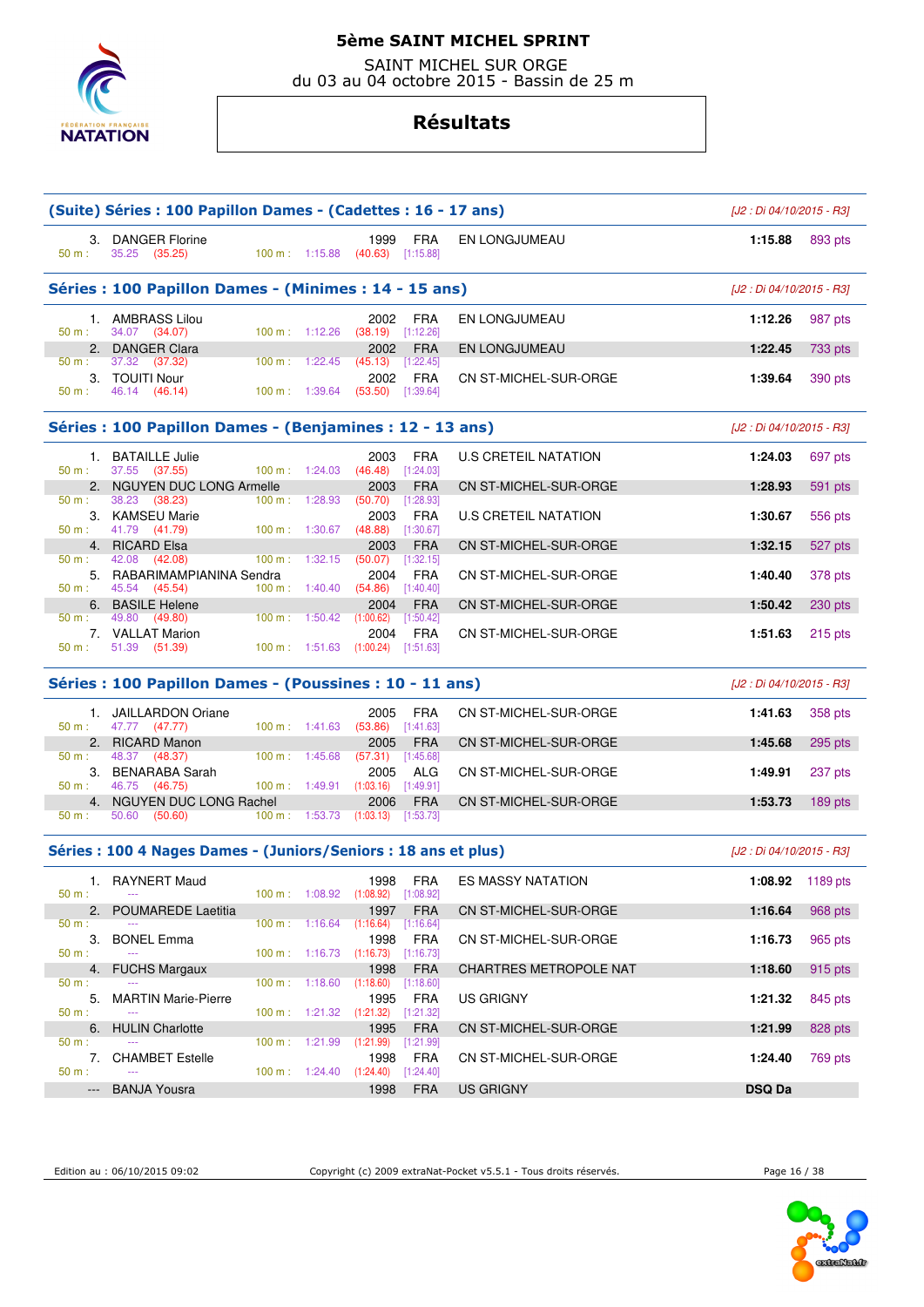

 SAINT MICHEL SUR ORGE du 03 au 04 octobre 2015 - Bassin de 25 m

### **Résultats**

 $(1:13.09)$ 

 $(1:19.60)$ 

100 m : 1:23.82 (1:23.82) [1:23.82]

 $1:16.98$ 

 $(1:16.55)$  [1:16.55]

#### **Séries : 100 4 Nages Dames - (Cadettes : 16 - 17 ans)** [J2 : Di 04/10/2015 - R3]

50 m : --- 100 m : 1:13.59 (1:13.59) [1:13.59]

50 m : --- 100 m : 1:13.83 (1:13.83) [1:13.83]

50 m : --- --- 100 m : 1:17.78 (1:17.78) [1:17.78]

50 m : --- 100 m : 1:18.94 (1:18.94) [1:18.94]

50 m : --- 100 m : 1:19.04 (1:19.04) [1:19.04]

50 m : --- 100 m : 1:19.70 (1:19.70) [1:19.70]

50 m : --- 100 m : 1:20.41 (1:20.41) [1:20.41]

50 m : --- 100 m : 1:20.70 (1:20.70) [1:20.70]

 1. PESCHEUX Pauline 1999 FRA CHARTRES METROPOLE NAT **1:13.09** 1067 pts 2. CELINI Lesy 1999 FRA ES MASSY NATATION **1:13.59** 1052 pts 3. CASTEL Margaux 2000 FRA S.M MONTROUGE **1:13.83** 1046 pts 4. LANGLAIS Lila 2000 FRA ES MASSY NATATION **1:16.55** 970 pts 5. BLONER Cybille 1999 FRA CHARTRES METROPOLE NAT **1:16.98** 959 pts 6. CHAMPAGNE Marie 2000 FRA CHARTRES METROPOLE NAT **1:17.78** 937 pts 7. DANGER Florine 1999 FRA EN LONGJUMEAU **1:18.94** 907 pts 8. VALIN-FIXOT Léa 2000 FRA CN ST-MICHEL-SUR-ORGE **1:19.04** 904 pts 9. LASSALLE Clemence 1999 FRA CHARTRES METROPOLE NAT **1:19.60** 889 pts 10. GROUX Mathilde 1999 FRA CN ST-MICHEL-SUR-ORGE **1:19.70** 887 pts 11. ROBLIN Fiona 1909 **FRA** CHARTRES METROPOLE NAT **1:20.41 1:20.41 1:20.41 1:20.41 1:20.41 1:20.41 1:20.41 1:20.41 1:20.41 1:20.41 1:20.41 1:20.41 1:20.41 1:20.41 1:20.41 1:20.41 1:20.41**

|  | Séries : 100 4 Nages Dames - (Minimes : 14 - 15 ans) |
|--|------------------------------------------------------|
|--|------------------------------------------------------|

**Séries : 100 4 Nages Dames - (Minimes : 14 - 15 ans)** [J2 : Di 04/10/2015 - R3]

| $50 m$ :                     | 1. MAILLE Ilona<br><b>State State</b>                                              | 100 m: 1:12.76 (1:12.76) [1:12.76]                                           | 2001                                                                             | <b>FRA</b>                           | <b>ES MASSY NATATION</b> | 1:12.76 1076 pts |                            |
|------------------------------|------------------------------------------------------------------------------------|------------------------------------------------------------------------------|----------------------------------------------------------------------------------|--------------------------------------|--------------------------|------------------|----------------------------|
|                              | 2. AMBRASS Lilou                                                                   |                                                                              | 2002                                                                             | <b>FRA</b>                           | EN LONGJUMEAU            |                  | 1:15.04 $1012 \text{ pts}$ |
| 50 m:<br>$50 m$ :            | the company of the company of the<br>3. DESBONNES Leha<br><b>Contract Contract</b> | $100 \text{ m}: 1:15.04$ $(1:15.04)$<br>$100 \text{ m}: 1:15.32$ $(1:15.32)$ | 2002                                                                             | [1:15.04]<br><b>FRA</b><br>[1:15.32] | <b>ES MASSY NATATION</b> | 1:15.32 1004 pts |                            |
|                              | 4. ALMEIDA Léana<br>$50 \text{ m}$ : $-$                                           |                                                                              | 2001<br>100 m: 1:16.36 (1:16.36) [1:16.36]                                       | <b>FRA</b>                           | <b>ES MASSY NATATION</b> | 1:16.36          | 976 pts                    |
| 50 m:                        | 5. BAURON Charline<br>the company of the company of the                            | $100 \text{ m}: 1:17.72$ $(1:17.72)$                                         | 2001                                                                             | <b>FRA</b><br>[1:17.72]              | CN ST-MICHEL-SUR-ORGE    | 1:17.72          | 939 pts                    |
|                              | 6. BANJA Ines                                                                      |                                                                              | 2001                                                                             | <b>FRA</b>                           | <b>US GRIGNY</b>         | 1:18.99          | 905 pts                    |
| $50 m$ :                     | <b>Contract Contract</b><br>7. NGANDU Charlotte<br>$50 \text{ m}$ : $-$            | $100 \text{ m}: 1:18.99$ $(1:18.99)$                                         | 2001<br>100 m: 1:20.89 (1:20.89) [1:20.89]                                       | [1:18.99]<br><b>FRA</b>              | <b>US GRIGNY</b>         | 1:20.89          | 856 pts                    |
|                              | 8. DALLE Aliénor                                                                   |                                                                              | 2002                                                                             | <b>FRA</b>                           | S.M MONTROUGE            | 1:21.67          | 836 pts                    |
| $50 m$ :<br>$50 m$ :         | 9. LA BIONDA Léa<br>the company of the company of the                              |                                                                              | 100 m: 1:21.67 (1:21.67) [1:21.67]<br>2002<br>100 m: 1:22.10 (1:22.10) [1:22.10] | FRA                                  | EN LONGJUMEAU            | 1:22.10          | 825 pts                    |
|                              | 10. DANGER Clara                                                                   |                                                                              | 2002                                                                             | <b>FRA</b>                           | EN LONGJUMEAU            | 1:24.30          | 771 pts                    |
| 50 m:<br>$50 m$ :            | the company of the company of the company<br>11. ROTTIERS Margot                   |                                                                              | 100 m: 1:24.30 (1:24.30) [1:24.30]<br>2002<br>100 m: 1:24.53 (1:24.53) [1:24.53] | FRA                                  | <b>EN LONGJUMEAU</b>     | 1:24.53          | 766 pts                    |
|                              | 12. THOMAS Marie-Emilie                                                            |                                                                              | 2002                                                                             | <b>FRA</b>                           | EN LONGJUMEAU            | 1:24.84          | 758 pts                    |
| $50 m$ :<br>$50 \text{ m}$ : | 13. BERGER Paoline<br><b>State State</b>                                           | $100 \text{ m}: 1:24.84$ $(1:24.84)$                                         | 2002<br>100 m: 1:25.11 (1:25.11) [1:25.11]                                       | [1:24.84]<br><b>FRA</b>              | CN ST-MICHEL-SUR-ORGE    | 1:25.11          | 752 pts                    |
|                              | 14. LAUNAY Maelle                                                                  |                                                                              | 2002                                                                             | <b>FRA</b>                           | CN ST-MICHEL-SUR-ORGE    | 1:25.73          | 737 pts                    |
| 50 m:                        | $50 \text{ m}$ : $-$<br>15. ROCCA Helene<br>the company of the company of the      | 100 m: 1:26.52 (1:26.52) [1:26.52]                                           | 100 m: 1:25.73 (1:25.73) [1:25.73]<br>2002                                       | FRA                                  | EN LONGJUMEAU            | 1:26.52          | 718 pts                    |
| 50 m:                        | 16. DUCLOYER Clara<br><b>State State</b>                                           |                                                                              | 2002<br>$100 \text{ m}: 1:27.01$ $(1:27.01)$ $[1:27.01]$                         | <b>FRA</b>                           | EN LONGJUMEAU            | 1:27.01          | 707 pts                    |

12. LECROQ Emma 1999 FRA US GRIGNY **1:20.70** 861 pts

13. CHEBASSIER Karine 1999 FRA US GRIGNY 13. CHEBASSIER Karine 100 m: 1:23.82 (1:23.82) [1:23.82] **1:23.82 1:23.82 1:23.82 1:23.82 1:23.82 1:23.82 1:23.82 1:23.82 1:23.82 1:23.82 1:23.82 1:23.82 1:2** 

Edition au : 06/10/2015 09:02 Copyright (c) 2009 extraNat-Pocket v5.5.1 - Tous droits réservés. Page 17 / 38

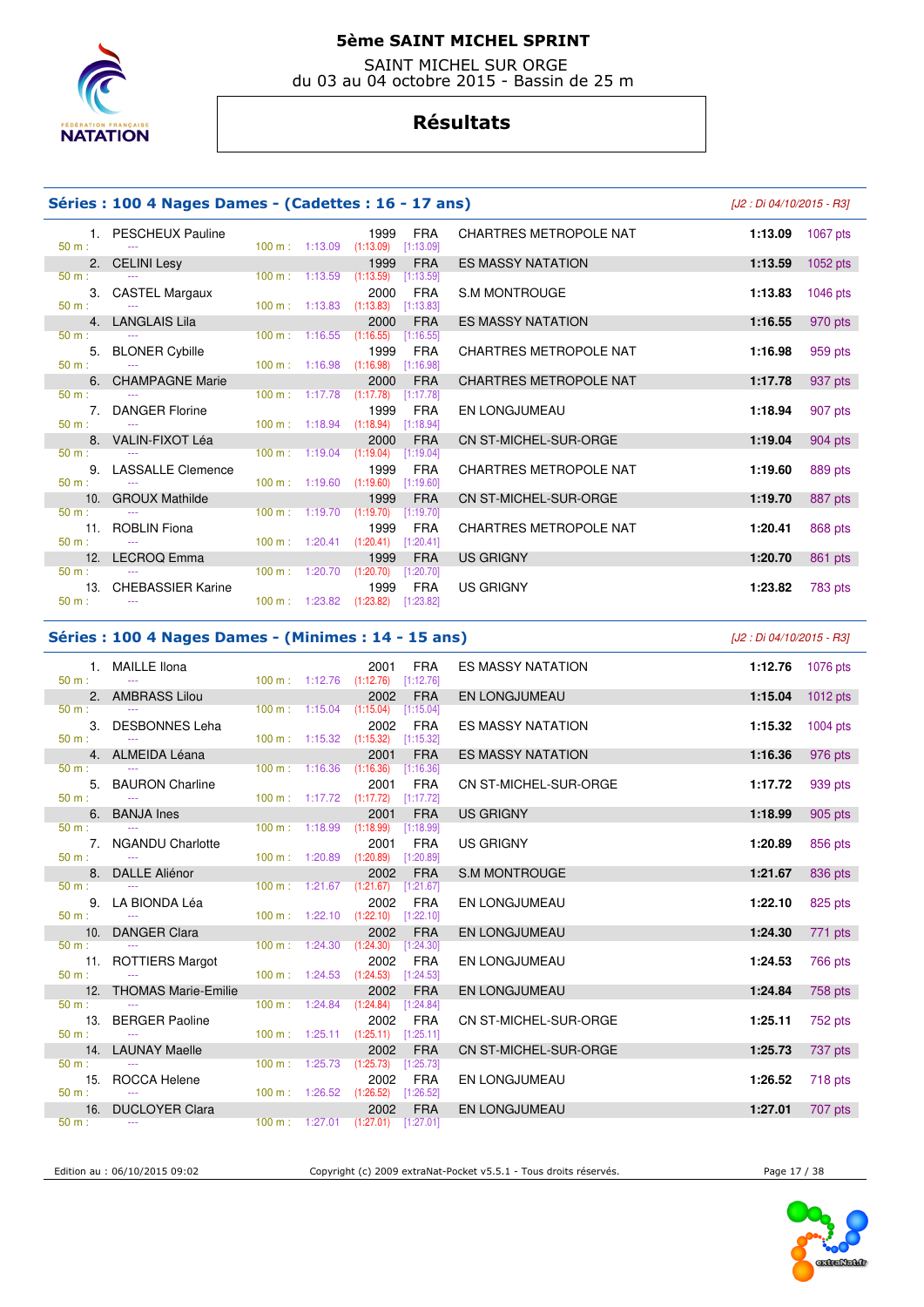

 SAINT MICHEL SUR ORGE du 03 au 04 octobre 2015 - Bassin de 25 m

### **Résultats**

|                         | (Suite) Séries : 100 4 Nages Dames - (Minimes : 14 - 15 ans) |                                                                  |                                            |                                        |                             |         | [J2 : Di 04/10/2015 - R3] |  |  |  |  |
|-------------------------|--------------------------------------------------------------|------------------------------------------------------------------|--------------------------------------------|----------------------------------------|-----------------------------|---------|---------------------------|--|--|--|--|
| $50 m$ :                | 17. TOUITI Nour                                              |                                                                  | 2002<br>100 m: 1:31.22 (1:31.22) [1:31.22] | <b>FRA</b>                             | CN ST-MICHEL-SUR-ORGE       | 1:31.22 | 613 pts                   |  |  |  |  |
|                         | Séries : 100 4 Nages Dames - (Benjamines : 12 - 13 ans)      |                                                                  |                                            |                                        |                             |         |                           |  |  |  |  |
| 50 m:                   | 1. NGUYEN DUC LONG Armelle<br>$\sim$ $\sim$                  |                                                                  | 2003<br>100 m: 1:20.96 (1:20.96) [1:20.96] | <b>FRA</b>                             | CN ST-MICHEL-SUR-ORGE       | 1:20.96 | 854 pts                   |  |  |  |  |
|                         | 2. BATAILLE Julie                                            |                                                                  | 2003                                       | <b>FRA</b>                             | U.S CRETEIL NATATION        | 1:21.15 | 849 pts                   |  |  |  |  |
| $50 m$ :<br>50 m:       | $\sim$ $\sim$<br>3. KAMSEU Marie<br>$\sim$ $\sim$            | $100 \text{ m}: 1:21.15$ $(1:21.15)$<br>100 m: 1:27.50           | 2003<br>$(1:27.50)$ $[1:27.50]$            | [1:21.15]<br><b>FRA</b>                | <b>U.S CRETEIL NATATION</b> | 1:27.50 | 696 pts                   |  |  |  |  |
|                         | 4. RICARD Elsa                                               |                                                                  | 2003                                       | <b>FRA</b>                             | CN ST-MICHEL-SUR-ORGE       | 1:28.73 | 668 pts                   |  |  |  |  |
| $50 m$ :<br>5.<br>50 m: | <b>BASILE Helene</b>                                         | 100 m: 1:28.73<br>$100 \text{ m}: 1:32.07$ $(1:32.07)$           | (1:28.73)<br>2004                          | [1:28.73]<br><b>FRA</b><br>$[1:32.07]$ | CN ST-MICHEL-SUR-ORGE       | 1:32.07 | 595 pts                   |  |  |  |  |
|                         | 6. XIONG Lana                                                |                                                                  | 2003                                       | <b>FRA</b>                             | US GRIGNY                   | 1:35.70 | 520 pts                   |  |  |  |  |
| $50 m$ :<br>$50 m$ :    | RABARIMAMPIANINA Sendra                                      | $100 \text{ m}: 1:35.70$ $(1:35.70)$<br>$100 \text{ m}: 1:36.66$ | 2004<br>(1:36.66)                          | [1:35.70]<br><b>FRA</b><br>[1:36.66]   | CN ST-MICHEL-SUR-ORGE       | 1:36.66 | 501 pts                   |  |  |  |  |
|                         | 8. VALLAT Marion                                             |                                                                  | 2004                                       | <b>FRA</b>                             | CN ST-MICHEL-SUR-ORGE       | 1:42.98 | 385 pts                   |  |  |  |  |
| $50 m$ :<br>$50 m$ :    | 9. BENDEL Lisa                                               | $100 \text{ m}$ : 1:42.98<br>$100 \text{ m}: 2:00.01$ (2:00.01)  | (1:42.98)<br>2003                          | [1:42.98]<br><b>FRA</b><br>[2:00.01]   | <b>US GRIGNY</b>            | 2:00.01 | 149 $pts$                 |  |  |  |  |
|                         |                                                              |                                                                  |                                            |                                        |                             |         |                           |  |  |  |  |

# **Séries : 100 4 Nages Dames - (Poussines : 10 - 11 ans)** [J2 : Di 04/10/2015 - R3]

| $50 m$ :          | BENARABA Sarah<br>$- - -$     | 100 m:  | 1:38.02 | 2005<br>(1:38.02) | ALG.<br>[1:38.02] | CN ST-MICHEL-SUR-ORGE        | 1:38.02 | 475 pts   |
|-------------------|-------------------------------|---------|---------|-------------------|-------------------|------------------------------|---------|-----------|
| $\mathcal{P}_{1}$ | <b>JAILLARDON Oriane</b>      |         |         | 2005              | <b>FRA</b>        | CN ST-MICHEL-SUR-ORGE        | 1:38.86 | 459 pts   |
| $50 m$ :          | $- - -$                       | 100 m:  | 1:38.86 | (1:38.86)         | [1:38.86]         |                              |         |           |
| 3.                | <b>RICARD Manon</b>           |         |         | 2005              | <b>FRA</b>        | CN ST-MICHEL-SUR-ORGE        | 1:39.27 | 451 pts   |
| $50 m$ :          | $- - -$                       | 100 m:  | :39.27  | (1:39.27)         | [1:39.27]         |                              |         |           |
| 4 <sup>2</sup>    | <b>NGUYEN DUC LONG Rachel</b> |         |         | 2006              | <b>FRA</b>        | <b>CN ST-MICHEL-SUR-ORGE</b> | 1:47.02 | 319 pts   |
| $50 m$ :          | ---                           | 100 m : | 1:47.02 | (1:47.02)         | (1:47.02]         |                              |         |           |
| 5.                | <b>REGNIER Juliette</b>       |         |         | 2005              | <b>FRA</b>        | CN ST-MICHEL-SUR-ORGE        | 1:57.50 | 177 pts   |
| $50 m$ :          | $- - -$                       | 100 m:  | 1:57.50 | (1:57.50)         | [1:57.50]         |                              |         |           |
| 6.                | <b>SENE Catherine-Maram</b>   |         |         | 2006              | <b>FRA</b>        | CN ST-MICHEL-SUR-ORGE        | 2:04.26 | $107$ pts |
| $50 m$ :          | $- - -$                       | 100 m:  | 2:04.26 | (2:04.26)         | [2:04.26]         |                              |         |           |
|                   | <b>VALLAT Marylou</b>         |         |         | 2006              | <b>FRA</b>        | CN ST-MICHEL-SUR-ORGE        | 2:15.76 | 29 pts    |
| $50 m$ :          | $- - -$                       | 100 m:  | 2:15.76 | (2:15.76)         | [2:15.76]         |                              |         |           |
| 8.                | <b>POUMAREDE Ariane</b>       |         |         | 2006              | <b>FRA</b>        | CN ST-MICHEL-SUR-ORGE        | 2:25.01 | 2 pts     |
| $50 m$ :          | $- - -$                       | 100 m:  | 2:25.01 | (2:25.01)         | [2:25.01]         |                              |         |           |

#### **Séries : 50 Nage Libre Messieurs - (Juniors/Seniors : 18 ans et plus)** [J1 : Sa 03/10/2015 - R1]

|     | <b>TRILLAT Léo</b>        | 1998 | <b>FRA</b> | <b>CN POISSY</b>            | 24.20 | 1187 $pts$ |
|-----|---------------------------|------|------------|-----------------------------|-------|------------|
| 2.  | <b>MONTAGNA Benoît</b>    | 1989 | <b>FRA</b> | <b>STADE DE VANVES</b>      | 24.86 | 1139 pts   |
| 3.  | <b>BECQUET Mathias</b>    | 1995 | <b>FRA</b> | <b>S.M MONTROUGE</b>        | 25.13 | $1120$ pts |
| 4.  | <b>CHARADE Theo</b>       | 1998 | <b>FRA</b> | <b>STRUCTURES NON FFN</b>   | 25.22 | 1114 $pts$ |
|     | 5. CATALA Alexandre       | 1995 | <b>FRA</b> | C.N OZOIR-LA-FERRIERE       | 25.50 | 1094 pts   |
|     | 6. CHAUVIN Thomas         | 1996 | <b>FRA</b> | <b>US GRIGNY</b>            | 25.58 | 1089 pts   |
|     | <b>BERNARDINI Mathieu</b> | 1998 | FRA        | STADE FRANÇAIS O COURBEVOIE | 26.27 | 1042 $pts$ |
| 8.  | <b>MARTINS Dimitry</b>    | 1998 | <b>FRA</b> | <b>US GRIGNY</b>            | 26.29 | 1040 pts   |
| 9.  | <b>ALIBERT Pierre</b>     | 1996 | <b>FRA</b> | <b>STADE DE VANVES</b>      | 26.30 | 1039 pts   |
| 10. | LECROQ Hugo               | 1994 | <b>FRA</b> | <b>US GRIGNY</b>            | 26.37 | 1035 pts   |
| 11. | LE CALVEZ Johnny          | 1983 | <b>FRA</b> | STRUCTURES NON FFN          | 26.58 | $1021$ pts |
| 12. | <b>TONNEAU Guillaume</b>  | 1998 | <b>FRA</b> | CN ST-MICHEL-SUR-ORGE       | 26.75 | $1009$ pts |
| 13. | <b>GERMAIN Alexandre</b>  | 1998 | <b>FRA</b> | C.N OZOIR-LA-FERRIERE       | 26.87 | $1001$ pts |
| 14. | <b>BENDRIMIA Axel</b>     | 1998 | <b>FRA</b> | CN ST-MICHEL-SUR-ORGE       | 27.08 | 987 pts    |
| 15. | ARMAND Jason              | 1998 | <b>FRA</b> | CN ST-MICHEL-SUR-ORGE       | 27.27 | 975 pts    |
|     |                           |      |            |                             |       |            |

 **Edition au : 06/10/2015 09:02 Copyright (c) 2009 extraNat-Pocket v5.5.1 - Tous droits réservés. Page 18 / 38** 

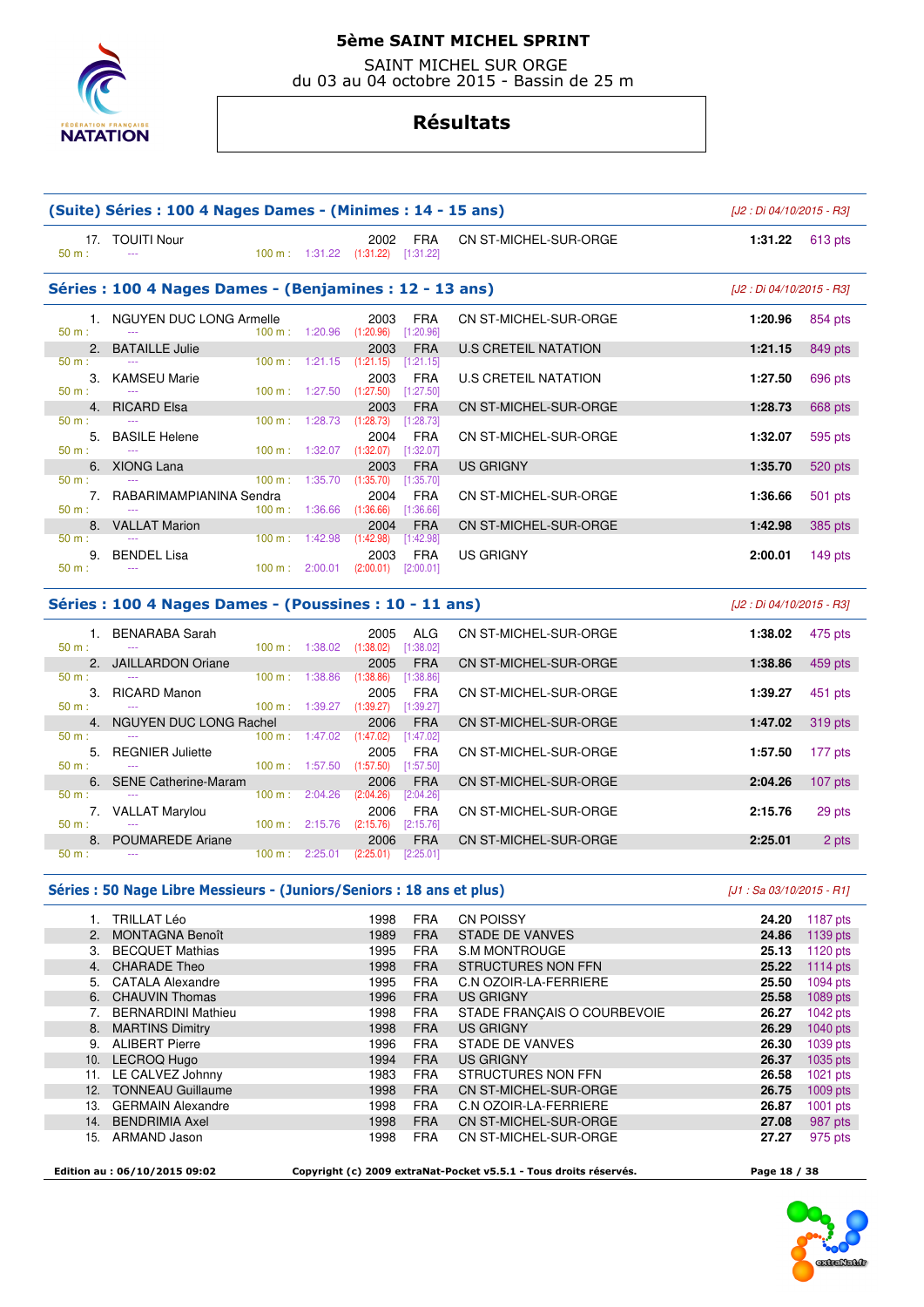

#### **5ème SAINT MICHEL SPRINT SAINT MICHEL SUR ORGE du 03 au 04 octobre 2015 - Bassin de 25 m**

# **Résultats**

# **(Suite) Séries : 50 Nage Libre Messieurs - (Juniors/Seniors : 18 ans et plus) [J1 : Sa 03/10/2015 - R1]**

| 16. CHERIER Augustin | 1998  | <b>FRA</b> | CN ST-MICHEL-SUR-ORGE   |                | 27.29 974 pts        |
|----------------------|-------|------------|-------------------------|----------------|----------------------|
| 17. LECROQ Pierre    | 1998. | <b>FRA</b> | US GRIGNY               | 27.89          | 935 pts              |
| 18. BROCHARD Kevin   | 1994  | <b>FRA</b> | ○ CN ST-MICHEL-SUR-ORGE |                | <b>28.10</b> 921 pts |
| 19. RECOURSE Clément | 1998  | <b>FRA</b> | CN ST-MICHEL-SUR-ORGE   | 28.59          | 890 pts              |
| --- HALLOIN Adrien   | 1998  | <b>FRA</b> | CHARTRES METROPOLE NAT  | <b>DNS</b> dec |                      |
|                      |       |            |                         |                |                      |

### **Séries : 50 Nage Libre Messieurs - (Cadets : 16 - 17 ans)** [J1 : Sa 03/10/2015 - R1]

|                | <b>HUILLE Stanislas</b>              | 1999 | <b>FRA</b> | <b>SN VERSAILLES</b>         | 24.66         | 1153 pts |
|----------------|--------------------------------------|------|------------|------------------------------|---------------|----------|
| 2 <sub>1</sub> | LINO Rafaël                          | 1999 | <b>FRA</b> | C.N OZOIR-LA-FERRIERE        | 25.64         | 1085 pts |
| 3.             | <b>LANGLOIS Guillaume</b>            | 1999 | <b>FRA</b> | <b>ES MASSY NATATION</b>     | 26.11         | 1052 pts |
| 4.             | <b>BOURSAC CERVERA LORTET Thomas</b> | 1999 | <b>FRA</b> | <b>STADE DE VANVES</b>       | 26.39         | 1033 pts |
| 5.             | <b>TESIC Enzo</b>                    | 2000 | <b>FRA</b> | <b>C.N OZOIR-LA-FERRIERE</b> | 26.41         | 1032 pts |
| 6.             | <b>CHENITI Anis</b>                  | 1999 | <b>FRA</b> | <b>CN POISSY</b>             | 26.98         | 994 pts  |
|                | <b>BECQUET Julien</b>                | 1999 | <b>FRA</b> | <b>S.M MONTROUGE</b>         | 27.09         | 987 pts  |
| 8.             | POUSSIN Gaétan                       | 2000 | <b>FRA</b> | <b>C.N OZOIR-LA-FERRIERE</b> | 27.55         | 957 pts  |
| 9.             | DEFFIE Hugo                          | 1999 | <b>FRA</b> | A.O. TRAPPES NATATION        | 27.57         | 955 pts  |
| 10.            | <b>BIDEL Maxime</b>                  | 1999 | <b>FRA</b> | STADE DE VANVES              | 28.13         | 919 pts  |
| 11.            | <b>MAHTALI Adel-Yanis</b>            | 1999 | <b>FRA</b> | <b>US GRIGNY</b>             | 28.48         | 897 pts  |
| 12.            | <b>LACOSTE Jean</b>                  | 1999 | <b>FRA</b> | CN ST-MICHEL-SUR-ORGE        | 28.79         | 878 pts  |
| 13.            | <b>LEPLATRE Remy</b>                 | 2000 | <b>FRA</b> | CN ST-MICHEL-SUR-ORGE        | 29.20         | 852 pts  |
| 14.            | <b>MARY David</b>                    | 2000 | <b>FRA</b> | <b>US GRIGNY</b>             | 29.54         | 832 pts  |
| 15.            | <b>OUALID Tristan</b>                | 1999 | <b>FRA</b> | ESPADON VÉLIZY-VILLACOUBLAY  | 30.84         | 755 pts  |
| 16.            | <b>BOULMIER Antoine</b>              | 2000 | <b>FRA</b> | CN ST-MICHEL-SUR-ORGE        | 33.85         | 591 pts  |
| $---$          | <b>JACOLOT Baptiste</b>              | 2000 | <b>FRA</b> | <b>ES MASSY NATATION</b>     | <b>DSQ Da</b> |          |

### **Séries : 50 Nage Libre Messieurs - (Minimes : 14 - 15 ans)** [J1 : Sa 03/10/2015 - R1]

 1. KORNELUK Ilya 2001 BLR US GRIGNY **26.98** 994 pts 2. OUNOUGHI Ihsane 2001 FRA ES MASSY NATATION **27.80** 940 pts 3. GRÉMILLON Mattéo 2001 FRA A.O. TRAPPES NATATION **27.94** 931 pts 4. POUMAREDE Julien 2001 FRA CN ST-MICHEL-SUR-ORGE **28.02** 926 pts 5. ANDRÉ Loïc 2001 FRA A.O. TRAPPES NATATION **28.50** 896 pts 6. GRANDIN MARTIN Numa 2002 FRA ES MASSY NATATION **28.55** 893 pts 7. FENIOU Erwan 2001 FRA A.O. TRAPPES NATATION **28.77** 879 pts 8. TAYLAN Noyan 2002 FRA STADE DE VANVES **28.87** 873 pts 9. WATTEZ Luc 2002 FRA C.N OZOIR-LA-FERRIERE **28.98** 866 pts 10. GUILLAUME Vincent 2002 FRA ES MASSY NATATION **29.01** 864 pts 11. LE GALL Théophile 2001 FRA S.M MONTROUGE **29.10** 859 pts 12. WATTEZ Pacôme 2002 FRA C.N OZOIR-LA-FERRIERE **29.13** 857 pts 13. CAMUS Loïc 2001 FRA ES MASSY NATATION **29.42** 839 pts 14. RAHAJARIMANANA Mendrika 2001 MAD US GRIGNY **29.53 29.53**  15. NDIAYE Amadou 2001 FRA S.M MONTROUGE **30.04** 802 pts 16. PAUBEL Lucas 2002 FRA ES MASSY NATATION **30.55** 772 pts 17. BOCHER Guillaume 2001 FRA A.O. TRAPPES NATATION **30.69** 764 pts 17. CHARBONNEL Theo 2001 FRA CN ST-MICHEL-SUR-ORGE **30.69** 764 pts 19. GILLES William 2002 FRA ES MASSY NATATION **31.40** 723 pts 20. MENETRIEUX Clement 2001 FRA STADE DE VANVES **31.90** 695 pts 21. VALIN-FIXOT Antonin 2002 FRA CN ST-MICHEL-SUR-ORGE **32.07** 686 pts 22. LEMAIRE Benjamin 2002 FRA C.N OZOIR-LA-FERRIERE **32.12** 683 pts 23. OUHAYOUN Theo 2002 FRA ESPADON VÉLIZY-VILLACOUBLAY **32.26** 675 pts 24. DIVARET Kieran 2001 FRA STADE DE VANVES **32.45** 665 pts 25. GAERTNER Lucas 2002 FRA C.N OZOIR-LA-FERRIERE **33.37** 616 pts 26. COLAS Norman 2002 FRA C.N OZOIR-LA-FERRIERE **35.41** 514 pts 27. GEORGES Enzo 2002 FRA CN ST-MICHEL-SUR-ORGE **38.94** 360 pts --- LEBRETON Matis 2001 FRA A.O. TRAPPES NATATION **DNS dec** 

Edition au : 06/10/2015 09:02 Copyright (c) 2009 extraNat-Pocket v5.5.1 - Tous droits réservés. Page 19 / 38

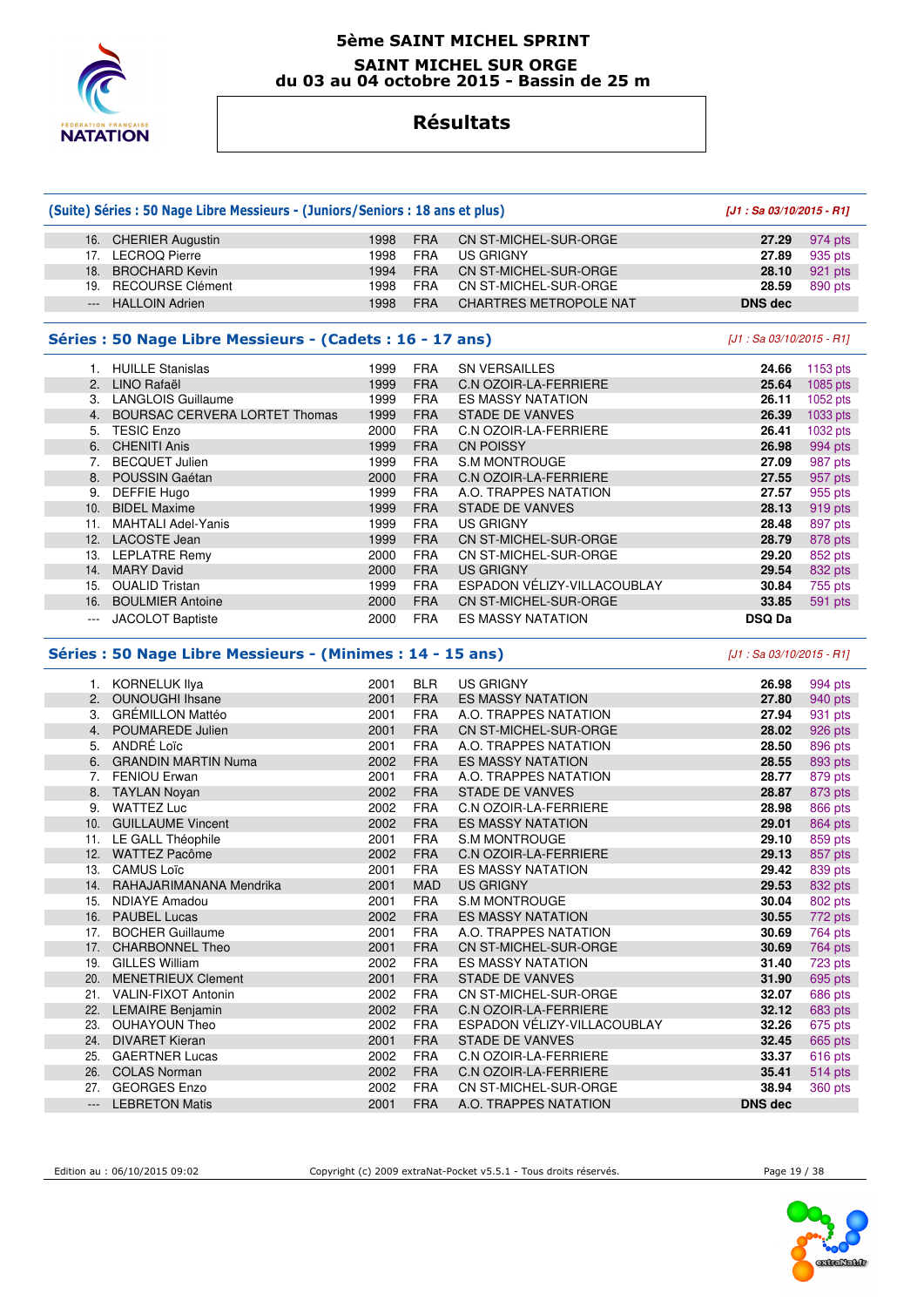

 SAINT MICHEL SUR ORGE du 03 au 04 octobre 2015 - Bassin de 25 m

# **Résultats**

#### **Séries : 50 Nage Libre Messieurs - (Benjamins : 12 - 13 ans)** [J1 : Sa 03/10/2015 - R1]

|     | 1. CRETET Dorian            | 2003 | <b>FRA</b> | <b>ES MASSY NATATION</b>     | 29.48 | 835 pts |
|-----|-----------------------------|------|------------|------------------------------|-------|---------|
| 2.  | KAILASAPILLAI Vithusan      | 2003 | <b>FRA</b> | <b>ES MASSY NATATION</b>     | 32.20 | 678 pts |
| 3.  | <b>LETOCART Enzo</b>        | 2004 | <b>FRA</b> | C.N OZOIR-LA-FERRIERE        | 33.02 | 634 pts |
| 4.  | <b>LAATIL Aymen</b>         | 2003 | <b>FRA</b> | <b>US GRIGNY</b>             | 33.16 | 627 pts |
| 5.  | <b>CHAMAYOU Gael</b>        | 2003 | <b>FRA</b> | <b>ES MASSY NATATION</b>     | 33.24 | 623 pts |
| 6.  | <b>LAATIL Adam</b>          | 2003 | <b>FRA</b> | <b>US GRIGNY</b>             | 34.11 | 578 pts |
| 7.  | <b>MONTELEONE Thomas</b>    | 2004 | <b>FRA</b> | <b>ES MASSY NATATION</b>     | 34.23 | 572 pts |
|     | 8. AZOUIGUI Omar            | 2004 | <b>FRA</b> | <b>US GRIGNY</b>             | 35.10 | 529 pts |
| 9.  | <b>LAVIGNE Mathieu</b>      | 2003 | <b>FRA</b> | <b>ES MASSY NATATION</b>     | 35.24 | 522 pts |
| 10. | <b>DEGUILLE Thomas</b>      | 2003 | <b>FRA</b> | <b>C.N OZOIR-LA-FERRIERE</b> | 35.30 | 519 pts |
|     | 11. COCHARD Mathieu         | 2004 | <b>FRA</b> | <b>ES MASSY NATATION</b>     | 35.60 | 505 pts |
| 12. | <b>LEMPIRE Loris</b>        | 2004 | <b>FRA</b> | <b>ES MASSY NATATION</b>     | 35.70 | 501 pts |
| 13. | <b>BENGHERIB Soufiane</b>   | 2003 | <b>FRA</b> | <b>US GRIGNY</b>             | 35.85 | 494 pts |
|     | 14. GOUA Keellyan           | 2003 | <b>FRA</b> | <b>US GRIGNY</b>             | 36.26 | 475 pts |
| 15. | <b>MAHTALI Amine-Cherif</b> | 2004 | <b>FRA</b> | US GRIGNY                    | 36.56 | 461 pts |
| 16. | <b>LANGLAIS Leo</b>         | 2004 | <b>FRA</b> | <b>ES MASSY NATATION</b>     | 37.04 | 440 pts |
| 17. | <b>BRAIZE Neo</b>           | 2004 | <b>FRA</b> | <b>ES MASSY NATATION</b>     | 37.09 | 437 pts |
|     | 18. CARPENTIER IIan         | 2003 | <b>FRA</b> | <b>ES MASSY NATATION</b>     | 37.50 | 420 pts |
| 19. | <b>NOUVEL Bastien</b>       | 2004 | <b>FRA</b> | A.O. TRAPPES NATATION        | 37.72 | 410 pts |
|     | 20. NEVOT Romain            | 2004 | <b>FRA</b> | A.O. TRAPPES NATATION        | 37.80 | 407 pts |
| 21. | <b>PILLAULT Lukas</b>       | 2004 | <b>FRA</b> | <b>ES MASSY NATATION</b>     | 38.08 | 395 pts |
| 22. | <b>TAMILALAGAN Sriven</b>   | 2003 | <b>FRA</b> | US GRIGNY                    | 38.22 | 389 pts |
| 23. | <b>MAZET Idriss</b>         | 2004 | <b>FRA</b> | US GRIGNY                    | 38.64 | 372 pts |
|     | 24. HUREL Mathieu           | 2004 | <b>FRA</b> | ES MASSY NATATION            | 39.04 | 356 pts |
| 25. | CHOGNARD Rudy               | 2003 | <b>FRA</b> | C.N OZOIR-LA-FERRIERE        | 39.81 | 326 pts |
|     | 26. ALBERT Nahil            | 2004 | <b>FRA</b> | A.O. TRAPPES NATATION        | 40.09 | 316 pts |
| 27. | KEBIRI Mohamed-Aymen        | 2004 | <b>FRA</b> | <b>US GRIGNY</b>             | 40.41 | 304 pts |
| 28. | <b>EUGENE Lenny</b>         | 2004 | <b>FRA</b> | <b>US GRIGNY</b>             | 43.57 | 199 pts |
| 29. | <b>TINAT Raphael</b>        | 2004 | <b>FRA</b> | CN ST-MICHEL-SUR-ORGE        | 47.56 | 98 pts  |

### **Séries : 50 Nage Libre Messieurs - (Poussins : 10 - 11 ans)** [J1 : Sa 03/10/2015 - R1]

| 1. POIGNANT-JAMMES Léo | 2005 | FRA        | US GRIGNY             |       | <b>39.45</b> 340 pts |
|------------------------|------|------------|-----------------------|-------|----------------------|
| 2. XIAO David          | 2005 | <b>FRA</b> | CN ST-MICHEL-SUR-ORGE |       | 42.14 244 pts        |
| 3. CHARBONNEL Mathis   | 2005 | FRA        | CN ST-MICHEL-SUR-ORGE |       | 42.28 239 pts        |
| 4. BOLLÉA Adan         | 2005 | <b>FRA</b> | CN ST-MICHEL-SUR-ORGE | 47.29 | $104$ pts            |
| 5. ALLEL Diounayd      | 2006 | <b>FRA</b> | US GRIGNY             | 50.41 | 48 pts               |

#### Séries : 100 Nage Libre Messieurs - (Juniors/Seniors : 18 ans et plus) *[J2 : Di 04/10/2015 - R2]*

| 50 m: | 1. TURPIN Fabrice<br>24.67 (24.67) | 100 m:            | 52.76 | 1995<br>(28.09) | FRA<br>[52.76] | CN MELUN VAL DE SEINE                                             |              | <b>52.76</b> 1196 pts |
|-------|------------------------------------|-------------------|-------|-----------------|----------------|-------------------------------------------------------------------|--------------|-----------------------|
|       | 2. ZENASNI Yanis                   |                   |       | 1995            | <b>FRA</b>     | CN MELUN VAL DE SEINE                                             | 53.29        | 1178 pts              |
| 50 m: | 25.58 (25.58)                      | 100 m:            | 53.29 | (27.71)         | [53.29]        |                                                                   |              |                       |
|       | 3. BECQUET Mathias                 |                   |       | 1995            | <b>FRA</b>     | <b>S.M MONTROUGE</b>                                              | 54.26        | 1144 pts              |
| 50 m: | 26.37 (26.37)                      | 100 m:            | 54.26 | (27.89)         | [54.26]        |                                                                   |              |                       |
|       | 4. NOYON Alexandre                 |                   |       | 1997            | <b>FRA</b>     | <b>CHARTRES METROPOLE NAT</b>                                     | 54.42        | 1139 pts              |
| 50 m: | 25.91 (25.91)                      | $100 m$ :         | 54.42 | (28.51)         | [54.42]        |                                                                   |              |                       |
|       | 5. CATALA Alexandre                |                   |       | 1995            | <b>FRA</b>     | C.N OZOIR-LA-FERRIERE                                             |              | 54.53 1135 pts        |
| 50 m: | 25.97 (25.97)                      | $100 \text{ m}$ : | 54.53 | (28.56)         | [54.53]        |                                                                   |              |                       |
|       | 6. ROUBIOL Titouan                 |                   |       | 1997            | <b>FRA</b>     | CN MELUN VAL DE SEINE                                             | 54.88        | $1123$ pts            |
| 50 m: | 26.07 (26.07)                      | 100 m :           | 54.88 | (28.81)         | [54.88]        |                                                                   |              |                       |
|       | 7. SAMOKINE Yann                   |                   |       | 1997            | <b>FRA</b>     | CN MELUN VAL DE SEINE                                             | 55.99        | 1086 $pts$            |
| 50 m: | 27.20 (27.20)                      | 100 m:            | 55.99 | (28.79)         | [55.99]        |                                                                   |              |                       |
|       | 8. CHAUVIN Thomas                  |                   |       | 1996            | <b>FRA</b>     | US GRIGNY                                                         | 56.16        | $1080$ pts            |
| 50 m: | 26.48 (26.48)                      | $100 \text{ m}$ : | 56.16 | (29.68)         | [56.16]        |                                                                   |              |                       |
|       | 9. LATIMIER Flavien                |                   |       | 1997            | <b>FRA</b>     | CHARTRES METROPOLE NAT                                            | 56.25        | 1077 pts              |
| 50 m: | 27.18 (27.18)                      | 100 m:            | 56.25 | (29.07)         | [56.25]        |                                                                   |              |                       |
|       | 10. GERMAIN Alexandre              |                   |       | 1998            | <b>FRA</b>     | C.N OZOIR-LA-FERRIERE                                             | 57.19        | $1046$ pts            |
| 50 m: | 27.85 (27.85)                      | $100 \text{ m}$ : | 57.19 | (29.34)         | [57.19]        |                                                                   |              |                       |
|       |                                    |                   |       |                 |                |                                                                   |              |                       |
|       | Edition au : 06/10/2015 09:02      |                   |       |                 |                | Copyright (c) 2009 extraNat-Pocket v5.5.1 - Tous droits réservés. | Page 20 / 38 |                       |

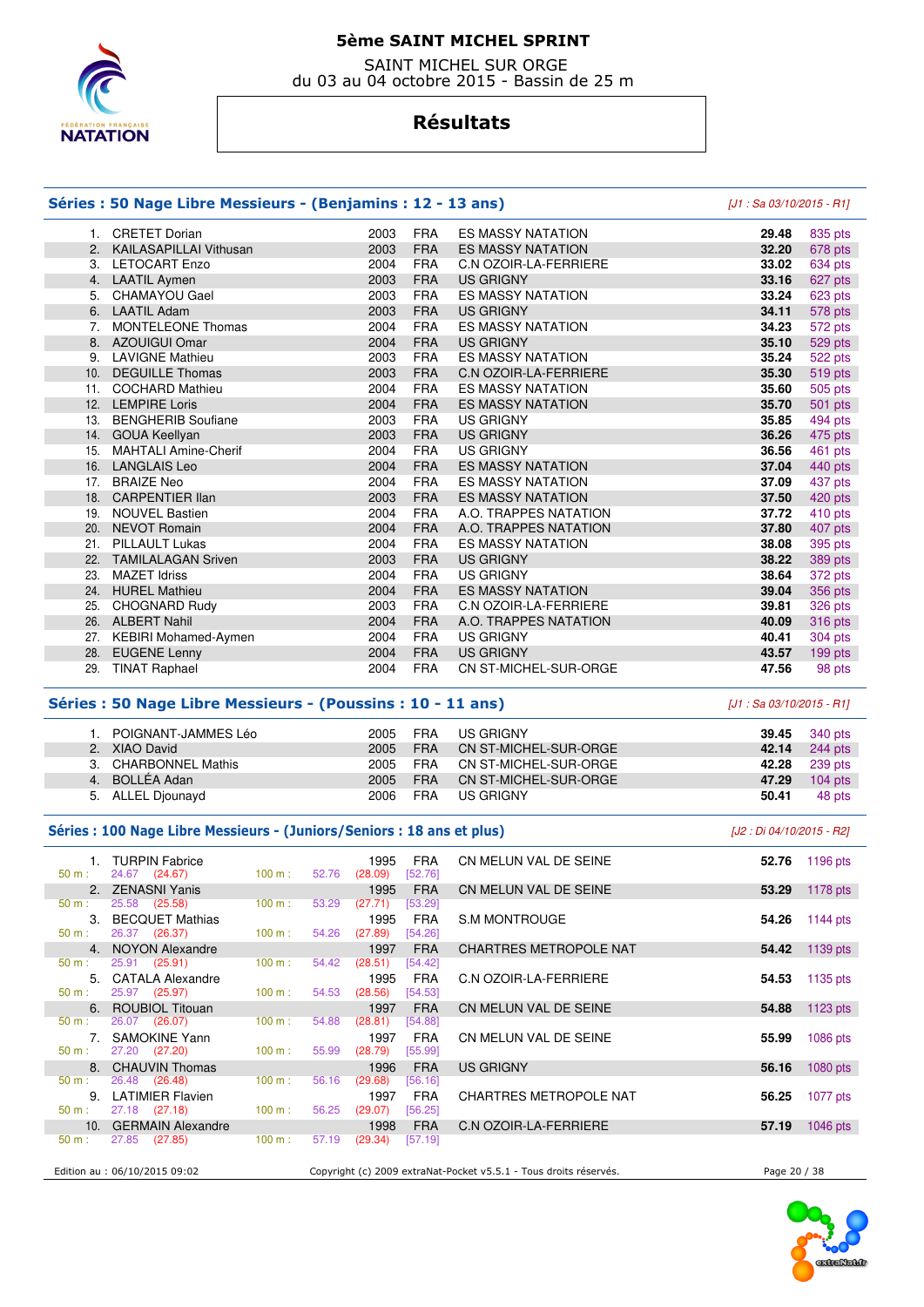

 SAINT MICHEL SUR ORGE du 03 au 04 octobre 2015 - Bassin de 25 m

### **Résultats**

|                 | (Suite) Séries : 100 Nage Libre Messieurs - (Juniors/Seniors : 18 ans et plus) |                   |         |                                            |                               | [J2 : Di 04/10/2015 - R2] |            |
|-----------------|--------------------------------------------------------------------------------|-------------------|---------|--------------------------------------------|-------------------------------|---------------------------|------------|
| 11.<br>$50 m$ : | <b>MARTINS Dimitry</b><br>27.60 (27.60)                                        | 100 m:            | 57.49   | 1998<br><b>FRA</b><br>(29.89)<br>[57.49]   | <b>US GRIGNY</b>              | 57.49                     | 1036 pts   |
| 12.             | <b>GUILLARD Antoine</b>                                                        |                   |         | 1998<br><b>FRA</b>                         | <b>CHARTRES METROPOLE NAT</b> | 57.69                     | 1030 pts   |
| $50 m$ :        | 27.00 (27.00)                                                                  | 100 m:            | 57.69   | (30.69)<br>[57.69]                         |                               |                           |            |
| 13.             | <b>HALLOIN Adrien</b>                                                          |                   |         | <b>FRA</b><br>1998                         | <b>CHARTRES METROPOLE NAT</b> | 57.77                     | 1027 pts   |
| $50 m$ :        | 27.74 (27.74)                                                                  | 100 m:            | 57.77   | (30.03)<br>[57.77]                         |                               |                           |            |
| 14.<br>$50 m$ : | <b>BENDRIMIA Axel</b><br>28.21<br>(28.21)                                      | 100 m:            | 58.39   | 1998<br><b>FRA</b><br>(30.18)<br>[58.39]   | CN ST-MICHEL-SUR-ORGE         | 58.39                     | $1007$ pts |
| 15.             | <b>NEUVILLE Titouan</b>                                                        |                   |         | <b>FRA</b><br>1998                         | <b>CA ORSAY</b>               | 58.68                     | 998 pts    |
| 50 m:           | 28.71 (28.71)                                                                  | 100 m:            | 58.68   | [58.68]<br>(29.97)                         |                               |                           |            |
|                 | 16. LECROQ Hugo                                                                |                   |         | 1994<br><b>FRA</b>                         | <b>US GRIGNY</b>              | 58.87                     | 992 pts    |
| $50 m$ :        | 28.00<br>(28.00)                                                               | 100 m:            | 58.87   | (30.87)<br>[58.87]                         |                               |                           |            |
|                 | 17. TONNEAU Guillaume                                                          |                   |         | 1998<br><b>FRA</b>                         | CN ST-MICHEL-SUR-ORGE         | 58.93                     | 990 pts    |
| $50 m$ :        | 28.03<br>(28.03)                                                               | 100 m:            | 58.93   | (30.90)<br>[58.93]                         |                               |                           |            |
| 18.             | <b>SEGUIN Rémi</b>                                                             |                   |         | <b>FRA</b><br>1997                         | CN MELUN VAL DE SEINE         | 58.96                     | 989 pts    |
| $50 m$ :        | 28.42 (28.42)                                                                  | 100 m:            | 58.96   | (30.54)<br>[58.96]                         |                               |                           |            |
| 19.<br>50 m:    | <b>MARCHESE Nicolas</b><br>28.91 (28.91)                                       | 100 m:            | 59.39   | <b>FRA</b><br>1997<br>(30.48)<br>[59.39]   | <b>CA ORSAY</b>               | 59.39                     | 975 pts    |
| 20.             | <b>BERTE Adrien</b>                                                            |                   |         | <b>FRA</b><br>1998                         | CN MELUN VAL DE SEINE         | 59.89                     | 959 pts    |
| $50 m$ :        | 28.92 (28.92)                                                                  | 100 m:            | 59.89   | (30.97)<br>[59.89]                         |                               |                           |            |
| 21.             | ARMAND Jason                                                                   |                   |         | 1998<br><b>FRA</b>                         | CN ST-MICHEL-SUR-ORGE         | 59.97                     | 957 pts    |
| 50 m:           | 28.62 (28.62)                                                                  | 100 m:            | 59.97   | (31.35)<br>[59.97]                         |                               |                           |            |
| 22.             | <b>CHEDRI Samy</b>                                                             |                   |         | 1997<br><b>FRA</b>                         | CN MELUN VAL DE SEINE         | 1:01.39                   | 913 pts    |
| 50 m:           | 28.90<br>(28.90)                                                               | 100 m:            | 1:01.39 | (32.49)<br>[1:01.39]                       |                               |                           |            |
| 23.             | <b>BERINGUE Hugo</b>                                                           |                   |         | 1998<br><b>FRA</b>                         | <b>CA ORSAY</b>               | 1:01.71                   | 903 pts    |
| 50 m:           | 30.00<br>(30.00)                                                               | $100 m$ : 1:01.71 |         | (31.71)<br>[1:01.71]                       |                               |                           |            |
| 24.<br>50 m:    | <b>RECOURSE Clément</b><br>30.02 (30.02)                                       | 100 m:            | 1:02.42 | <b>FRA</b><br>1998<br>(32.40)<br>[1:02.42] | CN ST-MICHEL-SUR-ORGE         | 1:02.42                   | 882 pts    |
| 25.             | <b>TULARD Floran</b>                                                           |                   |         | <b>FRA</b><br>1996                         | <b>EN LONGJUMEAU</b>          | 1:02.75                   | 872 pts    |
| $50 m$ :        | 29.50 (29.50)                                                                  | $100 m$ : 1:02.75 |         | (33.25)<br>[1:02.75]                       |                               |                           |            |
| 26.             | <b>LECROQ Pierre</b>                                                           |                   |         | <b>FRA</b><br>1998                         | <b>US GRIGNY</b>              | 1:04.06                   | 833 pts    |
| 50 m:           | 29.76 (29.76)                                                                  | 100 m:            | 1:04.06 | (34.30)<br>[1:04.06]                       |                               |                           |            |
| 27.             | <b>MOREAU Quentin</b>                                                          |                   |         | <b>FRA</b><br>1998                         | CN MELUN VAL DE SEINE         | 1:05.73                   | 785 pts    |
| $50 m$ :        | 30.40 (30.40)                                                                  | 100 m: 1:05.73    |         | (35.33)<br>[1:05.73]                       |                               |                           |            |

#### **Séries : 100 Nage Libre Messieurs - (Cadets : 16 - 17 ans)** [J2 : Di 04/10/2015 - R2]

 1. LINO Rafaël 1999 FRA C.N OZOIR-LA-FERRIERE **55.25** 1111 pts 26.93 (26.93) 2. SUMEIRE Eliott 1999 FRA CA ORSAY **56.15** 1080 pts 50 m : 27.15 (27.15) 100 m : 56.15 (29.00) [56.15] 3. TESIC Enzo 2000 FRA C.N OZOIR-LA-FERRIERE **56.62** 1065 pts 27.09 (27.09) 4. CHIABRANDO Lucas 1999 FRA CHARTRES METROPOLE NAT **58.05** 1018 pts 50 m : 28.42 (28.42) 100 m : 58.05 (29.63) [58.05] 5. BENAZET Julien 1999 FRA CN MELUN VAL DE SEINE **58.63** 999 pts 28.36 (28.36) 5. MEDINA Antoine 1999 FRA CN MELUN VAL DE SEINE **58.63** 999 pts  $28.11$   $(28.11)$ 7. FOENIX BLONDEL Thomas 1999 FRA CN MELUN VAL DE SEINE 58.68 998 pts<br>  $\frac{50 \text{ m}}{28.44}$  (28.44)  $\frac{(28.44)}{(28.44)}$   $\frac{100 \text{ m}}{58.68}$  (30.24)  $\frac{58.68}{(30.24)}$   $\frac{58.68}{(30.24)}$ 28.44 (28.44) 8. BECQUET Julien 1999 FRA S.M MONTROUGE 58.84 **58.84** 993 pts 58.84 **58.84** 993 pts 50 m : 28.53 (28.53) 100 m : 58.84 (30.31) [58.84] 9. DESHAYES Nicolas 1999 FRA EN LONGJUMEAU **59.36** 976 pts 28.07 (28.07) 10. BIGUE Lucas 1999 FRA CN MELUN VAL DE SEINE **59.78** 963 pts 50 m : 29.37 (29.37) 100 m : 59.78 (30.41) [59.78 11. LAVOINE Paul 1999 FRA CHARTRES METROPOLE NAT **59.82** 962 pts 50 m : 28.78 (28.78) 100 m : 59.82 (31.04) [59.82] 12. DELMAS Quentin 1999 FRA CHARTRES METROPOLE NAT **59.90** 959 pts 50 m : 28.77 (28.77) 100 m : 59.90 (31.13) [59.90]

Edition au : 06/10/2015 09:02 Copyright (c) 2009 extraNat-Pocket v5.5.1 - Tous droits réservés. Page 21 / 38

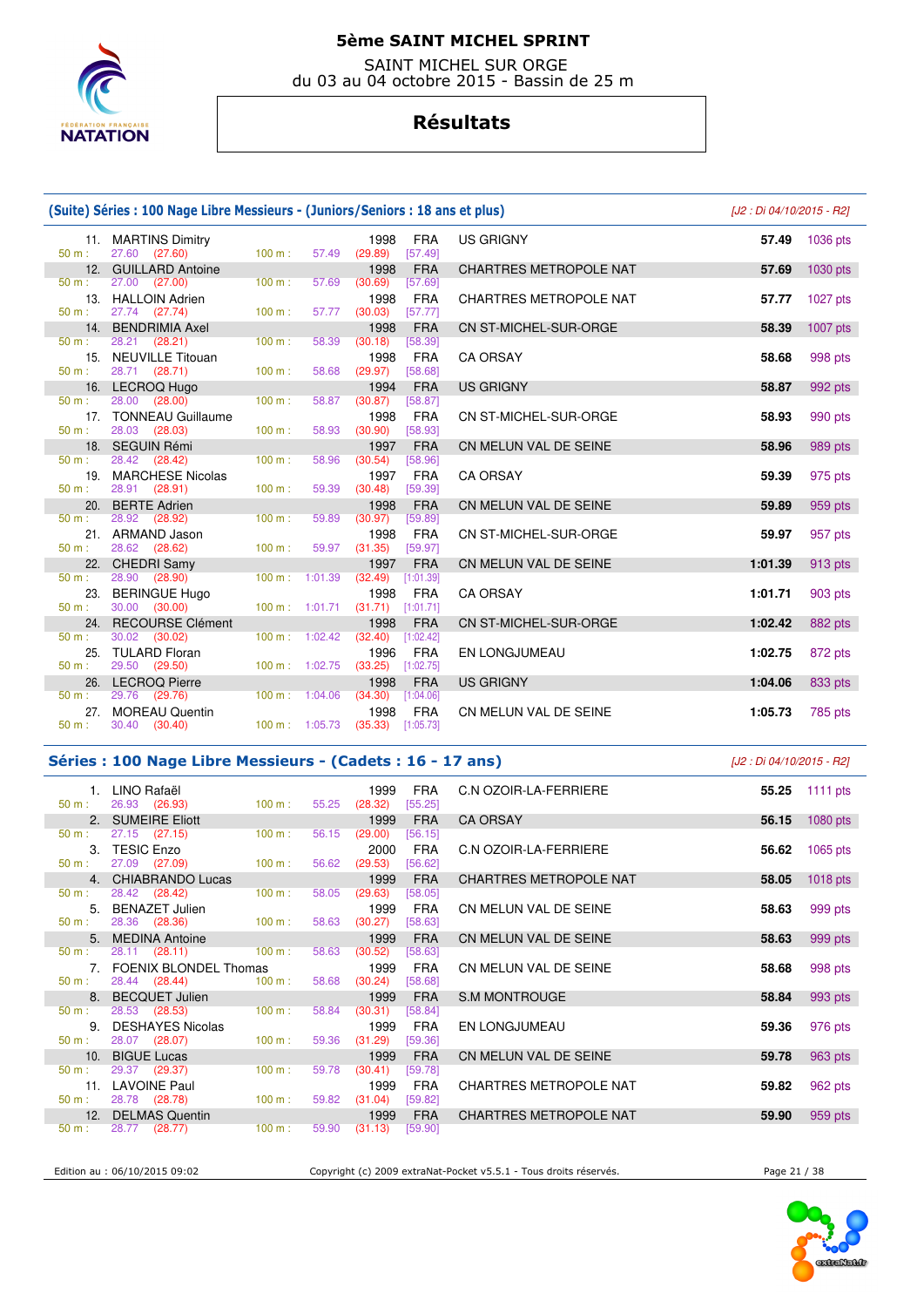

 SAINT MICHEL SUR ORGE du 03 au 04 octobre 2015 - Bassin de 25 m

# **Résultats**

|                 | (Suite) Séries : 100 Nage Libre Messieurs - (Cadets : 16 - 17 ans) |                                  |                                            |                               |                    |  |  |  |  |  |
|-----------------|--------------------------------------------------------------------|----------------------------------|--------------------------------------------|-------------------------------|--------------------|--|--|--|--|--|
| $50 m$ :        | 13. CARON Arthur<br>28.70 (28.70)                                  | $100 \text{ m}$ : 1:00.09        | <b>FRA</b><br>2000<br>(31.39)<br>[1:00.09] | <b>CHARTRES METROPOLE NAT</b> | 1:00.09<br>953 pts |  |  |  |  |  |
|                 | 14. ROHART DELPIERRE Charles-Louis                                 |                                  | <b>FRA</b><br>2000                         | <b>CSN GUYANCOURT</b>         | 928 pts<br>1:00.91 |  |  |  |  |  |
| 50 m:           | 29.59 (29.59)                                                      | 100 m: 1:00.91                   | (31.32)<br>[1:00.91]                       |                               |                    |  |  |  |  |  |
| $50 m$ :        | 15. POUSSIN Gaétan<br>29.26 (29.26)                                | $100 m$ : 1:01.25                | <b>FRA</b><br>2000<br>(31.99)<br>[1:01.25] | C.N OZOIR-LA-FERRIERE         | 1:01.25<br>917 pts |  |  |  |  |  |
|                 | 16. MIJON Louis                                                    |                                  | <b>FRA</b><br>1999                         | CN MELUN VAL DE SEINE         | 1:01.91<br>897 pts |  |  |  |  |  |
| $50 m$ :        | 29.50 (29.50)                                                      | $100 \text{ m}$ : 1:01.91        | (32.41)<br>[1:01.91]                       |                               |                    |  |  |  |  |  |
| 17 <sub>1</sub> | <b>MAHTALI Adel-Yanis</b>                                          |                                  | <b>FRA</b><br>1999                         | US GRIGNY                     | 1:02.06<br>892 pts |  |  |  |  |  |
| $50 m$ :        | 29.45 (29.45)                                                      | 100 m: 1:02.06                   | $(32.61)$ [1:02.06]                        |                               |                    |  |  |  |  |  |
| 18 <sub>1</sub> | BENOUZIO Florian                                                   |                                  | 1999<br><b>FRA</b>                         | CN MELUN VAL DE SEINE         | 1:02.16<br>889 pts |  |  |  |  |  |
| $50 m$ :        | 29.88 (29.88)                                                      | 100 m: 1:02.16                   | (32.28)<br>[1:02.16]                       |                               |                    |  |  |  |  |  |
|                 | 19. CHASSEVENT Owen                                                |                                  | 1999<br><b>FRA</b>                         | CN MELUN VAL DE SEINE         | 1:02.22<br>888 pts |  |  |  |  |  |
| $50 m$ :        | 28.86 (28.86)                                                      | $100 \text{ m}$ : $1:02.22$      | (33.36)<br>[1:02.22]                       |                               |                    |  |  |  |  |  |
|                 | 20. MARY David                                                     |                                  | <b>FRA</b><br>2000                         | <b>US GRIGNY</b>              | 1:04.91<br>808 pts |  |  |  |  |  |
| $50 m$ :        | 30.74 (30.74)                                                      | 100 m: 1:04.91                   | (34.17)<br>[1:04.91]                       |                               |                    |  |  |  |  |  |
|                 | 21. VINCENT Louis                                                  |                                  | 1999<br>FRA                                | EN LONGJUMEAU                 | 1:04.96<br>807 pts |  |  |  |  |  |
| $50 m$ :        | 30.94 (30.94)                                                      | 100 m: 1:04.96                   | (34.02)<br>[1:04.96]                       |                               |                    |  |  |  |  |  |
|                 | 22. LEPLATRE Remy                                                  |                                  | <b>FRA</b><br>2000                         | <b>CN ST-MICHEL-SUR-ORGE</b>  | 778 pts<br>1:05.98 |  |  |  |  |  |
| $50 m$ :        | 31.23 (31.23)                                                      | 100 m: 1:05.98                   | (34.75)<br>[1:05.98]                       |                               |                    |  |  |  |  |  |
| 23.             | <b>HUCHARD Antonin</b>                                             | $100 \text{ m}$ : 1:08.69        | 2000<br><b>FRA</b>                         | CN ST-MICHEL-SUR-ORGE         | 1:08.69<br>703 pts |  |  |  |  |  |
| 50 m:           | $33.15$ $(33.15)$                                                  |                                  | (35.54)<br>[1:08.69]                       |                               |                    |  |  |  |  |  |
| $50 m$ :        | 24. MATHIEN Baptiste<br>34.17 (34.17)                              | $100 \text{ m}$ : 1:13.95        | <b>FRA</b><br>1999<br>(39.78)<br>[1:13.95] | <b>CN ST-MICHEL-SUR-ORGE</b>  | 1:13.95<br>569 pts |  |  |  |  |  |
| 25.             | <b>GNAHORE Romain</b>                                              |                                  | <b>FRA</b><br>1999                         | CN ST-MICHEL-SUR-ORGE         |                    |  |  |  |  |  |
| $50 m$ :        | 34.75 (34.75)                                                      | $100 \text{ m}: 1:15.13$ (40.38) | [1:15.13]                                  |                               | 1:15.13<br>541 pts |  |  |  |  |  |
|                 |                                                                    |                                  |                                            |                               |                    |  |  |  |  |  |

#### **Séries : 100 Nage Libre Messieurs - (Minimes : 14 - 15 ans)** [J2 : Di 04/10/2015 - R2]

| 50 m:    | 1. KORNELUK Ilya<br>27.93 (27.93)     | 100 m:                           | 2001<br><b>BLR</b><br>58.95 (31.02)<br>[58.95] | <b>US GRIGNY</b>             | 58.95   | 989 pts |
|----------|---------------------------------------|----------------------------------|------------------------------------------------|------------------------------|---------|---------|
|          | 2. BONEL Antonyn                      |                                  | 2001<br><b>FRA</b>                             | <b>CN ST-MICHEL-SUR-ORGE</b> | 59.49   | 972 pts |
| 50 m:    | 28.29 (28.29)                         | 100 m:<br>59.49                  | (31.20)<br>[59.49]                             |                              |         |         |
|          | 3. PAUPARDIN Guillaume                |                                  | 2001<br><b>FRA</b>                             | CN MELUN VAL DE SEINE        | 1:00.92 | 927 pts |
| 50 m:    | 39.03 (39.03)                         | 100 m: 1:00.92                   | (21.89)<br>[1:00.92]                           |                              |         |         |
|          | 4. POUMAREDE Julien                   |                                  | 2001<br><b>FRA</b>                             | CN ST-MICHEL-SUR-ORGE        | 1:00.93 | 927 pts |
| $50 m$ : | 29.16 (29.16)                         | 100 m: 1:00.93                   | (31.77)<br>[1:00.93]                           |                              |         |         |
|          | 5. BARLIER Tony                       |                                  | 2002<br><b>FRA</b>                             | <b>CSN GUYANCOURT</b>        | 1:01.83 | 899 pts |
| 50 m:    | 29.48 (29.48)                         | $100 \text{ m}: 1:01.83$ (32.35) | [1:01.83]                                      |                              |         |         |
|          | 6. NEUVILLE Malo                      |                                  | 2001<br><b>FRA</b>                             | <b>CA ORSAY</b>              | 1:01.95 | 896 pts |
| $50 m$ : | 29.98 (29.98)                         | 100 m: 1:01.95                   | (31.97)<br>[1:01.95]                           |                              |         |         |
|          | 7. LE GALL Théophile                  |                                  | <b>FRA</b><br>2001                             | <b>S.M MONTROUGE</b>         | 1:02.41 | 882 pts |
| 50 m:    | 30.65 (30.65)                         | $100 \text{ m}: 1:02.41$ (31.76) | [1:02.41]                                      |                              |         |         |
|          | 8. CHAPUY Lucas                       |                                  | 2002<br><b>FRA</b>                             | <b>CSN GUYANCOURT</b>        | 1:03.86 | 839 pts |
| 50 m:    | 30.45 (30.45)                         | 100 m: 1:03.86                   | (33.41)<br>[1:03.86]                           |                              |         |         |
|          | 9. WATTEZ Luc                         |                                  | 2002<br><b>FRA</b>                             | C.N OZOIR-LA-FERRIERE        | 1:04.16 | 830 pts |
| 50 m:    | 31.52 (31.52)                         | $100 \text{ m}: 1:04.16$ (32.64) | [1:04.16]                                      |                              |         |         |
|          | 10. DEZ Léo                           |                                  | 2002<br><b>FRA</b>                             | <b>CSN GUYANCOURT</b>        | 1:04.68 | 815 pts |
| $50 m$ : | 31.57 (31.57)                         | 100 m: 1:04.68                   | (33.11)<br>[1:04.68]                           |                              |         |         |
|          | 11. NDIAYE Amadou                     |                                  | <b>FRA</b><br>2001                             | <b>S.M MONTROUGE</b>         | 1:04.81 | 811 pts |
| $50 m$ : | 31.28 (31.28)                         | $100 \text{ m}: 1:04.81$ (33.53) | [1:04.81]                                      |                              |         |         |
|          | 12. RAHAJARIMANANA Mendrika           |                                  | 2001<br><b>MAD</b>                             | <b>US GRIGNY</b>             | 1:05.00 | 806 pts |
| $50 m$ : | 30.28 (30.28)                         | 100 m: 1:05.00                   | (34.72)<br>[1:05.00]                           |                              |         |         |
| 50 m:    | 13. WATTEZ Pacôme<br>31.84 (31.84)    | 100 m: 1:05.59                   | <b>FRA</b><br>2002<br>(33.75)<br>[1:05.59]     | C.N OZOIR-LA-FERRIERE        | 1:05.59 | 789 pts |
|          |                                       |                                  |                                                |                              |         |         |
| $50 m$ : | 14. GAVARD Ethan<br>$31.87$ $(31.87)$ | 100 m: 1:06.78                   | 2002<br><b>FRA</b><br>(34.91)<br>[1:06.78]     | CN MELUN VAL DE SEINE        | 1:06.78 | 755 pts |
|          |                                       |                                  | 2001<br><b>FRA</b>                             |                              |         |         |
| $50 m$ : | 15. CHARBONNEL Theo<br>33.03 (33.03)  | $100 \text{ m}: 1:07.80$ (34.77) | [1:07.80]                                      | CN ST-MICHEL-SUR-ORGE        | 1:07.80 | 727 pts |
|          | 16. RACHDI Yazid                      |                                  | 2001<br><b>FRA</b>                             | <b>CA ORSAY</b>              | 1:08.52 | 708 pts |
| 50 m:    | 32.73 (32.73)                         | 100 m: 1:08.52                   | (35.79)<br>[1:08.52]                           |                              |         |         |
|          |                                       |                                  |                                                |                              |         |         |

Edition au : 06/10/2015 09:02 Copyright (c) 2009 extraNat-Pocket v5.5.1 - Tous droits réservés. Page 22 / 38

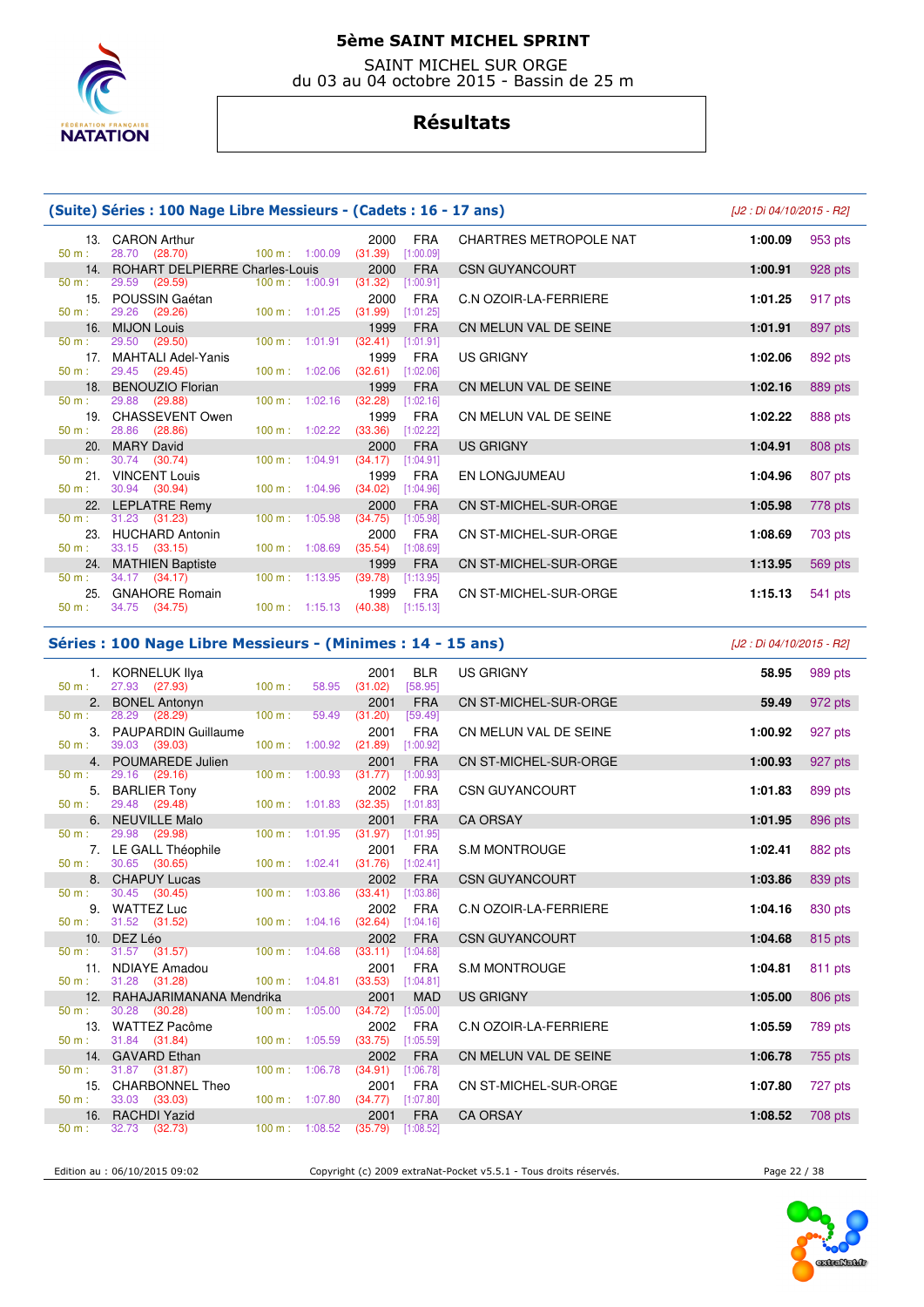

 SAINT MICHEL SUR ORGE du 03 au 04 octobre 2015 - Bassin de 25 m

# **Résultats**

|          | (Suite) Séries : 100 Nage Libre Messieurs - (Minimes : 14 - 15 ans) |                           |                                            |                              | [J2 : Di 04/10/2015 - R2] |
|----------|---------------------------------------------------------------------|---------------------------|--------------------------------------------|------------------------------|---------------------------|
| $50 m$ : | 17. ZAWADSKI Paul<br>32.22 (32.22)                                  | 100 m: 1:10.00            | <b>FRA</b><br>2002<br>(37.78)<br>[1:10.00] | <b>CSN GUYANCOURT</b>        | 1:10.00<br>668 pts        |
|          | 18. LAGIC Anthony                                                   |                           | <b>FRA</b><br>2002                         | EN LONGJUMEAU                | 1:11.80<br>622 pts        |
| 50 m:    | 34.69 (34.69)                                                       | $100 \text{ m}$ : 1:11.80 | (37.11)<br>[1:11.80]                       |                              |                           |
|          | 19. GELY Tom                                                        |                           | 2002<br><b>FRA</b>                         | <b>CSN GUYANCOURT</b>        | 1:12.37<br>608 pts        |
| 50 m:    | 34.81 (34.81)                                                       | 100 m: 1:12.37            | (37.56)<br>[1:12.37]                       |                              |                           |
| 20.      | <b>JULIEN Tristan</b>                                               |                           | <b>FRA</b><br>2002                         | <b>EN LONGJUMEAU</b>         | 589 pts<br>1:13.13        |
| 50 m:    | 33.69 (33.69)                                                       | 100 m: 1:13.13            | (39.44)<br>[1:13.13]                       |                              |                           |
| 21.      | <b>GAERTNER Lucas</b>                                               |                           | 2002<br><b>FRA</b>                         | C.N OZOIR-LA-FERRIERE        | 589 pts<br>1:13.14        |
| 50 m:    | 34.66 (34.66)                                                       | 100 m: 1:13.14            | (38.48)<br>[1:13.14]                       |                              |                           |
| 22.      | <b>JULIEN Noé</b>                                                   |                           | 2002<br><b>FRA</b>                         | <b>CA ORSAY</b>              | 1:13.30<br>585 pts        |
| 50 m:    | 34.95 (34.95)                                                       | 100 m: 1:13.30            | (38.35)<br>[1:13.30]                       |                              |                           |
| 23.      | <b>VALIN-FIXOT Antonin</b>                                          |                           | <b>FRA</b><br>2002                         | CN ST-MICHEL-SUR-ORGE        | 1:13.67<br>576 pts        |
| $50 m$ : | 34.47 (34.47)                                                       | 100 m: 1:13.67            | (39.20)<br>[1:13.67]                       |                              |                           |
| 24.      | SABATIER Jean-baptiste                                              |                           | 2002<br><b>FRA</b>                         | <b>CA ORSAY</b>              | 1:17.56<br>485 pts        |
| 50 m:    | 35.47 (35.47)                                                       | 100 m: 1:17.56            | (42.09)<br>[1:17.56]                       |                              |                           |
| 25.      | <b>CHARBONNEL Ethan</b>                                             |                           | <b>FRA</b><br>2002                         | CN ST-MICHEL-SUR-ORGE        | 1:17.60<br>484 pts        |
| $50 m$ : | 38.61 (38.61)                                                       | 100 m: 1:17.60            | (38.99)<br>[1:17.60]                       |                              |                           |
|          | 26. LAURENT Cyprien                                                 |                           | 2002<br><b>FRA</b>                         | <b>CN ST-MICHEL-SUR-ORGE</b> | 1:18.09<br>473 pts        |
| $50 m$ : | 36.48 (36.48)                                                       | 100 m: 1:18.09            | (41.61)<br>[1:18.09]                       |                              |                           |
| 27.      | <b>SAVORET Quentin</b>                                              |                           | <b>FRA</b><br>2001                         | CN MELUN VAL DE SEINE        | 1:18.31<br>468 pts        |
| $50 m$ : | 36.25 (36.25)                                                       | 100 m: 1:18.31            | (42.06)<br>[1:18.31]                       |                              |                           |
| 28.      | <b>YANG Victor</b>                                                  |                           | 2002<br><b>FRA</b>                         | CN MELUN VAL DE SEINE        | 1:19.67<br>439 pts        |
| 50 m:    | 35.96 (35.96)                                                       | 100 m: 1:19.67            | (43.71)<br>[1:19.67]                       |                              |                           |
|          | 29. COLAS Norman                                                    |                           | <b>FRA</b><br>2002                         | C.N OZOIR-LA-FERRIERE        | 1:20.74<br>416 pts        |
| 50 m:    | 39.65 (39.65)                                                       | 100 m: 1:20.74            | (41.09)<br>[1:20.74]                       |                              |                           |
|          | 30. GEORGES Enzo                                                    |                           | <b>FRA</b><br>2002                         | <b>CN ST-MICHEL-SUR-ORGE</b> | 1:29.61<br>253 pts        |
| 50 m:    | 41.76 (41.76)                                                       | 100 m: 1:29.61            | (47.85)<br>[1:29.61]                       |                              |                           |

#### **Séries : 100 Nage Libre Messieurs - (Benjamins : 12 - 13 ans)** [J2 : Di 04/10/2015 - R2]

| 50 m:    | 1. RENE CORAIL Yann<br>$30.21$ $(30.21)$                |                                  | 2003<br><b>FRA</b><br>100 m: 1:04.46 (34.25) [1:04.46] | <b>CSN GUYANCOURT</b>        | 1:04.46 | 821 pts   |
|----------|---------------------------------------------------------|----------------------------------|--------------------------------------------------------|------------------------------|---------|-----------|
|          | 2. VAREILLAUD Maxime                                    |                                  | 2003<br><b>FRA</b>                                     | <b>CN ST-MICHEL-SUR-ORGE</b> | 1:10.63 | 652 pts   |
| 50 m:    | 34.35 (34.35)                                           |                                  | 100 m: 1:10.63 (36.28) [1:10.63]                       |                              |         |           |
|          | 3. TETART Martin                                        |                                  | 2003<br><b>FRA</b>                                     | CN ST-MICHEL-SUR-ORGE        | 1:10.95 | 644 pts   |
| 50 m:    | 34.13 (34.13)                                           | $100 \text{ m}: 1:10.95$ (36.82) | [1:10.95]                                              |                              |         |           |
|          | 4. CLAIMAND Adrien                                      |                                  | 2003<br><b>FRA</b>                                     | <b>CSN GUYANCOURT</b>        | 1:13.60 | 577 pts   |
| 50 m:    | 35.59 (35.59)                                           |                                  | 100 m: 1:13.60 (38.01) [1:13.60]                       |                              |         |           |
|          | 5. CATHALO Antonin                                      |                                  | 2003<br>FRA                                            | <b>CSN GUYANCOURT</b>        | 1:13.81 | 572 pts   |
|          | $50 \text{ m}: 35.24 (35.24)$                           |                                  | 100 m: 1:13.81 (38.57) [1:13.81]                       |                              |         |           |
|          | 6. LETOCART Enzo                                        |                                  | 2004<br><b>FRA</b>                                     | <b>C.N OZOIR-LA-FERRIERE</b> | 1:13.96 | 569 pts   |
| 50 m:    | 35.66 (35.66)                                           | 100 m: 1:13.96                   | (38.30)<br>[1:13.96]                                   |                              |         |           |
|          | 7. PEREIRA Mathis                                       |                                  | 2004<br><b>FRA</b>                                     | <b>CSN GUYANCOURT</b>        | 1:15.62 | 529 pts   |
| 50 m:    | 35.39 ( <b>35.39</b> )                                  |                                  | 100 m: 1:15.62 (40.23) [1:15.62]                       |                              |         |           |
| 50 m:    | 8. DESHAIES-LEVREZ Enzo                                 | 100 m: 1:15.98                   | 2003<br><b>FRA</b>                                     | CN ST-MICHEL-SUR-ORGE        | 1:15.98 | 521 pts   |
|          | 35.56 (35.56)                                           |                                  | (40.42)<br>[1:15.98]<br><b>FRA</b>                     | <b>US GRIGNY</b>             |         |           |
| $50 m$ : | 9. LAATIL Aymen<br>35.24 (35.24) 100 m: 1:16.41 (41.17) |                                  | 2003<br>[1:16.41]                                      |                              | 1:16.41 | 511 pts   |
|          | 10. LAATIL Adam                                         |                                  | 2003<br><b>FRA</b>                                     | <b>US GRIGNY</b>             | 1:18.30 | 468 pts   |
| 50 m:    | 36.20 (36.20)                                           |                                  | $100 \text{ m}$ : 1:18.30 (42.10) [1:18.30]            |                              |         |           |
|          | 11. THIOLET Romain                                      |                                  | 2003<br><b>FRA</b>                                     | CN MELUN VAL DE SEINE        | 1:18.36 | 467 pts   |
| $50 m$ : | 36.98 (36.98)                                           |                                  | 100 m: 1:18.36 (41.38) [1:18.36]                       |                              |         |           |
|          | 12. NEBOR Maxence                                       |                                  | <b>FRA</b><br>2003                                     | <b>CA ORSAY</b>              | 1:18.71 | 460 pts   |
| 50 m:    | 36.90 (36.90)                                           | $100 \text{ m}: 1:18.71$ (41.81) | [1:18.71]                                              |                              |         |           |
|          | 13. GRASSI Matheo                                       |                                  | 2004<br><b>FRA</b>                                     | CN ST-MICHEL-SUR-ORGE        | 1:19.53 | 442 pts   |
| 50 m:    | 38.55 (38.55)                                           |                                  | 100 m: 1:19.53 (40.98) [1:19.53]                       |                              |         |           |
|          | 14. GALLET Mathis                                       |                                  | 2004<br><b>FRA</b>                                     | CN MELUN VAL DE SEINE        | 1:20.38 | $424$ pts |
| 50 m:    | 37.90 (37.90)                                           | $100 \text{ m}: 1:20.38$ (42.48) | [1:20.38]                                              |                              |         |           |
|          | 15. BENGHERIB Soufiane                                  |                                  | <b>FRA</b><br>2003                                     | <b>US GRIGNY</b>             | 1:20.57 | 420 pts   |
| 50 m:    | 37.90 (37.90)                                           |                                  | $100 \text{ m}: 1:20.57$ (42.67) [1:20.57]             |                              |         |           |
|          |                                                         |                                  |                                                        |                              |         |           |

Edition au : 06/10/2015 09:02 Copyright (c) 2009 extraNat-Pocket v5.5.1 - Tous droits réservés. Page 23 / 38

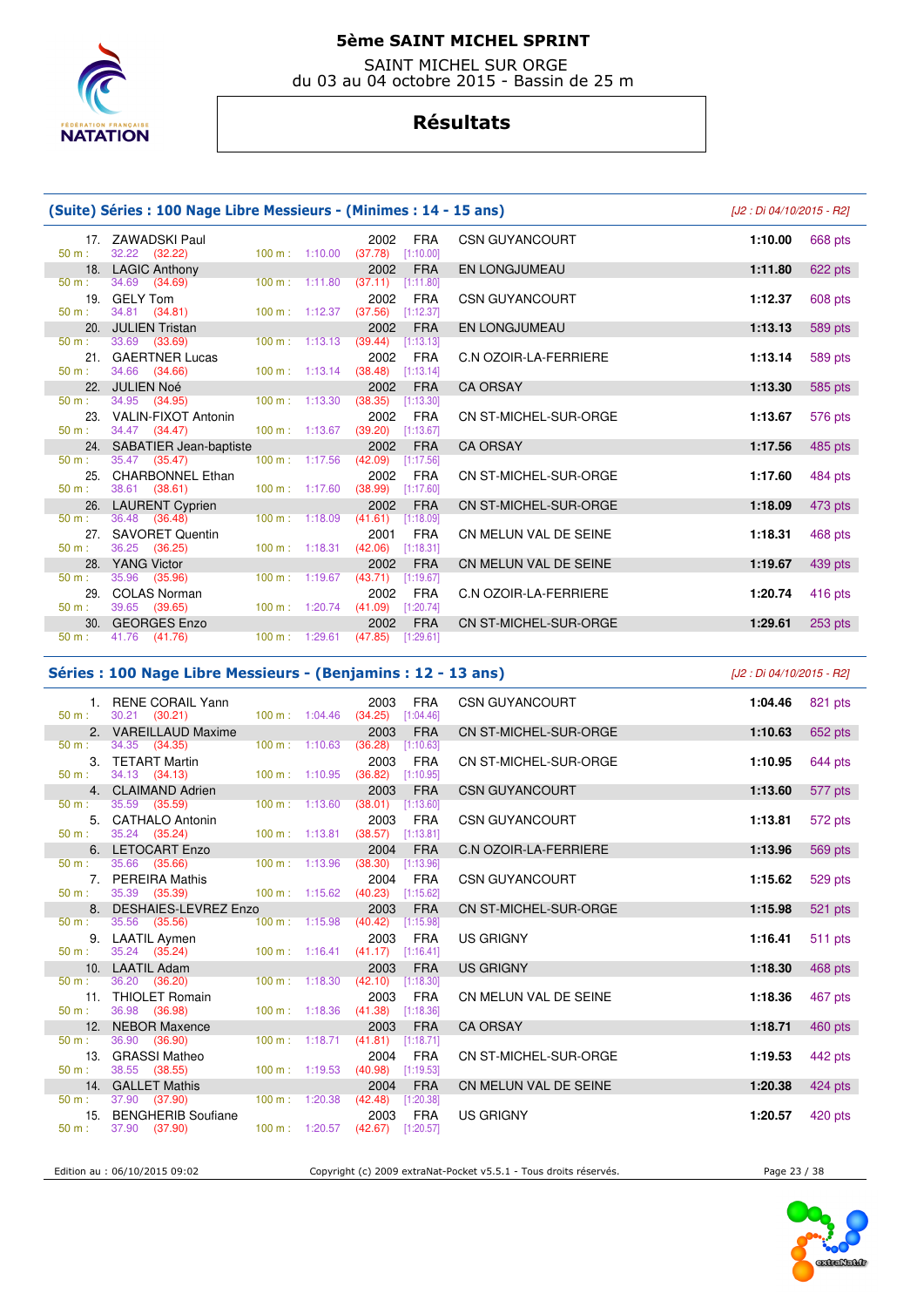

 SAINT MICHEL SUR ORGE du 03 au 04 octobre 2015 - Bassin de 25 m

# **Résultats**

|                 | (Suite) Séries : 100 Nage Libre Messieurs - (Benjamins : 12 - 13 ans)<br>[J2 : Di 04/10/2015 - R2] |                      |                                |                         |                              |                |           |
|-----------------|----------------------------------------------------------------------------------------------------|----------------------|--------------------------------|-------------------------|------------------------------|----------------|-----------|
|                 | 16. GOUA Keellyan                                                                                  |                      | 2003                           | <b>FRA</b>              | <b>US GRIGNY</b>             | 1:21.95        | 392 pts   |
| 50 m:           | (38.64)<br>38.64                                                                                   | 100 m: 1:21.95       | $(43.31)$ [1:21.95]            |                         |                              |                |           |
|                 | 17. PAGE Adrien                                                                                    |                      | 2004                           | <b>FRA</b>              | CN ST-MICHEL-SUR-ORGE        | 1:22.44        | 382 pts   |
| $50 m$ :        | 39.36<br>(39.36)                                                                                   | $100 m$ : 1:22.44    | $(43.08)$ [1:22.44]            |                         |                              |                |           |
| 18.<br>$50 m$ : | <b>HERR Mathias</b><br>39.79<br>(39.79)                                                            | 100 m: 1:23.23       | 2003<br>(43.44)                | <b>FRA</b><br>[1:23.23] | CN MELUN VAL DE SEINE        | 1:23.23        | 367 pts   |
| 19.             | <b>QUAILY Amine</b>                                                                                |                      | 2004                           | <b>FRA</b>              | <b>CSN GUYANCOURT</b>        | 1:24.00        | 352 pts   |
| $50 m$ :        | 40.54<br>(40.54)                                                                                   | 100 m: 1:24.00       | (43.46)                        | [1:24.00]               |                              |                |           |
| 20.             | DA CUNHA David                                                                                     |                      | 2003                           | <b>FRA</b>              | CN ST-MICHEL-SUR-ORGE        | 1:24.01        | 352 pts   |
| $50 m$ :        | 39.96<br>(39.96)                                                                                   | 100 m:               | 1:24.01<br>(44.05)             | [1:24.01]               |                              |                |           |
|                 | 21. DARCY Enzo                                                                                     |                      | 2003                           | <b>FRA</b>              | CN MELUN VAL DE SEINE        | 1:24.02        | 351 pts   |
| 50 m:           | 37.04 (37.04)                                                                                      | 100 m:               | 1:24.02<br>(46.98)             | [1:24.02]               |                              |                |           |
| 50 m:           | 22. WINKLER Hugo<br>38.81<br>(38.81)                                                               | 100 m: 1:24.07       | 2004<br>(45.26)                | <b>FRA</b><br>[1:24.07] | CN ST-MICHEL-SUR-ORGE        | 1:24.07        | 350 pts   |
|                 | 23. ASSOFI Maxime                                                                                  |                      | 2004                           | <b>FRA</b>              | CSN GUYANCOURT               | 1:24.16        | 349 pts   |
| $50 m$ :        | 39.99<br>(39.99)                                                                                   | 100 m: 1:24.16       | $(44.17)$ [1:24.16]            |                         |                              |                |           |
| 24.             | <b>DEGUILLE Thomas</b>                                                                             |                      | 2003                           | <b>FRA</b>              | C.N OZOIR-LA-FERRIERE        | 1:24.39        | 344 pts   |
| 50 m:           | 40.09<br>(40.09)                                                                                   | 100 m:               | 1:24.39<br>(44.30)             | [1:24.39]               |                              |                |           |
| 25.             | <b>AZIRAR Souheyl</b>                                                                              |                      | 2004                           | <b>FRA</b>              | <b>CSN GUYANCOURT</b>        | 1:25.69        | 320 pts   |
| 50 m:           | 39.39<br>(39.39)                                                                                   | 100 m: 1:25.69       | (46.30)                        | [1:25.69]               |                              |                |           |
| 50 m:           | 26. GOLIATH Gabriel<br>40.75 (40.75)                                                               | 100 m:               | 2004<br>1:26.07<br>(45.32)     | <b>FRA</b><br>[1:26.07] | <b>CSN GUYANCOURT</b>        | 1:26.07        | 314 pts   |
|                 | 27. AUDIERE Louis                                                                                  |                      | 2004                           | <b>FRA</b>              | <b>CA ORSAY</b>              | 1:26.91        | 299 pts   |
| $50 m$ :        | 41.70 (41.70)                                                                                      | 1:26.91<br>$100 m$ : | $(45.21)$ [1:26.91]            |                         |                              |                |           |
|                 | 28. CHAUSSE Adrian                                                                                 |                      | 2004                           | <b>FRA</b>              | CN MELUN VAL DE SEINE        | 1:27.70        | 285 pts   |
| 50 m:           | 40.33 (40.33)                                                                                      | 100 m:               | 1:27.70<br>$(47.37)$ [1:27.70] |                         |                              |                |           |
| $50 m$ :        | 29. MAZET Idriss<br>40.35                                                                          |                      | 2004                           | <b>FRA</b>              | <b>US GRIGNY</b>             | 1:30.67        | 236 pts   |
| 30.             | (40.35)<br><b>BOCQUEL Tristan</b>                                                                  | 100 m: 1:30.67       | (50.32)<br>2004                | [1:30.67]<br><b>FRA</b> | CN ST-MICHEL-SUR-ORGE        | 1:35.10        | 172 pts   |
| $50 m$ :        | 45.21<br>(45.21)                                                                                   | 100 m:               | 1:35.10<br>(49.89)             | [1:35.10]               |                              |                |           |
|                 | 31. L'HERMITTE Eliot                                                                               |                      | 2004                           | <b>FRA</b>              | CSN GUYANCOURT               | 1:36.43        | $155$ pts |
| 50 m:           | 45.28<br>(45.28)                                                                                   | 100 m:               | 1:36.43<br>(51.15)             | [1:36.43]               |                              |                |           |
|                 | 32. LAMOTHE Dorian                                                                                 |                      | 2004                           | <b>FRA</b>              | CN MELUN VAL DE SEINE        | 1:37.94        | 137 pts   |
| 50 m:           | 45.93<br>(45.93)                                                                                   | 100 m:               | 1:37.94<br>(52.01)             | [1:37.94]               |                              |                |           |
| $50 m$ :        | 33. AHOURIG Anas<br>47.77 (47.77)                                                                  | 100 m:               | 2004<br>1:39.95<br>(52.18)     | <b>FRA</b><br>[1:39.95] | <b>CSN GUYANCOURT</b>        | 1:39.95        | $114$ pts |
| 34.             | <b>EUGENE Lenny</b>                                                                                |                      | 2004                           | <b>FRA</b>              | <b>US GRIGNY</b>             | 1:44.37        | 71 pts    |
| $50 m$ :        | 48.79<br>(48.79)                                                                                   | $100 m$ :            | 1:44.37<br>(55.58)             | [1:44.37]               |                              |                |           |
| 35.             | <b>TINAT Raphael</b>                                                                               |                      | 2004                           | <b>FRA</b>              | CN ST-MICHEL-SUR-ORGE        | 1:45.22        | 64 pts    |
| $50 m$ :        | 50.79<br>(50.79)                                                                                   | 100 m: 1:45.22       | (54.43)                        | [1:45.22]               |                              |                |           |
|                 | <b>LACLARE Alexandre</b>                                                                           |                      | 2004                           | <b>FRA</b>              | <b>C.N OZOIR-LA-FERRIERE</b> | <b>DSQ Da</b>  |           |
| $\cdots$        | <b>MAZOUNI Mikal</b>                                                                               |                      | 2004                           | <b>FRA</b>              | CN MELUN VAL DE SEINE        | <b>DNS</b> dec |           |
| ---             | <b>MEDDAHI Massyl</b>                                                                              |                      | 2004                           | <b>FRA</b>              | <b>CSN GUYANCOURT</b>        | <b>DNS dec</b> |           |
|                 |                                                                                                    |                      |                                |                         |                              |                |           |

### **Séries : 100 Nage Libre Messieurs - (Poussins : 10 - 11 ans)** [J2 : Di 04/10/2015 - R2]

| $50 m$ :       | <b>BENNACER Rayan</b><br>(39.40)<br>39.40 | 1:22.18<br>$100 \text{ m}$ : | <b>FRA</b><br>2005<br>[1:22.18]<br>(42.78) | <b>CA ORSAY</b>                                                   | 1:22.18       | 387 pts   |
|----------------|-------------------------------------------|------------------------------|--------------------------------------------|-------------------------------------------------------------------|---------------|-----------|
| 2.             | MIALOT Rémi                               |                              | <b>FRA</b><br>2005                         | <b>CA ORSAY</b>                                                   | 1:23.96       | 353 pts   |
| $50 m$ :       | 40.73 (40.73)                             | 1:23.96<br>100 m :           | (43.23)<br>[1:23.96]                       |                                                                   |               |           |
| 3.<br>$50 m$ : | XIAO David<br>45.20 (45.20)               | 1:36.91<br>$100 \text{ m}$ : | <b>FRA</b><br>2005<br>[1:36.91]<br>(51.71) | CN ST-MICHEL-SUR-ORGE                                             | 1:36.91       | 149 pts   |
| 4 <sup>1</sup> | <b>TAPIE César</b>                        |                              | <b>FRA</b><br>2005                         | <b>CA ORSAY</b>                                                   | 1:37.93       | $137$ pts |
| $50 m$ :       | 46.92 (46.92)                             | 1:37.93<br>100 m :           | (51.01)<br>[1:37.93]                       |                                                                   |               |           |
| 5.             | <b>GINESTET Marius</b>                    |                              | <b>FRA</b><br>2005                         | <b>CA ORSAY</b>                                                   | 1:40.08       | $113$ pts |
| $50 m$ :       | 47.48 (47.48)                             | $100 \text{ m}$ :<br>1:40.08 | (52.60)<br>[1:40.08]                       |                                                                   |               |           |
| $50 m$ :       | 6. BOLLÉA Adan<br>49.22 (49.22)           | 1:43.20<br>$100 \text{ m}$ : | <b>FRA</b><br>2005<br>(53.98)<br>[1:43.20] | CN ST-MICHEL-SUR-ORGE                                             | 1:43.20       | 81 pts    |
|                | <b>ALLEL Diounayd</b>                     |                              | <b>FRA</b><br>2006                         | <b>US GRIGNY</b>                                                  | 1:57.44       | 3 pts     |
| $50 m$ :       | (54.39)<br>54.39                          | $100 \text{ m}$ :<br>1:57.44 | (1:03.05)<br>[1:57.44]                     |                                                                   |               |           |
|                | --- SABATIER Francois-Xavier              |                              | <b>FRA</b><br>2005                         | <b>CA ORSAY</b>                                                   | <b>DSQ Da</b> |           |
|                |                                           |                              |                                            |                                                                   |               |           |
|                | Edition au : 06/10/2015 09:02             |                              |                                            | Copyright (c) 2009 extraNat-Pocket v5.5.1 - Tous droits réservés. | Page 24 / 38  |           |

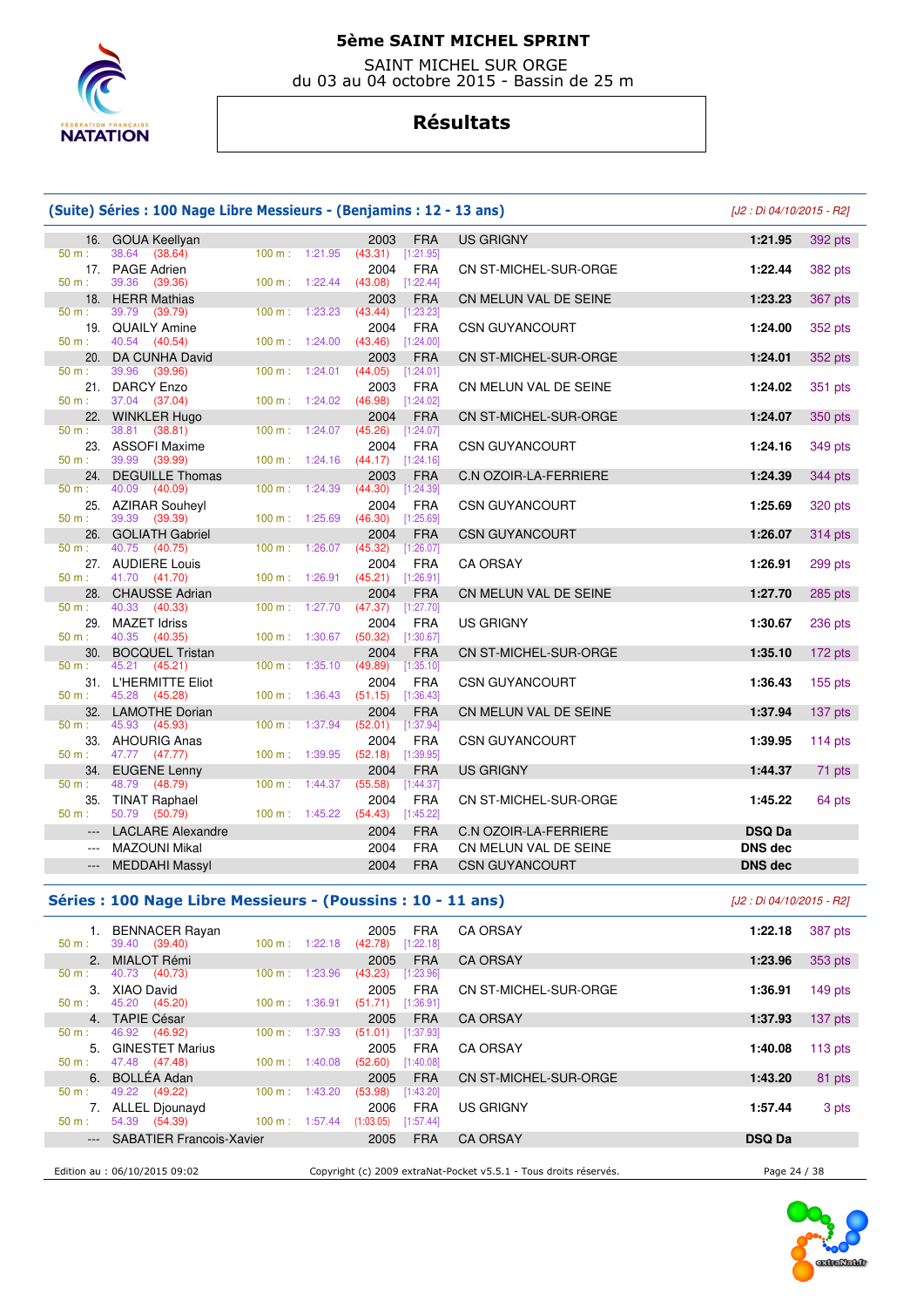

 SAINT MICHEL SUR ORGE du 03 au 04 octobre 2015 - Bassin de 25 m

### **Résultats**

|          | (Suite) Séries : 100 Nage Libre Messieurs - (Poussins : 10 - 11 ans) |                             |                         |                                                                   | [J2 : Di 04/10/2015 - R2]  |            |
|----------|----------------------------------------------------------------------|-----------------------------|-------------------------|-------------------------------------------------------------------|----------------------------|------------|
|          | --- CHARBONNEL Mathis                                                | 2005                        | <b>FRA</b>              | CN ST-MICHEL-SUR-ORGE                                             | <b>DNS</b> dec             |            |
|          | Séries : 50 Dos Messieurs - (Juniors/Seniors : 18 ans et plus)       |                             |                         |                                                                   | [J2 : Di 04/10/2015 - R3]  |            |
|          | 1. NOYON Alexandre                                                   | 1997                        | <b>FRA</b>              | <b>CHARTRES METROPOLE NAT</b>                                     | 27.92                      | $1221$ pts |
|          | 2. PIEKARZ Baptiste                                                  | 1995                        | <b>FRA</b>              | <b>ES MASSY NATATION</b>                                          | 29.64                      | $1113$ pts |
|          | 3. LECROQ Hugo                                                       | 1994                        | <b>FRA</b>              | <b>US GRIGNY</b>                                                  | 30.62                      | 1054 pts   |
|          | 4. TONNEAU Guillaume                                                 | 1998                        | <b>FRA</b>              | CN ST-MICHEL-SUR-ORGE                                             | 30.71                      | $1049$ pts |
|          | 5. BENDRIMIA Axel                                                    | 1998                        | <b>FRA</b>              | CN ST-MICHEL-SUR-ORGE                                             | 31.59                      | 997 pts    |
|          | 6. ARMAND Jason                                                      | 1998                        | <b>FRA</b>              | CN ST-MICHEL-SUR-ORGE                                             | 32.57                      | 941 pts    |
|          | 7. LECROQ Pierre                                                     | 1998                        | <b>FRA</b>              | US GRIGNY                                                         | 32.77                      | 930 pts    |
|          | 8. HALLOIN Adrien                                                    | 1998                        | <b>FRA</b>              | <b>CHARTRES METROPOLE NAT</b>                                     | 32.83                      | 926 pts    |
|          | 9. LATIMIER Flavien                                                  | 1997                        | <b>FRA</b>              | <b>CHARTRES METROPOLE NAT</b>                                     | 33.08                      | 912 pts    |
|          | 10. BROCHARD Kevin                                                   | 1994                        | <b>FRA</b>              | CN ST-MICHEL-SUR-ORGE                                             | 33.37                      | 896 pts    |
|          | Séries : 50 Dos Messieurs - (Cadets : 16 - 17 ans)                   |                             |                         |                                                                   | [J2 : Di 04/10/2015 - R3]  |            |
|          | 1. LEGER Baptiste                                                    | 1999                        | <b>FRA</b>              | <b>ES MASSY NATATION</b>                                          | 28.16                      | 1206 pts   |
|          | 2. SALCZER Ladislas                                                  | 2000                        | <b>FRA</b>              | <b>ES MASSY NATATION</b>                                          | 28.42                      | 1189 pts   |
|          | 3. FOURMY Matéo                                                      | 2000                        | <b>FRA</b>              | <b>ES MASSY NATATION</b>                                          | 28.70                      | 1171 pts   |
|          | 4. MAHTALI Adel-Yanis                                                | 1999                        | <b>FRA</b>              | <b>US GRIGNY</b>                                                  | 29.83                      | 1101 $pts$ |
|          | 5. RODRIGUES Adrien                                                  | 2000                        | <b>FRA</b>              | <b>ES MASSY NATATION</b>                                          | 30.98                      |            |
|          |                                                                      |                             |                         |                                                                   |                            | 1033 pts   |
|          | 6. CARON Arthur                                                      | 2000                        | <b>FRA</b>              | <b>CHARTRES METROPOLE NAT</b>                                     | 32.99                      | 917 pts    |
|          | 7. MARY David                                                        | 2000                        | <b>FRA</b>              | <b>US GRIGNY</b>                                                  | 34.67                      | 827 pts    |
|          | 8. LAVOINE Paul                                                      | 1999                        | <b>FRA</b>              | <b>CHARTRES METROPOLE NAT</b>                                     | 35.01                      | 809 pts    |
| $\sim$   | <b>MOKHFI Naim</b>                                                   | 2000                        | <b>FRA</b>              | <b>ES MASSY NATATION</b>                                          | <b>DNS</b> dec             |            |
|          | Séries : 50 Dos Messieurs - (Minimes : 14 - 15 ans)                  |                             |                         |                                                                   | [J2 : Di 04/10/2015 - R3]  |            |
|          | 1. RAKOTONDRAMANGA Eliot-Tahina                                      | 2002                        | <b>FRA</b>              | <b>ES MASSY NATATION</b>                                          | 30.41                      | 1066 pts   |
|          | 2. POUMAREDE Julien                                                  | 2001                        | <b>FRA</b>              | CN ST-MICHEL-SUR-ORGE                                             | 31.19                      | $1020$ pts |
|          | 3. KORNELUK Ilya                                                     | 2001                        | <b>BLR</b>              | <b>US GRIGNY</b>                                                  | 31.90                      | 979 pts    |
|          | 4. CHARBONNEL Theo                                                   | 2001                        | <b>FRA</b>              | CN ST-MICHEL-SUR-ORGE                                             | 33.44                      | 893 pts    |
|          | 5. RAHAJARIMANANA Mendrika                                           | 2001                        | <b>MAD</b>              | <b>US GRIGNY</b>                                                  | 34.38                      | 842 pts    |
|          | 6. VALIN-FIXOT Antonin                                               | 2002                        | <b>FRA</b>              | CN ST-MICHEL-SUR-ORGE                                             | 38.23                      | 649 pts    |
|          | Séries : 50 Dos Messieurs - (Benjamins : 12 - 13 ans)                |                             |                         |                                                                   | [J2 : Di 04/10/2015 - R3]  |            |
|          | 1. CHELLIA Sami                                                      | 2003                        | <b>FRA</b>              | <b>U.S CRETEIL NATATION</b>                                       | 35.61                      | 778 pts    |
|          | 2. VIGNETTES Lucas                                                   | 2003                        | <b>FRA</b>              | <b>U.S CRETEIL NATATION</b>                                       | 35.73                      | 772 pts    |
|          | 3. JACQUOT Tom                                                       | 2003                        | <b>FRA</b>              | <b>U.S CRETEIL NATATION</b>                                       | 37.74                      | 673 pts    |
|          | 4. DEFFIEZ Maxime                                                    | 2003                        | <b>FRA</b>              | <b>U.S CRETEIL NATATION</b>                                       | 38.23                      | 649 pts    |
|          | Séries : 50 Dos Messieurs - (Poussins : 10 - 11 ans)                 |                             |                         |                                                                   | [J2 : Di 04/10/2015 - R3]  |            |
|          | 1. BOLLÉA Adan                                                       | 2005                        | FRA                     | CN ST-MICHEL-SUR-ORGE                                             | 32.13                      | 966 pts    |
|          | Séries : 100 Dos Messieurs - (Juniors/Seniors : 18 ans et plus)      |                             |                         |                                                                   | $[J1: Sa 03/10/2015 - R1]$ |            |
| $50 m$ : | 1. BERNARDINI Mathieu<br>29.60 (29.60)<br>100 m: 1:00.50             | 1998<br>(30.90)             | <b>FRA</b><br>[1:00.50] | STADE FRANCAIS O COURBEVOIE                                       | 1:00.50                    | 1174 pts   |
| $50 m$ : | 2. CATALA Alexandre<br>29.35<br>(29.35)<br>100 m: 1:00.54            | 1995                        | <b>FRA</b>              | <b>C.N OZOIR-LA-FERRIERE</b>                                      | 1:00.54                    | 1173 $pts$ |
| 50 m:    | 3. CHARADE Theo<br>$30.21$ $(30.21)$<br>100 m: 1:02.02               | (31.19)<br>1998             | [1:00.54]<br>FRA        | STRUCTURES NON FFN                                                | 1:02.02                    | 1129 pts   |
|          | 4. TRILLAT Léo                                                       | $(31.81)$ [1:02.02]<br>1998 | <b>FRA</b>              | <b>CN POISSY</b>                                                  | 1:02.13                    | 1126 pts   |
| 50 m:    | 29.44 (29.44)<br>100 m:<br>1:02.13                                   | (32.69)                     | [1:02.13]               |                                                                   |                            |            |
|          |                                                                      |                             |                         |                                                                   |                            |            |
|          | Edition au : 06/10/2015 09:02                                        |                             |                         | Copyright (c) 2009 extraNat-Pocket v5.5.1 - Tous droits réservés. | Page 25 / 38               |            |

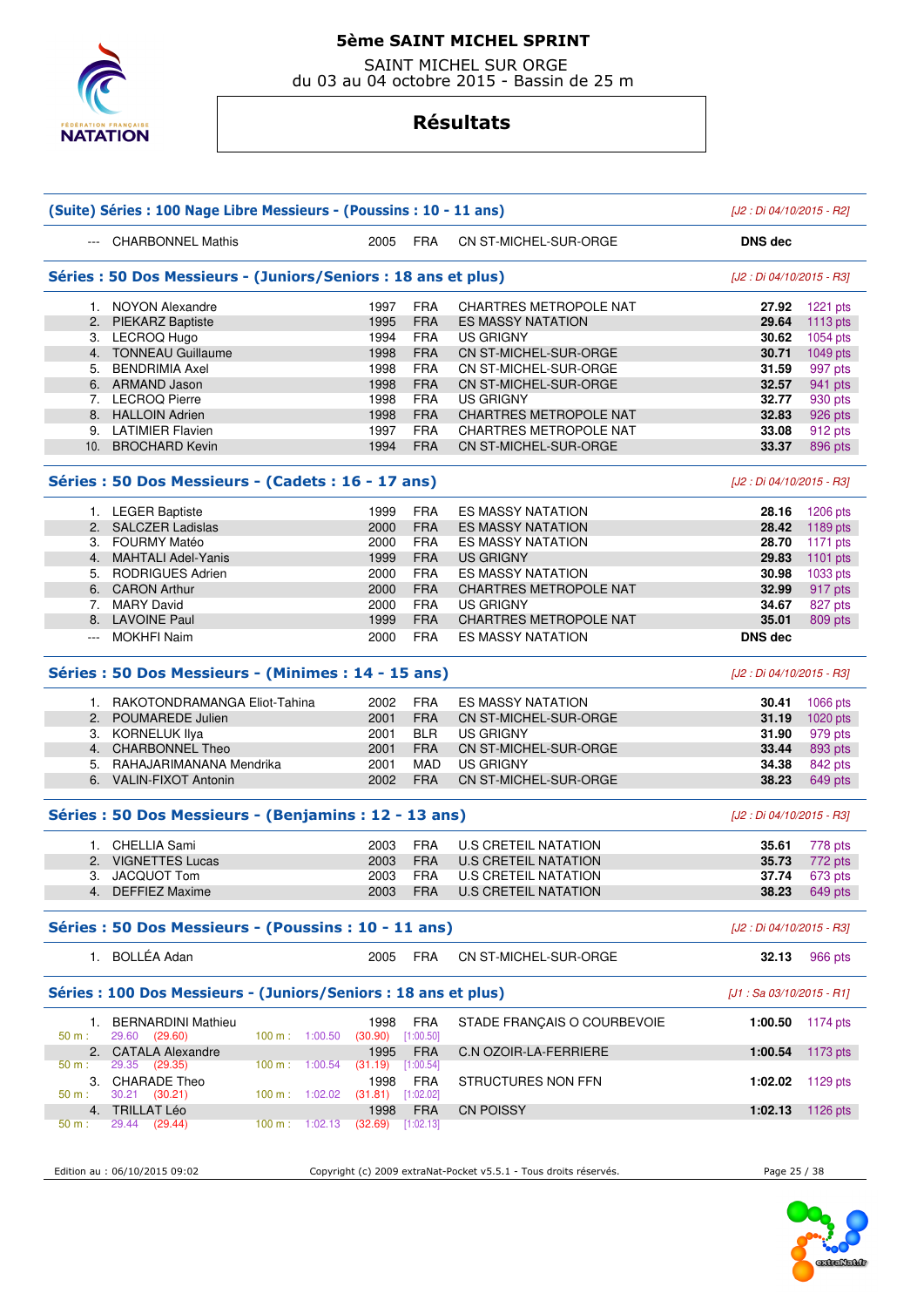

 SAINT MICHEL SUR ORGE du 03 au 04 octobre 2015 - Bassin de 25 m

### **Résultats**

#### **(Suite) Séries : 100 Dos Messieurs - (Juniors/Seniors : 18 ans et plus)** [J1 : Sa 03/10/2015 - R1] 5. TONNEAU Guillaume 1998 FRA CN ST-MICHEL-SUR-ORGE **1:02.83** 1105 pts 30.33 (30.33) 6. MONTAGNA Benoît 1989 FRA STADE DE VANVES **1:03.74** 1079 pts  $(30.16)$ 7. ALIBERT Pierre 1996 FRA STADE DE VANVES **1:04.33** 1062 pts<br>
50 m : 31.01 (31.01) 100 m : 1:04.33 (33.32) [1:04.33]  $31.01$   $(31.01)$ 8. LECROQ Hugo 1994 FRA US GRIGNY 1:04.40 1060 pts 1:04.40 1060 pts 1:04.40 1060 pts 1:04.40 1060 pts 1:04.40 **1:04.40** 1060 pts 1:04.40 **1:04.40** 1060 pts 1:04.40 **1:04.40** 1060 pts 1:04.40 **1:04.40** 1060 pts 1:04.40 **1:0** 50 m : 31.31 (31.31) 100 m : 1:04.40 (33.09) [1:04.40] 9. BECQUET Mathias 1995 FRA S.M MONTROUGE **1:04.60** 1055 pts  $100 m : 1:04.60$  10. MARTINS Dimitry 1998 FRA US GRIGNY **1:05.36** 1033 pts 31.70 (31.70) 100 m : 1:05.36 (33.66) [1:05.36 11. GERMAIN Alexandre 1998 FRA C.N OZOIR-LA-FERRIERE **1:05.52** 1029 pts  $100 m : 1:05.52$  12. CHERIER Augustin 1998 FRA CN ST-MICHEL-SUR-ORGE **1:08.31** 952 pts 50 m : 32.64 (32.64) 100 m : 1:08.31 (35.67) [1:08.31] 13. ARMAND Jason 1998 FRA CN ST-MICHEL-SUR-ORGE **1:09.93** 909 pts 34.35 (34.35) 14. LECROQ Pierre 1998 FRA US GRIGNY **1:11.69** 863 pts  $(37.49)$   $[1:11.69]$

#### **Séries : 100 Dos Messieurs - (Cadets : 16 - 17 ans)** [J1 : Sa 03/10/2015 - R1]

| 50 m: | 1. HUILLE Stanislas<br>27.52 (27.52)<br>$100 \text{ m}$ : | 56.96                            | <b>FRA</b><br>1999<br>(29.44)<br>[56.96] | <b>SN VERSAILLES</b>        | 56.96   | 1282 pts   |
|-------|-----------------------------------------------------------|----------------------------------|------------------------------------------|-----------------------------|---------|------------|
|       | 2. LINO Rafaël                                            |                                  | 1999<br><b>FRA</b>                       | C.N OZOIR-LA-FERRIERE       | 1:03.23 | 1094 pts   |
| 50 m: | 30.35 (30.35) 100 m : 1:03.23                             |                                  | (32.88)<br>[1:03.23]                     |                             |         |            |
|       | 3. BOURSAC CERVERA LORTET Thomas                          |                                  | 1999<br><b>FRA</b>                       | STADE DE VANVES             | 1:04.27 | $1064$ pts |
| 50 m: | 31.87 (31.87)                                             | 100 m: 1:04.27                   | (32.40)<br>[1:04.27]                     |                             |         |            |
|       | 4. BECQUET Julien                                         |                                  | 1999<br><b>FRA</b>                       | S.M MONTROUGE               | 1:05.15 | $1039$ pts |
| 50 m: | 31.98 (31.98)                                             | $100 \text{ m}$ : 1:05.15        | (33.17)<br>[1:05.15]                     |                             |         |            |
|       | 5. MAHTALI Adel-Yanis                                     |                                  | 1999<br><b>FRA</b>                       | US GRIGNY                   | 1:06.95 | 989 pts    |
| 50 m: | 32.70 (32.70)                                             | $100 \text{ m}$ : 1:06.95        | (34.25)<br>[1:06.95]                     |                             |         |            |
|       | 6. CHENITI Anis                                           |                                  | 1999<br><b>FRA</b>                       | <b>CN POISSY</b>            | 1:07.38 | 977 pts    |
| 50 m: | 33.06 (33.06)                                             | $100 \text{ m}$ : 1:07.38        | (34.32)<br>[1:07.38]                     |                             |         |            |
|       | 7. BIDEL Maxime                                           |                                  | FRA<br>1999                              | STADE DE VANVES             | 1:10.09 | 905 pts    |
| 50 m: | 35.02 (35.02)                                             | 100 m: 1:10.09                   | (35.07)<br>[1:10.09]                     |                             |         |            |
|       | 8. MARY David                                             |                                  | <b>FRA</b><br>2000                       | US GRIGNY                   | 1:13.54 | 816 pts    |
| 50 m: | 36.45 (36.45)                                             | $100 \text{ m}: 1:13.54$         | (37.09)<br>[1:13.54]                     |                             |         |            |
|       | 9. POUSSIN Gaétan                                         |                                  | <b>FRA</b><br>2000                       | C.N OZOIR-LA-FERRIERE       | 1:15.05 | 779 pts    |
| 50 m: | 35.22 (35.22)                                             | 100 m: 1:15.05                   | (39.83)<br>[1:15.05]                     |                             |         |            |
|       | 10. DEFFIE Hugo                                           |                                  | 1999<br><b>FRA</b>                       | A.O. TRAPPES NATATION       | 1:15.31 | 773 pts    |
| 50 m: | 36.98 (36.98)                                             | 100 m: 1:15.31                   | (38.33)<br>[1:15.31]                     |                             |         |            |
|       | 11. OUALID Tristan                                        |                                  | 1999<br><b>FRA</b>                       | ESPADON VÉLIZY-VILLACOUBLAY | 1:16.49 | 745 pts    |
| 50 m: | 37.44 (37.44)                                             | $100 \text{ m}: 1:16.49$ (39.05) | [1:16.49]                                |                             |         |            |

#### **Séries : 100 Dos Messieurs - (Minimes : 14 - 15 ans)** [J1 : Sa 03/10/2015 - R1]

| <b>BONEL Antonyn</b><br>31.67<br>(31.67)<br>$50 m$ : | 1:05.64<br>100 m:  | <b>FRA</b><br>2001<br>(33.97)<br>[1:05.64] | CN ST-MICHEL-SUR-ORGE | 1:05.64 | $1025$ pts |
|------------------------------------------------------|--------------------|--------------------------------------------|-----------------------|---------|------------|
| POUMAREDE Julien<br>2 <sup>1</sup>                   |                    | <b>FRA</b><br>2001                         | CN ST-MICHEL-SUR-ORGE | 1:06.95 | 989 pts    |
| (32.57)<br>32.57<br>$50 m$ :                         | 1:06.95<br>100 m:  | (34.38)<br>[1:06.95]                       |                       |         |            |
| <b>GRÉMILLON Mattéo</b><br>3.                        |                    | 2001<br><b>FRA</b>                         | A.O. TRAPPES NATATION | 1:10.24 | 901 pts    |
| 34.10 (34.10)<br>$50 m$ :                            | 1:10.24<br>100 m:  | (36.14)<br>[1:10.24]                       |                       |         |            |
| 4. WATTEZ Pacôme                                     |                    | <b>FRA</b><br>2002                         | C.N OZOIR-LA-FERRIERE | 1:10.57 | 892 pts    |
| 34.70<br>(34.70)<br>$50 m$ :                         | 1:10.57<br>100 m:  | (35.87)<br>[1:10.57]                       |                       |         |            |
| 5. TAYLAN Noyan                                      |                    | <b>FRA</b><br>2002                         | STADE DE VANVES       | 1:10.93 | 883 pts    |
| 35.02<br>(35.02)<br>$50 m$ :                         | 1:10.93<br>100 m : | (35.91)<br>[1:10.93]                       |                       |         |            |
| 6. LE GALL Théophile                                 |                    | <b>FRA</b><br>2001                         | S.M MONTROUGE         | 1:11.31 | 873 pts    |
| 35.17<br>(35.17)<br>$50 m$ :                         | 100 m:<br>1:11.31  | (36.14)<br>[1:11.31]                       |                       |         |            |

Edition au : 06/10/2015 09:02 Copyright (c) 2009 extraNat-Pocket v5.5.1 - Tous droits réservés. Page 26 / 38

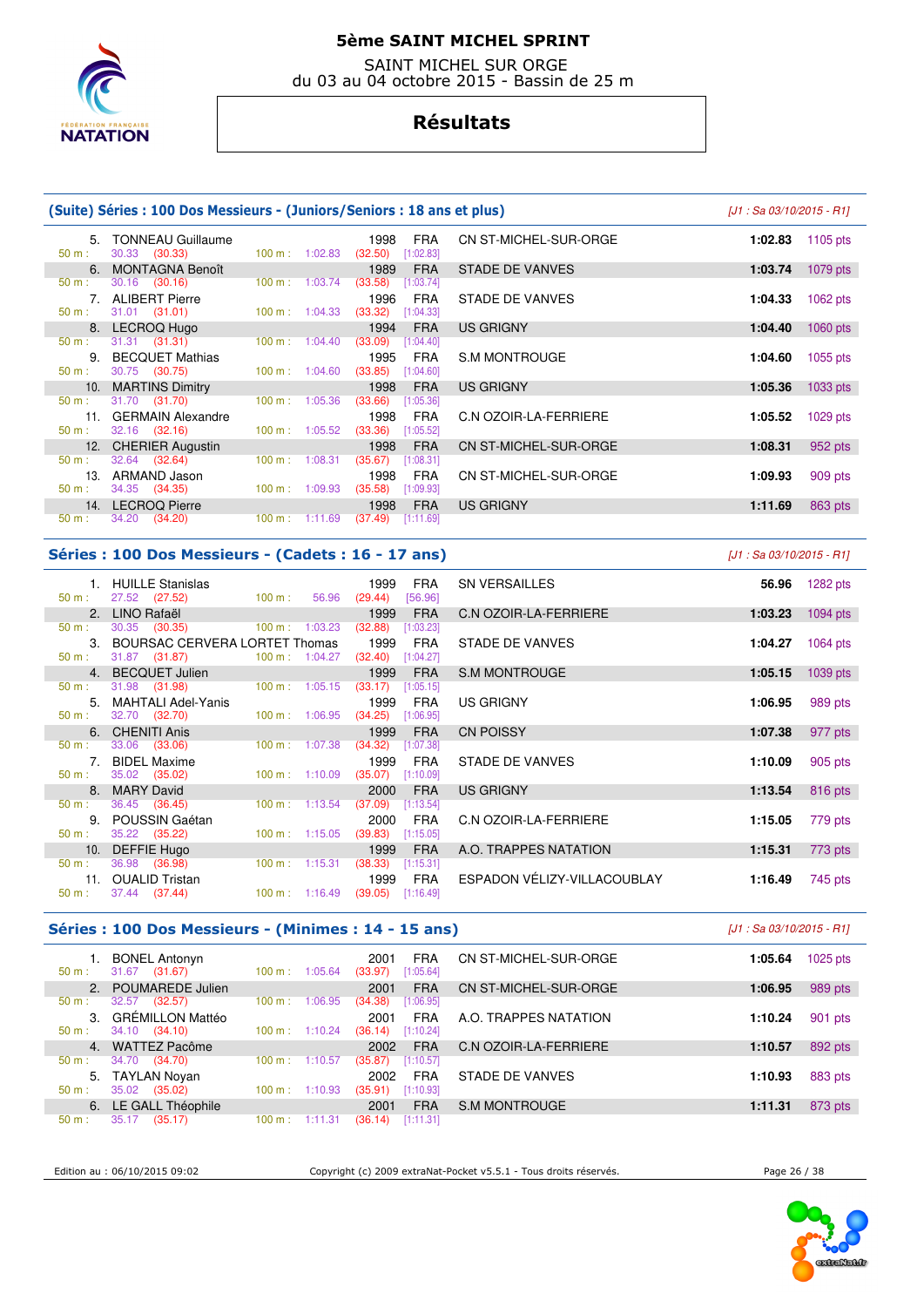

 SAINT MICHEL SUR ORGE du 03 au 04 octobre 2015 - Bassin de 25 m

### **Résultats**

|          | (Suite) Séries : 100 Dos Messieurs - (Minimes : 14 - 15 ans) |                |                          |                                            |                             | [J1 : Sa 03/10/2015 - R1]  |         |
|----------|--------------------------------------------------------------|----------------|--------------------------|--------------------------------------------|-----------------------------|----------------------------|---------|
|          | 7. KORNELUK Ilya                                             |                |                          | BLR<br>2001                                | <b>US GRIGNY</b>            | 1:11.71                    | 863 pts |
| 50 m:    | 34.25 (34.25)                                                |                |                          | 100 m: 1:11.71 (37.46) [1:11.71]           |                             |                            |         |
|          | 8. CAMUS Loïc                                                |                |                          | 2001<br><b>FRA</b>                         | <b>ES MASSY NATATION</b>    | 1:11.74                    | 862 pts |
| 50 m :   | 34.99<br>(34.99)                                             |                | 100 m: 1:11.74           | (36.75)<br>[1:11.74]                       |                             |                            |         |
| 9.       | <b>CHARBONNEL Theo</b>                                       |                |                          | 2001<br><b>FRA</b>                         | CN ST-MICHEL-SUR-ORGE       | 1:11.99                    | 856 pts |
| 50 m:    | 35.15 (35.15)                                                | 100 m: 1:11.99 |                          | (36.84)<br>[1:11.99]                       |                             |                            |         |
| 10.      | FENIOU Erwan                                                 |                |                          | 2001<br><b>FRA</b>                         | A.O. TRAPPES NATATION       | 1:12.43                    | 844 pts |
| 50 m:    | 35.27 (35.27)                                                |                | $100 \text{ m}: 1:12.43$ | (37.16)<br>$[1:12.43]$                     |                             |                            |         |
| $50 m$ : | 11. BOCHER Guillaume<br>35.46<br>(35.46)                     | 100 m: 1:13.40 |                          | 2001<br><b>FRA</b><br>(37.94)<br>[1:13.40] | A.O. TRAPPES NATATION       | 1:13.40                    | 820 pts |
| 12.      | <b>PAUBEL Lucas</b>                                          |                |                          | 2002<br><b>FRA</b>                         | <b>ES MASSY NATATION</b>    | 1:15.54                    | 767 pts |
| 50 m:    | 37.64 (37.64)                                                | 100 m: 1:15.54 |                          | (37.90)<br>[1:15.54]                       |                             |                            |         |
|          | 13. LEMAIRE Benjamin                                         |                |                          | 2002<br><b>FRA</b>                         | C.N OZOIR-LA-FERRIERE       | 1:15.66                    | 764 pts |
| 50 m:    | 36.46<br>(36.46)                                             | 100 m: 1:15.66 |                          | (39.20)<br>[1:15.66]                       |                             |                            |         |
| 14.      | <b>DIVARET Kieran</b>                                        |                |                          | 2001<br><b>FRA</b>                         | <b>STADE DE VANVES</b>      | 1:15.86                    | 760 pts |
| 50 m:    | $37.11$ $(37.11)$                                            | 100 m: 1:15.86 |                          | (38.75)<br>[1:15.86]                       |                             |                            |         |
|          | 15. MENETRIEUX Clement                                       |                |                          | 2001<br><b>FRA</b>                         | STADE DE VANVES             | 1:16.28                    | 750 pts |
| 50 m:    | 38.16 (38.16)                                                | 100 m: 1:16.28 |                          | (38.12)<br>[1:16.28]                       |                             |                            |         |
| 16.      | RAHAJARIMANANA Mendrika                                      |                |                          | 2001<br><b>MAD</b>                         | <b>US GRIGNY</b>            | 1:16.72                    | 739 pts |
| 50 m:    | 35.34<br>(35.34)                                             |                | 100 m: 1:16.72           | (41.38)<br>[1:16.72]                       |                             |                            |         |
|          | 17. ANDRÉ Loïc                                               |                |                          | <b>FRA</b><br>2001                         | A.O. TRAPPES NATATION       | 1:18.41                    | 700 pts |
| $50 m$ : | 38.07<br>(38.07)<br>18. JULIEN Tristan                       |                | $100 \text{ m}: 1:18.41$ | $(40.34)$ [1:18.41]<br><b>FRA</b><br>2002  |                             |                            |         |
| $50 m$ : | 38.40<br>(38.40)                                             | 100 m: 1:20.01 |                          | [1:20.01]<br>(41.61)                       | EN LONGJUMEAU               | 1:20.01                    | 663 pts |
|          | 19. VALIN-FIXOT Antonin                                      |                |                          | <b>FRA</b><br>2002                         | CN ST-MICHEL-SUR-ORGE       | 1:21.04                    | 640 pts |
| 50 m:    | 39.15 (39.15)                                                |                | 100 m: 1:21.04           | $(41.89)$ [1:21.04]                        |                             |                            |         |
| 20.      | DA SILVA Mateo                                               |                |                          | 2001<br><b>FRA</b>                         | <b>EN LONGJUMEAU</b>        | 1:21.35                    | 633 pts |
| 50 m:    | 39.45 (39.45)                                                | 100 m:         | 1:21.35                  | (41.90)<br>[1:21.35]                       |                             |                            |         |
|          | 21. OUHAYOUN Theo                                            |                |                          | <b>FRA</b><br>2002                         | ESPADON VÉLIZY-VILLACOUBLAY | 1:23.60                    | 585 pts |
| $50 m$ : | 41.27 (41.27)                                                | 100 m: 1:23.60 |                          | $(42.33)$ [1:23.60]                        |                             |                            |         |
| 22.      | <b>LAURENT Cyprien</b>                                       |                |                          | 2002<br><b>FRA</b>                         | CN ST-MICHEL-SUR-ORGE       | 1:24.88                    | 558 pts |
| 50 m:    | 42.78<br>(42.78)                                             | 100 m:         | 1:24.88                  | (42.10)<br>[1:24.88]                       |                             |                            |         |
|          | 23. LAGIC Anthony                                            |                |                          | 2002<br><b>FRA</b>                         | EN LONGJUMEAU               | 1:25.48                    | 546 pts |
| 50 m:    | 40.77 (40.77)                                                | 100 m: 1:25.48 |                          | (44.71)<br>$[1:25.48]$                     |                             |                            |         |
| 50 m:    | 24. CHARBONNEL Ethan<br>42.73<br>(42.73)                     | 100 m: 1:25.99 |                          | 2002<br><b>FRA</b><br>(43.26)<br>[1:25.99] | CN ST-MICHEL-SUR-ORGE       | 1:25.99                    | 535 pts |
| 25.      | <b>GAERTNER Lucas</b>                                        |                |                          | 2002<br><b>FRA</b>                         | C.N OZOIR-LA-FERRIERE       | 1:26.84                    | 518 pts |
| 50 m:    | 41.66 (41.66)                                                |                | 100 m: 1:26.84           | (45.18)<br>[1:26.84]                       |                             |                            |         |
| 26.      | <b>COLAS Norman</b>                                          |                |                          | 2002<br><b>FRA</b>                         | C.N OZOIR-LA-FERRIERE       | 1:34.55                    | 377 pts |
| 50 m:    | 47.11 (47.11)                                                | 100 m: 1:34.55 |                          | (47.44)<br>[1:34.55]                       |                             |                            |         |
|          | --- LEBRETON Matis                                           |                |                          | 2001<br>FRA                                | A.O. TRAPPES NATATION       | <b>DNS</b> dec             |         |
|          |                                                              |                |                          |                                            |                             |                            |         |
|          | Séries : 100 Dos Messieurs - (Benjamins : 12 - 13 ans)       |                |                          |                                            |                             | $[J1: Sa 03/10/2015 - R1]$ |         |
|          | 1. CRETET Dorian                                             |                |                          | <b>FRA</b><br>2003                         | ES MASSY NATATION           | 1:15.73                    | 763 pts |
| 50 m:    | 37.61 (37.61)                                                | 100 m: 1:15.73 |                          | [1:15.73]<br>(38.12)                       |                             |                            |         |
|          | 2. CHAMAYOU Gael                                             |                |                          | 2003<br><b>FRA</b>                         | <b>ES MASSY NATATION</b>    | 1:20.45                    | 653 pts |
| $50 m$ : | 39.34 (39.34)                                                | 100 m: 1:20.45 |                          | $(41.11)$ [1:20.45]                        |                             |                            |         |
|          | 3. TETART Martin                                             |                |                          | <b>FRA</b><br>2003                         | CN ST-MICHEL-SUR-ORGE       | 1:20.84                    | 645 pts |
| 50 m:    | 39.72 (39.72)                                                |                | 100 m: 1:20.84           | $(41.12)$ [1:20.84]                        |                             |                            |         |
|          | 4. LAVIGNE Mathieu                                           |                |                          | 2003<br><b>FRA</b>                         | <b>ES MASSY NATATION</b>    | 1:21.59                    | 628 pts |
| 50 m:    | 39.95<br>(39.95)                                             |                | 100 m: 1:21.59           | (41.64)<br>[1:21.59]                       |                             |                            |         |



50 m : 43.45 (43.45)

7. VAREILLAUD Maxime<br>: 42.40 (42.40)

Edition au : 06/10/2015 09:02 Copyright (c) 2009 extraNat-Pocket v5.5.1 - Tous droits réservés. Page 27 / 38

8. CARPENTIER Ilan 2003 FRA ES MASSY NATATION **1:28.70** 482 pts m: 43.45 (43.45) 100 m: 1:28.70 (45.25) [1:28.70]

5. KAILASAPILLAI Vithusan 2003 FRA ES MASSY NATATION **1:22.08** 617 pts

6. MONTELEONE Thomas 2004 FRA ES MASSY NATATION **1:23.71** 583 pts

7. VAREILLAUD Maxime 2003 FRA CN ST-MICHEL-SUR-ORGE **1:26.40** 527 pts

100 m : 1:22.08 (41.75) [1:22.08]<br>2004 FRA

40.82 (40.82) 100 m : 1:23.71 (42.89) [1:23.71]<br>
VAREILLAUD Maxime 2003 FRA<br>
42.40 (42.40) 100 m : 1:26.40 (44.00) [1:26.40]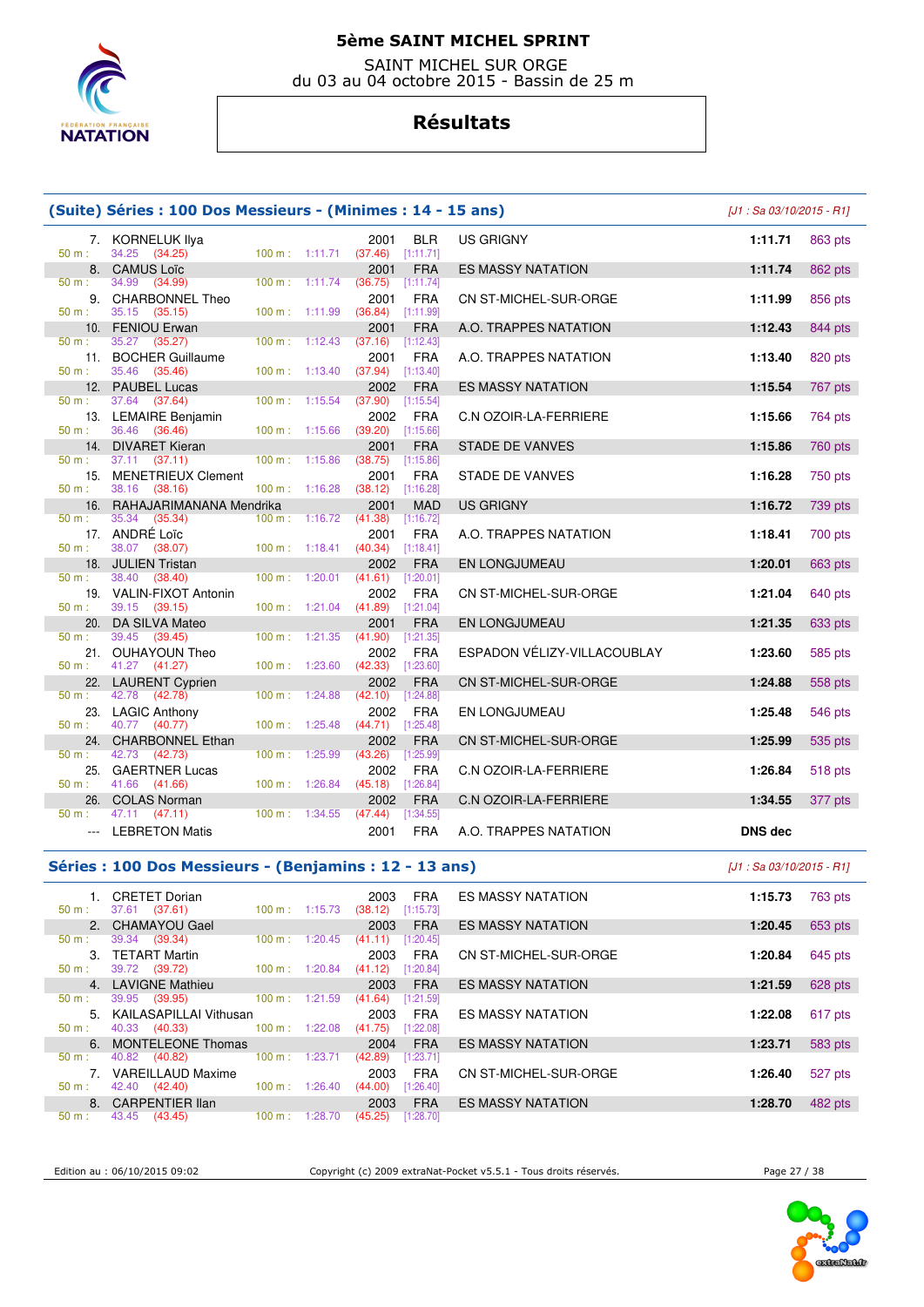

 SAINT MICHEL SUR ORGE du 03 au 04 octobre 2015 - Bassin de 25 m

# **Résultats**

|                 | (Suite) Séries : 100 Dos Messieurs - (Benjamins : 12 - 13 ans)<br>$J1 : Sa$ 03/10/2015 - R11 |                                      |         |                                            |                              |         |         |
|-----------------|----------------------------------------------------------------------------------------------|--------------------------------------|---------|--------------------------------------------|------------------------------|---------|---------|
| 9.<br>$50 m$ :  | DESHAIES-LEVREZ Enzo<br>43.66 (43.66)                                                        | 100 m: 1:29.70                       |         | 2003<br><b>FRA</b><br>(46.04)<br>[1:29.70] | CN ST-MICHEL-SUR-ORGE        | 1:29.70 | 463 pts |
|                 | 10. GRASSI Matheo                                                                            |                                      |         | <b>FRA</b><br>2004                         | CN ST-MICHEL-SUR-ORGE        | 1:30.68 | 445 pts |
| $50 m$ :        | 45.66 (45.66)                                                                                | 100 m: 1:30.68                       |         | (45.02)<br>[1:30.68]                       |                              |         |         |
|                 | 11. MAHTALI Amine-Cherif                                                                     |                                      |         | <b>FRA</b><br>2004                         | <b>US GRIGNY</b>             | 1:30.73 | 444 pts |
| $50 m$ :        | 43.26 (43.26)                                                                                | 100 m: 1:30.73                       |         | (47.47)<br>[1:30.73]                       |                              |         |         |
|                 | 12. LEMPIRE Loris                                                                            |                                      |         | <b>FRA</b><br>2004                         | <b>ES MASSY NATATION</b>     | 1:31.24 | 435 pts |
| $50 m$ :        | 44.94 (44.94)                                                                                | $100 \text{ m}$ : 1:31.24            |         | (46.30)<br>[1:31.24]                       |                              |         |         |
| 13.             | <b>BRAIZE Neo</b>                                                                            |                                      |         | 2004<br><b>FRA</b>                         | <b>ES MASSY NATATION</b>     | 1:33.21 | 400 pts |
| $50 m$ :<br>14. | 45.50 (45.50)<br><b>PAGE Adrien</b>                                                          | 100 m: 1:33.21                       |         | (47.71)<br>[1:33.21]<br>2004               |                              |         |         |
| 50 m:           | 46.09<br>(46.09)                                                                             | $100 \text{ m}: 1:33.32$             |         | <b>FRA</b><br>(47.23)<br>[1:33.32]         | CN ST-MICHEL-SUR-ORGE        | 1:33.32 | 398 pts |
| 15.             | <b>COCHARD Mathieu</b>                                                                       |                                      |         | 2004<br><b>FRA</b>                         | <b>ES MASSY NATATION</b>     | 1:33.41 | 396 pts |
| $50 m$ :        | 45.82 (45.82)                                                                                | 100 m: 1:33.41                       |         | (47.59)<br>[1:33.41]                       |                              |         |         |
| 16.             | <b>LANGLAIS Leo</b>                                                                          |                                      |         | 2004<br><b>FRA</b>                         | <b>ES MASSY NATATION</b>     | 1:34.18 | 383 pts |
| 50 m:           | 46.13 (46.13)                                                                                | 100 m: 1:34.18                       |         | (48.05)<br>[1:34.18]                       |                              |         |         |
| 17.             | <b>WINKLER Hugo</b>                                                                          |                                      |         | 2004<br><b>FRA</b>                         | CN ST-MICHEL-SUR-ORGE        | 1:34.39 | 379 pts |
| $50 m$ :        | 46.70 (46.70)                                                                                | 100 m: 1:34.39                       |         | (47.69)<br>[1:34.39]                       |                              |         |         |
| 18.             | <b>PILLAULT Lukas</b>                                                                        |                                      |         | 2004<br><b>FRA</b>                         | <b>ES MASSY NATATION</b>     | 1:35.55 | 360 pts |
| $50 m$ :        | 47.18 (47.18)                                                                                | 100 m: 1:35.55                       |         | (48.37)<br>[1:35.55]                       |                              |         |         |
| 19.             | <b>NEVOT Romain</b>                                                                          |                                      |         | <b>FRA</b><br>2004                         | A.O. TRAPPES NATATION        | 1:36.46 | 345 pts |
| $50 m$ :        | 48.70 (48.70)                                                                                | 100 m: 1:36.46                       |         | (47.76)<br>[1:36.46]                       |                              |         |         |
| 20.             | <b>NOUVEL Bastien</b>                                                                        |                                      |         | 2004<br><b>FRA</b>                         | A.O. TRAPPES NATATION        | 1:36.59 | 343 pts |
| 50 m:           | 46.06 (46.06)                                                                                | $100 \text{ m}$ :                    | 1:36.59 | (50.53)<br>[1:36.59]                       |                              |         |         |
| 21.             | DA CUNHA David                                                                               |                                      |         | 2003<br><b>FRA</b>                         | CN ST-MICHEL-SUR-ORGE        | 1:37.98 | 321 pts |
| $50 m$ :        | 47.94 (47.94)                                                                                | 100 m: 1:37.98                       |         | (50.04)<br>[1:37.98]                       |                              |         |         |
|                 | 22. HUREL Mathieu                                                                            | $100 m$ : 1:41.45                    |         | 2004<br><b>FRA</b>                         | <b>ES MASSY NATATION</b>     | 1:41.45 | 269 pts |
| $50 m$ :        | 49.59 (49.59)<br>23. ALBERT Nahil                                                            |                                      |         | (51.86)<br>[1:41.45]<br>2004<br><b>FRA</b> | A.O. TRAPPES NATATION        |         |         |
| 50 m:           | 50.79 (50.79)                                                                                | $100 m$ : 1:41.51                    |         | (50.72)<br>[1:41.51]                       |                              | 1:41.51 | 268 pts |
| 24.             | <b>BOCQUEL Tristan</b>                                                                       |                                      |         | 2004<br><b>FRA</b>                         | <b>CN ST-MICHEL-SUR-ORGE</b> | 1:43.28 | 243 pts |
| 50 m:           | 52.31 (52.31)                                                                                | $100 m$ : 1:43.28                    |         | (50.97)<br>[1:43.28]                       |                              |         |         |
| 25.             | <b>TINAT Raphael</b>                                                                         |                                      |         | 2004<br><b>FRA</b>                         | CN ST-MICHEL-SUR-ORGE        | 1:58.15 | 83 pts  |
| $50 m$ :        | 57.97<br>(57.97)                                                                             | $100 \text{ m}: 1:58.15$ $(1:00.18)$ |         | [1:58.15]                                  |                              |         |         |

#### **Séries : 100 Dos Messieurs - (Poussins : 10 - 11 ans)** [J1 : Sa 03/10/2015 - R1]

| POIGNANT-JAMMES Léo<br>45.34<br>(45.34)<br>100 m:<br>1:36.09<br>50 m: | <b>FRA</b><br>2005<br>[1:36.09]<br>(50.75) | <b>US GRIGNY</b>      | 1:36.09 | 351 pts   |
|-----------------------------------------------------------------------|--------------------------------------------|-----------------------|---------|-----------|
| 2. CHARBONNEL Mathis                                                  | <b>FRA</b><br>2005                         | CN ST-MICHEL-SUR-ORGE | 1:51.40 | $145$ pts |
| 53.58<br>(53.58)<br>100 m:<br>50 m:<br>1:51.40                        | [1:51.40]<br>(57.82)                       |                       |         |           |
| BOLLÉA Adan                                                           | <b>FRA</b><br>2005                         | CN ST-MICHEL-SUR-ORGE | 1:54.66 | $113$ pts |
| 56.88<br>(56.88)<br>1:54.66<br>$100 \text{ m}$ :<br>$50 m$ :          | [1:54.66]<br>(57.78)                       |                       |         |           |
| <b>XIAO David</b><br>4.                                               | <b>FRA</b><br>2005                         | CN ST-MICHEL-SUR-ORGE | 2:00.41 | 66 pts    |
| 58.67<br>(58.67)<br>100 m:<br>2:00.41<br>50 m:                        | [2:00.41]<br>(1:01.74)                     |                       |         |           |
|                                                                       |                                            |                       |         |           |

### **Séries : 50 Brasse Messieurs - (Juniors/Seniors : 18 ans et plus)** [J2 : Di 04/10/2015 - R2]

|     | <b>SAMOKINE Yann</b>    | 1997 | <b>FRA</b> | CN MELUN VAL DE SEINE         | 30.86 | 1180 pts   |
|-----|-------------------------|------|------------|-------------------------------|-------|------------|
|     | 2. CHAUVIN Thomas       | 1996 | <b>FRA</b> | <b>US GRIGNY</b>              | 31.03 | 1171 $pts$ |
| 3.  | <b>ROUBIOL Titouan</b>  | 1997 | <b>FRA</b> | CN MELUN VAL DE SEINE         | 31.36 | 1152 pts   |
|     | 4. GUILLARD Antoine     | 1998 | <b>FRA</b> | <b>CHARTRES METROPOLE NAT</b> | 32.20 | 1106 pts   |
|     | 5. ZENASNI Yanis        | 1995 | <b>FRA</b> | CN MELUN VAL DE SEINE         | 33.05 | $1061$ pts |
|     | 6. BERINGUE Hugo        | 1998 | <b>FRA</b> | <b>CA ORSAY</b>               | 33.21 | 1052 $pts$ |
|     | 7. HALLOIN Adrien       | 1998 | <b>FRA</b> | <b>CHARTRES METROPOLE NAT</b> | 34.67 | 977 pts    |
| 8.  | <b>MARCHESE Nicolas</b> | 1997 | <b>FRA</b> | <b>CA ORSAY</b>               | 34.98 | 961 pts    |
| 9.  | <b>BERTE Adrien</b>     | 1998 | <b>FRA</b> | CN MELUN VAL DE SEINE         | 36.58 | 882 pts    |
| 10. | <b>MOREAU Quentin</b>   | 1998 | <b>FRA</b> | CN MELUN VAL DE SEINE         | 37.65 | 831 pts    |
| 11. | CHEDRI Samy             | 1997 | <b>FRA</b> | CN MELUN VAL DE SEINE         | 38.26 | 802 pts    |
| 12. | <b>SEGUIN Rémi</b>      | 1997 | <b>FRA</b> | CN MELUN VAL DE SEINE         | 38.87 | 774 pts    |
|     |                         |      |            |                               |       |            |

Edition au : 06/10/2015 09:02 Copyright (c) 2009 extraNat-Pocket v5.5.1 - Tous droits réservés. Page 28 / 38

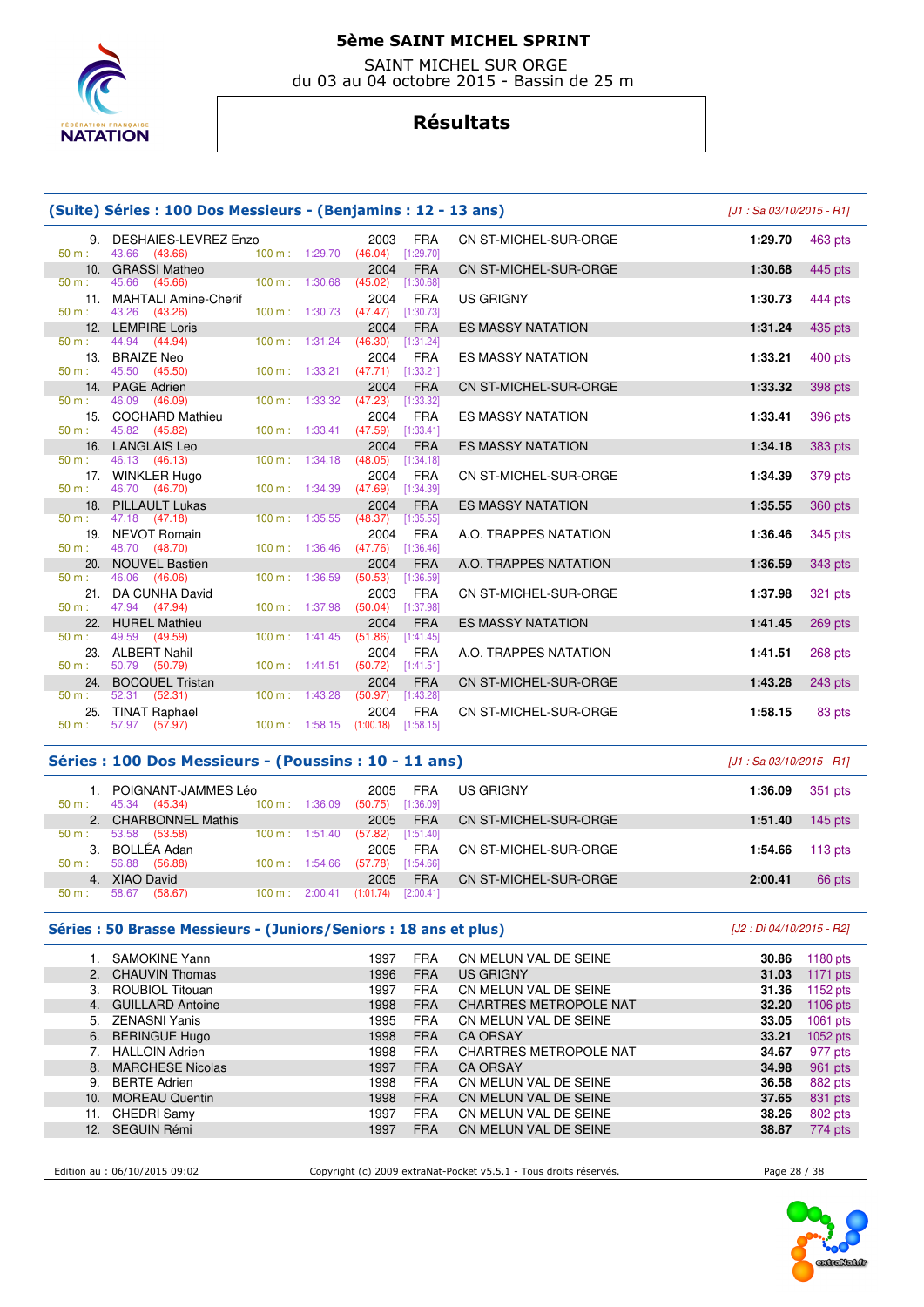

 SAINT MICHEL SUR ORGE du 03 au 04 octobre 2015 - Bassin de 25 m

### **Résultats**

#### **Séries : 50 Brasse Messieurs - (Cadets : 16 - 17 ans)** [J2 : Di 04/10/2015 - R2]

#### 1. ROHART DELPIERRE Charles-Louis 2000 FRA CSN GUYANCOURT **33.38** 1043 pts 2. TESIC Enzo 2000 FRA C.N OZOIR-LA-FERRIERE **34.06** 1008 pts 3. MEDINA Antoine **1999 FRA CN MELUN VAL DE SEINE 34.51 34.51**  4. CHASSEVENT Owen 1999 FRA CN MELUN VAL DE SEINE **35.54** 933 pts 5. MIJON Louis 1999 FRA CN MELUN VAL DE SEINE **35.65** 927 pts 6. BENAZET Julien 1999 FRA CN MELUN VAL DE SEINE **36.79** 872 pts 7. LAVOINE Paul 1999 FRA CHARTRES METROPOLE NAT **37.84** 822 pts 8. BIGUE Lucas 1999 FRA CN MELUN VAL DE SEINE **38.47** 793 pts 9. FOENIX BLONDEL Thomas 1999 FRA CN MELUN VAL DE SEINE **39.07** 765 pts 10. BENOUZIO Florian 1999 FRA CN MELUN VAL DE SEINE **41.22** 671 pts --- BOULMIER Antoine 2000 FRA CN ST-MICHEL-SUR-ORGE **DNS dec**

#### **Séries : 50 Brasse Messieurs - (Minimes : 14 - 15 ans)** [J2 : Di 04/10/2015 - R2]

|     | <b>BARLIER Tony</b>        | 2002 | <b>FRA</b> | <b>CSN GUYANCOURT</b> | 36.66         | 878 pts |
|-----|----------------------------|------|------------|-----------------------|---------------|---------|
|     | 2. PAUPARDIN Guillaume     | 2001 | <b>FRA</b> | CN MELUN VAL DE SEINE | 37.57         | 834 pts |
| 3.  | <b>NDIAYE Amadou</b>       | 2001 | <b>FRA</b> | S.M MONTROUGE         | 38.29         | 801 pts |
|     | 4. RACHDI Yazid            | 2001 | <b>FRA</b> | <b>CA ORSAY</b>       | 39.42         | 750 pts |
|     | 5. DEZ Léo                 | 2002 | <b>FRA</b> | <b>CSN GUYANCOURT</b> | 39.50         | 746 pts |
|     | 6. CHARBONNEL Theo         | 2001 | <b>FRA</b> | CN ST-MICHEL-SUR-ORGE | 40.57         | 699 pts |
|     | ZAWADSKI Paul              | 2002 | <b>FRA</b> | <b>CSN GUYANCOURT</b> | 40.72         | 693 pts |
| 8.  | <b>VALIN-FIXOT Antonin</b> | 2002 | <b>FRA</b> | CN ST-MICHEL-SUR-ORGE | 42.10         | 635 pts |
| 9.  | <b>GELY Tom</b>            | 2002 | <b>FRA</b> | <b>CSN GUYANCOURT</b> | 42.17         | 632 pts |
| 10. | <b>GAVARD Ethan</b>        | 2002 | <b>FRA</b> | CN MELUN VAL DE SEINE | 43.14         | 593 pts |
| 11. | SABATIER Jean-baptiste     | 2002 | <b>FRA</b> | <b>CA ORSAY</b>       | 43.62         | 574 pts |
| 12. | <b>YANG Victor</b>         | 2002 | <b>FRA</b> | CN MELUN VAL DE SEINE | 45.53         | 502 pts |
| 13. | <b>SAVORET Quentin</b>     | 2001 | <b>FRA</b> | CN MELUN VAL DE SEINE | 50.14         | 347 pts |
|     | <b>CHAPUY Lucas</b>        | 2002 | <b>FRA</b> | <b>CSN GUYANCOURT</b> | <b>DSQ Da</b> |         |
|     |                            |      |            |                       |               |         |

#### **Séries : 50 Brasse Messieurs - (Benjamins : 12 - 13 ans)** [J2 : Di 04/10/2015 - R2]

#### 1. RENE CORAIL Yann 2003 FRA CSN GUYANCOURT **38.61** 786 pts 2. THIOLET Romain 2003 FRA CN MELUN VAL DE SEINE **44.03** 558 pts 3. PEREIRA Mathis 2004 FRA CSN GUYANCOURT **44.43** 543 pts 4. HERR Mathias 2003 FRA CN MELUN VAL DE SEINE **45.53** 502 pts 5. DARCY Enzo 2003 FRA CN MELUN VAL DE SEINE **45.62** 498 pts 6. LETOCART Enzo 2004 FRA C.N OZOIR-LA-FERRIERE **46.47** 468 pts 7. CATHALO Antonin 2003 FRA CSN GUYANCOURT **46.86** 454 pts 8. CLAIMAND Adrien 2003 FRA CSN GUYANCOURT **49.43** 369 pts 9. GALLET Mathis 2004 FRA CN MELUN VAL DE SEINE **50.13** 348 pts 10. QUAILY Amine 2004 FRA CSN GUYANCOURT **50.38** 340 pts 11. AZIRAR Souheyl 2004 FRA CSN GUYANCOURT **50.89** 325 pts 12. CHAUSSE Adrian 2004 FRA CN MELUN VAL DE SEINE **51.10** 319 pts 13. LAMOTHE Dorian 2004 FRA CN MELUN VAL DE SEINE **51.75** 300 pts 14. GOLIATH Gabriel 2004 FRA CSN GUYANCOURT **51.80** 299 pts 15. ASSOFI Maxime 2004 FRA CSN GUYANCOURT **53.25** 259 pts 16. L'HERMITTE Eliot 2004 FRA CSN GUYANCOURT **58.02** 149 pts 17. AHOURIG Anas 2004 FRA CSN GUYANCOURT **58.48** 140 pts --- MAZOUNI Mikal 2004 FRA CN MELUN VAL DE SEINE **DNS dec**  --- MEDDAHI Massyl 2004 FRA CSN GUYANCOURT **DNS dec**

#### **Séries : 50 Brasse Messieurs - (Poussins : 10 - 11 ans)** [J2 : Di 04/10/2015 - R2]

| XIAO David            | 2005 | FRA        | 52.62                                                                                                  | 276 pts   |
|-----------------------|------|------------|--------------------------------------------------------------------------------------------------------|-----------|
| 2. BOLLÉA Adan        | 2005 | <b>FRA</b> | 56.57                                                                                                  | $180$ pts |
| TAPIE César           | 2005 | <b>FRA</b> | 57.10                                                                                                  | $168$ pts |
| 4. GINESTET Marius    | 2005 | <b>FRA</b> | 58.02                                                                                                  | $149$ pts |
| --- CHARBONNEL Mathis | 2005 | <b>FRA</b> | <b>DNS</b> dec                                                                                         |           |
|                       |      |            | CN ST-MICHEL-SUR-ORGE<br>CN ST-MICHEL-SUR-ORGE<br>CA ORSAY<br><b>CA ORSAY</b><br>CN ST-MICHEL-SUR-ORGE |           |

Edition au : 06/10/2015 09:02 Copyright (c) 2009 extraNat-Pocket v5.5.1 - Tous droits réservés. Page 29 / 38

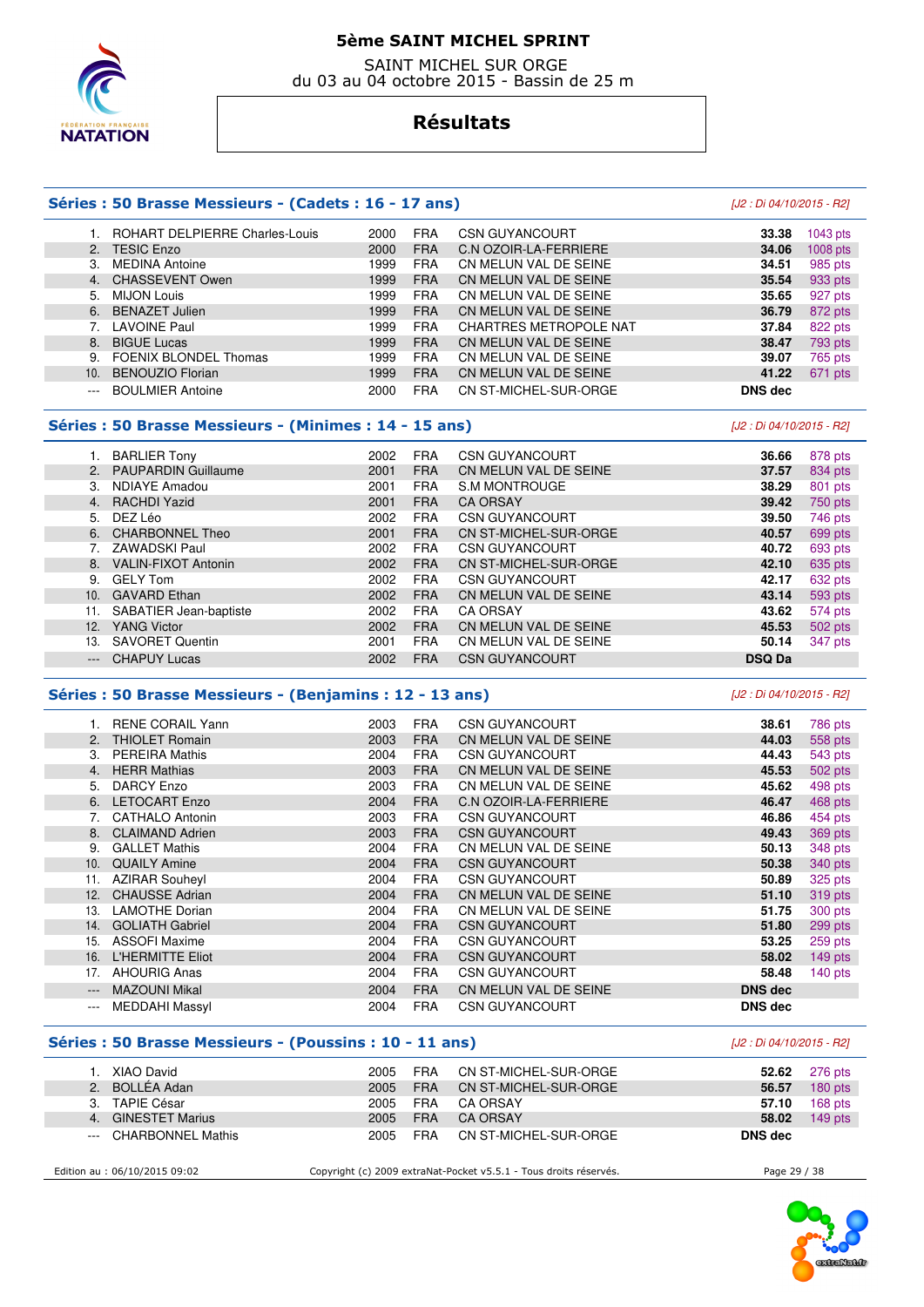

 SAINT MICHEL SUR ORGE du 03 au 04 octobre 2015 - Bassin de 25 m

# **Résultats**

|                                                                                                                                                                                                                                                                                                                                                                                                                                                                            | Séries : 100 Brasse Messieurs - (Juniors/Seniors : 18 ans et plus) |                |                                  |                                                                                 |                                                                   | $[J1: Sa 03/10/2015 - R1]$ |                  |
|----------------------------------------------------------------------------------------------------------------------------------------------------------------------------------------------------------------------------------------------------------------------------------------------------------------------------------------------------------------------------------------------------------------------------------------------------------------------------|--------------------------------------------------------------------|----------------|----------------------------------|---------------------------------------------------------------------------------|-------------------------------------------------------------------|----------------------------|------------------|
| 50 m:                                                                                                                                                                                                                                                                                                                                                                                                                                                                      | 1. CHAUVIN Thomas<br>33.54 (33.54)                                 |                |                                  | 1996<br>FRA<br>100 m: $1:10.67$ (37.13) [1:10.67]                               | US GRIGNY                                                         |                            | 1:10.67 1073 pts |
|                                                                                                                                                                                                                                                                                                                                                                                                                                                                            | 2. ALIBERT Pierre                                                  |                |                                  | <b>FRA</b><br>1996                                                              | <b>STADE DE VANVES</b>                                            | 1:12.90                    | $1016$ pts       |
| 50 m:<br>50 m:                                                                                                                                                                                                                                                                                                                                                                                                                                                             | $33.71$ $(33.71)$<br>3. BENDRIMIA Axel<br>36.60<br>(36.60)         |                | 100 m: 1:12.90                   | $(39.19)$ [1:12.90]<br>1998<br><b>FRA</b><br>100 m: 1:17.70 $(41.10)$ [1:17.70] | CN ST-MICHEL-SUR-ORGE                                             | 1:17.70                    | 898 pts          |
|                                                                                                                                                                                                                                                                                                                                                                                                                                                                            | Séries : 100 Brasse Messieurs - (Cadets : 16 - 17 ans)             |                |                                  |                                                                                 |                                                                   | $[J1: Sa 03/10/2015 - R1]$ |                  |
|                                                                                                                                                                                                                                                                                                                                                                                                                                                                            | 1. BOURSAC CERVERA LORTET Thomas                                   |                |                                  | 1999<br><b>FRA</b>                                                              | STADE DE VANVES                                                   | 1:06.80                    | 1176 pts         |
| $50 m$ :                                                                                                                                                                                                                                                                                                                                                                                                                                                                   | 32.20 (32.20)<br>2. HUILLE Stanislas                               | 100 m: 1:06.80 |                                  | $(34.60)$ [1:06.80]<br>1999<br><b>FRA</b>                                       | <b>SN VERSAILLES</b>                                              | 1:08.53                    | 1129 $pts$       |
| 50 m:                                                                                                                                                                                                                                                                                                                                                                                                                                                                      | 31.87 (31.87)                                                      |                | 100 m: 1:08.53                   | $(36.66)$ [1:08.53]                                                             |                                                                   |                            |                  |
| 50 m:                                                                                                                                                                                                                                                                                                                                                                                                                                                                      | 3. TESIC Enzo<br>34.17 (34.17)                                     |                | 100 m: 1:11.49                   | 2000<br><b>FRA</b><br>$(37.32)$ [1:11.49]                                       | C.N OZOIR-LA-FERRIERE                                             | 1:11.49                    | 1052 pts         |
|                                                                                                                                                                                                                                                                                                                                                                                                                                                                            | 4. LANGLOIS Guillaume                                              |                |                                  | 1999<br><b>FRA</b>                                                              | <b>ES MASSY NATATION</b>                                          | 1:14.34                    | 979 pts          |
| 50 m :                                                                                                                                                                                                                                                                                                                                                                                                                                                                     | 34.26 (34.26)<br>5. JACOLOT Baptiste                               |                | $100 \text{ m}: 1:14.34$         | (40.08)<br>$[1:14.34]$<br>2000<br><b>FRA</b>                                    | <b>ES MASSY NATATION</b>                                          | 1:18.22                    | 885 pts          |
| $50 m$ :                                                                                                                                                                                                                                                                                                                                                                                                                                                                   | 36.78 (36.78)<br>6. DEFFIE Hugo                                    |                | 100 m: 1:18.22                   | $(41.44)$ [1:18.22]<br><b>FRA</b><br>1999                                       | A.O. TRAPPES NATATION                                             | 1:18.92                    | 869 pts          |
| 50 m:                                                                                                                                                                                                                                                                                                                                                                                                                                                                      | 37.82 (37.82)                                                      |                | 100 m: 1:18.92                   | $(41.10)$ [1:18.92]                                                             |                                                                   |                            |                  |
| 50 m:                                                                                                                                                                                                                                                                                                                                                                                                                                                                      | 7. LEPLATRE Remy<br>37.84 (37.84)                                  |                | $100 \text{ m}: 1:20.81$         | <b>FRA</b><br>2000<br>$(42.97)$ [1:20.81]                                       | CN ST-MICHEL-SUR-ORGE                                             | 1:20.81                    | 825 pts          |
| 50 m:                                                                                                                                                                                                                                                                                                                                                                                                                                                                      | 8. BIDEL Maxime<br>38.36 (38.36)                                   |                | $100 \text{ m}: 1:21.10$         | 1999<br><b>FRA</b><br>$(42.74)$ [1:21.10]                                       | <b>STADE DE VANVES</b>                                            | 1:21.10                    | 818 pts          |
| 50 m:                                                                                                                                                                                                                                                                                                                                                                                                                                                                      | 9. OUALID Tristan<br>40.24 (40.24)                                 |                | 100 m: 1:25.49                   | <b>FRA</b><br>1999<br>$(45.25)$ [1:25.49]                                       | ESPADON VÉLIZY-VILLACOUBLAY                                       | 1:25.49                    | 721 pts          |
|                                                                                                                                                                                                                                                                                                                                                                                                                                                                            | 10. VINCENT Louis                                                  |                |                                  | 1999<br><b>FRA</b>                                                              | EN LONGJUMEAU                                                     | 1:27.26                    | 684 pts          |
| 50 m:                                                                                                                                                                                                                                                                                                                                                                                                                                                                      | 41.41 (41.41)<br>11. LACOSTE Jean                                  |                | 100 m: 1:27.26                   | (45.85)<br>[1:27.26]<br>1999<br><b>FRA</b>                                      | CN ST-MICHEL-SUR-ORGE                                             | 1:30.86                    | 611 pts          |
| $50 m$ :<br>50 m:                                                                                                                                                                                                                                                                                                                                                                                                                                                          | 41.21 (41.21)<br>12. HUCHARD Antonin<br>43.77 (43.77)              |                | 100 m: 1:30.86<br>100 m: 1:32.33 | $(49.65)$ [1:30.86]<br><b>FRA</b><br>2000<br>(48.56)<br>[1:32.33]               | CN ST-MICHEL-SUR-ORGE                                             | 1:32.33                    | 583 pts          |
| $50 m$ :                                                                                                                                                                                                                                                                                                                                                                                                                                                                   | 13. BOULMIER Antoine<br>45.70 (45.70)                              |                | 100 m: 1:35.98                   | <b>FRA</b><br>2000<br>$(50.28)$ [1:35.98]                                       | CN ST-MICHEL-SUR-ORGE                                             | 1:35.98                    | 515 pts          |
| $\frac{1}{2} \left( \frac{1}{2} \right) \left( \frac{1}{2} \right) \left( \frac{1}{2} \right) \left( \frac{1}{2} \right) \left( \frac{1}{2} \right) \left( \frac{1}{2} \right) \left( \frac{1}{2} \right) \left( \frac{1}{2} \right) \left( \frac{1}{2} \right) \left( \frac{1}{2} \right) \left( \frac{1}{2} \right) \left( \frac{1}{2} \right) \left( \frac{1}{2} \right) \left( \frac{1}{2} \right) \left( \frac{1}{2} \right) \left( \frac{1}{2} \right) \left( \frac$ | <b>GNAHORE Romain</b>                                              |                |                                  | <b>FRA</b><br>1999                                                              | CN ST-MICHEL-SUR-ORGE                                             | <b>DNS dec</b>             |                  |
|                                                                                                                                                                                                                                                                                                                                                                                                                                                                            | Séries : 100 Brasse Messieurs - (Minimes : 14 - 15 ans)            |                |                                  |                                                                                 |                                                                   | [J1 : Sa 03/10/2015 - R1]  |                  |
| 50 m:                                                                                                                                                                                                                                                                                                                                                                                                                                                                      | 1. OUNOUGHI Ihsane<br>36.39 (36.39)                                |                | 100 m: 1:17.09                   | 2001<br><b>FRA</b><br>$(40.70)$ [1:17.09]                                       | <b>ES MASSY NATATION</b>                                          | 1:17.09                    | 912 pts          |
|                                                                                                                                                                                                                                                                                                                                                                                                                                                                            | 2. ANDRÉ Loic<br>36.04 (36.04)                                     |                | $100 \text{ m}: 1:17.20$         | 2001<br><b>FRA</b><br>$(41.16)$ [1:17.20]                                       | A.O. TRAPPES NATATION                                             | 1:17.20                    | 910 pts          |
| 50 m:<br>50 m:                                                                                                                                                                                                                                                                                                                                                                                                                                                             | 3. DIVARET Kieran<br>37.70 (37.70)                                 |                |                                  | 2001 FRA<br>$100 \text{ m}: 1:19.45$ (41.75) [1:19.45]                          | STADE DE VANVES                                                   |                            | 1:19.45 856 pts  |
|                                                                                                                                                                                                                                                                                                                                                                                                                                                                            | 4. GUILLAUME Vincent                                               |                |                                  | <b>FRA</b><br>2002                                                              | ES MASSY NATATION                                                 | 1:19.58                    | 853 pts          |
| 50 m:                                                                                                                                                                                                                                                                                                                                                                                                                                                                      | 38.19 (38.19)<br>5. GILLES William                                 |                | $100 \text{ m}: 1:19.58$         | $(41.39)$ [1:19.58]<br><b>FRA</b><br>2002                                       | <b>ES MASSY NATATION</b>                                          | 1:20.14                    | 840 pts          |
| 50 m:                                                                                                                                                                                                                                                                                                                                                                                                                                                                      | 38.07 (38.07)<br>6. GRÉMILLON Mattéo                               |                | 100 m: 1:20.14                   | $(42.07)$ [1:20.14]<br>2001<br><b>FRA</b>                                       | A.O. TRAPPES NATATION                                             | 1:20.38                    | 835 pts          |
| $50 m$ :                                                                                                                                                                                                                                                                                                                                                                                                                                                                   | 37.97 (37.97)<br>7. BONEL Antonyn                                  |                | 100 m: 1:20.38                   | (42.41)<br>[1:20.38]<br>2001<br><b>FRA</b>                                      | CN ST-MICHEL-SUR-ORGE                                             | 1:21.26                    | 815 pts          |
| 50 m:                                                                                                                                                                                                                                                                                                                                                                                                                                                                      | 38.18 (38.18)<br>8. FENIOU Erwan                                   |                | 100 m: 1:21.26                   | $(43.08)$ [1:21.26]<br>2001<br><b>FRA</b>                                       | A.O. TRAPPES NATATION                                             | 1:22.16                    | 794 pts          |
| 50 m:                                                                                                                                                                                                                                                                                                                                                                                                                                                                      | 39.67 (39.67)<br>9. TAYLAN Noyan                                   |                | 100 m: 1:22.16                   | $(42.49)$ [1:22.16]<br>2002<br><b>FRA</b>                                       | STADE DE VANVES                                                   | 1:22.72                    | 782 pts          |
| $50 m$ :                                                                                                                                                                                                                                                                                                                                                                                                                                                                   | 38.84 (38.84)                                                      |                |                                  | 100 m: 1:22.72 (43.88) [1:22.72]                                                |                                                                   |                            |                  |
| $50 m$ :                                                                                                                                                                                                                                                                                                                                                                                                                                                                   | 10. OUHAYOUN Theo<br>40.64 (40.64)                                 |                | 100 m: 1:24.25                   | 2002<br><b>FRA</b><br>$(43.61)$ [1:24.25]                                       | ESPADON VELIZY-VILLACOUBLAY                                       | 1:24.25                    | 748 pts          |
| 50 m:                                                                                                                                                                                                                                                                                                                                                                                                                                                                      | 11. WATTEZ Luc<br>39.46 (39.46)                                    |                | $100 \text{ m}: 1:24.45$         | 2002<br>FRA<br>$(44.99)$ [1:24.45]                                              | C.N OZOIR-LA-FERRIERE                                             | 1:24.45                    | 744 pts          |
|                                                                                                                                                                                                                                                                                                                                                                                                                                                                            | Edition au : 06/10/2015 09:02                                      |                |                                  |                                                                                 | Copyright (c) 2009 extraNat-Pocket v5.5.1 - Tous droits réservés. | Page 30 / 38               |                  |

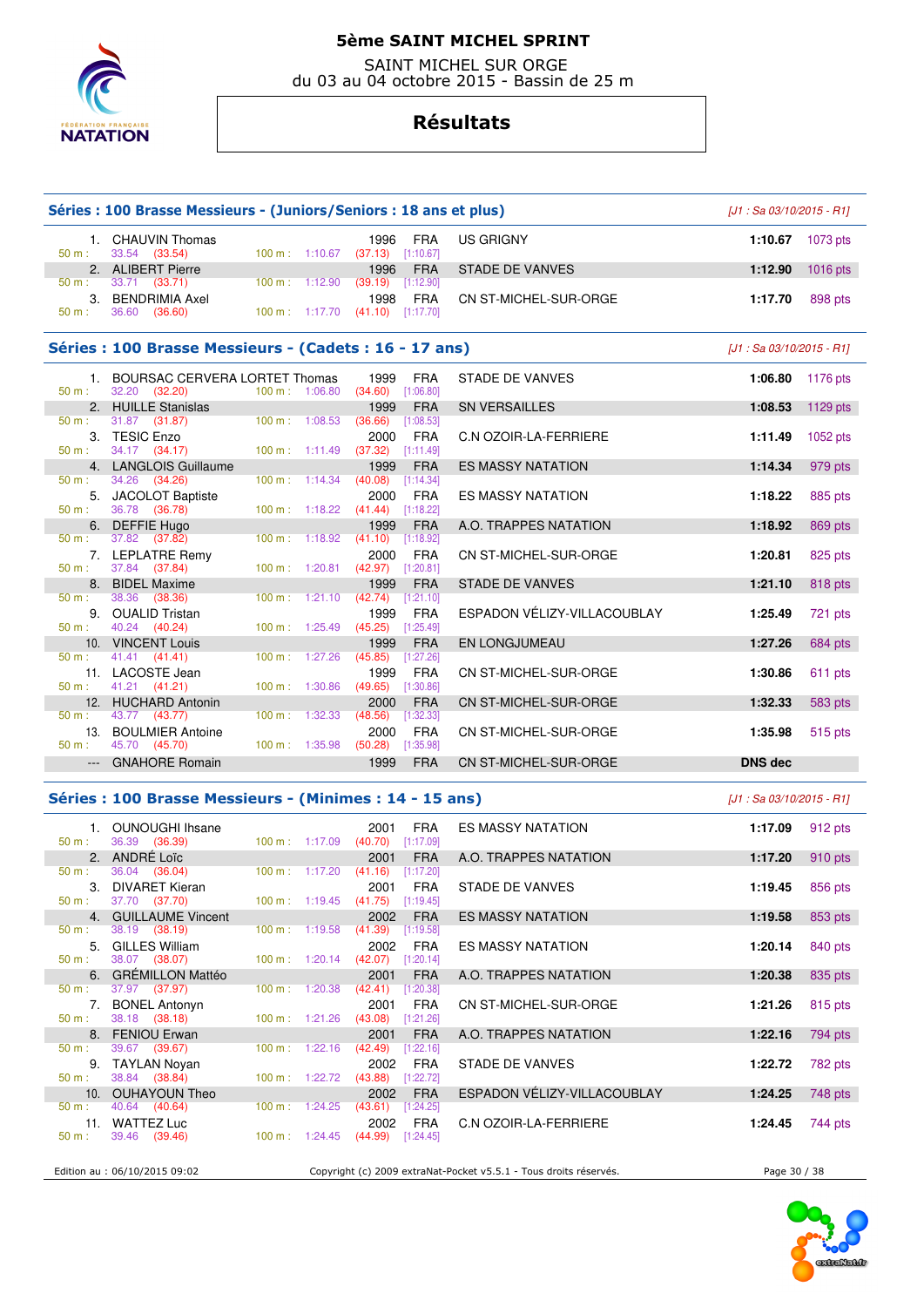

 SAINT MICHEL SUR ORGE du 03 au 04 octobre 2015 - Bassin de 25 m

# **Résultats**

|                     | (Suite) Séries : 100 Brasse Messieurs - (Minimes : 14 - 15 ans) |                   |         |                                            |                           |                          | $[J1: Sa 03/10/2015 - R1]$ |         |
|---------------------|-----------------------------------------------------------------|-------------------|---------|--------------------------------------------|---------------------------|--------------------------|----------------------------|---------|
|                     | 12. NDIAYE Amadou                                               |                   |         | 2001                                       | <b>FRA</b>                | S.M MONTROUGE            | 1:25.33                    | 725 pts |
| 50 m:               | 39.88 (39.88)<br>13. GRANDIN MARTIN Numa                        | 100 m: 1:25.33    |         | $(45.45)$ [1:25.33]<br>2002                | <b>FRA</b>                | <b>ES MASSY NATATION</b> | 1:25.53                    | 721 pts |
| 50 m:               | 39.88 (39.88)                                                   | 100 m: 1:25.53    |         | $(45.65)$ [1:25.53]                        |                           |                          |                            |         |
| 50 m:               | 14. CHARBONNEL Theo<br>41.60<br>(41.60)                         | 100 m: 1:27.31    |         | 2001<br>$(45.71)$ [1:27.31]                | <b>FRA</b>                | CN ST-MICHEL-SUR-ORGE    | 1:27.31                    | 683 pts |
| 50 m:               | 15. JULIEN Tristan<br>41.02 (41.02)                             | 100 m: 1:29.11    |         | 2002<br>$(48.09)$ [1:29.11]                | <b>FRA</b>                | EN LONGJUMEAU            | 1:29.11                    | 646 pts |
| 50 m:               | 16. MENETRIEUX Clement<br>42.90 (42.90)                         | 100 m: 1:29.51    |         | 2001<br>$(46.61)$ [1:29.51]                | <b>FRA</b>                | <b>STADE DE VANVES</b>   | 1:29.51                    | 638 pts |
|                     | 17. VALIN-FIXOT Antonin                                         |                   |         | 2002                                       | <b>FRA</b>                | CN ST-MICHEL-SUR-ORGE    | 1:29.80                    | 632 pts |
| $50 m$ :            | 41.04 (41.04)<br>18. LAURENT Cyprien                            | 100 m: 1:29.80    |         | $(48.76)$ [1:29.80]<br>2002                | <b>FRA</b>                | CN ST-MICHEL-SUR-ORGE    | 1:32.67                    | 576 pts |
| 50 m:               | 44.62<br>(44.62)<br>19. CHARBONNEL Ethan                        | 100 m: 1:32.67    |         | $(48.05)$ [1:32.67]<br>2002                | <b>FRA</b>                | CN ST-MICHEL-SUR-ORGE    | 1:36.38                    | 508 pts |
| 50 m:               | 46.28 (46.28)                                                   | 100 m: 1:36.38    |         | $(50.10)$ [1:36.38]                        |                           |                          |                            |         |
| 50 m:               | 20. GEORGES Enzo<br>47.19 (47.19)                               |                   |         | 2002<br>100 m: 1:50.57 (1:03.38) [1:50.57] | <b>FRA</b>                | CN ST-MICHEL-SUR-ORGE    | 1:50.57                    | 285 pts |
| $\qquad \qquad - -$ | <b>LEBRETON Matis</b>                                           |                   |         | 2001                                       | <b>FRA</b>                | A.O. TRAPPES NATATION    | DNS dec                    |         |
|                     | Séries : 100 Brasse Messieurs - (Benjamins : 12 - 13 ans)       |                   |         |                                            |                           |                          | $[J1: Sa 03/10/2015 - R1]$ |         |
|                     | 1. CRETET Dorian                                                |                   |         | 2003                                       | <b>FRA</b>                | <b>ES MASSY NATATION</b> | 1:27.80                    | 673 pts |
| $50 m$ :            | 41.47 (41.47)<br>2. CHAMAYOU Gael                               | 100 m: 1:27.80    |         | $(46.33)$ $[1:27.80]$<br>2003              | <b>FRA</b>                | <b>ES MASSY NATATION</b> | 1:29.20                    | 644 pts |
| 50 m:               | 42.81<br>(42.81)<br>3. TETART Martin                            | 100 m: 1:29.20    |         | $(46.39)$ [1:29.20]<br>2003                | <b>FRA</b>                | CN ST-MICHEL-SUR-ORGE    | 1:31.76                    | 594 pts |
| 50 m:               | 42.65 (42.65)                                                   |                   |         | 100 m: 1:31.76 (49.11) [1:31.76]           |                           |                          |                            |         |
| 50 m:               | 4. KAILASAPILLAI Vithusan<br>43.28 (43.28)                      | 100 m: 1:32.46    |         | 2003<br>(49.18)                            | <b>FRA</b><br>[1:32.46]   | <b>ES MASSY NATATION</b> | 1:32.46                    | 580 pts |
| $50 m$ :            | 5. MONTELEONE Thomas<br>43.32 (43.32)                           | 100 m: 1:33.89    |         | 2004<br>$(50.57)$ [1:33.89]                | <b>FRA</b>                | <b>ES MASSY NATATION</b> | 1:33.89                    | 553 pts |
| 50 m:               | 6. VAREILLAUD Maxime<br>44.75 (44.75)                           | 100 m: 1:36.10    |         | 2003                                       | <b>FRA</b>                | CN ST-MICHEL-SUR-ORGE    | 1:36.10                    | 513 pts |
|                     | 7. DESHAIES-LEVREZ Enzo                                         |                   |         | $(51.35)$ [1:36.10]<br>2003                | <b>FRA</b>                | CN ST-MICHEL-SUR-ORGE    | 1:36.60                    | 504 pts |
| $50 m$ :            | 45.33 (45.33)<br>8. LANGLAIS Leo                                | 100 m: 1:36.60    |         | $(51.27)$ [1:36.60]<br>2004                | <b>FRA</b>                | <b>ES MASSY NATATION</b> | 1:37.68                    | 484 pts |
| 50 m:               | 46.02<br>(46.02)<br>9. LETOCART Enzo                            | 100 m: 1:37.68    |         | (51.66)<br>2004                            | $[1:37.68]$<br><b>FRA</b> | C.N OZOIR-LA-FERRIERE    | 1:40.02                    | 444 pts |
| 50 m:               | 46.52 (46.52)                                                   | $100 m$ : 1:40.02 |         | (53.50)                                    | [1:40.02]                 |                          |                            |         |
| 50 m:               | 10. WINKLER Hugo<br>47.73 (47.73)                               | 100 m: 1:40.09    |         | 2004<br>$(52.36)$ [1:40.09]                | <b>FRA</b>                | CN ST-MICHEL-SUR-ORGE    | 1:40.09                    | 443 pts |
| 50 m:               | 11. TAMILALAGAN Sriven<br>47.22 (47.22)                         |                   |         | 2003<br>100 m: 1:42.34 (55.12) [1:42.34]   | FRA                       | <b>US GRIGNY</b>         | 1:42.34                    | 406 pts |
| 50 m:               | 12. LAVIGNE Mathieu<br>48.54 (48.54)                            | 100 m: 1:42.35    |         | 2003<br>(53.81)                            | <b>FRA</b><br>[1:42.35]   | <b>ES MASSY NATATION</b> | 1:42.35                    | 406 pts |
|                     | 13. BRAIZE Neo                                                  |                   |         | 2004                                       | <b>FRA</b>                | ES MASSY NATATION        | 1:43.37                    | 390 pts |
| 50 m:               | 49.59 (49.59)<br>14. AZOUIGUI Omar                              | 100 m: 1:43.37    |         | $(53.78)$ [1:43.37]<br>2004                | <b>FRA</b>                | <b>US GRIGNY</b>         | 1:43.60                    | 386 pts |
| $50 m$ :            | 48.66<br>(48.66)<br>15. LEMPIRE Loris                           | 100 m: 1:43.60    |         | $(54.94)$ [1:43.60]<br>2004                | <b>FRA</b>                | ES MASSY NATATION        | 1:44.06                    | 379 pts |
| 50 m:               | 48.73 (48.73)                                                   | 100 m: 1:44.06    |         | $(55.33)$ [1:44.06]                        |                           |                          |                            |         |
| 16.<br>50 m:        | <b>PILLAULT Lukas</b><br>50.64 (50.64)                          | 100 m :           | 1:44.95 | 2004<br>$(54.31)$ [1:44.95]                | <b>FRA</b>                | <b>ES MASSY NATATION</b> | 1:44.95                    | 366 pts |
| 50 m:               | 17. GRASSI Matheo<br>50.16 (50.16)                              | 100 m: 1:45.32    |         | 2004<br>$(55.16)$ [1:45.32]                | <b>FRA</b>                | CN ST-MICHEL-SUR-ORGE    | 1:45.32                    | 360 pts |
|                     | 18. COCHARD Mathieu<br>50.41 (50.41)                            |                   | 1:46.98 | 2004                                       | <b>FRA</b>                | <b>ES MASSY NATATION</b> | 1:46.98                    | 335 pts |
| 50 m:               | 19. DEGUILLE Thomas                                             | 100 m :           |         | $(56.57)$ [1:46.98]<br>2003                | FRA                       | C.N OZOIR-LA-FERRIERE    | 1:48.03                    | 320 pts |
| $50 m$ :            | 50.78 (50.78)                                                   | 100 m: 1:48.03    |         | $(57.25)$ [1:48.03]                        |                           |                          |                            |         |

Edition au : 06/10/2015 09:02 Copyright (c) 2009 extraNat-Pocket v5.5.1 - Tous droits réservés. Page 31 / 38

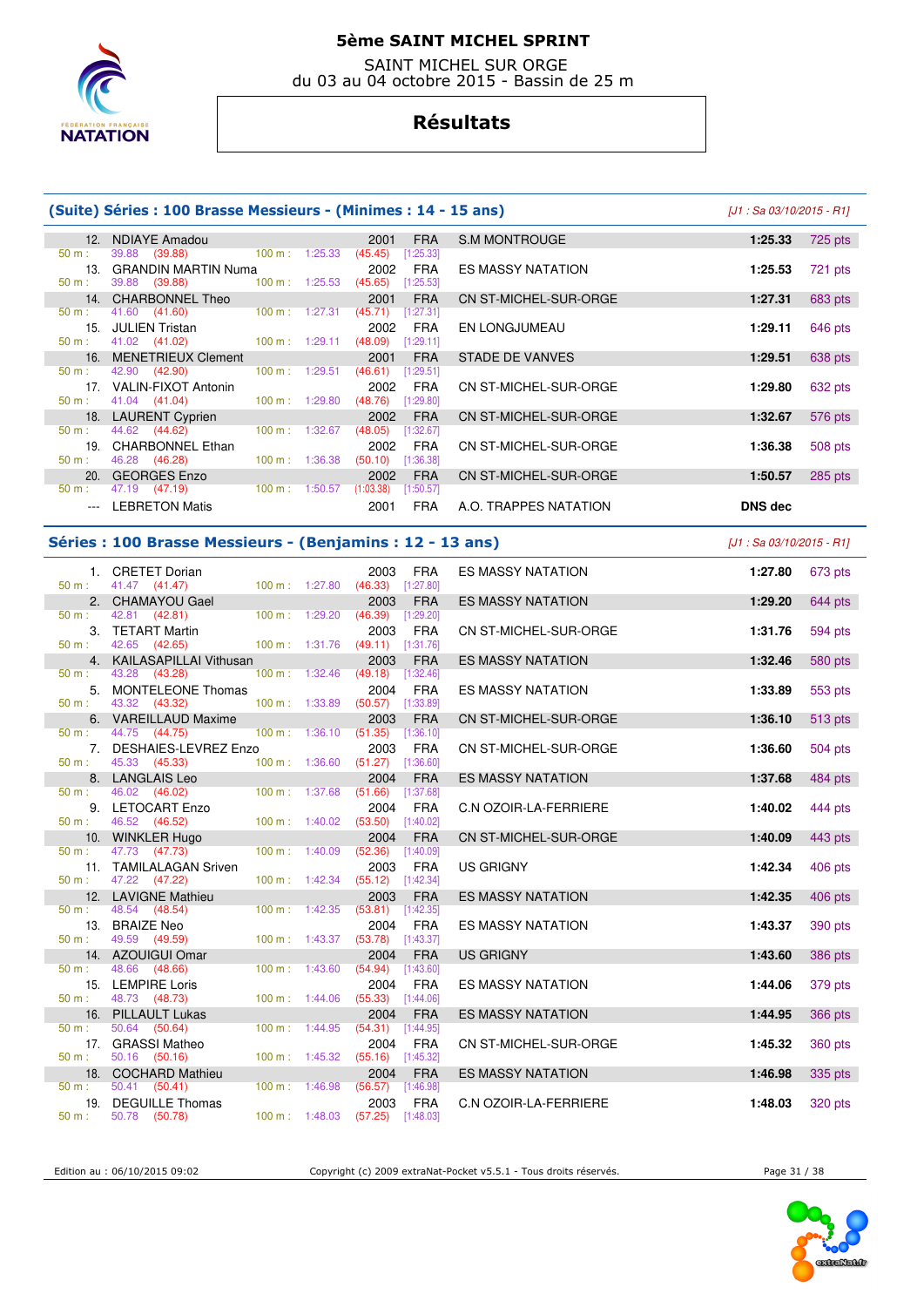

 SAINT MICHEL SUR ORGE du 03 au 04 octobre 2015 - Bassin de 25 m

# **Résultats**

|          | (Suite) Séries : 100 Brasse Messieurs - (Benjamins : 12 - 13 ans) |                           |                                     |                          |                            |  |  |  |  |  |  |
|----------|-------------------------------------------------------------------|---------------------------|-------------------------------------|--------------------------|----------------------------|--|--|--|--|--|--|
|          | 20. CARPENTIER Ilan                                               |                           | 2003<br><b>FRA</b>                  | <b>ES MASSY NATATION</b> | 1:49.80<br>295 pts         |  |  |  |  |  |  |
| 50 m:    | $51.11$ $(51.11)$                                                 | 100 m: 1:49.80            | (58.69)<br>[1:49.80]                |                          |                            |  |  |  |  |  |  |
| $50 m$ : | 21. NEVOT Romain<br>52.63 (52.63)                                 | 100 m: 1:50.55            | 2004<br>FRA<br>(57.92)<br>[1:50.55] | A.O. TRAPPES NATATION    | 285 pts<br>1:50.55         |  |  |  |  |  |  |
|          | 22. HUREL Mathieu                                                 |                           | 2004<br><b>FRA</b>                  | <b>ES MASSY NATATION</b> | 284 pts<br>1:50.62         |  |  |  |  |  |  |
| $50 m$ : | $51.61$ (51.61)                                                   | 100 m: 1:50.62            | (59.01)<br>[1:50.62]                |                          |                            |  |  |  |  |  |  |
|          | 23. PAGE Adrien                                                   |                           | 2004<br>FRA                         | CN ST-MICHEL-SUR-ORGE    | $281$ pts<br>1:50.84       |  |  |  |  |  |  |
| 50 m:    | 53.09 (53.09)                                                     | $100 \text{ m}$ : 1:50.84 | (57.75)<br>[1:50.84]                |                          |                            |  |  |  |  |  |  |
|          | 24. CHOGNARD Rudy                                                 |                           | 2003<br><b>FRA</b>                  | C.N OZOIR-LA-FERRIERE    | 280 pts<br>1:50.93         |  |  |  |  |  |  |
| 50 m:    | 53.83 (53.83)                                                     | 100 m: 1:50.93            | (57.10)<br>[1:50.93]                |                          |                            |  |  |  |  |  |  |
|          | 25. NOUVEL Bastien                                                |                           | 2004<br>FRA                         | A.O. TRAPPES NATATION    | 1:53.50<br>247 pts         |  |  |  |  |  |  |
| 50 m:    | 52.85 (52.85)                                                     | $100 \text{ m}: 1:53.50$  | (1:00.65)<br>[1:53.50]              |                          |                            |  |  |  |  |  |  |
|          | 26. DA CUNHA David                                                |                           | 2003<br><b>FRA</b>                  | CN ST-MICHEL-SUR-ORGE    | 242 pts<br>1:53.90         |  |  |  |  |  |  |
| 50 m:    | 53.76 (53.76)                                                     | 100 m: 1:53.90            | (1:00.14)<br>[1:53.90]              |                          |                            |  |  |  |  |  |  |
|          | 27. ALBERT Nahil                                                  |                           | 2004<br>FRA                         | A.O. TRAPPES NATATION    | 1:54.02<br>$241$ pts       |  |  |  |  |  |  |
| $50 m$ : | 53.20 (53.20)                                                     | 100 m: 1:54.02            | (1:00.82)<br>[1:54.02]              |                          |                            |  |  |  |  |  |  |
| $50 m$ : | 28. BOCQUEL Tristan<br>55.18 (55.18)                              | 100 m: 1:56.59  (1:01.41) | 2004<br><b>FRA</b><br>[1:56.59]     | CN ST-MICHEL-SUR-ORGE    | $210$ pts<br>1:56.59       |  |  |  |  |  |  |
|          | 29. KEBIRI Mohamed-Aymen                                          |                           | 2004<br>FRA                         | US GRIGNY                | 2:00.52<br>$167$ pts       |  |  |  |  |  |  |
| 50 m:    | 55.27 (55.27) 100 m : 2:00.52 (1:05.25) [2:00.52]                 |                           |                                     |                          |                            |  |  |  |  |  |  |
|          |                                                                   |                           |                                     |                          |                            |  |  |  |  |  |  |
|          | Séries : 100 Brasse Messieurs - (Poussins : 10 - 11 ans)          |                           |                                     |                          | $[J1: Sa 03/10/2015 - R1]$ |  |  |  |  |  |  |

|          | 1. XIAO David        |                          | 2005 FRA                                      | CN ST-MICHEL-SUR-ORGE          | <b>1:47.44</b> 329 pts |         |
|----------|----------------------|--------------------------|-----------------------------------------------|--------------------------------|------------------------|---------|
| 50 m:    | 50.73 (50.73)        |                          | 100 m : 1:47.44 (56.71) [1:47.44]             |                                |                        |         |
|          | 2. BOLLÉA Adan       |                          |                                               | 2005 FRA CN ST-MICHEL-SUR-ORGE | 1:53.84                | 243 pts |
| $50 m$ : | 52.89 (52.89)        | $100 \text{ m}: 1:53.84$ | $(1:00.95)$ $[1:53.84]$                       |                                |                        |         |
|          | 3. CHARBONNEL Mathis |                          | 2005 FRA                                      | CN ST-MICHEL-SUR-ORGE          | $2:03.15$ 141 pts      |         |
| 50 m:    | 57.56 (57.56)        |                          | $100 \text{ m}$ : 2:03.15 (1:05.59) [2:03.15] |                                |                        |         |

#### Séries : 50 Papillon Messieurs - (Juniors/Seniors : 18 ans et plus) *[J2 : Di 04/10/2015 - R2]*

|     | 1. TURPIN Fabrice        | 1995 | <b>FRA</b> | CN MELUN VAL DE SEINE         | 25.34 | $1257$ pts |
|-----|--------------------------|------|------------|-------------------------------|-------|------------|
|     | 2. NOYON Alexandre       | 1997 | <b>FRA</b> | <b>CHARTRES METROPOLE NAT</b> | 26.91 | 1160 $pts$ |
| 3.  | <b>BECQUET Mathias</b>   | 1995 | <b>FRA</b> | <b>S.M MONTROUGE</b>          | 27.02 | 1153 pts   |
| 4.  | ZENASNI Yanis            | 1995 | <b>FRA</b> | CN MELUN VAL DE SEINE         | 27.14 | 1146 pts   |
| 5.  | <b>SAMOKINE Yann</b>     | 1997 | <b>FRA</b> | CN MELUN VAL DE SEINE         | 27.89 | $1101$ pts |
| 6.  | <b>ROUBIOL Titouan</b>   | 1997 | <b>FRA</b> | CN MELUN VAL DE SEINE         | 28.19 | 1083 pts   |
|     | <b>MARTINS Dimitry</b>   | 1998 | <b>FRA</b> | US GRIGNY                     | 28.28 | 1078 pts   |
| 8.  | <b>BENDRIMIA Axel</b>    | 1998 | <b>FRA</b> | CN ST-MICHEL-SUR-ORGE         | 28.34 | 1074 pts   |
| 8.  | <b>TONNEAU Guillaume</b> | 1998 | <b>FRA</b> | CN ST-MICHEL-SUR-ORGE         | 28.34 | 1074 pts   |
| 10. | <b>LATIMIER Flavien</b>  | 1997 | <b>FRA</b> | <b>CHARTRES METROPOLE NAT</b> | 28.46 | 1067 pts   |
| 11. | <b>MARCHESE Nicolas</b>  | 1997 | <b>FRA</b> | <b>CA ORSAY</b>               | 29.27 | $1021$ pts |
| 12. | <b>GERMAIN Alexandre</b> | 1998 | <b>FRA</b> | C.N OZOIR-LA-FERRIERE         | 30.07 | 975 pts    |
| 13. | <b>NEUVILLE Titouan</b>  | 1998 | <b>FRA</b> | <b>CA ORSAY</b>               | 30.72 | 940 pts    |
| 14. | <b>BERINGUE Hugo</b>     | 1998 | <b>FRA</b> | <b>CA ORSAY</b>               | 30.83 | 933 pts    |
| 15. | <b>RECOURSE Clément</b>  | 1998 | <b>FRA</b> | CN ST-MICHEL-SUR-ORGE         | 31.01 | 924 pts    |
| 16. | <b>BERTE Adrien</b>      | 1998 | <b>FRA</b> | CN MELUN VAL DE SEINE         | 31.16 | 916 pts    |
| 17. | SEGUIN Rémi              | 1997 | FRA        | CN MELUN VAL DE SEINE         | 31.72 | 886 pts    |
| 18. | <b>CHEDRI Samy</b>       | 1997 | <b>FRA</b> | CN MELUN VAL DE SEINE         | 33.59 | 789 pts    |
| 19. | <b>MOREAU Quentin</b>    | 1998 | <b>FRA</b> | CN MELUN VAL DE SEINE         | 34.76 | 731 pts    |

#### **Séries : 50 Papillon Messieurs - (Cadets : 16 - 17 ans)** [J2 : Di 04/10/2015 - R2]

| LINO Rafaël         | 1999   | FRA        | C.N OZOIR-LA-FERRIERE  | 26.93 | 1159 pts              |
|---------------------|--------|------------|------------------------|-------|-----------------------|
| 2. MEDINA Antoine   | 1999 - | <b>FRA</b> | CN MELUN VAL DE SEINE  |       | <b>28.80</b> 1048 pts |
| 3. SUMEIRE Eliott   | 1999   | FRA        | CA ORSAY               |       | <b>29.03</b> 1034 pts |
| 4. CHIABRANDO Lucas | 1999   | <b>FRA</b> | CHARTRES METROPOLE NAT |       | <b>29.30</b> 1019 pts |
| 5. CHASSEVENT Owen  | 1999.  | FRA        | CN MELUN VAL DE SEINE  |       | <b>29.45</b> 1010 pts |

T.

 **Edition au : 06/10/2015 09:02 Copyright (c) 2009 extraNat-Pocket v5.5.1 - Tous droits réservés. Page 32 / 38** 

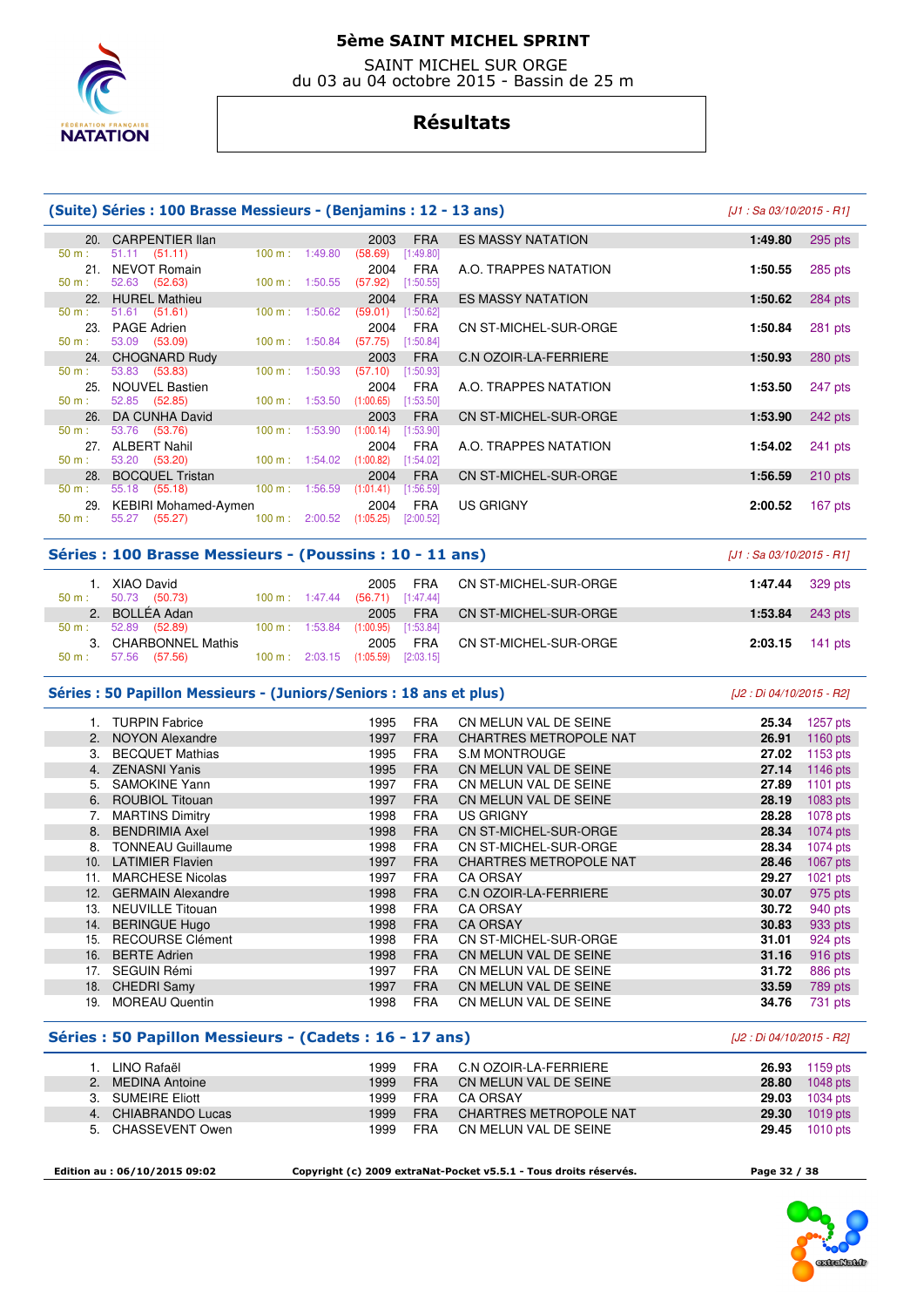

#### **5ème SAINT MICHEL SPRINT SAINT MICHEL SUR ORGE du 03 au 04 octobre 2015 - Bassin de 25 m**

### **Résultats**

### **(Suite) Séries : 50 Papillon Messieurs - (Cadets : 16 - 17 ans) [J2 : Di 04/10/2015 - R2]**

#### 6. BENAZET Julien 1999 FRA CN MELUN VAL DE SEINE **29.53** 1006 pts 7. FOENIX BLONDEL Thomas 1999 FRA CN MELUN VAL DE SEINE **29.74** 994 pts 8. DELMAS Quentin 1999 FRA CHARTRES METROPOLE NAT **29.75** 993 pts 9. BECQUET Julien 1999 FRA S.M MONTROUGE **29.83** 989 pts 10. MIJON Louis 1999 FRA CN MELUN VAL DE SEINE **30.41** 957 pts 11. ROHART DELPIERRE Charles-Louis 2000 FRA CSN GUYANCOURT **30.55** 949 pts 12. BIGUE Lucas 1999 FRA CN MELUN VAL DE SEINE **31.03** 923 pts 13. CARON Arthur 2000 FRA CHARTRES METROPOLE NAT **31.38** 904 pts 14. MARY David 2000 FRA US GRIGNY **31.68** 888 pts 15. LEPLATRE Remy 2000 FRA CN ST-MICHEL-SUR-ORGE **32.79** 830 pts 16. BENOUZIO Florian 1999 FRA CN MELUN VAL DE SEINE **34.30** 754 pts 17. LACOSTE Jean 1999 FRA CN ST-MICHEL-SUR-ORGE **34.90** 724 pts 18. HUCHARD Antonin 2000 FRA CN ST-MICHEL-SUR-ORGE **35.30** 705 pts 1999 FRA CN ST-MICHEL-SUR-ORGE **36.49** 650 pts

### **Séries : 50 Papillon Messieurs - (Minimes : 14 - 15 ans)** [J2 : Di 04/10/2015 - R2]

 1. PAUPARDIN Guillaume 2001 FRA CN MELUN VAL DE SEINE **29.31** 1018 pts 2. BONEL Antonyn 2001 FRA CN ST-MICHEL-SUR-ORGE **30.31** 962 pts 3. DEZ Léo 2002 FRA CSN GUYANCOURT **30.59** 947 pts 3. KORNELUK Ilya 2001 BLR US GRIGNY **30.59 30.59**  5. POUMAREDE Julien 2001 FRA CN ST-MICHEL-SUR-ORGE **30.84** 933 pts 6. GAVARD Ethan 2002 FRA CN MELUN VAL DE SEINE **31.75** 884 pts 7. LE GALL Théophile 2001 FRA S.M MONTROUGE **32.43** 848 pts 8. RAHAJARIMANANA Mendrika 2001 MAD US GRIGNY **33.15** 811 pts 9. BARLIER Tony 2002 FRA CSN GUYANCOURT **33.52** 792 pts 10. CHAPUY Lucas 2002 FRA CSN GUYANCOURT **34.15** 761 pts 11. NEUVILLE Malo 2001 FRA CA ORSAY **34.20** 758 pts 12. GELY Tom **34.88 2002 FRA CSN GUYANCOURT**<br>13. CHARBONNEL Theo 2001 FRA CN ST-MICHEL-SUR-ORGE 35.17 711 pts 13. CHARBONNEL Theo 2001 FRA CN ST-MICHEL-SUR-ORGE **35.17** 711 pts 14. JULIEN Noé 2002 FRA CA ORSAY **36.43** 653 pts 15. ZAWADSKI Paul 2002 FRA CSN GUYANCOURT **37.42** 608 pts 16. COLAS Norman 2002 FRA C.N OZOIR-LA-FERRIERE **42.76** 396 pts 17. YANG Victor 2002 FRA CN MELUN VAL DE SEINE **43.91** 356 pts 18. SAVORET Quentin 2001 FRA CN MELUN VAL DE SEINE **49.08** 203 pts 19. GEORGES Enzo 2002 FRA CN ST-MICHEL-SUR-ORGE **49.53** 191 pts

### **Séries : 50 Papillon Messieurs - (Benjamins : 12 - 13 ans)** [J2 : Di 04/10/2015 - R2]

|                | <b>RENE CORAIL Yann</b>  | 2003 | <b>FRA</b> | <b>CSN GUYANCOURT</b>        | 32.90 | 824 pts   |
|----------------|--------------------------|------|------------|------------------------------|-------|-----------|
| 2 <sub>1</sub> | <b>PEREIRA Mathis</b>    | 2004 | <b>FRA</b> | <b>CSN GUYANCOURT</b>        | 36.90 | 631 pts   |
| 3.             | <b>LETOCART Enzo</b>     | 2004 | <b>FRA</b> | C.N OZOIR-LA-FERRIERE        | 38.45 | 564 pts   |
| 4.             | <b>CATHALO Antonin</b>   | 2003 | <b>FRA</b> | <b>CSN GUYANCOURT</b>        | 38.82 | 548 pts   |
| 5.             | <b>CLAIMAND Adrien</b>   | 2003 | <b>FRA</b> | <b>CSN GUYANCOURT</b>        | 39.75 | 510 pts   |
| 6.             | <b>NEBOR Maxence</b>     | 2003 | <b>FRA</b> | <b>CA ORSAY</b>              | 40.43 | 483 pts   |
|                | <b>THIOLET Romain</b>    | 2003 | <b>FRA</b> | CN MELUN VAL DE SEINE        | 41.51 | 441 pts   |
| 8.             | <b>QUAILY Amine</b>      | 2004 | <b>FRA</b> | <b>CSN GUYANCOURT</b>        | 42.55 | 403 pts   |
| 9.             | DARCY Enzo               | 2003 | <b>FRA</b> | CN MELUN VAL DE SEINE        | 43.51 | 369 pts   |
| 10.            | <b>LACLARE Alexandre</b> | 2004 | <b>FRA</b> | <b>C.N OZOIR-LA-FERRIERE</b> | 43.76 | 361 pts   |
| 11.            | <b>AZIRAR Souheyl</b>    | 2004 | <b>FRA</b> | <b>CSN GUYANCOURT</b>        | 44.57 | 334 pts   |
| 12.            | <b>AUDIERE Louis</b>     | 2004 | <b>FRA</b> | <b>CA ORSAY</b>              | 44.65 | 331 pts   |
| 13.            | <b>GALLET Mathis</b>     | 2004 | <b>FRA</b> | CN MELUN VAL DE SEINE        | 44.97 | 321 pts   |
| 14.            | <b>GOLIATH Gabriel</b>   | 2004 | <b>FRA</b> | <b>CSN GUYANCOURT</b>        | 46.21 | 282 pts   |
| 15.            | <b>CHAUSSE Adrian</b>    | 2004 | <b>FRA</b> | CN MELUN VAL DE SEINE        | 46.42 | 276 pts   |
| 16.            | <b>HERR Mathias</b>      | 2003 | <b>FRA</b> | CN MELUN VAL DE SEINE        | 49.13 | 201 pts   |
| 17.            | <b>L'HERMITTE Eliot</b>  | 2004 | <b>FRA</b> | <b>CSN GUYANCOURT</b>        | 50.63 | $165$ pts |
| 18.            | <b>DEGUILLE Thomas</b>   | 2003 | <b>FRA</b> | <b>C.N OZOIR-LA-FERRIERE</b> | 52.35 | 128 pts   |
| 19.            | <b>BOCQUEL Tristan</b>   | 2004 | <b>FRA</b> | CN ST-MICHEL-SUR-ORGE        | 52.63 | 122 pts   |
|                |                          |      |            |                              |       |           |

 **Edition au : 06/10/2015 09:02 Copyright (c) 2009 extraNat-Pocket v5.5.1 - Tous droits réservés. Page 33 / 38** 

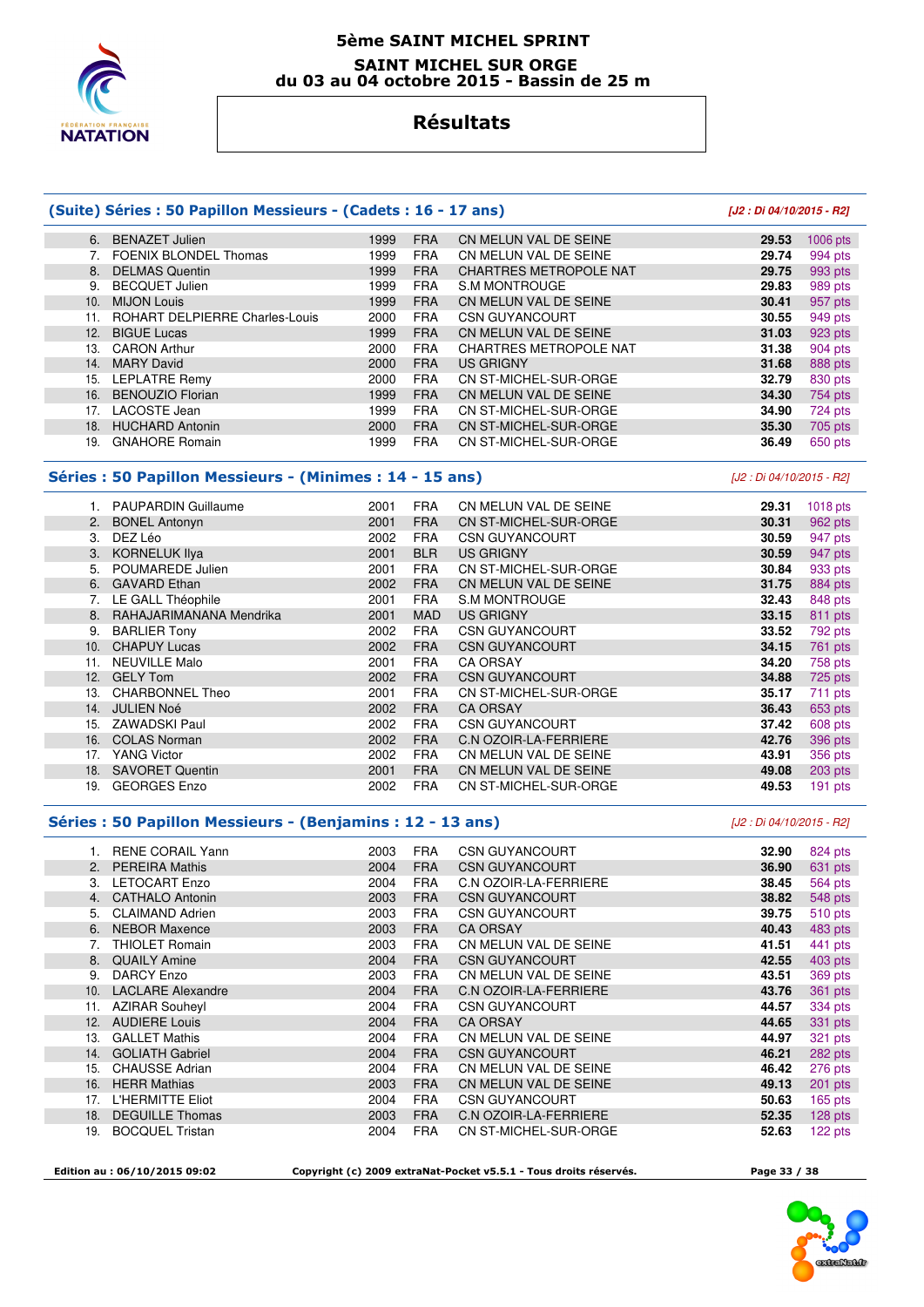

### **5ème SAINT MICHEL SPRINT SAINT MICHEL SUR ORGE du 03 au 04 octobre 2015 - Bassin de 25 m**

# **Résultats**

|          | (Suite) Séries : 50 Papillon Messieurs - (Benjamins : 12 - 13 ans)   |                   |                          |                                  |                         |                               | [J2 : Di 04/10/2015 - R2] |            |
|----------|----------------------------------------------------------------------|-------------------|--------------------------|----------------------------------|-------------------------|-------------------------------|---------------------------|------------|
|          | 20. LAMOTHE Dorian                                                   |                   |                          | 2004                             | <b>FRA</b>              | CN MELUN VAL DE SEINE         | 1:01.12                   | 12 pts     |
|          | --- AHOURIG Anas                                                     |                   |                          | 2004                             | <b>FRA</b>              | <b>CSN GUYANCOURT</b>         | <b>DSQ Da</b>             |            |
|          | <b>ASSOFI Maxime</b>                                                 |                   |                          | 2004                             | <b>FRA</b>              | <b>CSN GUYANCOURT</b>         | <b>DSQ Da</b>             |            |
| $\cdots$ | <b>MAZOUNI Mikal</b>                                                 |                   |                          | 2004                             | <b>FRA</b>              | CN MELUN VAL DE SEINE         | <b>DNS</b> dec            |            |
| $\cdots$ | <b>MEDDAHI Massyl</b>                                                |                   |                          | 2004                             | <b>FRA</b>              | <b>CSN GUYANCOURT</b>         | <b>DNS dec</b>            |            |
|          |                                                                      |                   |                          |                                  |                         |                               |                           |            |
|          | Séries : 50 Papillon Messieurs - (Poussins : 10 - 11 ans)            |                   |                          |                                  |                         |                               | [J2 : Di 04/10/2015 - R2] |            |
|          | 1. MIALOT Rémi                                                       |                   |                          | 2005                             | <b>FRA</b>              | <b>CA ORSAY</b>               | 39.87                     | 505 pts    |
|          | 2. BENNACER Rayan                                                    |                   |                          | 2005                             | <b>FRA</b>              | <b>CA ORSAY</b>               | 41.29                     | 450 pts    |
|          | 3. SABATIER Francois-Xavier                                          |                   |                          | 2005                             | <b>FRA</b>              | <b>CA ORSAY</b>               | 50.81                     | 161 pts    |
|          | 4. XIAO David                                                        |                   |                          | 2005                             | <b>FRA</b>              | CN ST-MICHEL-SUR-ORGE         | 54.00                     | 97 pts     |
| 5.       | BOLLÉA Adan                                                          |                   |                          | 2005                             | <b>FRA</b>              | CN ST-MICHEL-SUR-ORGE         | 1:04.35                   | 1 pt       |
|          | Séries : 100 Papillon Messieurs - (Juniors/Seniors : 18 ans et plus) |                   |                          |                                  |                         |                               | [J2 : Di 04/10/2015 - R3] |            |
|          | 1. BECQUET Mathias                                                   |                   |                          | 1995                             | <b>FRA</b>              | <b>S.M MONTROUGE</b>          | 1:00.39                   | $1113$ pts |
| $50 m$ : | 28.36<br>(28.36)                                                     | $100 m$ : 1:00.39 |                          | (32.03)                          | [1:00.39]               |                               |                           |            |
|          | 2. CHAUVIN Thomas                                                    |                   |                          | 1996                             | <b>FRA</b>              | <b>US GRIGNY</b>              | 1:00.90                   | 1099 pts   |
| 50 m:    | 28.50<br>(28.50)                                                     | 100 m: 1:00.90    |                          | (32.40)                          | [1:00.90]               |                               |                           |            |
|          | 3. MARTINS Dimitry                                                   |                   |                          | 1998                             | <b>FRA</b>              | <b>US GRIGNY</b>              | 1:02.09                   | 1065 pts   |
| 50 m:    | 28.83 (28.83)                                                        | 100 m: 1:02.09    |                          | $(33.26)$ [1:02.09]              |                         |                               |                           |            |
|          | 4. TONNEAU Guillaume                                                 |                   |                          | 1998                             | <b>FRA</b>              | CN ST-MICHEL-SUR-ORGE         | 1:02.70                   | 1047 pts   |
| $50 m$ : | 29.42 (29.42)                                                        | 100 m: 1:02.70    |                          | (33.28)                          | [1:02.70]               |                               |                           |            |
|          | 5. BENDRIMIA Axel                                                    |                   |                          | 1998                             | <b>FRA</b>              | CN ST-MICHEL-SUR-ORGE         | 1:03.02                   | 1038 pts   |
| 50 m:    | 29.40 (29.40)                                                        | 100 m: 1:03.02    |                          | (33.62)                          | [1:03.02]               |                               |                           |            |
|          | 6. GUILLARD Antoine                                                  |                   |                          | 1998                             | <b>FRA</b>              | <b>CHARTRES METROPOLE NAT</b> | 1:10.14                   | 848 pts    |
| 50 m:    | 31.92 (31.92)                                                        |                   | $100 \text{ m}: 1:10.14$ | (38.22)                          | [1:10.14]               |                               |                           |            |
|          | 7. RECOURSE Clément                                                  |                   |                          | 1998                             | <b>FRA</b>              | CN ST-MICHEL-SUR-ORGE         | 1:11.40                   | 816 pts    |
| 50 m:    | 32.00 (32.00)                                                        | 100 m: 1:11.40    |                          | (39.40)                          | [1:11.40]               |                               |                           |            |
| 50 m:    | 8. TULARD Floran<br>33.05 (33.05)                                    |                   | 100 m: 1:13.00           | 1996<br>(39.95)                  | <b>FRA</b><br>[1:13.00] | <b>EN LONGJUMEAU</b>          | 1:13.00                   | 777 pts    |
|          |                                                                      |                   |                          |                                  |                         |                               |                           |            |
|          | Séries : 100 Papillon Messieurs - (Cadets : 16 - 17 ans)             |                   |                          |                                  |                         |                               | [J2 : Di 04/10/2015 - R3] |            |
|          | 1. DESHAYES Nicolas                                                  |                   |                          | 1999                             | <b>FRA</b>              | EN LONGJUMEAU                 | 1:06.05                   | 955 pts    |
| 50 m:    | 30.57 (30.57)                                                        | 100 m: 1:06.05    |                          | (35.48)                          | [1:06.05]               |                               |                           |            |
|          | 2. BECQUET Julien                                                    |                   |                          | 1999                             | <b>FRA</b>              | <b>S.M MONTROUGE</b>          | 1:06.79                   | 935 pts    |
| 50 m:    | 31.90 (31.90)                                                        | 100 m: 1:06.79    |                          | (34.89)                          | [1:06.79]               |                               |                           |            |
|          | 3. DELMAS Quentin                                                    |                   |                          | 1999                             | <b>FRA</b>              | CHARTRES METROPOLE NAT        | 1:08.58                   | 888 pts    |
| 50 m:    | 31.58 (31.58)                                                        | 100 m: 1:08.58    |                          | (37.00)                          | [1:08.58]               |                               |                           |            |
|          | 4. CHIABRANDO Lucas                                                  |                   |                          | 1999                             | <b>FRA</b>              | <b>CHARTRES METROPOLE NAT</b> | 1:09.83                   | 856 pts    |
| $50 m$ : | $32.59$ $(32.59)$                                                    |                   |                          | 100 m: 1:09.83 (37.24) [1:09.83] |                         |                               |                           |            |
| 50 m:    | 5. CARON Arthur<br>31.82 (31.82)                                     |                   | $100 \text{ m}: 1:11.12$ | 2000<br>$(39.30)$ [1:11.12]      | <b>FRA</b>              | CHARTRES METROPOLE NAT        | 1:11.12                   | 823 pts    |
|          | Séries : 100 Papillon Messieurs - (Minimes : 14 - 15 ans)            |                   |                          |                                  |                         |                               | [J2 : Di 04/10/2015 - R3] |            |
|          |                                                                      |                   |                          |                                  |                         |                               |                           |            |
|          | 1. BONEL Antonyn                                                     |                   |                          | 2001                             | <b>FRA</b>              | CN ST-MICHEL-SUR-ORGE         | 1:05.59                   | 967 pts    |
| 50 m:    | 30.64 (30.64)                                                        | 100 m: 1:05.59    |                          | (34.95)                          | [1:05.59]               |                               |                           |            |
| 2.       | POUMAREDE Julien                                                     |                   |                          | 2001                             | <b>FRA</b>              | CN ST-MICHEL-SUR-ORGE         | 1:07.48                   | 917 pts    |

 2. POUMAREDE Julien 2001 FRA CN ST-MICHEL-SUR-ORGE **1:07.48** 917 pts 50 m : 31.95 (31.95) 100 m : 1:07.48 (35.53) [1:07.48] 3. KORNELUK Ilya 2001 BLR US GRIGNY **1:09.22** 872 pts  $31.48$   $(31.48)$   $100 \text{ m}$  :  $1:09.22$  4. LE GALL Théophile 2001 FRA S.M MONTROUGE **1:12.78** 782 pts 50 m : 33.72 (33.72) 100 m : 1:12.78 (39.06) [1:12.78] 5. LASSEUR Erwan 2001 FRA EN LONGJUMEAU **1:15.63** 715 pts 50 m : 33.38 (33.38) 100 m : 1:15.63 (42.25) [1:15.63]

Edition au : 06/10/2015 09:02 Copyright (c) 2009 extraNat-Pocket v5.5.1 - Tous droits réservés. Page 34 / 38

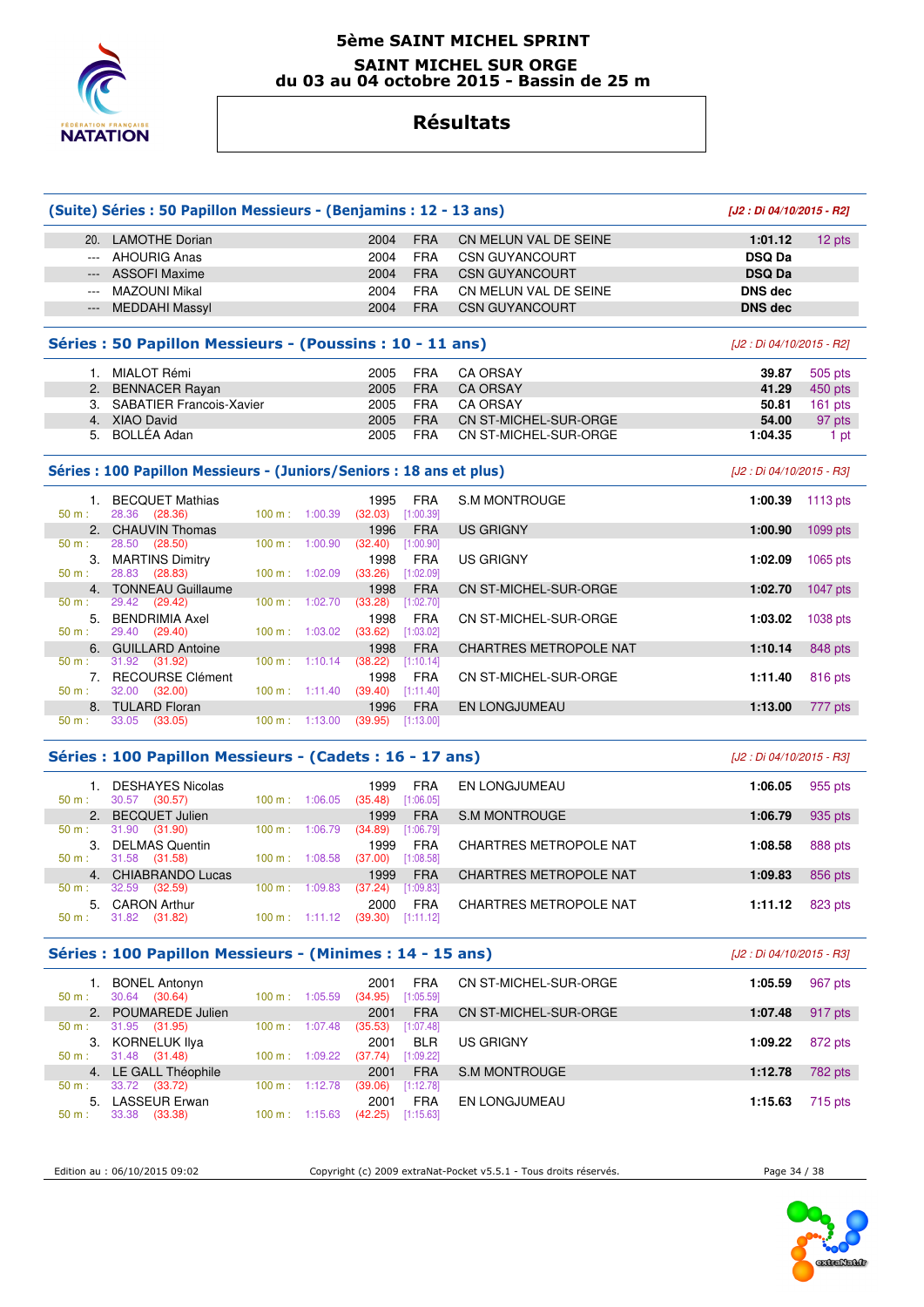

 SAINT MICHEL SUR ORGE du 03 au 04 octobre 2015 - Bassin de 25 m

# **Résultats**

|                 | (Suite) Séries : 100 Papillon Messieurs - (Minimes : 14 - 15 ans)   |                          |                          |                                                     |                         |                                                                   | [J2 : Di 04/10/2015 - R3] |                  |
|-----------------|---------------------------------------------------------------------|--------------------------|--------------------------|-----------------------------------------------------|-------------------------|-------------------------------------------------------------------|---------------------------|------------------|
|                 | 6. NDIAYE Amadou                                                    |                          |                          | 2001                                                | <b>FRA</b>              | <b>S.M MONTROUGE</b>                                              | 1:25.16                   | 510 pts          |
| 50 m:           | 37.02 (37.02)<br>7. CHARBONNEL Ethan                                |                          |                          | $100 \text{ m}: 1:25.16$ (48.14) [1:25.16]<br>2002  | FRA                     | CN ST-MICHEL-SUR-ORGE                                             | 1:29.70                   | 424 pts          |
| 50 m :          | 42.95 (42.95)                                                       |                          |                          | 100 m : 1:29.70 $(46.75)$ [1:29.70]                 |                         |                                                                   |                           |                  |
|                 | Séries : 100 Papillon Messieurs - (Benjamins : 12 - 13 ans)         |                          |                          |                                                     |                         |                                                                   | [J2 : Di 04/10/2015 - R3] |                  |
| 50 m:           | 1. CHELLIA Sami<br>35.17 (35.17)                                    |                          |                          | 2003<br>100 m: 1:17.96 (42.79) [1:17.96]            | FRA                     | <b>U.S CRETEIL NATATION</b>                                       | 1:17.96                   | 661 pts          |
|                 | 2. VIGNETTES Lucas                                                  |                          |                          | 2003                                                | <b>FRA</b>              | <b>U.S CRETEIL NATATION</b>                                       | 1:19.60                   | 625 pts          |
| 50 m :          | 37.51 (37.51)<br>3. TETART Martin                                   | $100 \text{ m}: 1:19.60$ |                          | $(42.09)$ [1:19.60]<br>2003                         | <b>FRA</b>              | CN ST-MICHEL-SUR-ORGE                                             | 1:21.10                   | 593 pts          |
| 50 m:           | 37.64 (37.64)<br>4. VAREILLAUD Maxime                               |                          |                          | $100 \text{ m}: 1:21.10 (43.46)$<br>2003            | [1:21.10]<br><b>FRA</b> | CN ST-MICHEL-SUR-ORGE                                             | 1:21.44                   | 586 pts          |
| 50 m:           | 38.78 (38.78)<br>5. KAMALEU GUIAMBA Bernar                          |                          |                          | 100 m : 1:21.44 (42.66) [1:21.44]<br>2003           | FRA                     | U.S CRETEIL NATATION                                              | 1:26.12                   | 491 pts          |
| 50 m:           | 38.81 (38.81)<br>6. LE DÛ Maxence                                   |                          |                          | $100 \text{ m}: 1:26.12$ (47.31) [1:26.12]<br>2003  | <b>FRA</b>              | <b>U.S CRETEIL NATATION</b>                                       | 1:27.81                   | 459 pts          |
| 50 m:           | 39.67 (39.67)<br>7. DESHAIES-LEVREZ Enzo                            |                          |                          | 100 m : 1:27.81 $(48.14)$ [1:27.81]<br>2003         | FRA                     | CN ST-MICHEL-SUR-ORGE                                             | 1:32.03                   | 384 pts          |
| $50 m$ :        | 40.45 (40.45)<br>8. GRASSI Matheo                                   |                          |                          | 100 m: 1:32.03 (51.58) [1:32.03]<br>2004            | <b>FRA</b>              | CN ST-MICHEL-SUR-ORGE                                             | 1:35.11                   | 333 pts          |
| 50 m:           | 43.79 (43.79)                                                       |                          |                          | $100 \text{ m}: 1:35.11 (51.32) [1:35.11]$          |                         |                                                                   |                           |                  |
| 50 m:           | 9. WINKLER Hugo<br>44.98 (44.98)                                    |                          |                          | 2004<br>100 m: 1:37.37 (52.39) [1:37.37]            | FRA                     | CN ST-MICHEL-SUR-ORGE                                             | 1:37.37                   | 298 pts          |
| 50 m:           | 10. PAGE Adrien<br>47.03 (47.03)                                    |                          |                          | 2004<br>100 m : 1:40.54 $(53.51)$ [1:40.54]         | <b>FRA</b>              | CN ST-MICHEL-SUR-ORGE                                             | 1:40.54                   | 252 pts          |
| 50 m:           | 11. DA CUNHA David<br>47.84 (47.84)                                 |                          |                          | 2003<br>$100 \text{ m}: 1:42.56$ (54.72) [1:42.56]  | FRA                     | CN ST-MICHEL-SUR-ORGE                                             | 1:42.56                   | 225 pts          |
|                 | Séries : 100 Papillon Messieurs - (Poussins : 10 - 11 ans)          |                          |                          |                                                     |                         |                                                                   | [J2 : Di 04/10/2015 - R3] |                  |
|                 |                                                                     |                          |                          |                                                     |                         |                                                                   |                           |                  |
| 50 m:           | 1. XIAO David<br>54.19 (54.19)                                      |                          |                          | 2005<br>100 m: 2:07.36 (1:13.17) [2:07.36]          | <b>FRA</b>              | CN ST-MICHEL-SUR-ORGE                                             | 2:07.36                   | 18 pts           |
| 50 m :          | 2. CHARBONNEL Mathis<br>56.48 (56.48)                               |                          |                          | 2005<br>100 m: 2:17.05 (1:20.57) [2:17.05]          | <b>FRA</b>              | CN ST-MICHEL-SUR-ORGE                                             | 2:17.05                   | 1 pt             |
|                 | Séries : 100 4 Nages Messieurs - (Juniors/Seniors : 18 ans et plus) |                          |                          |                                                     |                         |                                                                   | [J2 : Di 04/10/2015 - R3] |                  |
|                 | 1. PIEKARZ Baptiste                                                 |                          |                          | 1995                                                | FRA                     | <b>ES MASSY NATATION</b>                                          | 1:01.26 1214 pts          |                  |
| 50 m:           | $\sim$<br>2. CHAUVIN Thomas                                         |                          |                          | 100 m: 1:01.26 (1:01.26) [1:01.26]<br>1996          | <b>FRA</b>              | <b>US GRIGNY</b>                                                  |                           | 1:02.02 1189 pts |
| 50 m:           | $\rightarrow$ $\rightarrow$                                         |                          |                          | 100 m: 1:02.02 (1:02.02) [1:02.02]                  |                         |                                                                   |                           |                  |
| 50 m:           | 3. NOYON Alexandre                                                  |                          |                          | 1997 FRA<br>100 m : 1:02.47 $(1:02.47)$ $[1:02.47]$ |                         | CHARTRES METROPOLE NAT                                            |                           | 1:02.47 1175 pts |
| 4.<br>50 m:     | <b>BECQUET Mathias</b>                                              |                          | $100 \text{ m}: 1:04.03$ | 1995<br>(1:04.03)                                   | <b>FRA</b><br>[1:04.03] | S.M MONTROUGE                                                     | 1:04.03                   | 1125 pts         |
| 5.<br>50 m:     | <b>MARTINS Dimitry</b>                                              |                          |                          | 1998<br>100 m: 1:04.70 (1:04.70) [1:04.70]          | <b>FRA</b>              | <b>US GRIGNY</b>                                                  | 1:04.70                   | 1105 $pts$       |
| 6.              | <b>GUILLARD Antoine</b>                                             |                          |                          | 1998                                                | <b>FRA</b>              | CHARTRES METROPOLE NAT                                            | 1:05.71                   | 1074 pts         |
| 50 m:<br>7.     | <b>TONNEAU Guillaume</b>                                            | 100 m: 1:05.71           |                          | (1:05.71)<br>1998                                   | [1:05.71]<br><b>FRA</b> | CN ST-MICHEL-SUR-ORGE                                             | 1:05.98                   | $1065$ pts       |
| $50 m$ :        | 8. LATIMIER Flavien                                                 | 100 m: 1:05.98           |                          | $(1:05.98)$ $[1:05.98]$<br>1997                     | <b>FRA</b>              | CHARTRES METROPOLE NAT                                            | 1:06.42                   | 1052 pts         |
| 50 m:           | 9. HALLOIN Adrien                                                   |                          | 100 m: 1:06.42           | (1:06.42)<br>1998                                   | [1:06.42]<br><b>FRA</b> | CHARTRES METROPOLE NAT                                            | 1:07.44                   | $1021$ pts       |
| $50 m$ :<br>10. | LECROQ Hugo                                                         |                          |                          | $100 \text{ m}: 1:07.44$ $(1:07.44)$<br>1994        | [1:07.44]<br><b>FRA</b> | US GRIGNY                                                         | 1:07.52                   | 1019 pts         |
| 50 m:           |                                                                     |                          | 100 m: 1:07.52           | (1:07.52)                                           | [1:07.52]               |                                                                   |                           |                  |
| $50 m$ :        | 11. BENDRIMIA Axel                                                  |                          |                          | 1998<br>100 m : 1:07.72 (1:07.72) [1:07.72]         | <b>FRA</b>              | CN ST-MICHEL-SUR-ORGE                                             | 1:07.72                   | $1013$ pts       |
|                 | Edition au : 06/10/2015 09:02                                       |                          |                          |                                                     |                         | Copyright (c) 2009 extraNat-Pocket v5.5.1 - Tous droits réservés. | Page 35 / 38              |                  |

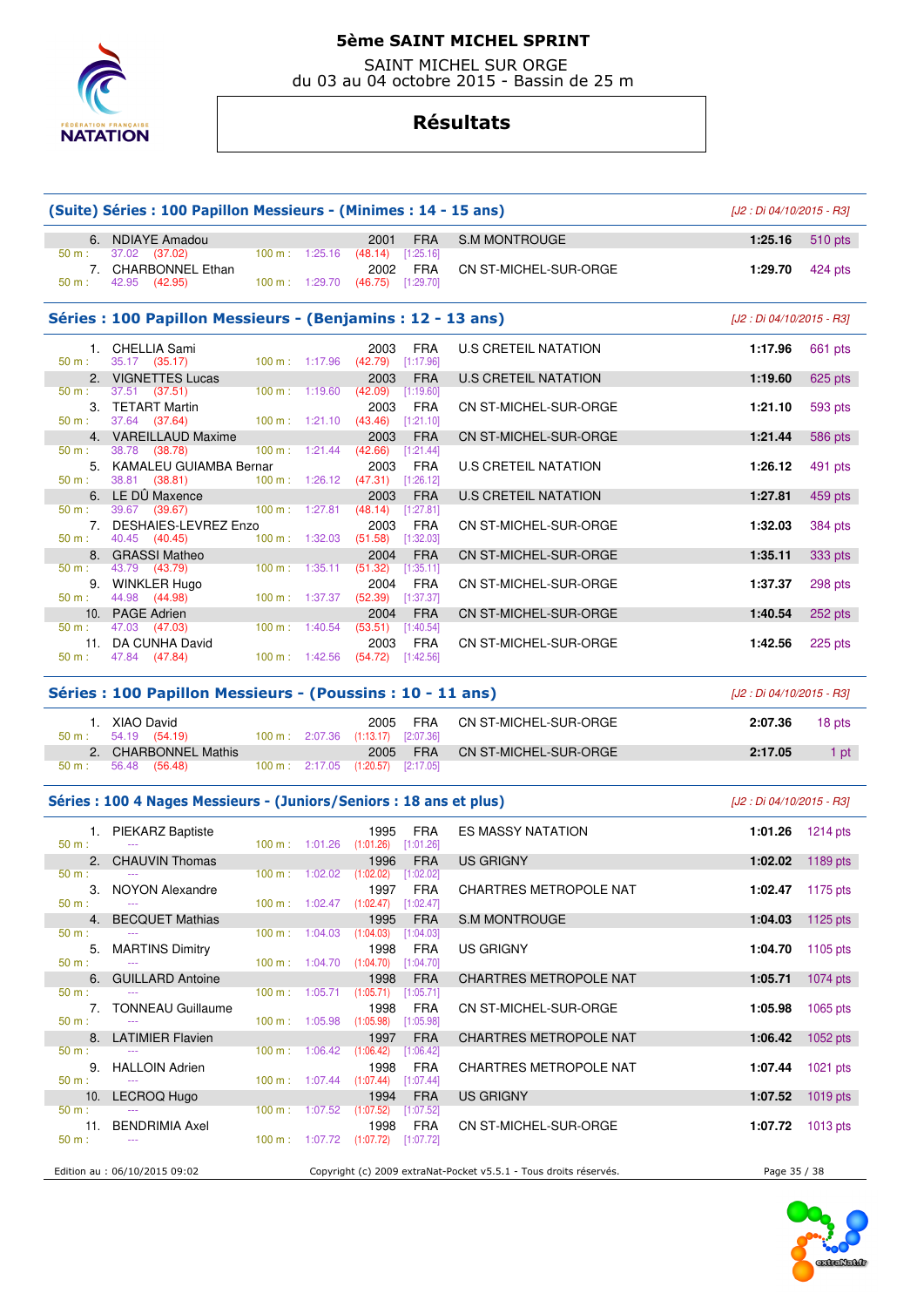

 SAINT MICHEL SUR ORGE du 03 au 04 octobre 2015 - Bassin de 25 m

### **Résultats**

| (Suite) Séries : 100 4 Nages Messieurs - (Juniors/Seniors : 18 ans et plus) | [J2 : Di 04/10/2015 - R3]                               |                |                                      |                   |                         |                               |                           |            |
|-----------------------------------------------------------------------------|---------------------------------------------------------|----------------|--------------------------------------|-------------------|-------------------------|-------------------------------|---------------------------|------------|
|                                                                             | 12. LECROQ Pierre                                       |                |                                      | 1998              | <b>FRA</b>              | <b>US GRIGNY</b>              | 1:11.28                   | 910 pts    |
| $50 m$ :                                                                    |                                                         |                | 100 m: 1:11.28                       | (1:11.28)         | [1:11.28]               |                               |                           |            |
| 13.<br>$50 m$ :                                                             | <b>BROCHARD Kevin</b>                                   |                | 100 m: 1:13.88                       | 1994<br>(1:13.88) | <b>FRA</b><br>[1:13.88] | CN ST-MICHEL-SUR-ORGE         | 1:13.88                   | 839 pts    |
|                                                                             | 14. TULARD Floran                                       |                |                                      | 1996              | <b>FRA</b>              | EN LONGJUMEAU                 | 1:14.25                   | 829 pts    |
| $50 m$ :                                                                    |                                                         |                | $100 \text{ m}: 1:14.25$             | (1:14.25)         | [1:14.25]               |                               |                           |            |
|                                                                             | Séries : 100 4 Nages Messieurs - (Cadets : 16 - 17 ans) |                |                                      |                   |                         |                               | [J2 : Di 04/10/2015 - R3] |            |
|                                                                             | 1. SALCZER Ladislas                                     |                |                                      | 2000              | <b>FRA</b>              | <b>ES MASSY NATATION</b>      | 1:04.31                   | 1117 pts   |
| $50 m$ :                                                                    | $\mathbb{Z} \to \mathbb{Z}$                             |                | $100 \text{ m}: 1:04.31$ $(1:04.31)$ |                   | [1:04.31]               |                               |                           |            |
|                                                                             | 2. FOURMY Matéo                                         |                |                                      | 2000              | <b>FRA</b>              | <b>ES MASSY NATATION</b>      | 1:04.84                   | 1100 $pts$ |
| $50 m$ :                                                                    |                                                         |                | $100 m$ : 1:04.84                    | (1:04.84)         | [1:04.84]               |                               |                           |            |
| 3.<br>$50 m$ :                                                              | <b>LEGER Baptiste</b>                                   | 100 m: 1:04.98 |                                      | 1999<br>(1:04.98) | <b>FRA</b><br>[1:04.98] | <b>ES MASSY NATATION</b>      | 1:04.98                   | 1096 pts   |
|                                                                             | 4. RODRIGUES Adrien                                     |                |                                      | 2000              | <b>FRA</b>              | <b>ES MASSY NATATION</b>      | 1:06.42                   | 1052 pts   |
| $50 m$ :                                                                    |                                                         |                | 100 m: 1:06.42                       | (1:06.42)         | [1:06.42]               |                               |                           |            |
| 5.                                                                          | <b>BECQUET Julien</b>                                   |                |                                      | 1999              | <b>FRA</b>              | <b>S.M MONTROUGE</b>          | 1:07.43                   | 1022 pts   |
| $50 m$ :                                                                    |                                                         |                | $100 \text{ m}: 1:07.43$ $(1:07.43)$ |                   | [1:07.43]               |                               |                           |            |
| 6.                                                                          | <b>MAHTALI Adel-Yanis</b>                               |                |                                      | 1999              | <b>FRA</b>              | <b>US GRIGNY</b>              | 1:08.19                   | 999 pts    |
| $50 m$ :                                                                    |                                                         | 100 m:         | 1:08.19                              | (1:08.19)         | [1:08.19]               |                               |                           |            |
|                                                                             | 7. DELMAS Quentin                                       |                |                                      | 1999              | <b>FRA</b>              | <b>CHARTRES METROPOLE NAT</b> | 1:10.20                   | 941 pts    |
| $50 m$ :                                                                    | 8. MARY David                                           |                | 100 m: 1:10.20                       | (1:10.20)<br>2000 | [1:10.20]<br><b>FRA</b> |                               |                           |            |
| 50 m:                                                                       |                                                         | 100 m:         | 1:11.78                              | (1:11.78)         | [1:11.78]               | <b>US GRIGNY</b>              | 1:11.78                   | 896 pts    |
| 9.                                                                          | LEPLATRE Remy                                           |                |                                      | 2000              | <b>FRA</b>              | CN ST-MICHEL-SUR-ORGE         | 1:13.53                   | 848 pts    |
| $50 m$ :                                                                    |                                                         |                | 100 m: 1:13.53                       | (1:13.53)         | [1:13.53]               |                               |                           |            |
|                                                                             | 10. LAVOINE Paul                                        |                |                                      | 1999              | <b>FRA</b>              | <b>CHARTRES METROPOLE NAT</b> | 1:13.87                   | 839 pts    |
| $50 m$ :                                                                    |                                                         |                | $100 \text{ m}: 1:13.87$ $(1:13.87)$ |                   | [1:13.87]               |                               |                           |            |
|                                                                             | 11. LACOSTE Jean                                        |                |                                      | 1999              | <b>FRA</b>              | CN ST-MICHEL-SUR-ORGE         | 1:16.76                   | 763 pts    |
| $50 m$ :                                                                    |                                                         |                | $100 \text{ m}$ : 1:16.76 (1:16.76)  |                   | [1:16.76]               |                               |                           |            |
| 12.                                                                         | <b>HUCHARD Antonin</b>                                  |                |                                      | 2000              | <b>FRA</b>              | CN ST-MICHEL-SUR-ORGE         | 1:20.71                   | 664 pts    |
| $50 m$ :                                                                    |                                                         |                | 100 m: 1:20.71                       | (1:20.71)         | [1:20.71]               |                               |                           |            |
| $---$                                                                       | CHIABRANDO Lucas                                        |                |                                      | 1999              | <b>FRA</b>              | <b>CHARTRES METROPOLE NAT</b> | <b>DSQ Vi</b>             |            |
| $\qquad \qquad - -$                                                         | <b>MOKHFI Naim</b>                                      |                |                                      | 2000              | <b>FRA</b>              | <b>ES MASSY NATATION</b>      | <b>DNS dec</b>            |            |
|                                                                             | Séries: 100 4 Nages Messieurs - (Minimes: 14 - 15 ans)  |                |                                      |                   |                         |                               | [J2 : Di 04/10/2015 - R3] |            |

|          | 1. RAKOTONDRAMANGA Eliot-Tahina                           | $100 \text{ m}: 1:08.00 (1:08.00)$   | 2002      | <b>FRA</b><br>[1:08.00]   | ES MASSY NATATION     | 1:08.00 | $1005$ pts |
|----------|-----------------------------------------------------------|--------------------------------------|-----------|---------------------------|-----------------------|---------|------------|
|          | 2. BONEL Antonyn                                          |                                      | 2001      | <b>FRA</b>                | CN ST-MICHEL-SUR-ORGE | 1:08.56 | 988 pts    |
| $50 m$ : | <b>Contract</b>                                           | 100 m: 1:08.56                       | (1:08.56) | [1:08.56]                 |                       |         |            |
|          | 3. POUMAREDE Julien                                       |                                      | 2001      | <b>FRA</b>                | CN ST-MICHEL-SUR-ORGE | 1:10.81 | 923 pts    |
| $50 m$ : | <b>Service Contracts</b>                                  | $100 \text{ m}: 1:10.81$             | (1:10.81) | [1:10.81]                 |                       |         |            |
|          | 4. LE GALL Théophile                                      |                                      | 2001      | <b>FRA</b>                | S.M MONTROUGE         | 1:13.34 | 853 pts    |
| $50 m$ : |                                                           | $100 \text{ m}: 1:13.34$ $(1:13.34)$ |           | [1:13.34]                 |                       |         |            |
|          | 5. CHARBONNEL Theo                                        |                                      | 2001      | <b>FRA</b>                | CN ST-MICHEL-SUR-ORGE | 1:16.20 | 777 pts    |
| $50 m$ : |                                                           | $100 \text{ m}: 1:16.20 (1:16.20)$   |           | [1:16.20]                 |                       |         |            |
|          | 6. NDIAYE Amadou                                          |                                      | 2001      | <b>FRA</b>                | S.M MONTROUGE         | 1:17.16 | 752 pts    |
| $50 m$ : | $\sim$ $\sim$                                             | $100 \text{ m}: 1:17.16$ $(1:17.16)$ |           | [1:17.16]                 |                       |         |            |
|          | 7. LASSEUR Erwan                                          | $100 \text{ m}$ : 1:19.07            | 2001      | FRA                       | <b>EN LONGJUMEAU</b>  | 1:19.07 | 704 pts    |
| $50 m$ : | the company of the company of the company of              |                                      | (1:19.07) | [1:19.07]                 |                       |         |            |
| $50 m$ : | 8. DA SILVA Mateo                                         | $100 \text{ m}: 1:25.16$ $(1:25.16)$ | 2001      | <b>FRA</b>                | <b>EN LONGJUMEAU</b>  | 1:25.16 | 562 pts    |
|          |                                                           |                                      |           | [1:25.16]                 |                       |         |            |
| $50 m$ : | 9. VALIN-FIXOT Antonin<br><b><i><u>Participal</u></i></b> | $100 \text{ m}: 1:25.20 (1:25.20)$   | 2002      | <b>FRA</b><br>$[1:25.20]$ | CN ST-MICHEL-SUR-ORGE | 1:25.20 | 561 pts    |
|          | 10. CHARBONNEL Ethan                                      |                                      | 2002      | <b>FRA</b>                | CN ST-MICHEL-SUR-ORGE |         |            |
| $50 m$ : | <b>State State</b>                                        | 100 m: 1:26.80                       | (1:26.80) | [1:26.80]                 |                       | 1:26.80 | 526 pts    |
|          | 11. LAGIC Anthony                                         |                                      | 2002      | FRA                       | EN LONGJUMEAU         | 1:26.87 |            |
| $50 m$ : |                                                           | $100 \text{ m}: 1:26.87$ $(1:26.87)$ |           | [1:26.87]                 |                       |         | 525 pts    |
|          |                                                           |                                      |           |                           |                       |         |            |

Edition au : 06/10/2015 09:02 Copyright (c) 2009 extraNat-Pocket v5.5.1 - Tous droits réservés. Page 36 / 38

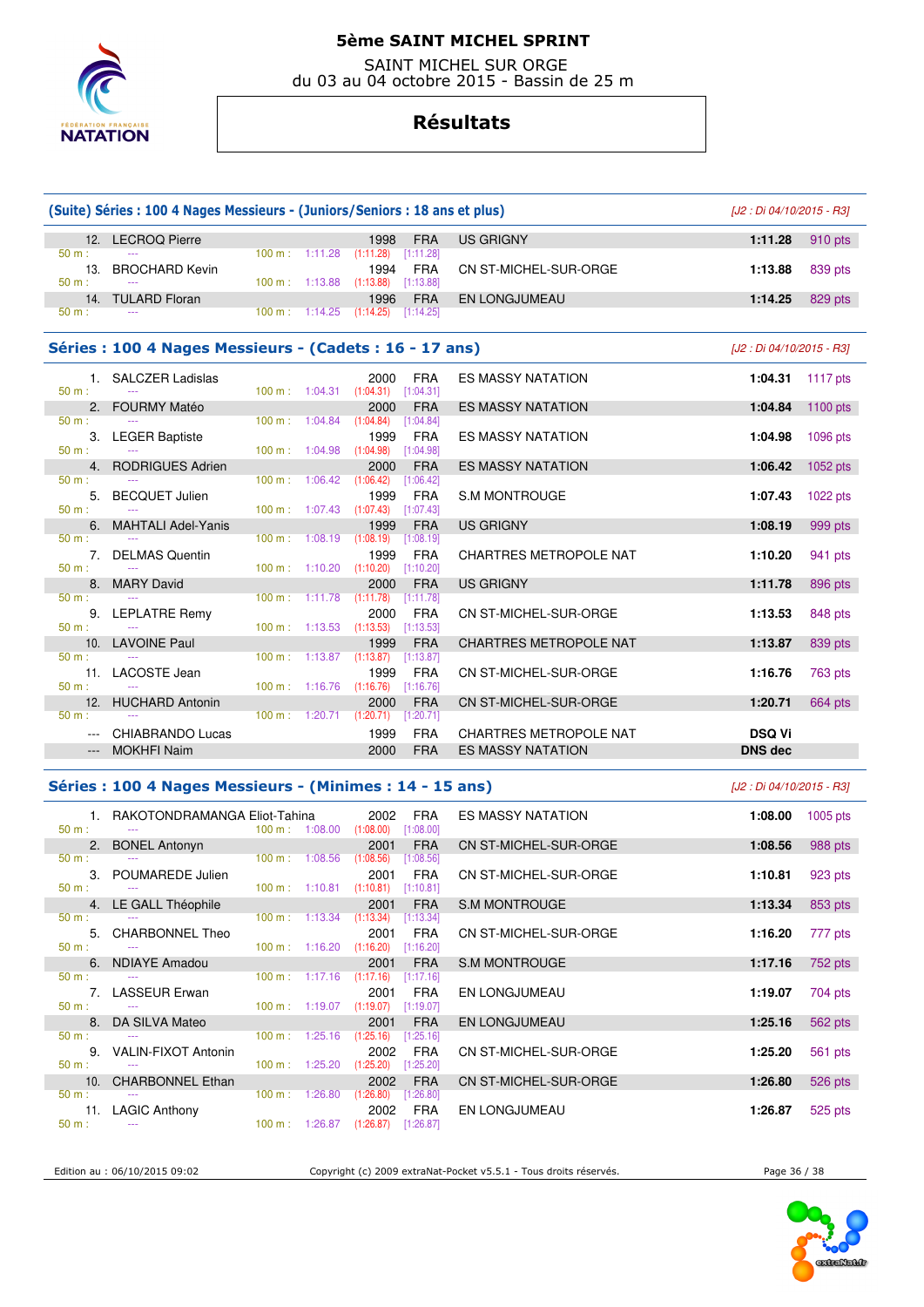

 SAINT MICHEL SUR ORGE du 03 au 04 octobre 2015 - Bassin de 25 m

# **Résultats**

|                       | (Suite) Séries : 100 4 Nages Messieurs - (Minimes : 14 - 15 ans) |                                  | [J2 : Di 04/10/2015 - R3]            |                                                                                     |                                        |                             |                           |                |
|-----------------------|------------------------------------------------------------------|----------------------------------|--------------------------------------|-------------------------------------------------------------------------------------|----------------------------------------|-----------------------------|---------------------------|----------------|
|                       | 12. LAURENT Cyprien                                              |                                  |                                      | 2002                                                                                | <b>FRA</b>                             | CN ST-MICHEL-SUR-ORGE       | 1:27.16                   | 518 pts        |
| 50 m:                 | 13. GEORGES Enzo                                                 |                                  |                                      | $100 \text{ m}: 1:27.16$ $(1:27.16)$ $[1:27.16]$<br>2002                            | FRA                                    | CN ST-MICHEL-SUR-ORGE       | 1:38.90                   | 299 pts        |
| 50 m:                 |                                                                  |                                  | 100 m: 1:38.90                       | $(1:38.90)$ $[1:38.90]$                                                             |                                        |                             |                           |                |
|                       | Séries : 100 4 Nages Messieurs - (Benjamins : 12 - 13 ans)       |                                  |                                      |                                                                                     |                                        |                             | [J2 : Di 04/10/2015 - R3] |                |
| 50 m:                 | 1. CHELLIA Sami                                                  |                                  |                                      | 2003<br>100 m: 1:19.23 (1:19.23) [1:19.23]                                          | FRA                                    | <b>U.S CRETEIL NATATION</b> | 1:19.23                   | 700 pts        |
|                       | 2. VIGNETTES Lucas                                               |                                  |                                      | 2003                                                                                | <b>FRA</b>                             | <b>U.S CRETEIL NATATION</b> | 1:19.47                   | 694 pts        |
| 50 m:<br>50 m:        | $\sim$ $\sim$<br>3. KAMALEU GUIAMBA Bernar                       | $100 \text{ m}: 1:20.59$         |                                      | $100 \text{ m}: 1:19.47$ $(1:19.47)$ $[1:19.47]$<br>2003<br>$(1:20.59)$ $[1:20.59]$ | <b>FRA</b>                             | U.S CRETEIL NATATION        | 1:20.59                   | 667 pts        |
|                       | 4. TETART Martin                                                 |                                  |                                      | 2003                                                                                | <b>FRA</b>                             | CN ST-MICHEL-SUR-ORGE       | 1:22.81                   | 615 pts        |
| 50 m:<br>50 m:        | 5. VAREILLAUD Maxime                                             |                                  | $100 \text{ m}: 1:24.30$             | 100 m : 1:22.81 (1:22.81) [1:22.81]<br>2003<br>(1:24.30)                            | <b>FRA</b><br>$[1:24.30]$              | CN ST-MICHEL-SUR-ORGE       | 1:24.30                   | 581 pts        |
| 6.                    | <b>DEFFIEZ Maxime</b>                                            |                                  |                                      | 2003                                                                                | <b>FRA</b>                             | <b>U.S CRETEIL NATATION</b> | 1:25.58                   | 552 pts        |
| 50 m:<br>50 m:        | 7. JACQUOT Tom                                                   |                                  | $100 \text{ m}: 1:25.58$             | (1:25.58)<br>2003<br>$100 \text{ m}: 1:25.88$ $(1:25.88)$                           | [1:25.58]<br><b>FRA</b><br>[1:25.88]   | U.S CRETEIL NATATION        | 1:25.88                   | 546 pts        |
|                       | 8. LE DÜ Maxence                                                 |                                  |                                      | 2003                                                                                | <b>FRA</b>                             | <b>U.S CRETEIL NATATION</b> | 1:26.15                   | <b>540 pts</b> |
| 50 m:<br>50 m:        | 9. DESHAIES-LEVREZ Enzo                                          | 100 m:                           |                                      | $1:26.15$ $(1:26.15)$<br>2003<br>100 m : 1:27.74 $(1:27.74)$ $[1:27.74]$            | [1:26.15]<br>FRA                       | CN ST-MICHEL-SUR-ORGE       | 1:27.74                   | 506 pts        |
|                       | 10. AZOUIGUI Omar                                                |                                  |                                      | 2004                                                                                | <b>FRA</b>                             | <b>US GRIGNY</b>            | 1:28.10                   | 499 pts        |
| 50 m:<br>50 m:        | 11. LAATIL Aymen                                                 | 100 m: 1:29.68                   |                                      | $100 \text{ m}: 1:28.10$ $(1:28.10)$<br>2003<br>(1:29.68)                           | [1:28.10]<br><b>FRA</b><br>[1:29.68]   | <b>US GRIGNY</b>            | 1:29.68                   | 466 pts        |
| 12.                   | LAATIL Adam                                                      |                                  |                                      | 2003                                                                                | <b>FRA</b>                             | US GRIGNY                   | 1:32.10                   | 419 pts        |
| 50 m:<br>50 m:        | 13. GRASSI Matheo                                                |                                  | $100 \text{ m}: 1:32.10 (1:32.10)$   | 2004<br>$100 \text{ m}: 1:32.13$ $(1:32.13)$                                        | $[1:32.10]$<br><b>FRA</b><br>[1:32.13] | CN ST-MICHEL-SUR-ORGE       | 1:32.13                   | 418 pts        |
|                       | 14. WINKLER Hugo                                                 |                                  |                                      | 2004                                                                                | <b>FRA</b>                             | CN ST-MICHEL-SUR-ORGE       | 1:33.48                   | 393 pts        |
| 50 m:<br>15.<br>50 m: | <b>MAHTALI Amine-Cherif</b>                                      | 100 m: 1:33.48                   |                                      | (1:33.48)<br>2004<br>$100 \text{ m}: 1:33.51$ $(1:33.51)$ $[1:33.51]$               | [1:33.48]<br><b>FRA</b>                | US GRIGNY                   | 1:33.51                   | 392 pts        |
| 16.                   | <b>PAGE Adrien</b>                                               |                                  |                                      | 2004                                                                                | <b>FRA</b>                             | CN ST-MICHEL-SUR-ORGE       | 1:35.60                   | 355 pts        |
| $50 m$ :<br>50 m:     | 17. BENGHERIB Soufiane                                           | 100 m: 1:35.60<br>100 m: 1:35.93 |                                      | (1:35.60)<br>2003<br>(1:35.93)                                                      | [1:35.60]<br><b>FRA</b><br>[1:35.93]   | US GRIGNY                   | 1:35.93                   | 349 pts        |
| 18.                   | <b>TAMILALAGAN Sriven</b>                                        |                                  |                                      | 2003                                                                                | <b>FRA</b>                             | <b>US GRIGNY</b>            | 1:37.43                   | 323 pts        |
| 50 m:<br>$50 m$ :     | 19. GOUA Keellyan                                                |                                  | $100 \text{ m}: 1:37.43$ $(1:37.43)$ | 2003<br>100 m: 1:37.81 (1:37.81) [1:37.81]                                          | $[1:37.43]$<br>FRA                     | <b>US GRIGNY</b>            | 1:37.81                   | 317 pts        |
| 20.                   | DA CUNHA David                                                   |                                  |                                      | 2003                                                                                | <b>FRA</b>                             | CN ST-MICHEL-SUR-ORGE       | 1:38.55                   | 305 pts        |
| 50 m:<br>21.<br>50 m: | <b>BOCQUEL Tristan</b>                                           | $100 \text{ m}$ :                | 1:38.55                              | (1:38.55)<br>2004<br>100 m: 1:44.13 (1:44.13) [1:44.13]                             | [1:38.55]<br><b>FRA</b>                | CN ST-MICHEL-SUR-ORGE       | 1:44.13                   | 221 pts        |
| 22.                   | <b>KEBIRI Mohamed-Aymen</b>                                      |                                  |                                      | 2004                                                                                | <b>FRA</b>                             | <b>US GRIGNY</b>            | 1:44.15                   | 220 pts        |
| 50 m:<br>23.<br>50 m: | <b>MAZET Idriss</b>                                              |                                  |                                      | $100 \text{ m}: 1:44.15 (1:44.15)$<br>2004<br>100 m : $1:47.04$ (1:47.04)           | [1:44.15]<br><b>FRA</b><br>$[1:47.04]$ | <b>US GRIGNY</b>            | 1:47.04                   | 182 pts        |
| 24.                   | <b>EUGENE Lenny</b>                                              |                                  |                                      | 2004                                                                                | <b>FRA</b>                             | <b>US GRIGNY</b>            | 1:58.97                   | 63 pts         |
| 50 m:                 |                                                                  |                                  |                                      | 100 m: 1:58.97 (1:58.97) [1:58.97]                                                  |                                        |                             |                           |                |

### **Séries : 100 4 Nages Messieurs - (Poussins : 10 - 11 ans)** [J2 : Di 04/10/2015 - R3]

|                 | POIGNANT-JAMMES Léo |  | 2005 FRA US GRIGNY | 1:41.20 $263 \text{ pts}$                        |  |  |  |
|-----------------|---------------------|--|--------------------|--------------------------------------------------|--|--|--|
| 50 <sub>m</sub> | $- - -$             |  |                    | $100 \text{ m}: 1:41.20$ $(1:41.20)$ $[1:41.20]$ |  |  |  |

Edition au : 06/10/2015 09:02 Copyright (c) 2009 extraNat-Pocket v5.5.1 - Tous droits réservés. Page 37 / 38